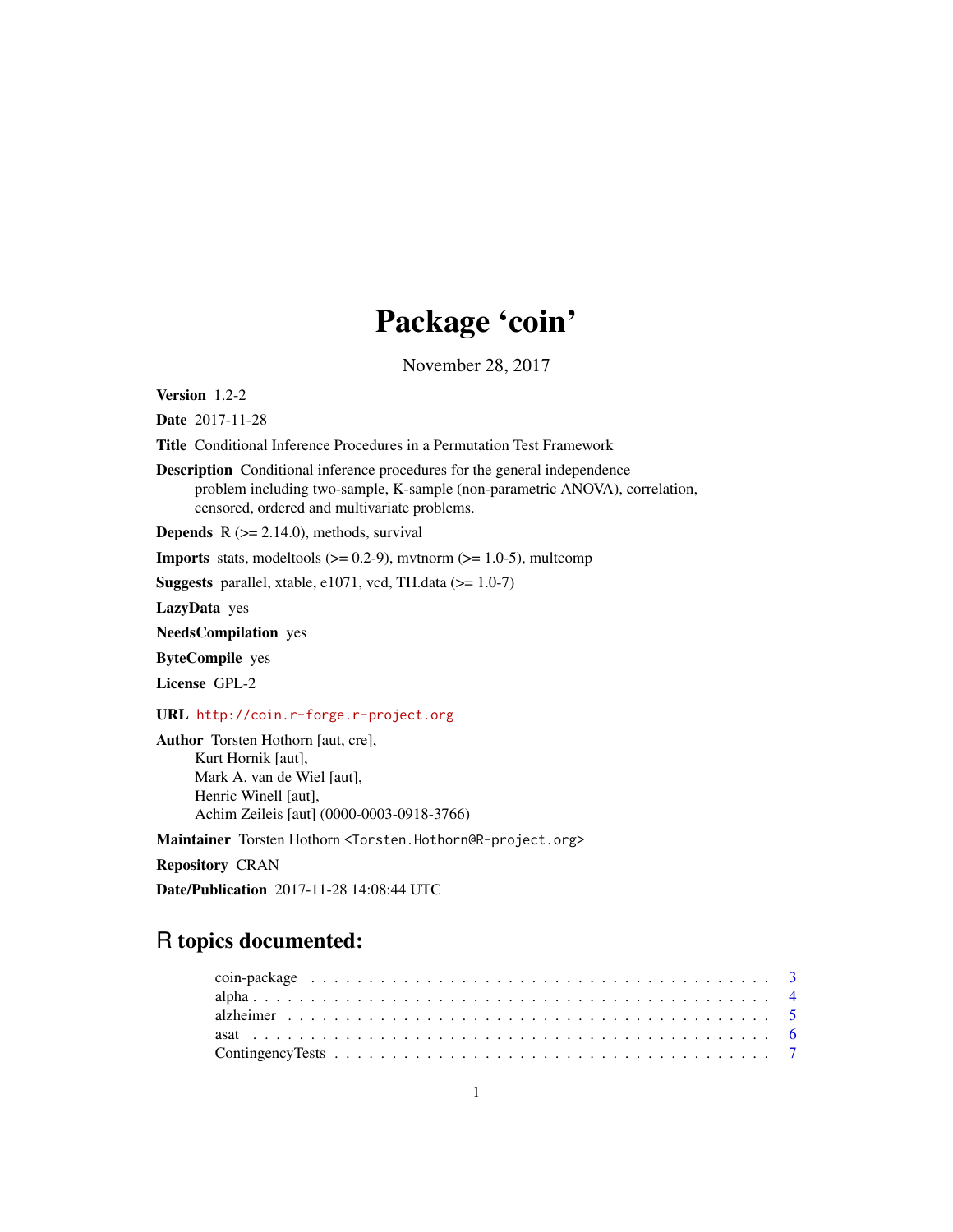|                                 | 12 |
|---------------------------------|----|
| CWD.                            | 14 |
|                                 | 16 |
|                                 | 17 |
|                                 | 18 |
|                                 | 19 |
|                                 | 20 |
|                                 | 22 |
|                                 | 23 |
|                                 | 24 |
|                                 | 25 |
|                                 | 29 |
|                                 | 31 |
|                                 | 32 |
|                                 | 34 |
|                                 | 35 |
|                                 | 40 |
|                                 | 41 |
|                                 | 45 |
|                                 | 48 |
|                                 | 50 |
|                                 | 51 |
|                                 | 54 |
|                                 | 55 |
|                                 | 56 |
| PermutationDistribution-methods | 58 |
|                                 | 60 |
|                                 | 61 |
|                                 | 62 |
|                                 | 65 |
|                                 | 66 |
|                                 | 70 |
|                                 | 71 |
|                                 | 77 |
|                                 | 78 |
|                                 | 81 |
|                                 | 86 |
|                                 | 90 |
|                                 | 91 |
|                                 | 92 |
|                                 |    |

**Index** [94](#page-93-0)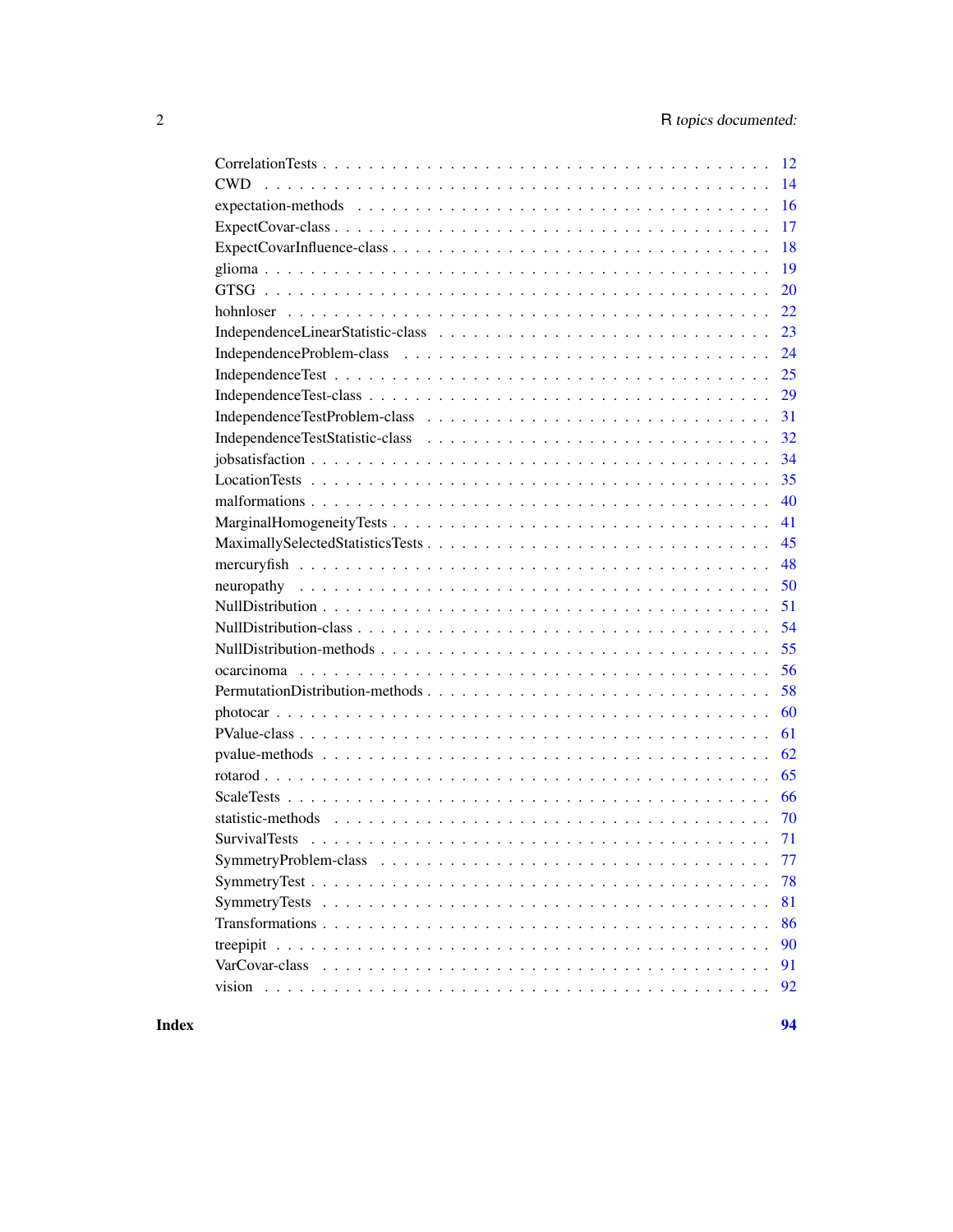#### <span id="page-2-0"></span>Description

The **coin** package provides an implementation of a general framework for conditional inference procedures commonly known as *permutation tests*. The framework was developed by Strasser and Weber (1999) and is based on a multivariate linear statistic and its conditional expectation, covariance and limiting distribution. These results are utilized to construct tests of independence between two sets of variables.

The package does not only provide a flexible implementation of the abstract framework, but also provides a large set of convenience functions implementing well-known as well as lesser-known classical and non-classical test procedures within the framework. Many of the tests presented in prominent text books, such as Hollander and Wolfe (1999) or Agresti (2002), are immediately available or can be implemented without much effort. Examples include linear rank statistics for the two- and K-sample location and scale problem against ordered and unordered alternatives including post-hoc tests for arbitrary contrasts, tests of independence for contingency tables, two- and Ksample tests for censored data, tests of independence between two continuous variables as well as tests of marginal homogeneity and symmetry. Approximations of the exact null distribution via the limiting distribution or conditional Monte Carlo resampling are available for every test procedure, while the exact null distribution is currently available for univariate two-sample problems only.

The salient parts of the Strasser-Weber framework are elucidated by Hothorn *et al.* (2006) and a thorough description of the software implementation is given by Hothorn *et al.* (2008).

# Author(s)

This package is authored by Torsten Hothorn <Torsten.Hothorn@R-project.org>, Kurt Hornik <Kurt.Hornik@R-project.org>, Mark A. van de Wiel <Mark.vdWiel@vumc.nl>, Henric Winell <Henric.Winell@statistics.uu.se> and Achim Zeileis <Achim.Zeileis@R-project.org>.

#### References

Agresti, A. (2002). *Categorical Data Analysis*, Second Edition. Hoboken, New Jersey: John Wiley & Sons.

Hollander, M. and Wolfe, D. A. (1999). *Nonparametric Statistical Methods*, Second Edition. New York: John Wiley & Sons.

Hothorn, T., Hornik, K., van de Wiel, M. A. and Zeileis, A. (2006). A Lego system for conditional inference. *The American Statistician* 60(3), 257–263.

Hothorn, T., Hornik, K., van de Wiel, M. A. and Zeileis, A. (2008). Implementing a class of permutation tests: the coin package. *Journal of Statistical Software* 28(8), 1–23. [http://www.](http://www.jstatsoft.org/v28/i08/) [jstatsoft.org/v28/i08/](http://www.jstatsoft.org/v28/i08/)

Strasser, H. and Weber, C. (1999). On the asymptotic theory of permutation statistics. *Mathematical Methods of Statistics* 8(2), 220–250.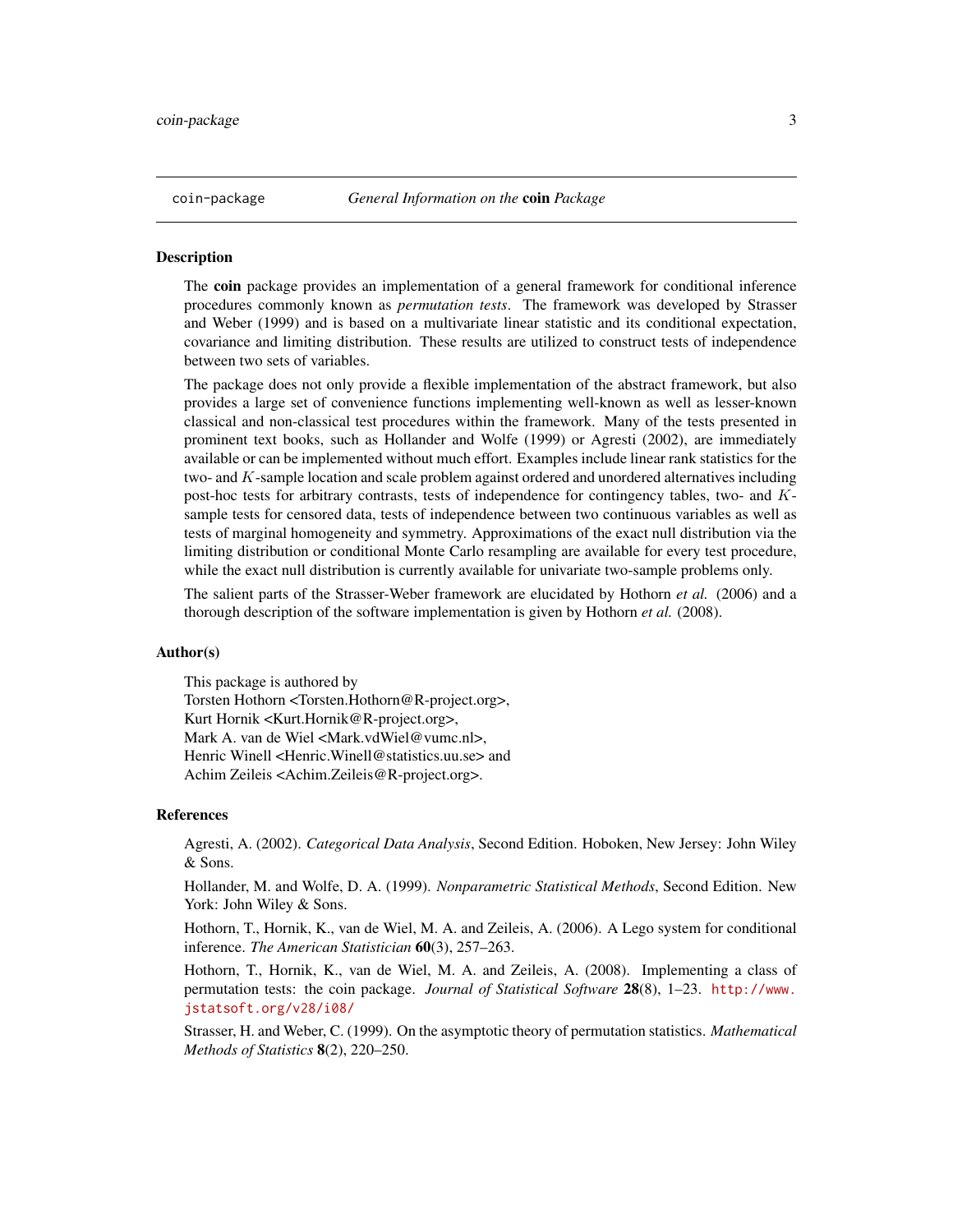#### 4 alpha

# Examples

```
## Not run:
## Generate doxygen documentation if you are interested in the internals:
## Download source package into a temporary directory
tmpdir <- tempdir()
tgz <- download.packages("coin", destdir = tmpdir, type = "source")[2]
## Extract contents
untar(tgz, exdir = tmpdir)## Run doxygen (assuming it is installed)
wd <- setwd(file.path(tmpdir, "coin"))
system("doxygen inst/doxygen.cfg")
setwd(wd)
## Have fun!
browseURL(file.path(tmpdir, "coin", "inst",
                    "documentation", "html", "index.html"))
## End(Not run)
```
alpha *Genetic Components of Alcoholism*

#### **Description**

Levels of expressed alpha synuclein mRNA in three groups of allele lengths of NACP-REP1.

#### Usage

alpha

# Format

A data frame with 97 observations on 2 variables.

alength allele length, a factor with levels "short", "intermediate" and "long".

elevel expression levels of alpha synuclein mRNA.

# Details

Various studies have linked alcohol dependence phenotypes to chromosome 4. One candidate gene is NACP (non-amyloid component of plaques), coding for alpha synuclein. Bönsch *et al.* (2005) found longer alleles of NACP-REP1 in alcohol-dependent patients compared with healthy controls and reported that the allele lengths show some association with levels of expressed alpha synuclein mRNA.

# Source

Bönsch, D., Lederer, T., Reulbach, U., Hothorn, T., Kornhuber, J. and Bleich, S. (2005). Joint analysis of the *NACP*-REP1 marker within the alpha synuclein gene concludes association with alcohol dependence. *Human Molecular Genetics* 14(7), 967–971.

<span id="page-3-0"></span>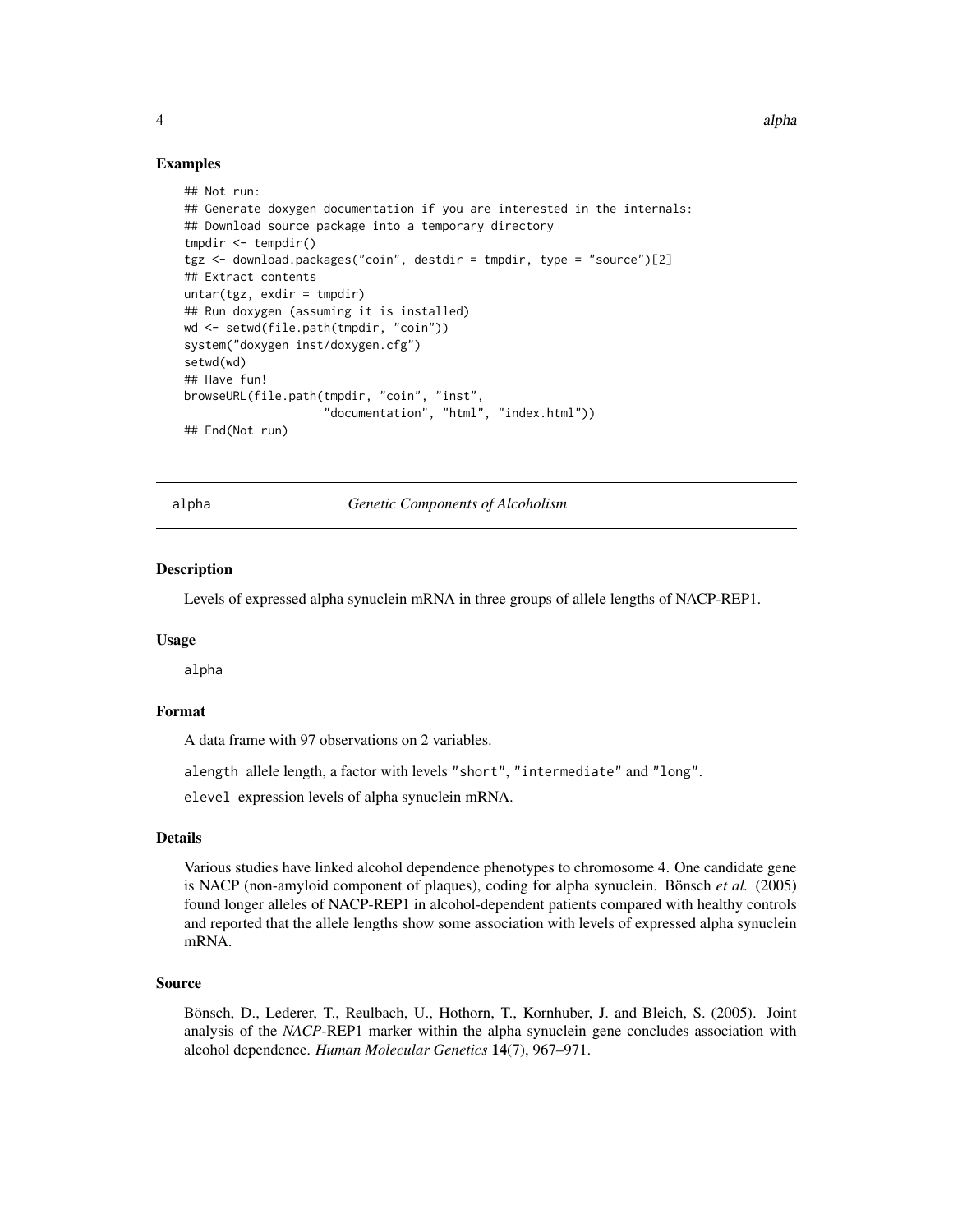#### <span id="page-4-0"></span>alzheimer 5

### References

Hothorn, T., Hornik, K., van de Wiel, M. A. and Zeileis, A. (2006). A Lego system for conditional inference. *The American Statistician* 60(3), 257–263.

# Examples

```
## Boxplots
boxplot(elevel \sim alength, data = alpha)
```

```
## Asymptotic Kruskal-Wallis test
kruskal_test(elevel ~ a length, data = alpha)
```
alzheimer *Smoking and Alzheimer's Disease*

# Description

A case-control study of smoking and Alzheimer's disease.

#### Usage

alzheimer

# Format

A data frame with 538 observations on 3 variables.

smoking a factor with levels "None", "<10", "10-20" and ">20" (cigarettes per day).

disease a factor with levels "Alzheimer", "Other dementias" and "Other diagnoses".

gender a factor with levels "Female" and "Male".

# Details

Subjects with Alzheimer's disease are compared to two different control groups with respect to smoking history. The data are given in Salib and Hillier (1997, Tab. 4).

# Source

Salib, E. and Hillier, V. (1997). A case-control study of smoking and Alzheimer's disease. *International Journal of Geriatric Psychiatry* 12(3), 295–300.

# References

Hothorn, T., Hornik, K., van de Wiel, M. A. and Zeileis, A. (2006). A Lego system for conditional inference. *The American Statistician* 60(3), 257–263.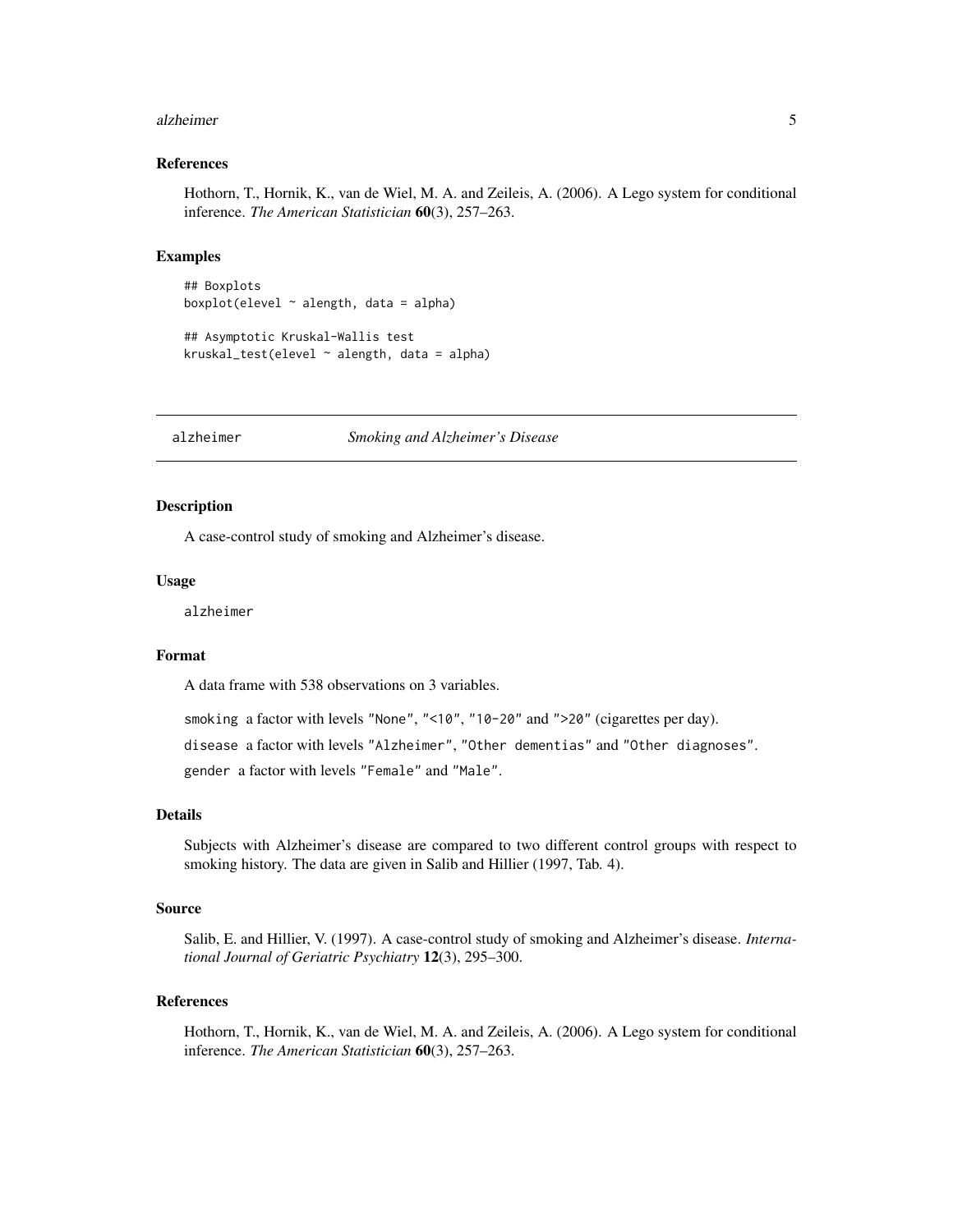# Examples

```
## Spineplots
op \leq par(no.readonly = TRUE) # save current settings
layout(matrix(1:2, ncol = 2))spineplot(disease ~ smoking, data = alzheimer,
          subset = gender == "Male", main = "Male")
spineplot(disease ~ smoking, data = alzheimer,
          subset = gender == "Female", main = "Female")
par(op) # reset
## Asymptotic Cochran-Mantel-Haenszel test
cmh_test(disease ~ smoking | gender, data = alzheimer)
```
asat *Toxicological Study on Female Wistar Rats*

# Description

Measurements of the liver enzyme aspartate aminotransferase (ASAT) for a new compound and a control group of 34 female Wistar rats.

#### Usage

asat

# Format

A data frame with 34 observations on 2 variables.

asat ASAT values.

group a factor with levels "Compound" and "Control".

#### Details

The aim of this toxicological study is the proof of safety for the new compound. The data were originally given in Hothorn (1992) and later reproduced by Hauschke, Kieser and Hothorn (1999).

#### Source

Hauschke, D., Kieser, M. and Hothorn, L. A. (1999). Proof of safety in toxicology based on the ratio of two means for normally distributed data. *Biometrical Journal* 41(3), 295–304.

Hothorn, L. A. (1992). Biometrische analyse toxikologischer untersuchungen. In J. Adam (Ed.), *Statistisches Know-How in der Medizinischen Forschung*, pp. 475–590. Berlin: Ullstein Mosby.

# References

Pflüger, R. and Hothorn, T. (2002). Assessing equivalence tests with respect to their expected  $p$ value. *Biometrical Journal* 44(8), 1015–1027.

<span id="page-5-0"></span> $\frac{6}{100}$  as a set of  $\frac{6}{100}$  and  $\frac{6}{100}$  and  $\frac{1}{100}$  and  $\frac{1}{100}$  and  $\frac{1}{100}$  and  $\frac{1}{100}$  and  $\frac{1}{100}$  and  $\frac{1}{100}$  and  $\frac{1}{100}$  and  $\frac{1}{100}$  and  $\frac{1}{100}$  and  $\frac{1}{100}$  and  $\frac{1$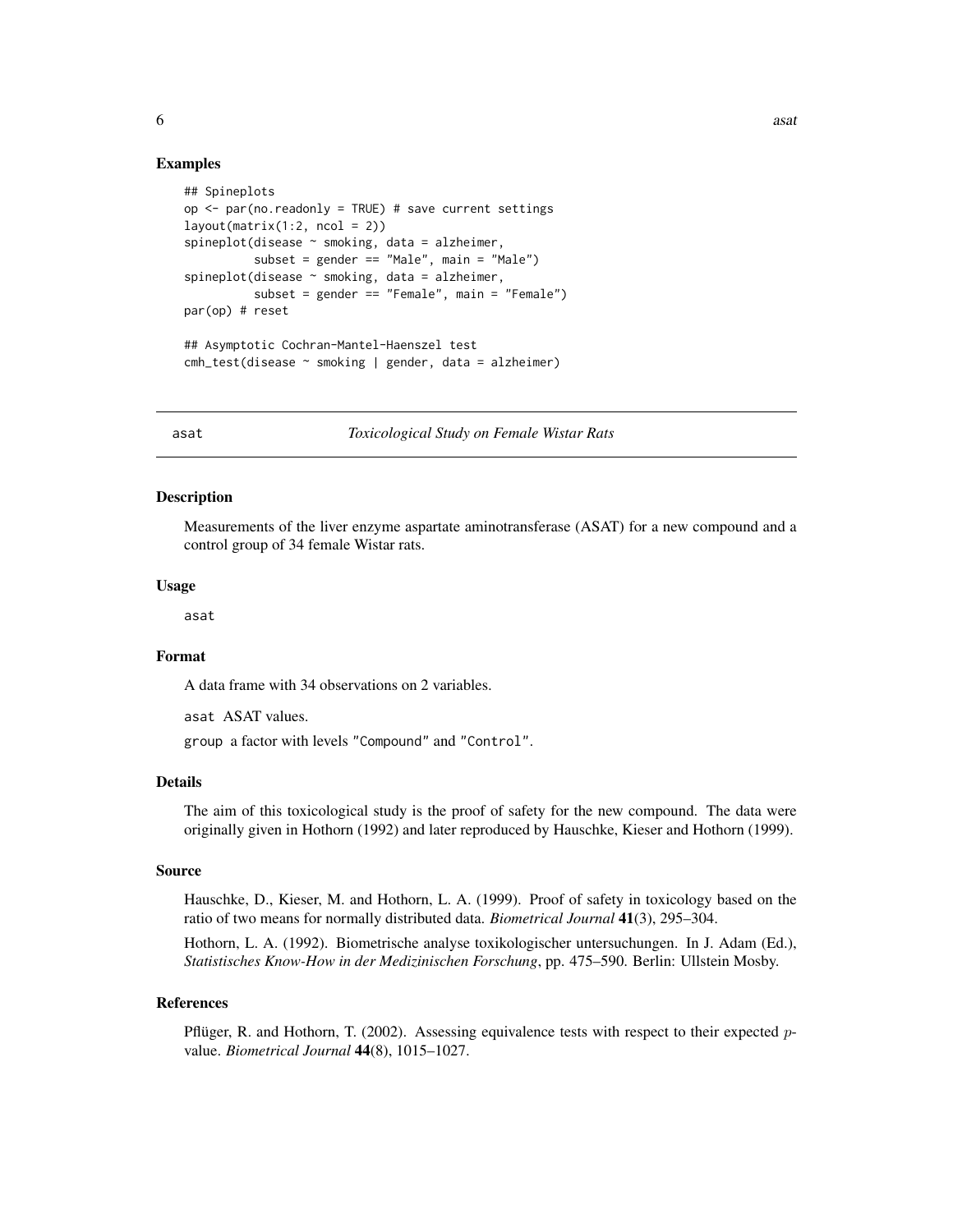# <span id="page-6-0"></span>ContingencyTests 7

### Examples

```
## Proof-of-safety based on ratio of medians (Pflueger and Hothorn, 2002)
## One-sided exact Wilcoxon-Mann-Whitney test
wt \le wilcox_test(I(log(asat)) \sim group, data = asat,
                 distribution = "exact", alternative = "less",
                  conf.int = TRUE)
## One-sided confidence set
## Note: Safety cannot be concluded since the effect of the compound
## exceeds 20 % of the control median
```
ContingencyTests *Tests of Independence in Two- or Three-Way Contingency Tables*

# **Description**

exp(confint(wt)\$conf.int)

Testing the independence of two nominal or ordered factors.

# Usage

```
## S3 method for class 'formula'
chisq_test(formula, data, subset = NULL, weights = NULL, ...)
## S3 method for class 'table'
chisq_test(object, ...)
## S3 method for class 'IndependenceProblem'
chisq_test(object, ...)
## S3 method for class 'formula'
cmh_test(formula, data, subset = NULL, weights = NULL, ...)
## S3 method for class 'table'
cmh_test(object, ...)
## S3 method for class 'IndependenceProblem'
cmh_test(object, ...)
## S3 method for class 'formula'
lbl_test(formula, data, subset = NULL, weights = NULL, ...)
## S3 method for class 'table'
lbl_test(object, ...)
## S3 method for class 'IndependenceProblem'
lbl_test(object, distribution = c("asymptotic", "approximate", "none"), ...)
```
#### Arguments

| formula | a formula of the form $y \sim x$   block where y and x are factors and block is<br>an optional factor for stratification. |
|---------|---------------------------------------------------------------------------------------------------------------------------|
| data    | an optional data frame containing the variables in the model formula.                                                     |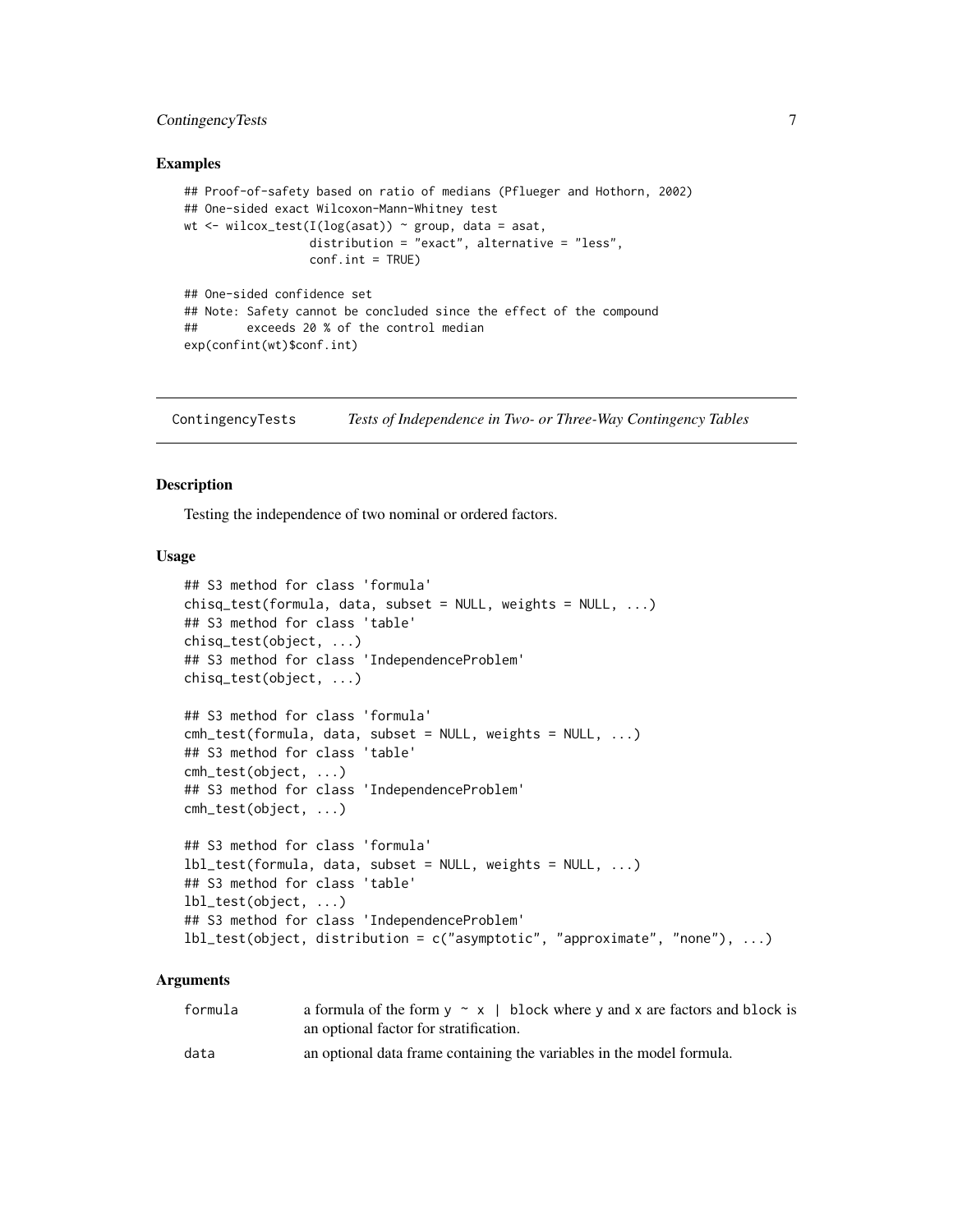| subset       | an optional vector specifying a subset of observations to be used. Defaults to<br>NULL.                                                                                                                                                                                                                                                                         |
|--------------|-----------------------------------------------------------------------------------------------------------------------------------------------------------------------------------------------------------------------------------------------------------------------------------------------------------------------------------------------------------------|
| weights      | an optional formula of the form $\sim$ w defining integer valued case weights for<br>each observation. Defaults to NULL, implying equal weight for all observations.                                                                                                                                                                                            |
| object       | an object inheriting from classes "table" or "IndependenceProblem".                                                                                                                                                                                                                                                                                             |
| distribution | a character, the conditional null distribution of the test statistic can be approx-<br>imated by its asymptotic distribution ("asymptotic", default) or via Monte<br>Carlo resampling ("approximate"). Alternatively, the functions asymptotic<br>or approximate can be used. Computation of the null distribution can be sup-<br>pressed by specifying "none". |
| $\cdot$      | further arguments to be passed to independence_test.                                                                                                                                                                                                                                                                                                            |
|              |                                                                                                                                                                                                                                                                                                                                                                 |

# Details

chisq\_test, cmh\_test and lbl\_test provide the Pearson chi-squared test, the generalized Cochran-Mantel-Haenszel test and the linear-by-linear association test. A general description of these methods is given by Agresti (2002).

The null hypothesis of independence, or conditional independence given block, between y and x is tested.

If y and/or x are ordered factors, the default scores,  $1:$ nlevels(y) and  $1:$ nlevels(x) respectively, can be altered using the scores argument (see [independence\\_test](#page-24-1)); this argument can also be used to coerce nominal factors to class "ordered". (lbl\_test coerces to class "ordered" under any circumstances.) If both y and x are ordered factors, a linear-by-linear association test is computed and the direction of the alternative hypothesis can be specified using the alternative argument. For the Pearson chi-squared test, this extension was given by Yates (1948) who also discussed the situation when either the response or the covariate is an ordered factor; see also Cochran (1954) and Armitage (1955) for the particular case when y is a binary factor and x is ordered. The Mantel-Haenszel statistic was similarly extended by Mantel (1963) and Landis, Heyman and Koch (1978).

The conditional null distribution of the test statistic is used to obtain  $p$ -values and an asymptotic approximation of the exact distribution is used by default (distribution = "asymptotic"). Alternatively, the distribution can be approximated via Monte Carlo resampling or computed exactly for univariate two-sample problems by setting distribution to "approximate" or "exact" respectively. See [asymptotic](#page-50-1), [approximate](#page-50-1) and [exact](#page-50-1) for details.

#### Value

An object inheriting from class ["IndependenceTest"](#page-28-1).

# Note

The exact versions of the Pearson chi-squared test and the generalized Cochran-Mantel-Haenszel test do not necessarily result in the same  $p$ -value as Fisher's exact test (Davis, 1986).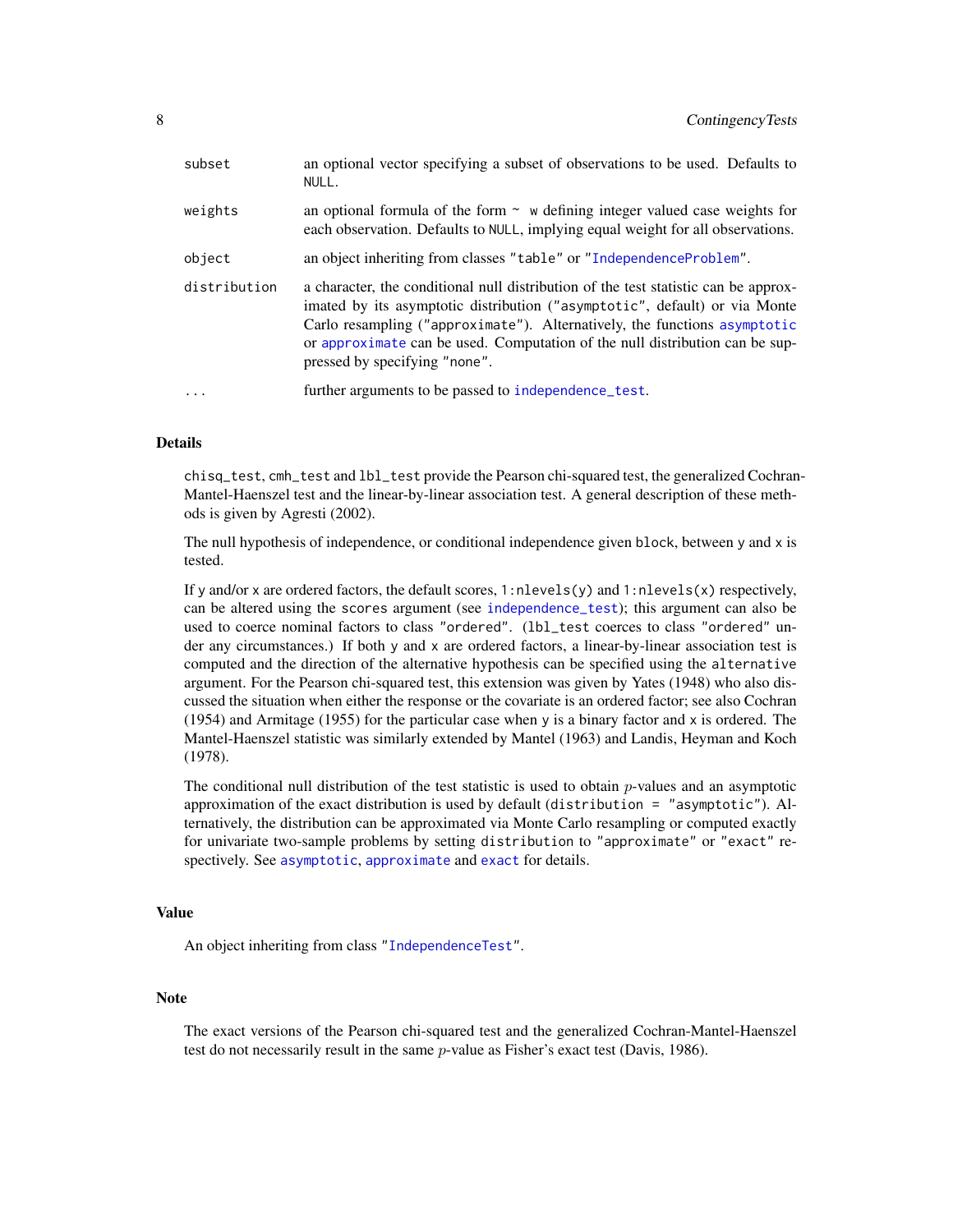# ContingencyTests 9

### References

Agresti, A. (2002). *Categorical Data Analysis*, Second Edition. Hoboken, New Jersey: John Wiley & Sons.

Armitage, P. (1955). Tests for linear trends in proportions and frequencies. *Biometrics* 11(3), 375– 386.

Cochran, W.G. (1954). Some methods for strengthening the common  $\chi^2$  tests. *Biometrics* 10(4), 417–451.

Davis, L. J. (1986). Exact tests for  $2 \times 2$  contingency tables. *The American Statistician* 40(2), 139–141.

Landis, J. R., Heyman, E. R. and Koch, G. G. (1978). Average partial association in three-way contingency tables: a review and discussion of alternative tests. *International Statistical Review* 46(3), 237–254.

Mantel, N. (1963). Chi-square tests with one degree of freedom: extensions of the Mantel-Haenszel procedure. *Journal of the American Statistical Association* 58(303), 690–700.

Yates, F. (1948). The analysis of contingency tables with groupings based on quantitative characters. *Biometrika* 35(1/2), 176–181.

# Examples

```
## Example data
## Davis (1986, p. 140)
davis <- matrix(
   c(3, 6,
     2, 19),
   nrow = 2, byrow = TRUE
)
davis <- as.table(davis)
## Asymptotic Pearson chi-squared test
chisq_test(davis)
## Approximative (Monte Carlo) Pearson chi-squared test
ct <- chisq_test(davis,
                distribution = approximate(B = 10000))
pvalue(ct) # standard p-value
midpvalue(ct) # mid-p-value
pvalue_interval(ct) # p-value interval
## Exact Pearson chi-squared test (Davis, 1986)
## Note: disagrees with Fisher's exact test
ct <- chisq_test(davis,
               distribution = "exact")
pvalue(ct) # standard p-value
midpvalue(ct) # mid-p-value
pvalue_interval(ct) # p-value interval
fisher.test(davis)
```
## Laryngeal cancer data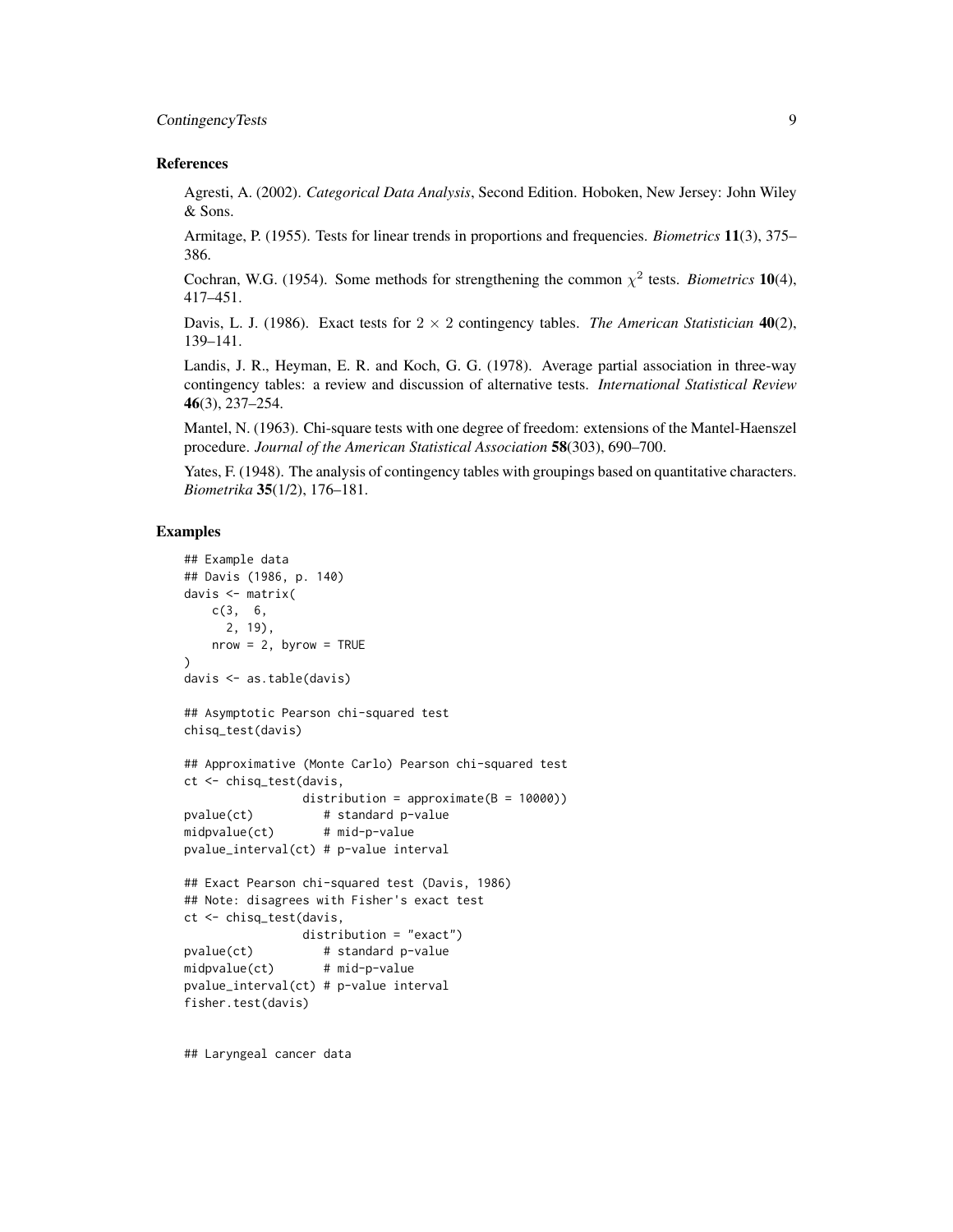```
## Agresti (2002, p. 107, Tab. 3.13)
cancer <- matrix(
   c(21, 2,
     15, 3),
   nrow = 2, byrow = TRUE,
   dimnames = list(
        "Treatment" = c("Surgery", "Radiation"),
           "Cancer" = c("Controlled", "Not Controlled")
   \lambda\mathcal{L}cancer <- as.table(cancer)
## Exact Pearson chi-squared test (Agresti, 2002, p. 108, Tab. 3.14)
## Note: agrees with Fishers's exact test
(ct <- chisq_test(cancer,
                  distribution = "exact"))
midpvalue(ct) # mid-p-value
pvalue_interval(ct) # p-value interval
fisher.test(cancer)
## Homework conditions and teacher's rating
## Yates (1948, Tab. 1)
yates <- matrix(
   c(141, 67, 114, 79, 39,
     131, 66, 143, 72, 35,
       36, 14, 38, 28, 16),
    byrow = TRUE, ncol = 5,
    dimnames = list(
           "Rating" = c("A", "B", "C"),
        "Condition" = c("A", "B", "C", "D", "E"))
)
yates <- as.table(yates)
## Asymptotic Pearson chi-squared test (Yates, 1948, p. 176)
chisq_test(yates)
## Asymptotic Pearson-Yates chi-squared test (Yates, 1948, pp. 180-181)
## Note: 'Rating' and 'Condition' as ordinal
(ct <- chisq_test(yates,
                  alternative = "less",
                  scores = list("Rating" = c(-1, 0, 1),
                                "Condition" = c(2, 1, 0, -1, -2)))
statistic(ct)^2 # chi^2 = 2.332## Asymptotic Pearson-Yates chi-squared test (Yates, 1948, p. 181)
## Note: 'Rating' as ordinal
chisq_test(yates,
           scores = list("Rating" = c(-1, 0, 1)) # Q = 3.825
```
## Change in clinical condition and degree of infiltration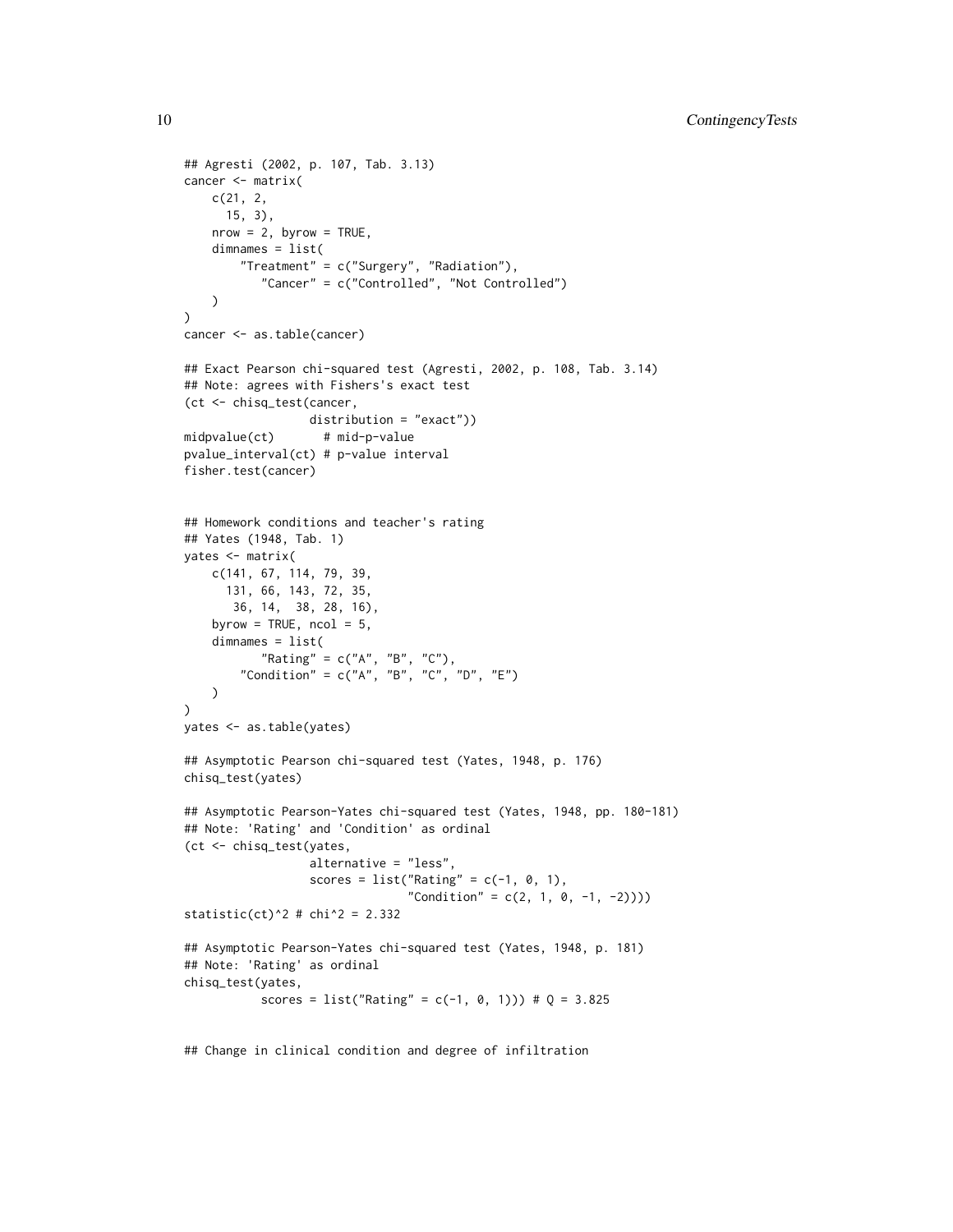```
## Cochran (1954, Tab. 6)
cochran <- matrix(
   c(11, 7,
     27, 15,
     42, 16,
      53, 13,
     11, 1),
    byrow = TRUE, ncol = 2,
    dimnames = list(
              "Change" = c("Marked", "Moderate", "Slight",
                           "Stationary", "Worse"),
        "Infiltration" = c("0-7", "8-15")
   )
)
cochran <- as.table(cochran)
## Asymptotic Pearson chi-squared test (Cochran, 1954, p. 435)
chisq_test(cochran) #X^2 = 6.88## Asymptotic Cochran-Armitage test (Cochran, 1954, p. 436)
## Note: 'Change' as ordinal
(ct <- chisq_test(cochran,
                  scores = list("Change" = c(3, 2, 1, 0, -1))))statistic(ct)^2 # X^2 = 6.66
## Change in size of ulcer crater for two treatment groups
## Armitage (1955, Tab. 2)
armitage <- matrix(
   c( 6, 4, 10, 12,
     11, 8, 8, 5),
   byrow = TRUE, ncol = 4,
    dimnames = list(
        "Treatment" = c("A", "B"),
           "Crater" = c("Larger", "< 2/3 healed",
                        "=> 2/3 healed", "Healed")
   )
\lambdaarmitage <- as.table(armitage)
## Approximative (Monte Carlo) Pearson chi-squared test (Armitage, 1955, p. 379)
chisq_test(armitage,
           distribution = approximate(B = 10000)) # chi^2 = 5.91
## Approximative (Monte Carlo) Cochran-Armitage test (Armitage, 1955, p. 379)
(ct <- chisq_test(armitage,
                  distribution = approximate(B = 10000),
                  scores = list("Crater" = c(-1.5, -0.5, 0.5, 1.5))))statistic(ct)^2 # chi_0^2 = 5.26
```

```
## Relationship between job satisfaction and income stratified by gender
## Agresti (2002, p. 288, Tab. 7.8)
```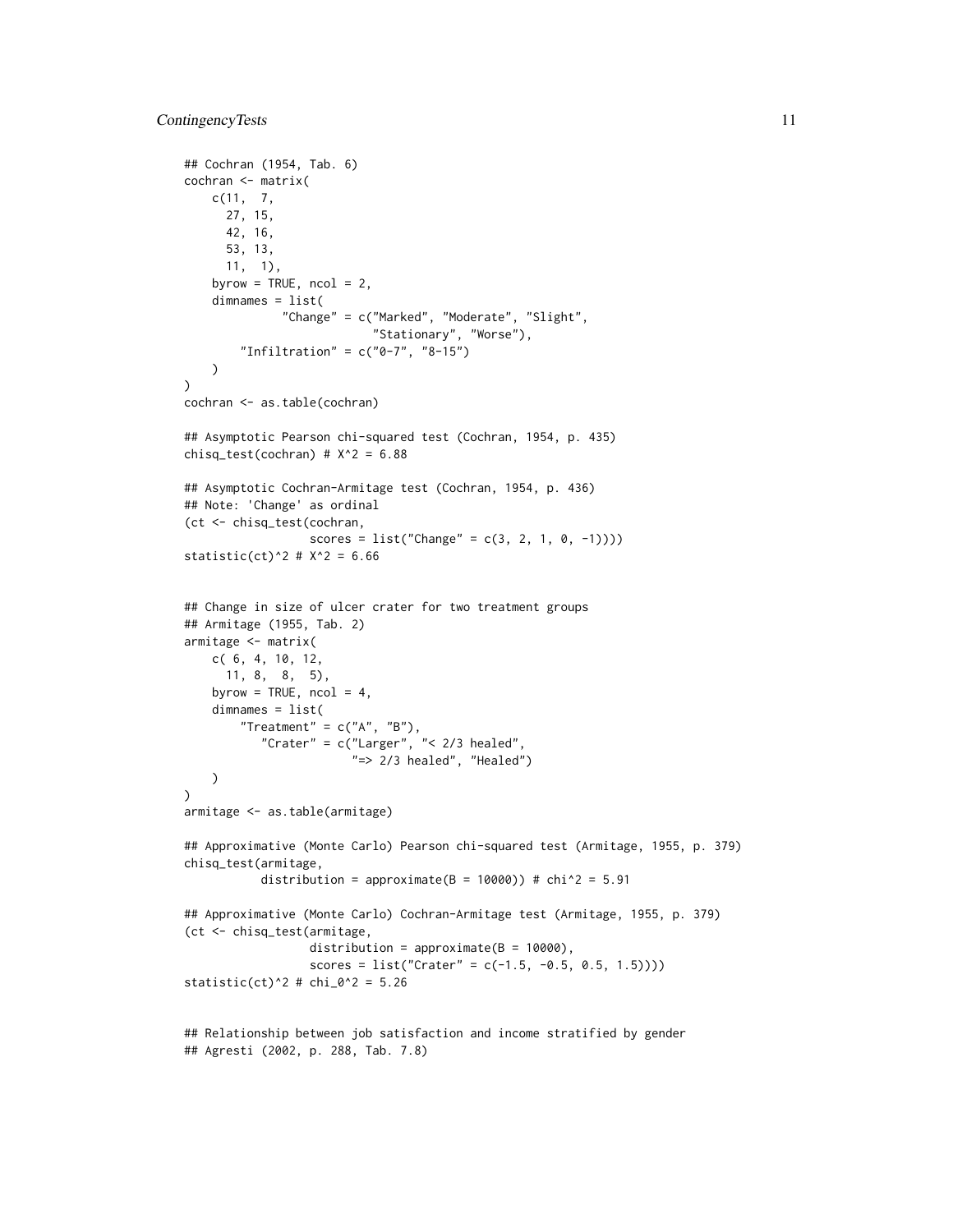```
## Asymptotic generalized Cochran-Mantel-Haenszel test (Agresti, p. 297)
cmh_test(jobsatisfaction) # CMH = 10.2001
## Asymptotic generalized Cochran-Mantel-Haenszel test (Agresti, p. 297)
## Note: 'Job.Satisfaction' as ordinal
cmh_test(jobsatisfaction,
        scores = list("Job.Satisfaction" = c(1, 3, 4, 5))) # L^2 = 9.0342
## Asymptotic linear-by-linear association test (Agresti, p. 297)
## Note: 'Job.Satisfaction' and 'Income' as ordinal
(lt <- lbl_test(jobsatisfaction,
                scores = list("Job.Satisfaction" = c(1, 3, 4, 5),"Income" = c(3, 10, 20, 35))))statistic(lt)^2 # M^2 = 6.1563
```
CorrelationTests *Correlation Tests*

# Description

Testing the independence of two numeric variables.

### Usage

```
## S3 method for class 'formula'
spearman_test(formula, data, subset = NULL, weights = NULL, ...)
## S3 method for class 'IndependenceProblem'
spearman_test(object, distribution = c("asymptotic", "approximate", "none"), ...)
## S3 method for class 'formula'
fisyat_test(formula, data, subset = NULL, weights = NULL, ...)
## S3 method for class 'IndependenceProblem'
fisyat_test(object, distribution = c("asymptotic", "approximate", "none"),
            ties.method = c("mid-ranks", "average-scores"), ...)
## S3 method for class 'formula'
quadrant_test(formula, data, subset = NULL, weights = NULL, ...)
## S3 method for class 'IndependenceProblem'
quadrant_test(object, distribution = c("asymptotic", "approximate", "none"),
              mid.score = c("0", "0.5", "1"), ...)
## S3 method for class 'formula'
koziol_test(formula, data, subset = NULL, weights = NULL, ...)
## S3 method for class 'IndependenceProblem'
koziol_test(object, distribution = c("asymptotic", "approximate", "none"),
            ties.method = c("mid-ranks", "average-scores"), ...)
```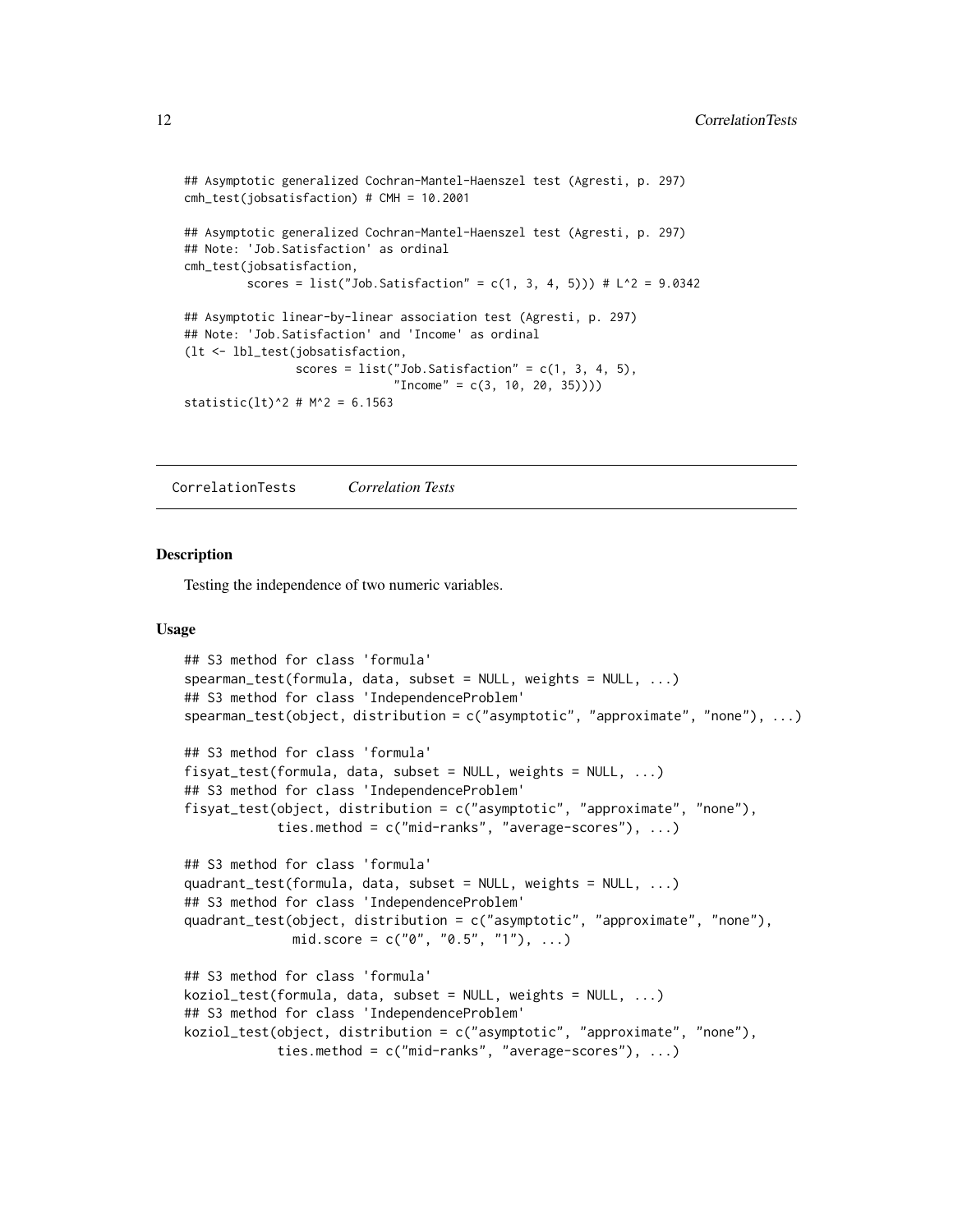# **CorrelationTests** 13

### **Arguments**

| formula      | a formula of the form $y \sim x$   block where y and x are numeric variables and<br>block is an optional factor for stratification.                                                                                                                                                                                                                             |
|--------------|-----------------------------------------------------------------------------------------------------------------------------------------------------------------------------------------------------------------------------------------------------------------------------------------------------------------------------------------------------------------|
| data         | an optional data frame containing the variables in the model formula.                                                                                                                                                                                                                                                                                           |
| subset       | an optional vector specifying a subset of observations to be used. Defaults to<br>NULL.                                                                                                                                                                                                                                                                         |
| weights      | an optional formula of the form $\sim$ w defining integer valued case weights for<br>each observation. Defaults to NULL, implying equal weight for all observations.                                                                                                                                                                                            |
| object       | an object inheriting from class "IndependenceProblem".                                                                                                                                                                                                                                                                                                          |
| distribution | a character, the conditional null distribution of the test statistic can be approx-<br>imated by its asymptotic distribution ("asymptotic", default) or via Monte<br>Carlo resampling ("approximate"). Alternatively, the functions asymptotic<br>or approximate can be used. Computation of the null distribution can be sup-<br>pressed by specifying "none". |
| ties.method  | a character, the method used to handle ties: the score generating function ei-<br>ther uses mid-ranks ("mid-ranks", default) or averages the scores of randomly<br>broken ties ("average-scores").                                                                                                                                                              |
| mid.score    | a character, the score assigned to observations exactly equal to the median: ei-<br>ther $0$ (" $0$ ", default), $0.5$ (" $0.5$ ") or $1$ (" $1$ "); see median_test.                                                                                                                                                                                           |
| $\ddotsc$    | further arguments to be passed to independence_test.                                                                                                                                                                                                                                                                                                            |

#### Details

spearman\_test, fisyat\_test, quadrant\_test and koziol\_test provide the Spearman correlation test, the Fisher-Yates correlation test using van der Waerden scores, the quadrant test and the Koziol-Nemec test. A general description of these methods is given by Hájek, Šidák and Sen (1999, Sec. 4.6). The Koziol-Nemec test was suggested by Koziol and Nemec (1979). For the adjustment of scores for tied values see Hájek, Šidák and Sen (1999, pp. 133–135).

The null hypothesis of independence, or conditional independence given block, between y and x is tested.

The conditional null distribution of the test statistic is used to obtain p-values and an asymptotic approximation of the exact distribution is used by default (distribution = "asymptotic"). Alternatively, the distribution can be approximated via Monte Carlo resampling by setting distribution to "approximate". See [asymptotic](#page-50-1) and [approximate](#page-50-1) for details.

# Value

An object inheriting from class ["IndependenceTest"](#page-28-1).

# References

Hájek, J., Šidák, Z. and Sen, P. K. (1999). *Theory of Rank Tests*, Second Edition. San Diego: Academic Press.

Koziol, J. A. and Nemec, A. F. (1979). On a Cramér-von Mises type statistic for testing bivariate independence. *The Canadian Journal of Statistics* 7(1), 43–52.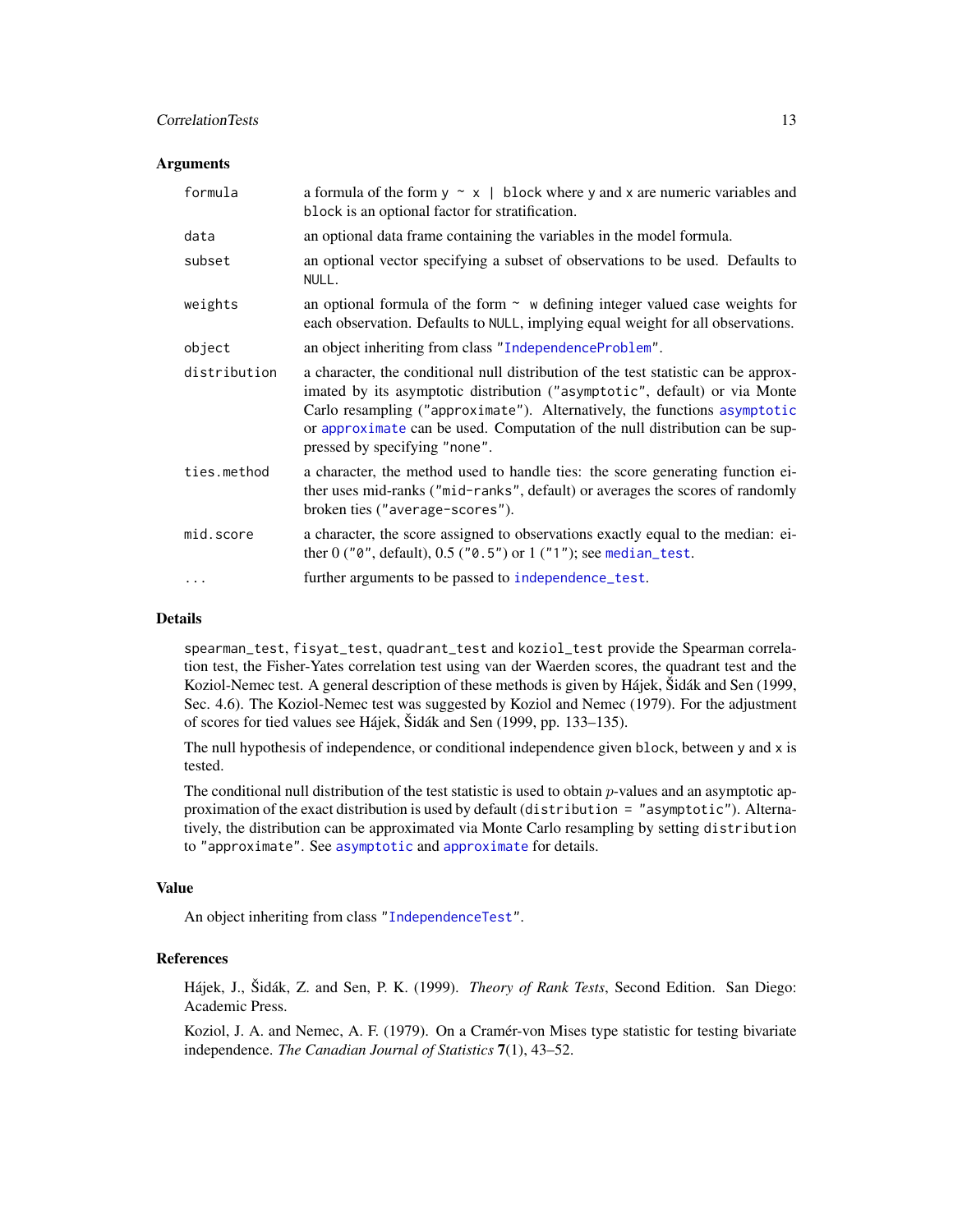# <span id="page-13-0"></span>Examples

```
## Asymptotic Spearman test
spearman_test(CONT ~ INTG, data = USJudgeRatings)## Asymptotic Fisher-Yates test
fisyat_test(CONT ~ INTG, data = USJudgeRatings)
## Asymptotic quadrant test
quadrant_test(CONT ~ INTG, data = USJudgeRatings)
## Asymptotic Koziol-Nemec test
koziol_test(CONT ~ INTG, data = USJudgeRatings)
```
#### CWD *Coarse Woody Debris*

### Description

Carbon flux on six pieces of wood.

# Usage

CWD

#### Format

A data frame with 13 observations on 8 variables.

sample2 carbon flux measurement for 2nd piece of wood. sample3 carbon flux measurement for 3rd piece of wood. sample4 carbon flux measurement for 4th piece of wood. sample6 carbon flux measurement for 6th piece of wood. sample7 carbon flux measurement for 7th piece of wood. sample8 carbon flux measurement for 8th piece of wood. trend measurement day (in days from beginning). time date of measurement.

# Details

Coarse woody debris (CWD, dead wood greater than 10 cm in diameter) is a large stock of carbon in tropical forests, yet the flux of carbon out of this pool, via respiration, is poorly resolved (Chambers, Schimel and Nobre, 2001). The heterotrophic process involved in CWD respiration should respond to reductions in moisture availability, which occurs during dry season (Chambers, Schimel and Nobre, 2001).

CWD respiration measurements were taken in a tropical forest in west French Guiana, which experiences extreme contrasts in wet and dry season (Bonal *et al.*, 2008). An infrared gas analyzer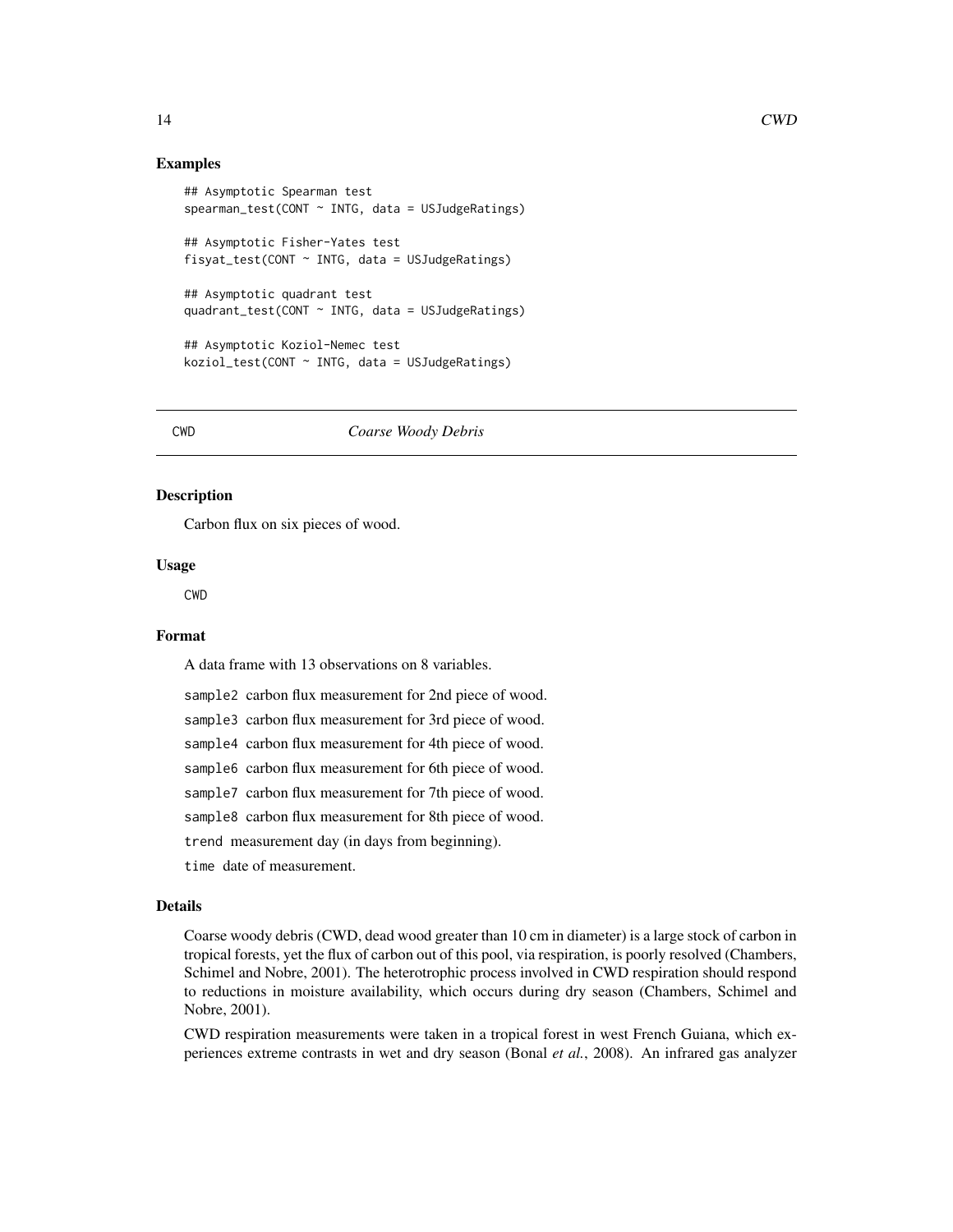# $\text{CWD}$  15

and a clear chamber sealed to the wood surface were used to measure the flux of carbon out of the wood (Stahl *et al.*, 2011). Measurements were repeated 13 times, from July to November 2011, on six pieces of wood during the transition into and out of the dry season. The aim is to assess if there were shifts in the CWD respiration of any of the pieces in response to the transition into (early August) and out of (late October) the dry season.

Zeileis and Hothorn (2013) investigated the six-variate series of  $CO<sub>2</sub>$  reflux, aiming to find out whether the reflux had changed over the sampling period in at least one of the six wood pieces.

# Source

The coarse woody debris respiration data were kindly provided by Lucy Rowland (School of Geo-Sciences, University of Edinburgh).

# References

Bonal, D., Bosc, A., Ponton, S., Goret, J.-Y., Burban, B., Gross, P., Bonnefond, J.-M., Elbers, J., Longdoz, B., Epron, D., Guehl, J.-M. and Granier, A. (2008). Impact of severe dry season on net ecosystem exchange in the Neotropical rainforest of French Guiana. *Global Change Biology* 14(8), 1917–1933.

Chambers, J. Q., Schimel, J. P. and Nobre, A. D. (2001). Respiration from coarse wood litter in central Amazon forests. *Biogeochemistry* 52(2), 115–131.

Stahl, C., Burban, B., Goret, J.-Y. and Bonal, D. (2011). Seasonal variations in stem  $CO<sub>2</sub>$  efflux in the Neotropical rainforest of French Guiana. *Annals of Forest Science* 68(4), 771–782.

Zeileis, A. and Hothorn, T. (2013). A toolbox of permutation tests for structural change. *Statistical Papers* 54(4), 931–954.

### Examples

```
## Zeileis and Hothorn (2013, pp. 942-944)
## Approximative (Monte Carlo) maximally selected statistics
CWD[1:6] \leq 100 \times CWD[1:6] \# scaling (to avoid harmless warning)mt <- maxstat_test(sample2 + sample3 + sample4 +
                   sample6 + sample7 + sample8 \sim trend, data = CWD,
                   distribution = approximate(B = 100000))
## Absolute maximum of standardized statistics (t = 3.08)
statistic(mt)
## 5 % critical value (t_0.05 = 2.86)
(c <- qperm(mt, 0.95))
## Only 'sample8' exceeds the 5 % critical value
sts <- statistic(mt, type = "standardized")
idx \leq which (sts > c, arr.ind = TRUE)sts[unique(idx[, 1]), unique(idx[, 2]), drop = FALSE]
```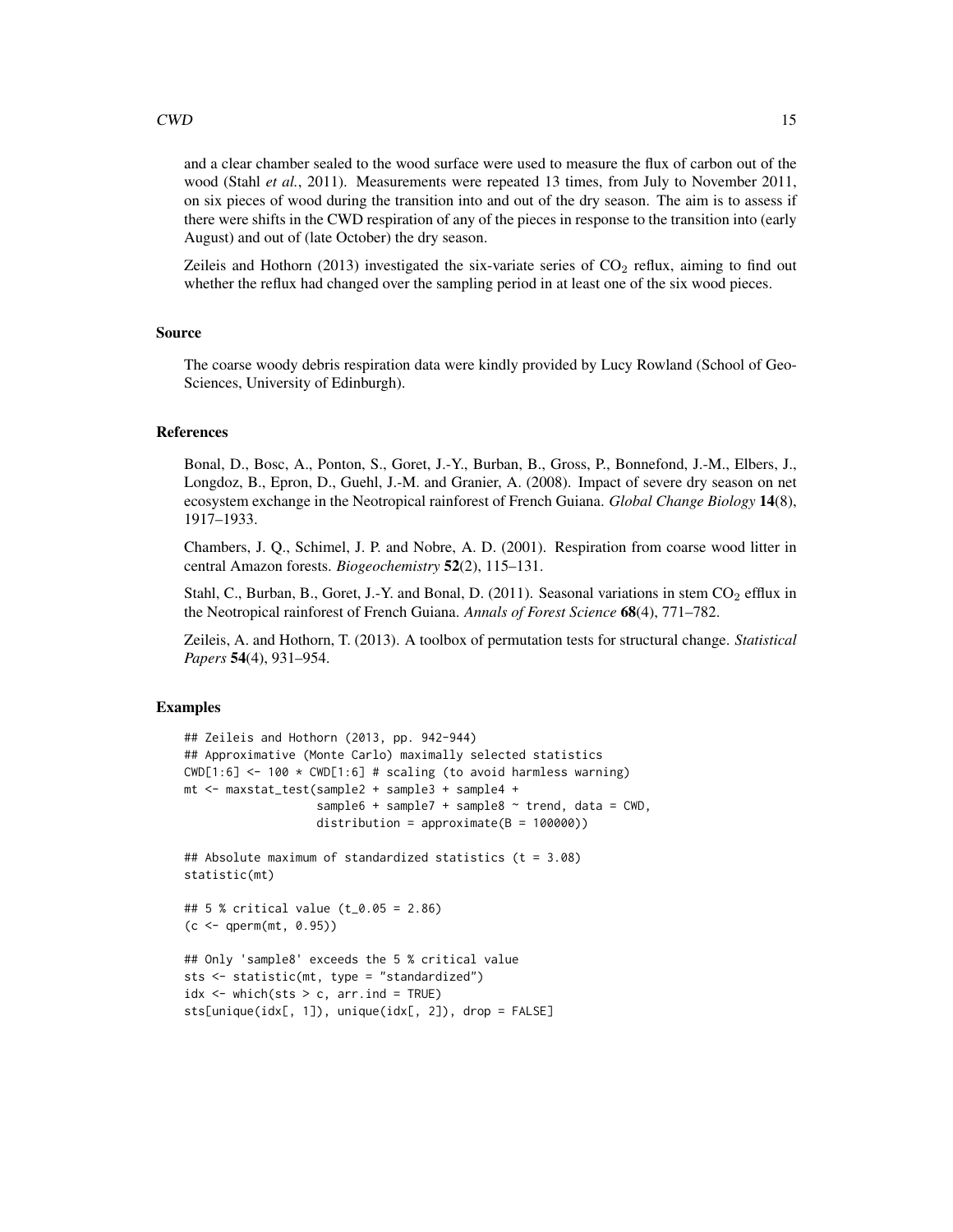<span id="page-15-0"></span>

# <span id="page-15-1"></span>Description

Methods for extraction of the expectation, variance and covariance of the linear statistic.

#### Usage

```
## S4 method for signature 'IndependenceLinearStatistic'
expectation(object, ...)
## S4 method for signature 'IndependenceTest'
expectation(object, ...)
## S4 method for signature 'CovarianceMatrix'
variance(object, ...)
## S4 method for signature 'IndependenceLinearStatistic'
variance(object, ...)
## S4 method for signature 'IndependenceTest'
variance(object, ...)
## S4 method for signature 'Variance'
variance(object, ...)
## S4 method for signature 'CovarianceMatrix'
covariance(object, ...)
## S4 method for signature 'IndependenceLinearStatistic'
covariance(object, ...)
## S4 method for signature 'IndependenceTest'
```
#### Arguments

covariance(object, ...)

| object  | an object from which the expectation, variance or covariance of the linear statis- |
|---------|------------------------------------------------------------------------------------|
|         | tic can be extracted.                                                              |
| $\cdot$ | further arguments (currently ignored).                                             |

#### Details

The methods expectation, variance and covariance extract the expectation, variance and covariance, respectively, of the linear statistic.

# Value

The expectation, variance or covariance of the linear statistic extracted from object. A numeric vector or matrix.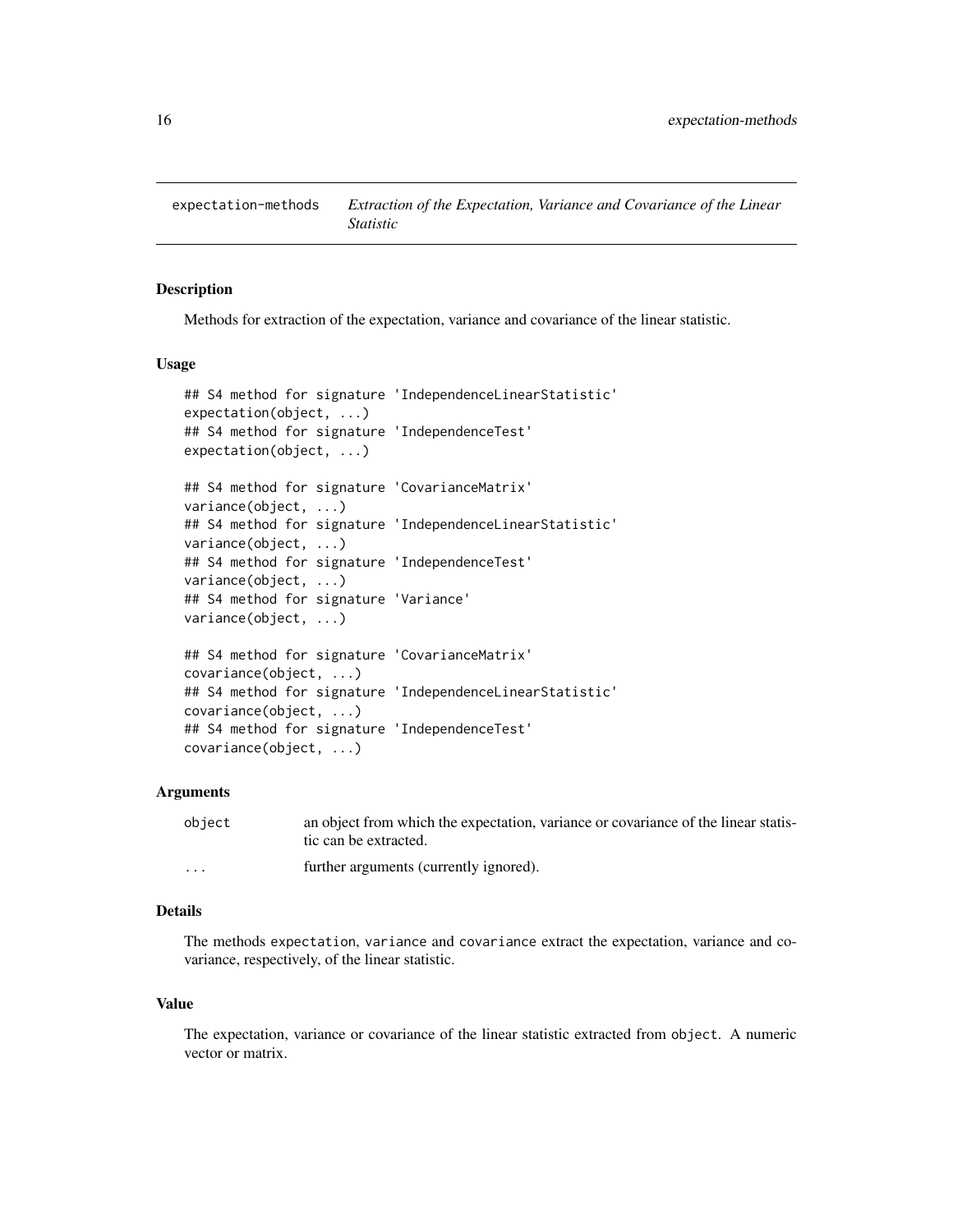# <span id="page-16-0"></span>ExpectCovar-class 17

# Examples

```
## Example data
dta <- data.frame(
    y = g1(3, 2),
    x = sample(g1(3, 2))\mathcal{L}## Asymptotic Cochran-Mantel-Haenszel Test
ct \leq cmh_test(y \sim x, data = dta)
## The linear statistic, i.e., the contingency table...
(l <- statistic(ct, type = "linear"))
## ...and its expectation...
(El <- expectation(ct))
## ...and covariance
(Vl <- covariance(ct))
## The standardized contingency table...
(l - El) / sqrt(variance(ct))
## ...is identical to the standardized linear statistic
statistic(ct, type = "standardized")
```
<span id="page-16-1"></span>ExpectCovar-class *Class* "ExpectCovar"

# Description

Objects of class "ExpectCovar" represent the expectation and covariance of the linear statistic.

### Objects from the Class

Objects can be created by calls of the form

```
new("ExpectCovar", ...).
```
# **Slots**

expectation: Object of class "numeric". The expectation of the linear statistic.

covariance: Object of class "matrix". The covariance matrix of the linear statistic. dimension: Object of class "integer". The dimension of the linear statistic.

# Known Subclasses

Class ["ExpectCovarInfluence"](#page-17-1), directly.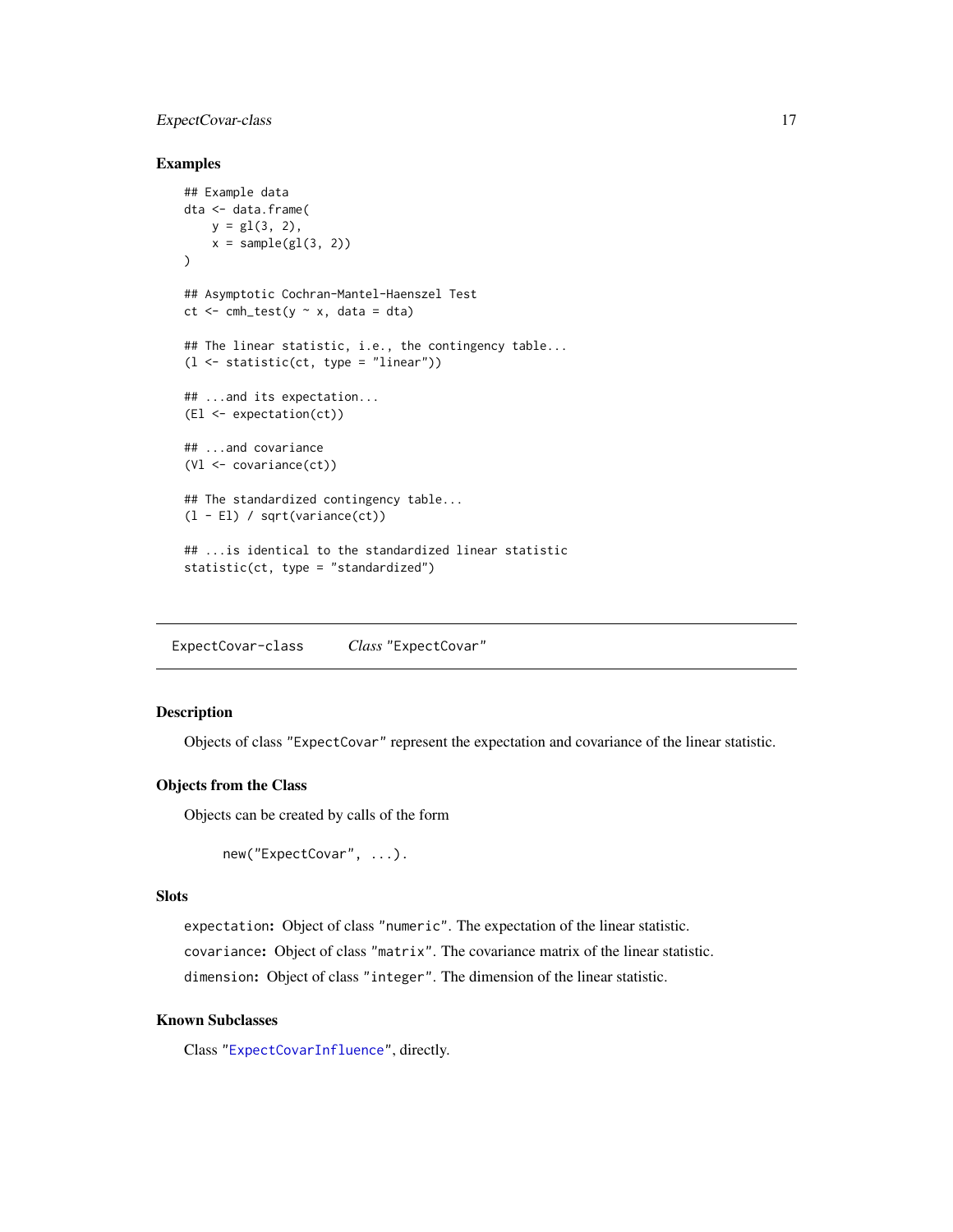# <span id="page-17-0"></span>Methods

**[initialize](#page-0-0)** signature(. $Object = "ExpectedCovar")$ : See the documentation for initialize (in package methods) for details.

# Note

Normally, this class is used internally only.

<span id="page-17-1"></span>ExpectCovarInfluence-class

*Class* "ExpectCovarInfluence"

# Description

Objects of class "ExpectCovarInfluence" represent the expectation and covariance of the influence function.

### Objects from the Class

Objects can be created by calls of the form

```
new("ExpectCovarInfluence", ...).
```
# Slots

sumweights: Object of class "numeric". The sum of the case weights.

expectation: Object of class "numeric". The expectation of the influence function.

covariance: Object of class "matrix". The covariance matrix of the influence function.

dimension: Object of class "integer". The dimension of the influence function.

# Extends

Class ["ExpectCovar"](#page-16-1), directly.

# Methods

initialize signature(.Object = "ExpectCovarInfluence"): See the documentation for [initialize](#page-0-0) (in package methods) for details.

#### Note

Normally, this class is used internally only.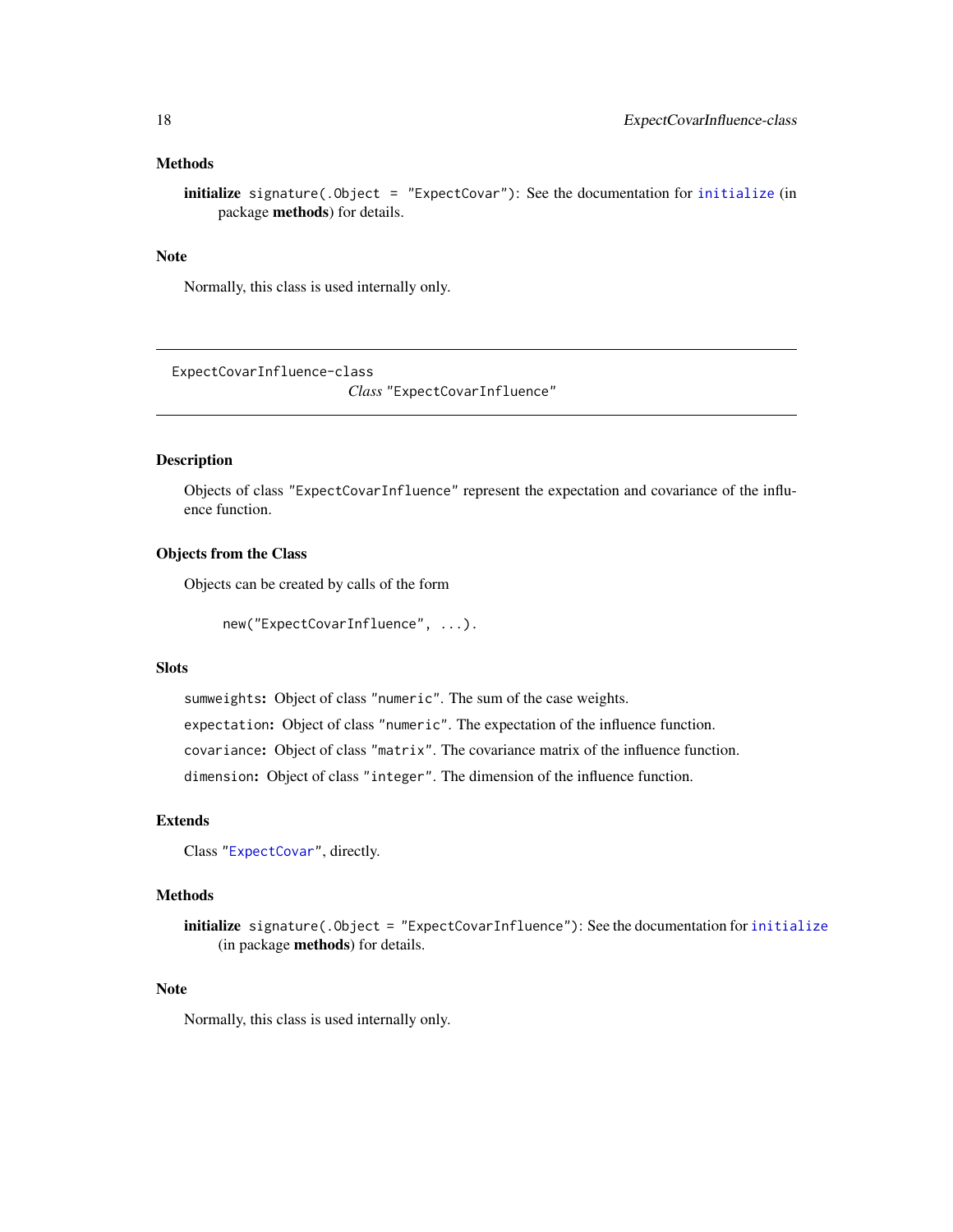<span id="page-18-0"></span>

# Description

A non-randomized pilot study on malignant glioma patients with pretargeted adjuvant radioimmunotherapy using yttrium-90-biotin.

# Usage

glioma

# Format

A data frame with 37 observations on 7 variables.

no. patient number.

age patient age (years).

sex a factor with levels "F" (Female) and "M" (Male).

histology a factor with levels "GBM" (grade IV) and "Grade3" (grade III).

group a factor with levels "Control" and "RIT".

event status indicator for time: FALSE for right-censored observations and TRUE otherwise.

time survival time (months).

# Details

The primary endpoint of this small pilot study is survival. Since the survival times are tied, the classical asymptotic logrank test may be inadequate in this setup. Therefore, a permutation test using Monte Carlo resampling was computed in the original paper. The data are taken from Tables 1 and 2 of Grana *et al.* (2002).

# Source

Grana, C., Chinol, M., Robertson, C., Mazzetta, C., Bartolomei, M., De Cicco, C., Fiorenza, M., Gatti, M., Caliceti, P. and Paganelli, G. (2002). Pretargeted adjuvant radioimmunotherapy with Yttrium-90-biotin in malignant glioma patients: A pilot study. *British Journal of Cancer* 86(2), 207–212.

# Examples

```
## Grade III glioma
g3 <- subset(glioma, histology == "Grade3")
## Plot Kaplan-Meier estimates
op <- par(no.readonly = TRUE) # save current settings
layout(matrix(1:2, ncol = 2))plot(survfit(Surv(time, event) \sim group, data = g3),
```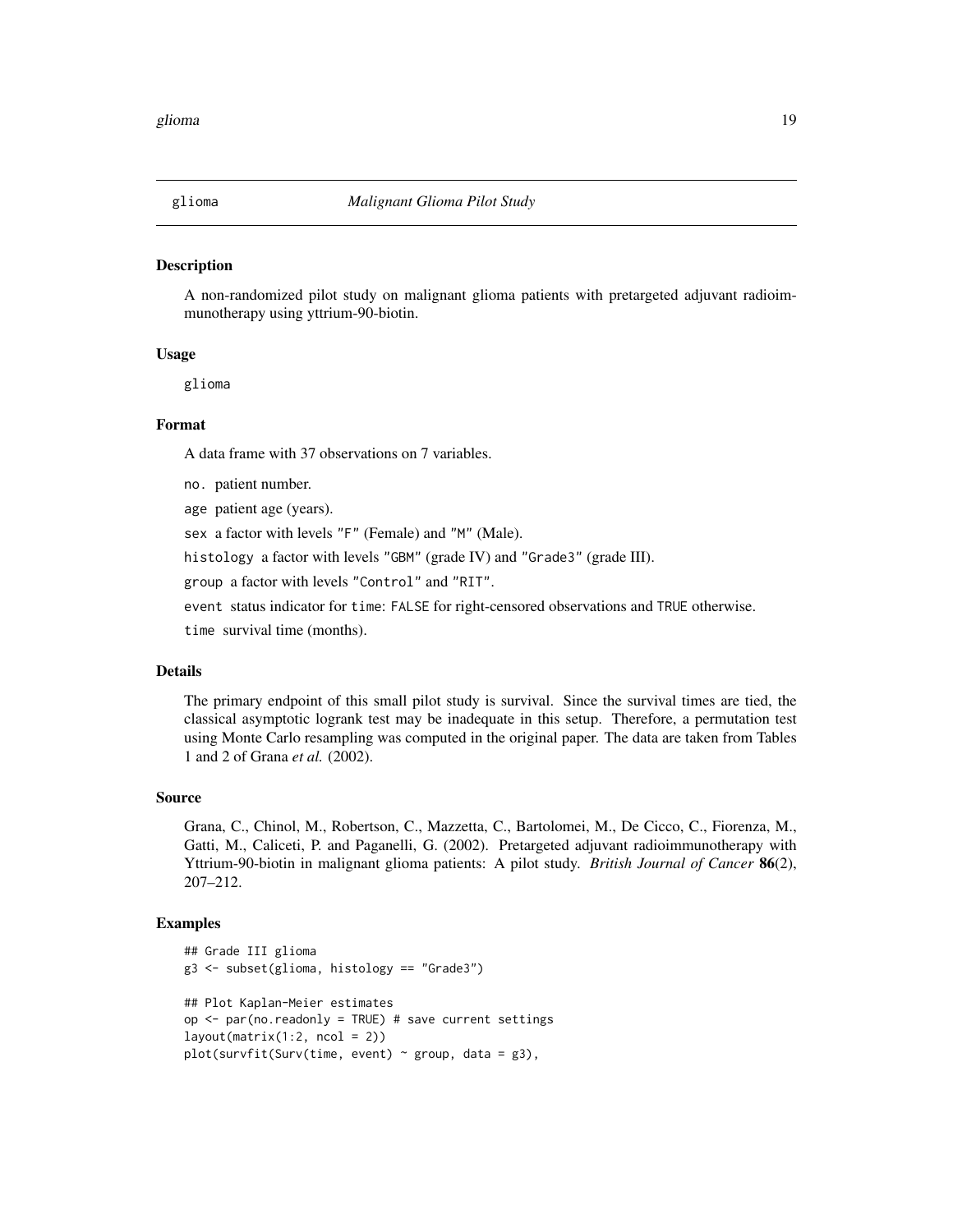```
main = "Grade III Glioma", lty = 2:1,
    ylab = "Probability", xlab = "Survival Time in Month",
    xlim = c(-2, 72)legend("bottomleft", lty = 2:1, c("Control", "Treated"), bty = "n")
## Exact logrank test
logrank_test(Surv(time, event) ~ group, data = g3,
            distribution = "exact")
## Grade IV glioma
gbm <- subset(glioma, histology == "GBM")
## Plot Kaplan-Meier estimates
plot(survfit(Surv(time, event) ~ ~ ~ ~ ~ ~ ~ ~ ~ ~ ~main = "Grade IV Glioma", lty = 2:1,
    ylab = "Probability", xlab = "Survival Time in Month",
    xlim = c(-2, 72))
legend("topright", lty = 2:1, c("Control", "Treated"), bty = "n")
par(op) # reset
## Exact logrank test
logrank_test(Surv(time, event) ~ group, data = gbm,
             distribution = "exact")
## Stratified approximative (Monte Carlo) logrank test
logrank_test(Surv(time, event) ~ group | histology, data = glioma,
             distribution = approximate(B = 10000))
```
GTSG *Gastrointestinal Tumor Study Group*

# Description

A randomized clinical trial in gastric cancer.

# Usage

GTSG

# Format

A data frame with 90 observations on 3 variables.

time survival time (days).

event status indicator for time: 0 for right-censored observations and 1 otherwise.

group a factor with levels "Chemotherapy+Radiation" and "Chemotherapy".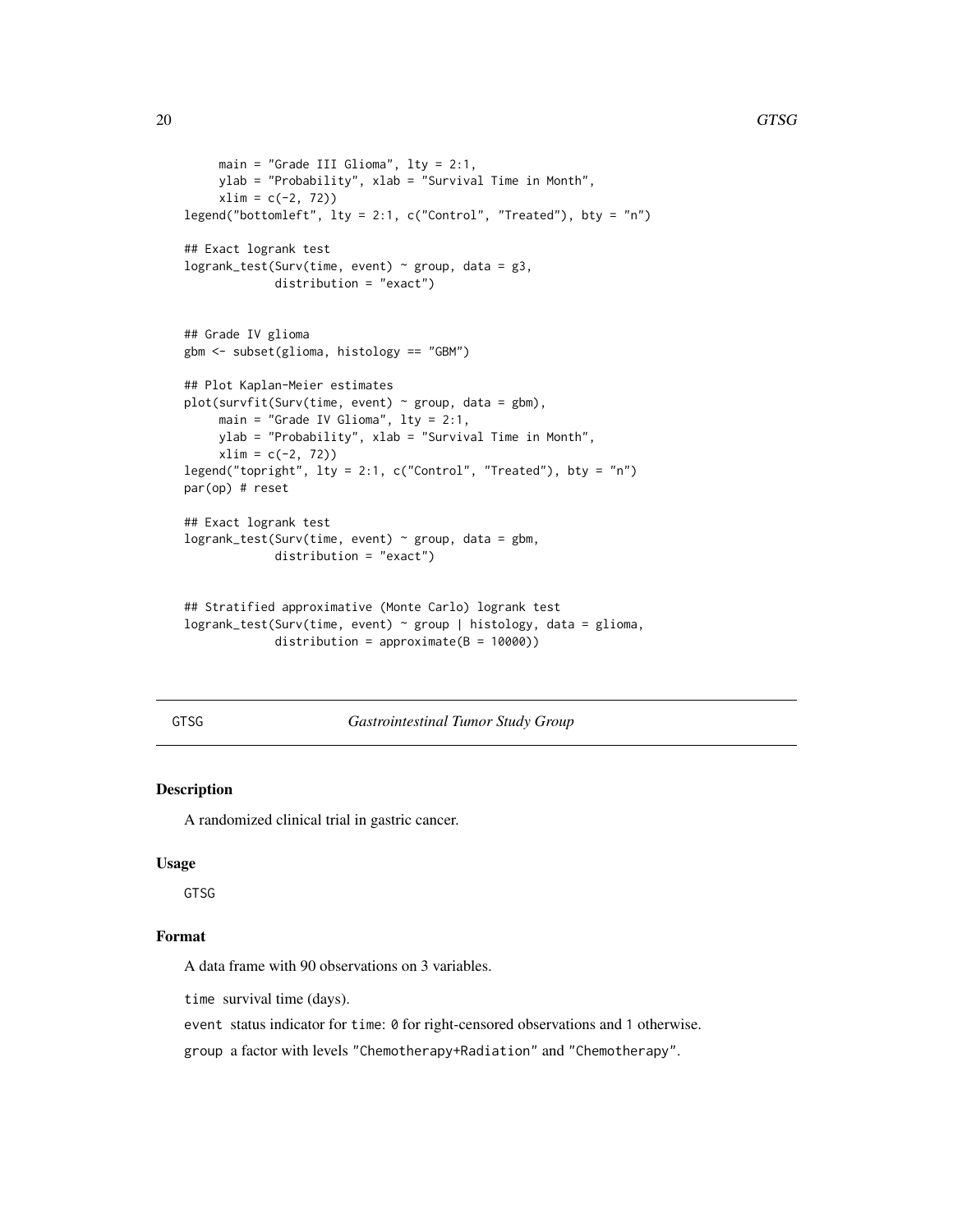# $GTSG$  21

# Details

A clinical trial comparing chemotherapy alone versus a combination of chemotherapy and radiation therapy in the treatment of locally advanced, nonresectable gastric carcinoma.

# **Note**

There is substantial separation between the estimated survival distributions at 8 to 10 months, but by month 26 the distributions intersect.

# Source

Stablein, D. M., Carter, W. H., Jr. and Novak, J. W. (1981). Analysis of survival data with nonproportional hazard functions. *Controlled Clinical Trials* 2(2), 149–159.

# References

Moreau, T., Maccario, J., Lellouch, J. and Huber, C. (1992). Weighted log rank statistics for comparing two distributions. *Biometrika* 79(1), 195–198.

Shen, W. and Le, C. T. (2000). Linear rank tests for censored survival data. *Communications in Statistics – Simulation and Computation* 29(1), 21–36.

Tubert-Bitter, P., Kramar, A., Chalé, J. J. and Moureau, T. (1994). Linear rank tests for comparing survival in two groups with crossing hazards. *Computational Statistics & Data Analysis* 18(5), 547–559.

# Examples

```
## Plot Kaplan-Meier estimates
plot(survfit(Surv(time / (365.25 / 12), event) \sim group, data = GTSG),
     lty = 1:2, ylab = "% Survival", xlab = "Survival Time in Months")
legend("topright", lty = 1:2,c("Chemotherapy+Radiation", "Chemotherapy"), bty = "n")
## Asymptotic logrank test
logrank\_test(Surv(time, event) \sim group, data = GTSG)## Asymptotic Prentice test
logrank_test(Surv(time, event) ~ group, data = GTSG, type = "Prentice")
## Asymptotic test against Weibull-type alternatives (Moreau et al., 1992)
moreau_weight <- function(time, n.risk, n.event)
    1 + log(-log(cumprod(n.risk / (n.risk + n.event))))
independence_test(Surv(time, event) \sim group, data = GTSG,
                  ytrafo = function(data)
                      trafo(data, surv_trafo = function(y)
                          logrank_trafo(y, weight = moreau_weight)))
## Asymptotic test against crossing-curve alternatives (Shen and Le, 2000)
shen_trafo \leq function(x)
   ansari_trafo(logrank_trafo(x, type = "Prentice"))
```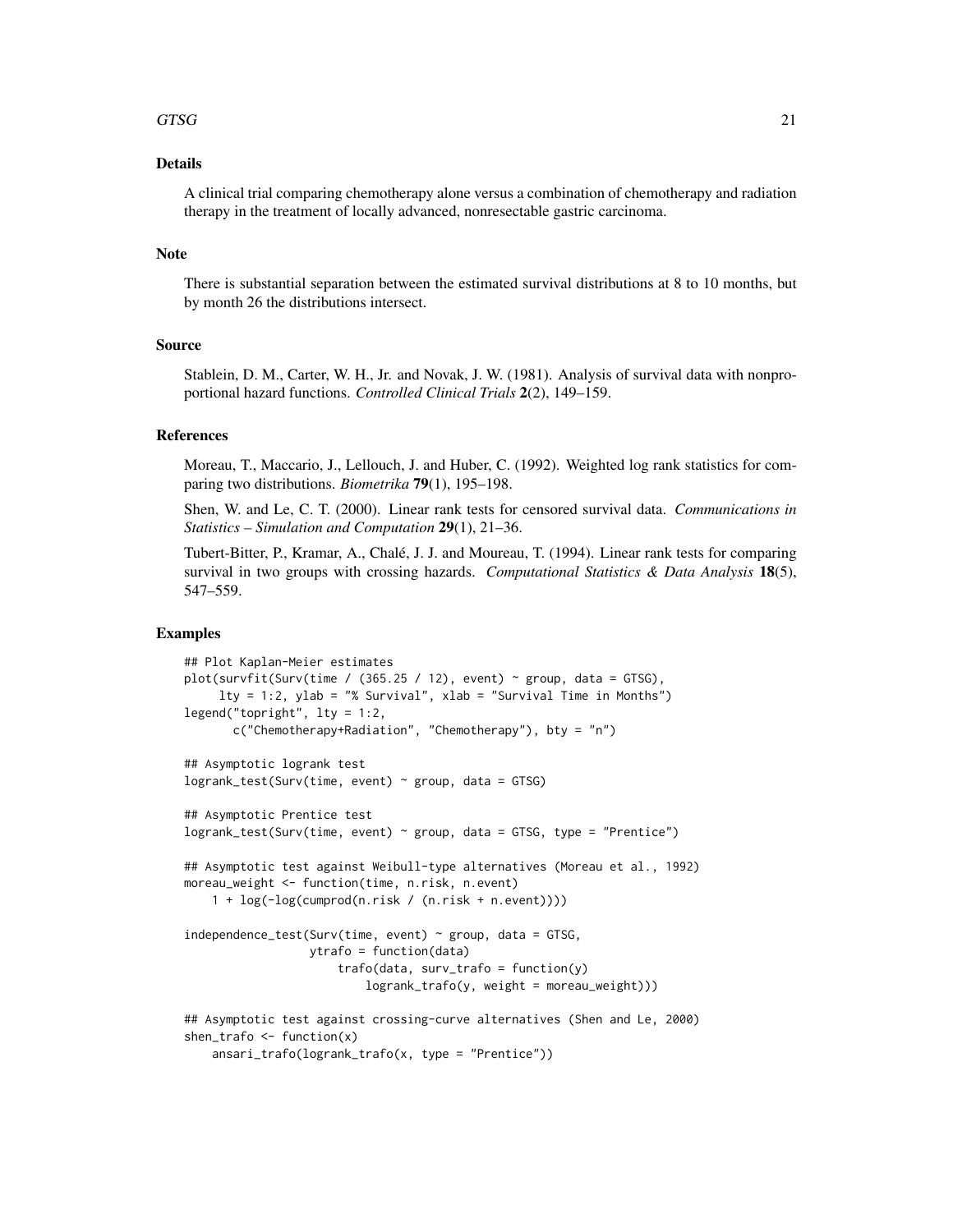```
independence_test(Surv(time, event) \sim group, data = GTSG,ytrafo = function(data)
                      trafo(data, surv_trafo = shen_trafo))
```
hohnloser *Left Ventricular Ejection Fraction*

# Description

Left ventricular ejection fraction in patients with malignant ventricular tachyarrhythmias including recurrence-free month and censoring.

# Usage

hohnloser

# Format

A data frame with 94 observations on 3 variables.

EF ejection fraction  $(\%)$ .

time recurrence-free month.

event status indicator for time: 0 for right-censored observations and 1 otherwise.

#### Details

The data was used by Lausen and Schumacher (1992) to illustrate the use of maximally selected statistics.

#### Source

Hohnloser, S. H., Raeder, E. A., Podrid, P. J., Graboys, T. B. and Lown, B. (1987). Predictors of antiarrhythmic drug efficacy in patients with malignant ventricular tachyarrhythmias. *American Heart Journal* 114(1 Pt 1), 1–7.

# References

Lausen, B. and Schumacher, M. (1992). Maximally selected rank statistics. *Biometrics* 48(1), 73–85.

#### Examples

```
## Asymptotic maximally selected logrank statistics
maxstat\_test(Surv(time, event) \sim EF, data = hohnloser)
```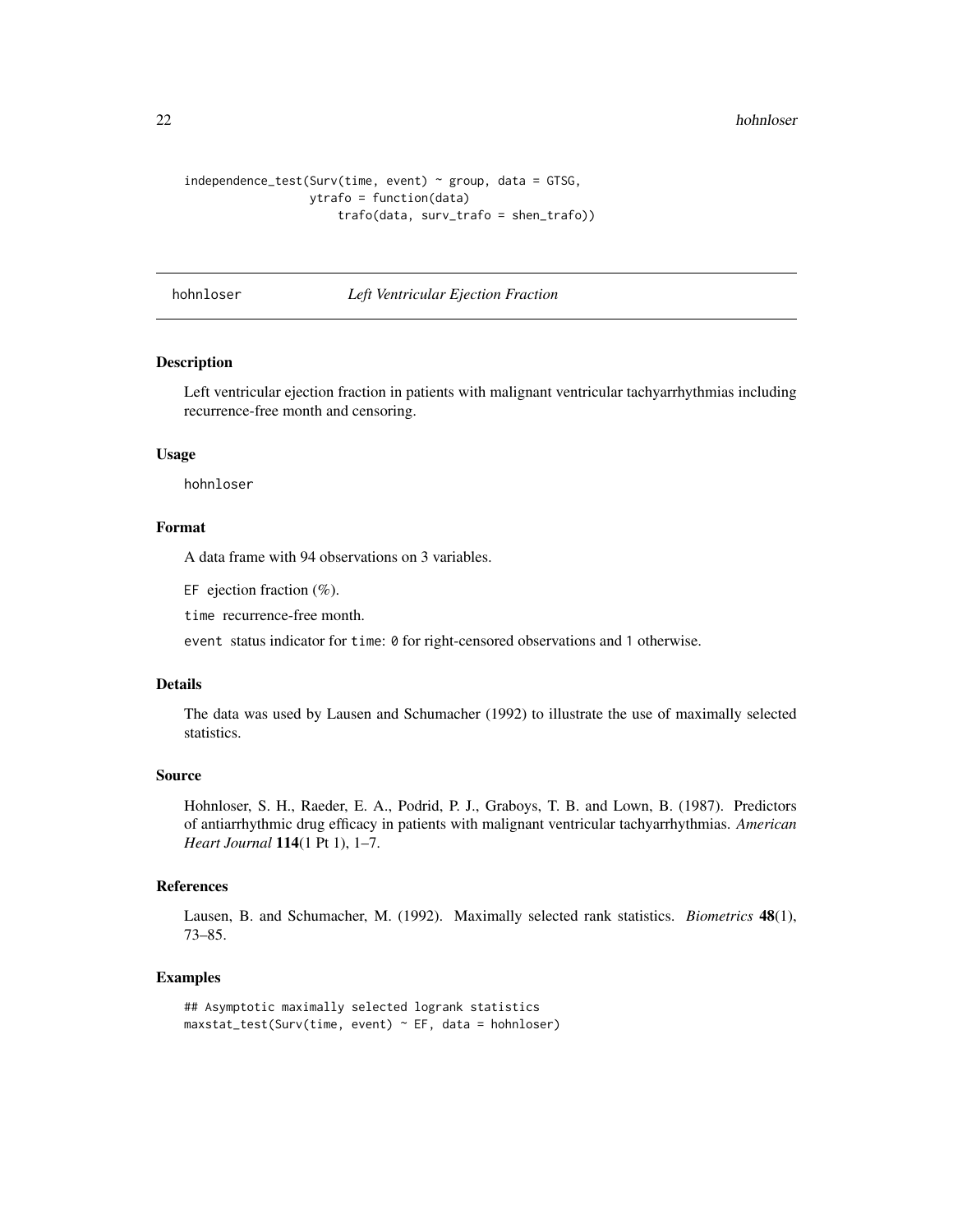<span id="page-22-1"></span><span id="page-22-0"></span>IndependenceLinearStatistic-class

```
Class "IndependenceLinearStatistic"
```
# Description

Objects of class "IndependenceLinearStatistic" represent the linear statistic and the transformed and original data structures corresponding to an independence problem.

#### Objects from the Class

Objects can be created by calls of the form

new("IndependenceLinearStatistic", object, varonly = FALSE, ...)

where object is an object of class ["IndependenceTestProblem"](#page-30-1), varonly is a logical indicating that slot covariance (see 'Slots') should only contain the diagonal elements of the covariance matrix.

# **Slots**

linearstatistic: Object of class "numeric". The linear statistic.

expectation: Object of class "numeric". The expectation of the linear statistic.

covariance: Object of class ["VarCovar"](#page-90-1). The covariance or variance of the linear statistic.

xtrans: Object of class "matrix". The transformed x.

ytrans: Object of class "matrix". The transformed y.

xtrafo: Object of class "function". The regression function for x.

ytrafo: Object of class "function". The influence function for y.

x: Object of class "data.frame". The variables x.

y: Object of class "data.frame". The variables y.

block: Object of class "factor". The block structure.

weights: Object of class "numeric". The case weights.

# Extends

Class ["IndependenceTestProblem"](#page-30-1), directly.

Class ["IndependenceProblem"](#page-23-1), by class ["IndependenceTestProblem"](#page-30-1), distance 2.

# Known Subclasses

Class ["IndependenceTestStatistic"](#page-31-1), directly.

Class ["MaxTypeIndependenceTestStatistic"](#page-31-2), by class ["IndependenceTestStatistic"](#page-31-1), distance 2.

Class ["QuadTypeIndependenceTestStatistic"](#page-31-2), by class ["IndependenceTestStatistic"](#page-31-1), distance 2.

Class ["ScalarIndependenceTestStatistic"](#page-31-2), by class ["IndependenceTestStatistic"](#page-31-1), distance 2.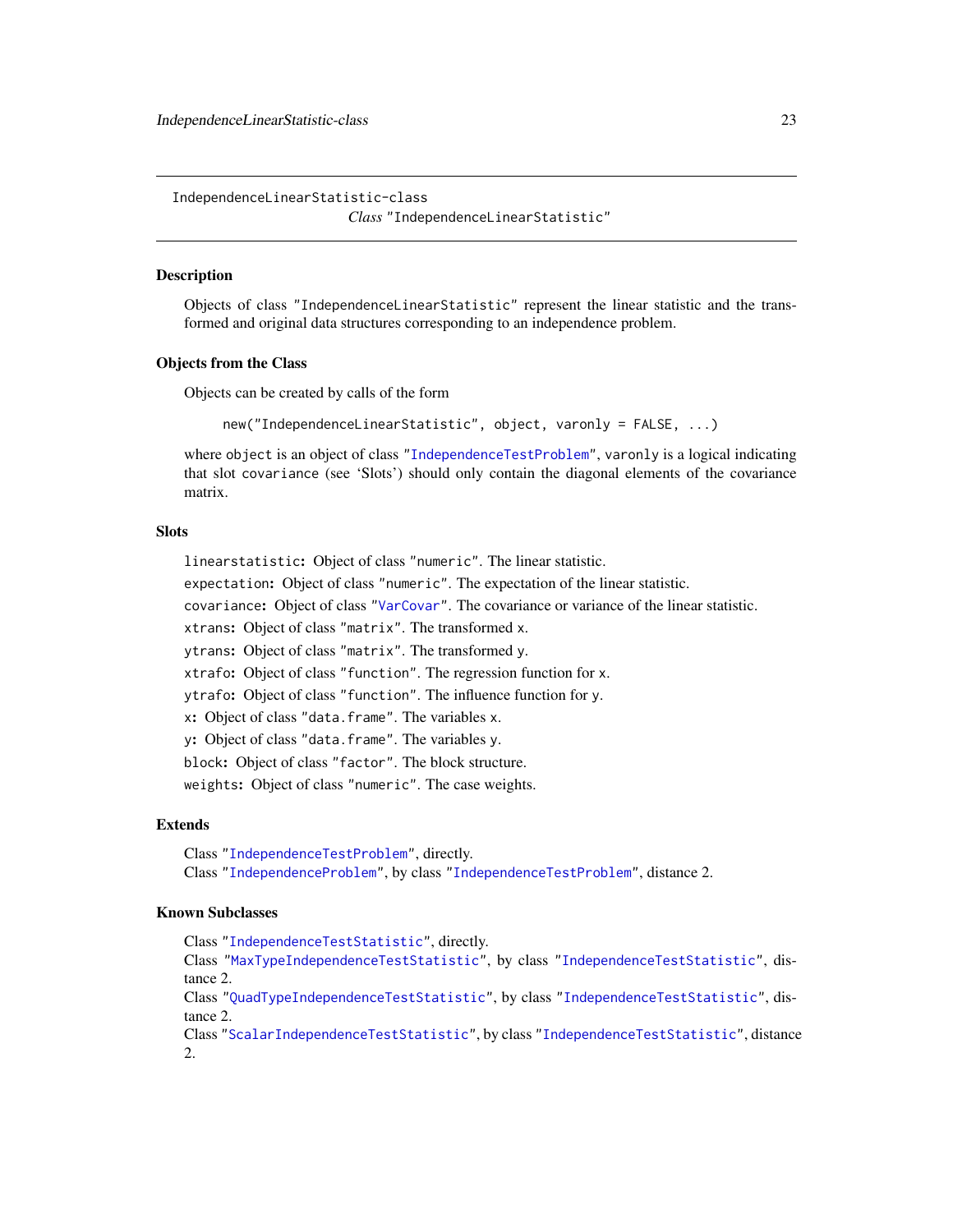#### <span id="page-23-0"></span>Methods

- covariance signature(object = "IndependenceLinearStatistic"): See the documentation for [covariance](#page-15-1) for details.
- expectation signature(object = "IndependenceLinearStatistic"): See the documentation for [expectation](#page-15-1) for details.
- initialize signature(.Object = "IndependenceLinearStatistic"): See the documentation for [initialize](#page-0-0) (in package methods) for details.
- statistic signature(object = "IndependenceLinearStatistic"): See the documentation for [statistic](#page-69-1) for details.
- variance signature(object = "IndependenceLinearStatistic"): See the documentation for [variance](#page-15-1) for details.

<span id="page-23-1"></span>IndependenceProblem-class

*Class* "IndependenceProblem"

# Description

Objects of class "IndependenceProblem" represent the data structure corresponding to an independence problem.

# Objects from the Class

Objects can be created by calls of the form

new("IndependenceProblem", x, y, block = NULL, weights = NULL, ...)

where x and y are data frames containing the variables  $X$  and  $Y$  respectively, block is an optional factor representing the block structure  $b$  and weights is an optional integer vector corresponding to the case weights  $w$ .

# **Slots**

x: Object of class "data.frame". The variables x.

y: Object of class "data.frame". The variables y.

block: Object of class "factor". The block structure.

weights: Object of class "numeric". The case weights.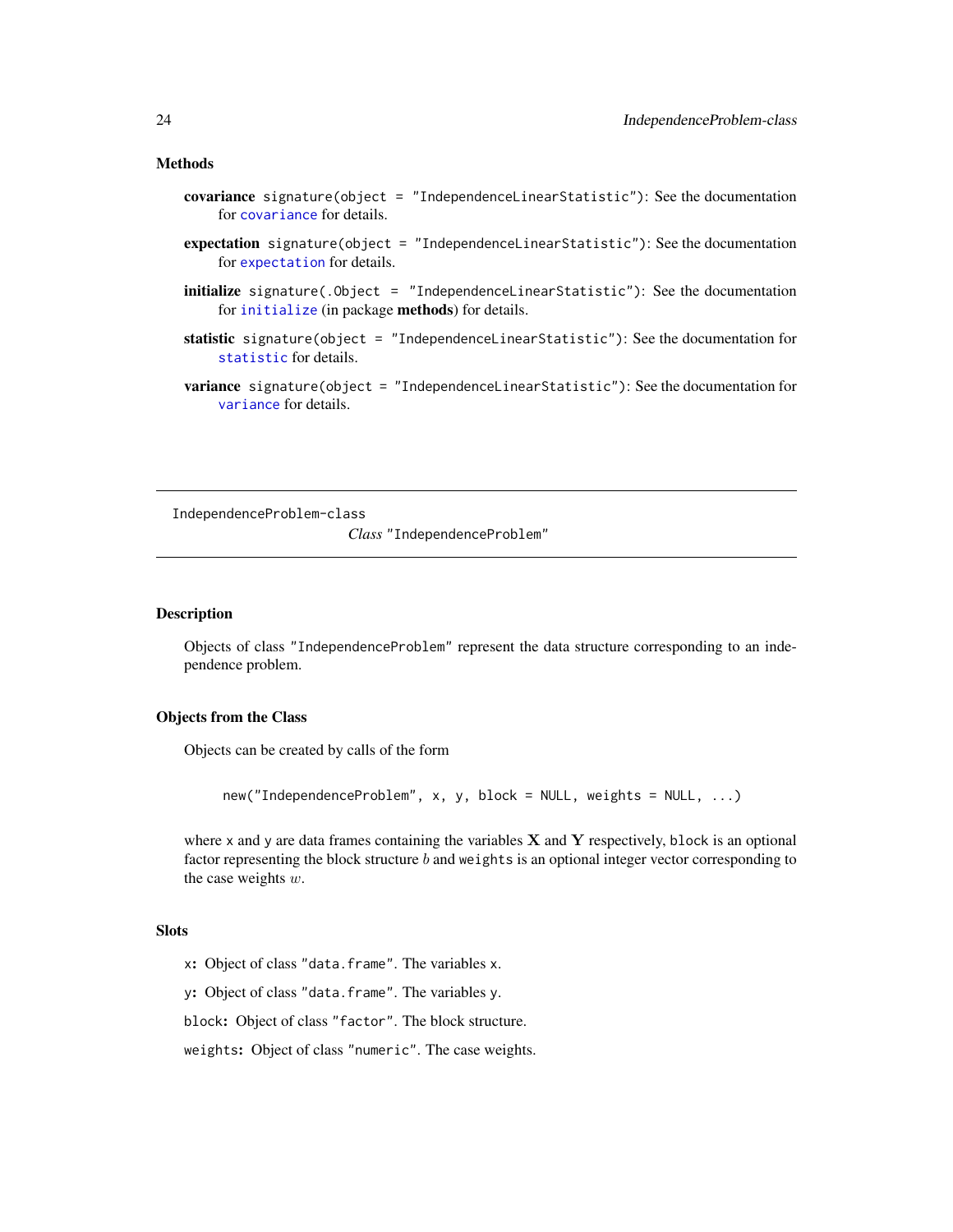# <span id="page-24-0"></span>Independence Test 25

### Known Subclasses

Class ["IndependenceTestProblem"](#page-30-1), directly. Class ["SymmetryProblem"](#page-76-1), directly. Class ["IndependenceLinearStatistic"](#page-22-1), by class ["IndependenceTestProblem"](#page-30-1), distance 2. Class ["IndependenceTestStatistic"](#page-31-1), by class ["IndependenceTestProblem"](#page-30-1), distance 3. Class ["MaxTypeIndependenceTestStatistic"](#page-31-2), by class ["IndependenceTestProblem"](#page-30-1), distance 4. Class ["QuadTypeIndependenceTestStatistic"](#page-31-2), by class ["IndependenceTestProblem"](#page-30-1), distance 4. Class ["ScalarIndependenceTestStatistic"](#page-31-2), by class ["IndependenceTestProblem"](#page-30-1), distance 4.

#### Methods

initialize signature(.Object = "IndependenceProblem"): See the documentation for [initialize](#page-0-0) (in package methods) for details.

IndependenceTest *General Independence Test*

#### <span id="page-24-1"></span>Description

Testing the independence of two sets of variables measured on arbitrary scales.

# Usage

```
## S3 method for class 'formula'
independence_test(formula, data, subset = NULL, weights = NULL, ...)
## S3 method for class 'table'
independence_test(object, ...)
## S3 method for class 'IndependenceProblem'
independence_test(object, teststat = c("maximum", "quadratic", "scalar"),
                  distribution = c("asymptotic", "approximate",
                                   "exact", "none"),
                  alternative = c("two.sided", "less", "greater"),
                  xtrafo = trafo, ytrafo = trafo, scores = NULL,
                  check = NULL, ...
```
# Arguments

| formula | a formula of the form $y1 +  + yq \sim x1 +  + xp \mid block$ where                             |
|---------|-------------------------------------------------------------------------------------------------|
|         | $y1, \ldots, yq$ and $x1, \ldots, xp$ are measured on arbitrary scales (nominal, ordinal        |
|         | or continuous with or without censoring) and block is an optional factor for<br>stratification. |
| data    | an optional data frame containing the variables in the model formula.                           |
| subset  | an optional vector specifying a subset of observations to be used. Defaults to                  |
|         | NULL.                                                                                           |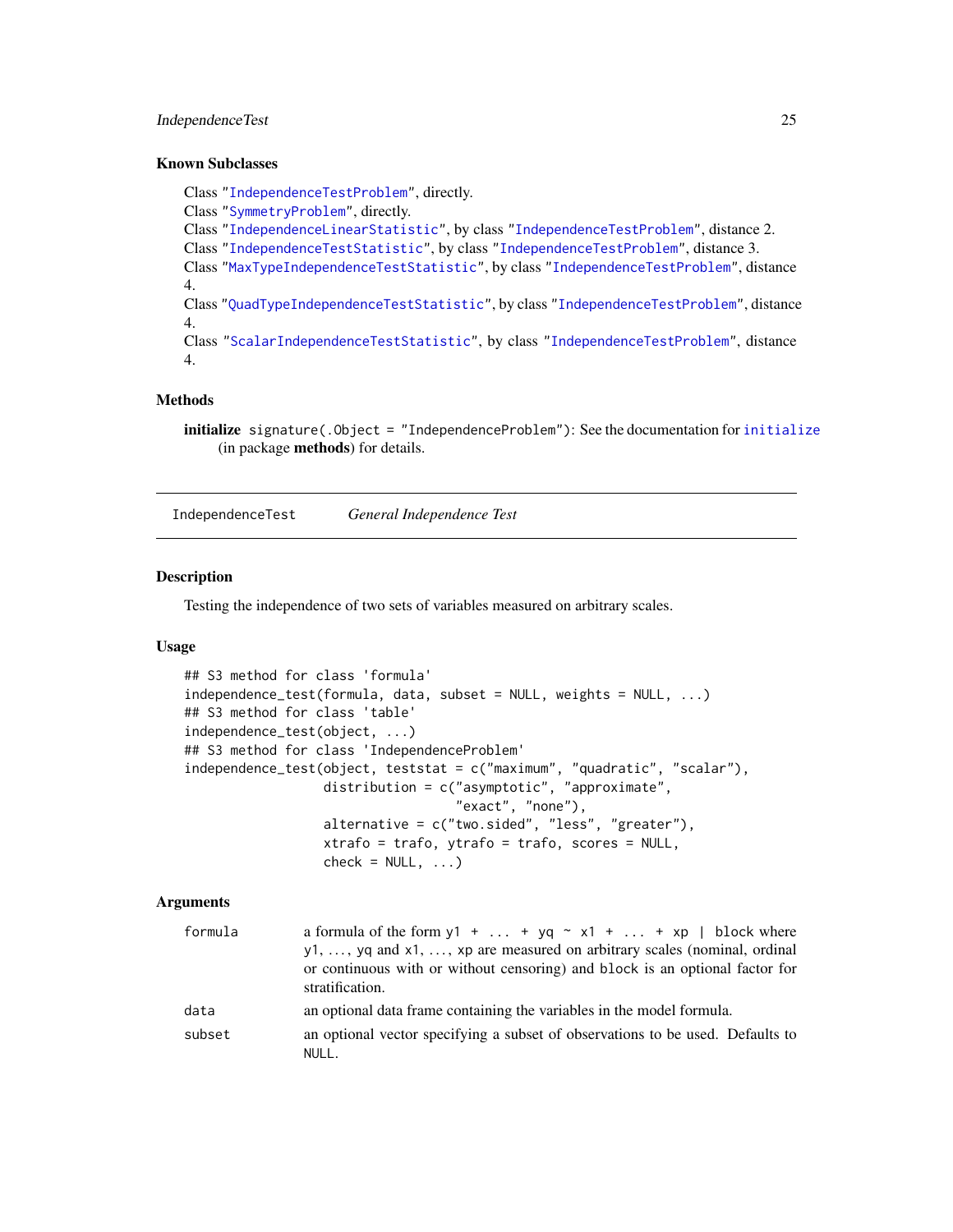| weights      | an optional formula of the form $\sim$ w defining integer valued case weights for<br>each observation. Defaults to NULL, implying equal weight for all observations.                                                                                                                                                                                                                                                                                                                                                                                                                                                                                     |
|--------------|----------------------------------------------------------------------------------------------------------------------------------------------------------------------------------------------------------------------------------------------------------------------------------------------------------------------------------------------------------------------------------------------------------------------------------------------------------------------------------------------------------------------------------------------------------------------------------------------------------------------------------------------------------|
| object       | an object inheriting from classes "table" or "IndependenceProblem".                                                                                                                                                                                                                                                                                                                                                                                                                                                                                                                                                                                      |
| teststat     | a character, the type of test statistic to be applied: either a maximum statistic<br>("maximum", default), a quadratic form ("quadratic") or a standardized scalar<br>test statistic ("scalar").                                                                                                                                                                                                                                                                                                                                                                                                                                                         |
| distribution | a character, the conditional null distribution of the test statistic can be approx-<br>imated by its asymptotic distribution ("asymptotic", default) or via Monte<br>Carlo resampling ("approximate"). Alternatively, the functions asymptotic<br>or approximate can be used. For univariate two-sample problems, "exact"<br>or use of the function exact computes the exact distribution. Computation<br>of the null distribution can be suppressed by specifying "none". It is also<br>possible to specify a function with one argument (an object inheriting from<br>"IndependenceTestStatistic") that returns an object of class "NullDistribution". |
| alternative  | a character, the alternative hypothesis: either "two.sided" (default), "greater"<br>or "less".                                                                                                                                                                                                                                                                                                                                                                                                                                                                                                                                                           |
| xtrafo       | a function of transformations to be applied to the variables x1, , xp supplied<br>in formula; see 'Details'. Defaults to trafo.                                                                                                                                                                                                                                                                                                                                                                                                                                                                                                                          |
| ytrafo       | a function of transformations to be applied to the variables y1, , yq supplied<br>in formula; see 'Details'. Defaults to trafo.                                                                                                                                                                                                                                                                                                                                                                                                                                                                                                                          |
| scores       | a named list of scores to be attached to ordered factors; see 'Details'. Defaults<br>to NULL, implying equally spaced scores.                                                                                                                                                                                                                                                                                                                                                                                                                                                                                                                            |
| check        | a function to be applied to objects of class "IndependenceTest" in order to<br>check for specific properties of the data. Defaults to NULL.                                                                                                                                                                                                                                                                                                                                                                                                                                                                                                              |
| $\cdots$     | further arguments to be passed to or from other methods (currently ignored).                                                                                                                                                                                                                                                                                                                                                                                                                                                                                                                                                                             |
|              |                                                                                                                                                                                                                                                                                                                                                                                                                                                                                                                                                                                                                                                          |

# Details

independence\_test provides a general independence test for two sets of variables measured on arbitrary scales. This function is based on the general framework for conditional inference procedures proposed by Strasser and Weber (1999). The salient parts of the Strasser-Weber framework are elucidated by Hothorn *et al.* (2006) and a thorough description of the software implementation is given by Hothorn *et al.* (2008).

The null hypothesis of independence, or conditional independence given block, between y1, ...,  $yq$  and  $x1, \ldots, xp$  is tested.

A vector of case weights, e.g., observation counts, can be supplied through the weights argument and the type of test statistic is specified by the teststat argument. Influence and regression functions, i.e., transformations of y1, ..., yq and x1, ..., xp, are specified by the ytrafo and xtrafo arguments respectively; see [trafo](#page-85-1) for the collection of transformation functions currently available. This allows for implementation of both novel and familiar test statistics, e.g., the Pearson  $\chi^2$  test, the generalized Cochran-Mantel-Haenszel test, the Spearman correlation test, the Fisher-Pitman permutation test, the Wilcoxon-Mann-Whitney test, the Kruskal-Wallis test and the family of weighted logrank tests for censored data. Furthermore, multivariate extensions such as the multivariate Kruskal-Wallis test (Puri and Sen, 1966, 1971) can be implemented without much effort (see 'Examples').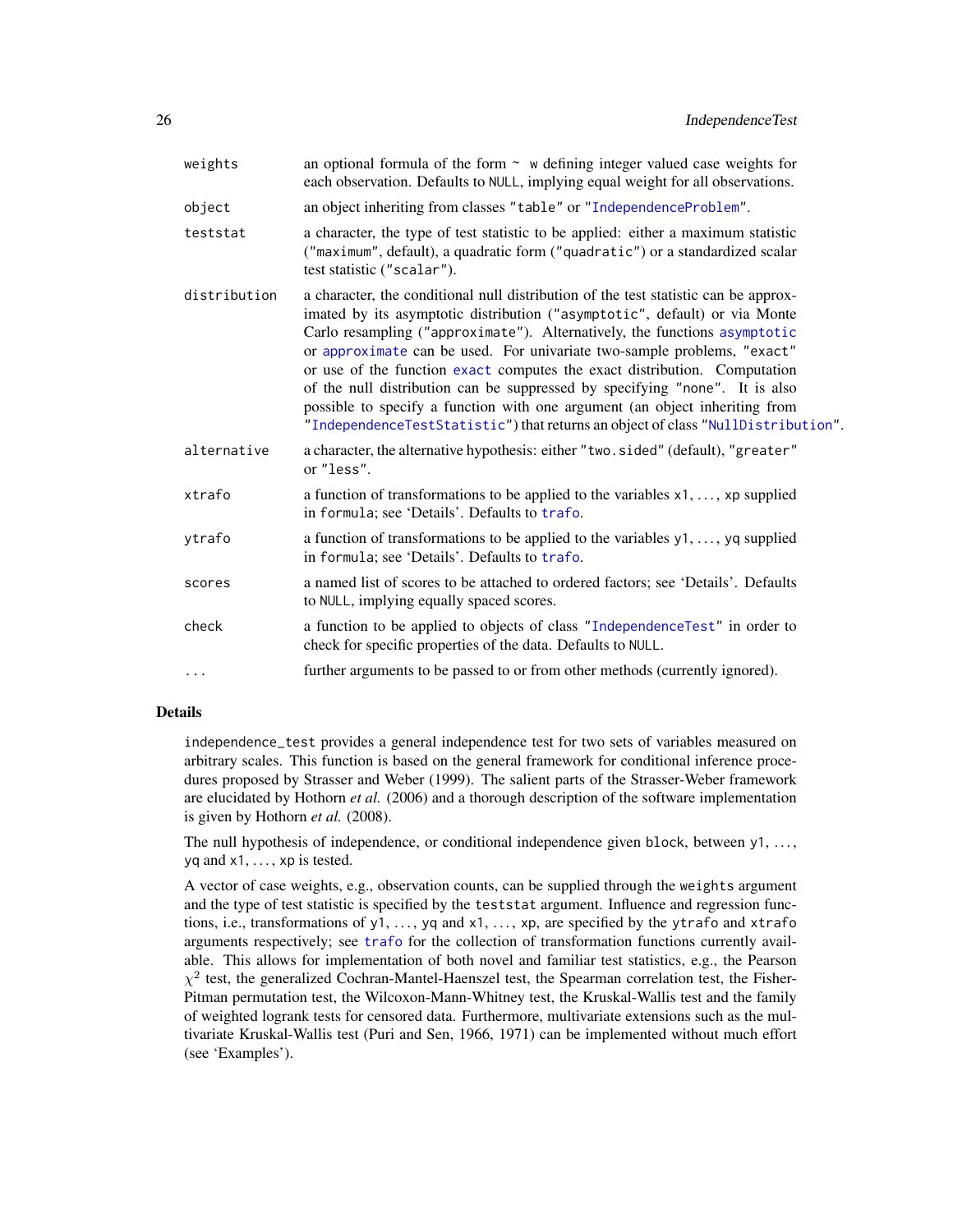If, say, y1 and/or x1 are ordered factors, the default scores, 1:nlevels(y1) and 1:nlevels(x1) respectively, can be altered using the scores argument; this argument can also be used to coerce nominal factors to class "ordered". For example, when y1 is an ordered factor with four levels and x1 is a nominal factor with three levels, scores =  $list(y1 = c(1, 3:5), x1 = c(1:2, 4))$ supplies the scores to be used. For ordered alternatives the scores must be monotonic, but nonmontonic scores are also allowed for testing against, e.g., umbrella alternatives. The length of the score vector must be equal to the number of factor levels.

The conditional null distribution of the test statistic is used to obtain  $p$ -values and an asymptotic approximation of the exact distribution is used by default (distribution = "asymptotic"). Alternatively, the distribution can be approximated via Monte Carlo resampling or computed exactly for univariate two-sample problems by setting distribution to "approximate" or "exact" respectively. See [asymptotic](#page-50-1), [approximate](#page-50-1) and [exact](#page-50-1) for details.

# Value

An object inheriting from class ["IndependenceTest"](#page-28-1).

#### Note

Starting with **coin** version 1.1-0, maximum statistics and quadratic forms can no longer be specified using teststat = "maxtype" and teststat = "quadtype" respectively (as was used in versions prior to 0.4-5).

#### References

Hothorn, T., Hornik, K., van de Wiel, M. A. and Zeileis, A. (2006). A Lego system for conditional inference. *The American Statistician* 60(3), 257–263.

Hothorn, T., Hornik, K., van de Wiel, M. A. and Zeileis, A. (2008). Implementing a class of permutation tests: the coin package. *Journal of Statistical Software* 28(8), 1–23. [http://www.](http://www.jstatsoft.org/v28/i08/) [jstatsoft.org/v28/i08/](http://www.jstatsoft.org/v28/i08/)

Johnson, W. D., Mercante, D. E. and May, W. L. (1993). A computer package for the multivariate nonparametric rank test in completely randomized experimental designs. *Computer Methods and Programs in Biomedicine* 40(3), 217–225.

Puri, M. L. and Sen, P. K. (1966). On a class of multivariate multisample rank order tests. *Sankhya* A 28(4), 353–376.

Puri, M. L. and Sen, P. K. (1971). *Nonparametric Methods in Multivariate Analysis*. New York: John Wiley & Sons.

Strasser, H. and Weber, C. (1999). On the asymptotic theory of permutation statistics. *Mathematical Methods of Statistics* 8(2), 220–250.

# Examples

```
## One-sided exact van der Waerden (normal scores) test...
independence_test(asat \sim group, data = asat,
                  ## exact null distribution
                  distribution = "exact",
                  ## one-sided test
                  alternative = "greater",
```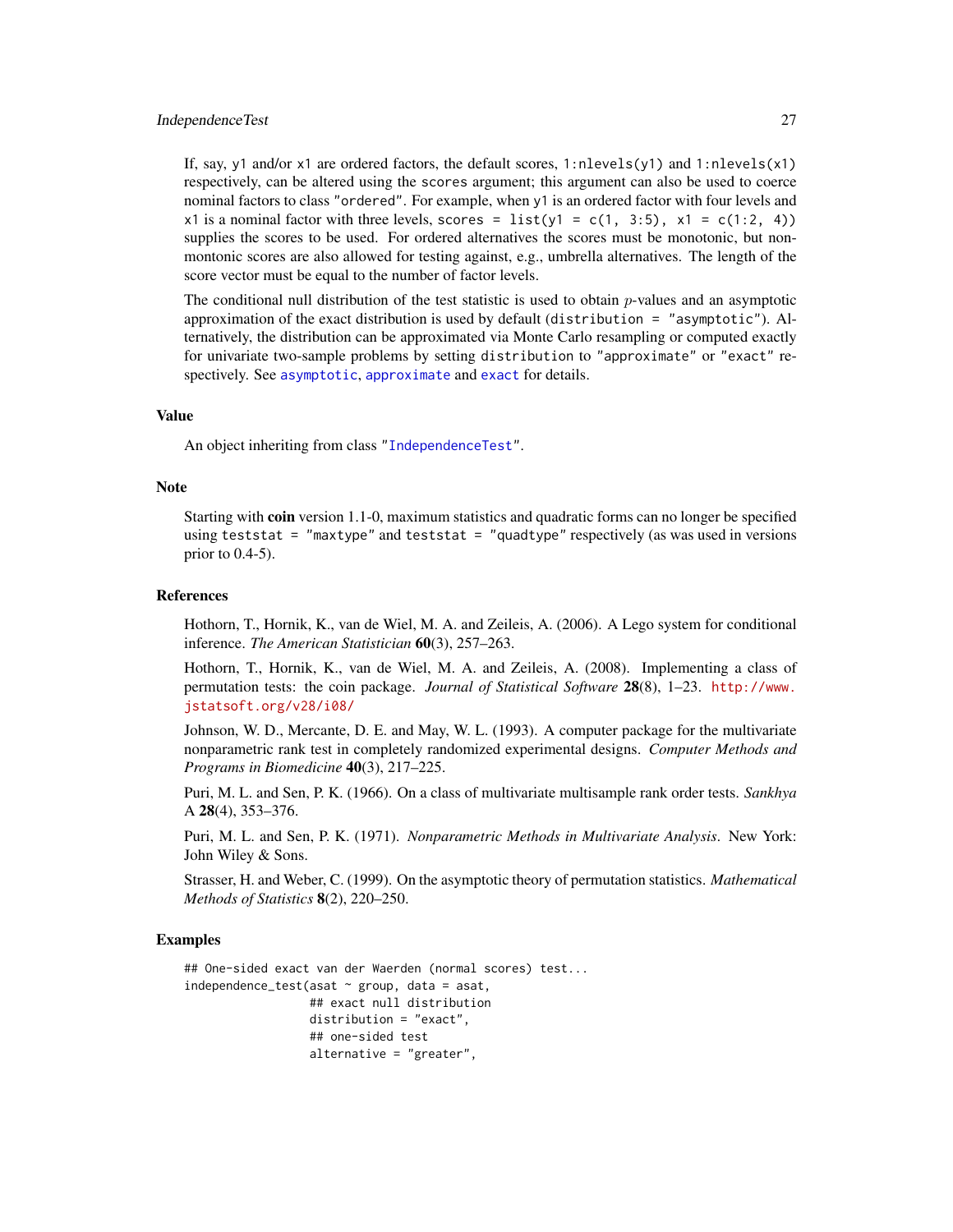```
## apply normal scores to asat$asat
                 ytrafo = function(data)
                     trafo(data, numeric_trafo = normal_trafo),
                 ## indicator matrix of 1st level of asat$group
                 xtrafo = function(data)
                     trafo(data, factor_trafo = function(x)
                         matrix(x == levels(x)[1], ncol = 1)))## ...or more conveniently
normal\_test(asat ~ group, data = asat,## exact null distribution
           distribution = "exact",
           ## one-sided test
           alternative = "greater")
## Receptor binding assay of benzodiazepines
## Johnson, Mercante and May (1993, Tab. 1)
benzos <- data.frame(
     cerebellum = c( 3.41, 3.50, 2.85, 4.43,
                     4.04, 7.40, 5.63, 12.86,
                     6.03, 6.08, 5.75, 8.09, 7.56),
      brainstem = c( 3.46, 2.73, 2.22, 3.16,
                     2.59, 4.18, 3.10, 4.49,
                     6.78, 7.54, 5.29, 4.57, 5.39),
          cortex = c(10.52, 7.52, 4.57, 5.48,7.16, 12.00, 9.36, 9.35,
                    11.54, 11.05, 9.92, 13.59, 13.21),
    hypothalamus = c(19.51, 10.00, 8.27, 10.26,
                    11.43, 19.13, 14.03, 15.59,
                    24.87, 14.16, 22.68, 19.93, 29.32),
       striatum = c( 6.98, 5.07, 3.57, 5.34,
                     4.57, 8.82, 5.76, 11.72,
                     6.98, 7.54, 7.66, 9.69, 8.09),
     hippocampus = c(20.31, 13.20, 8.58, 11.42,
                    13.79, 23.71, 18.35, 38.52,
                    21.56, 18.66, 19.24, 27.39, 26.55),
      treatment = factor(rep(c("Lorazepam", "Alprazolam", "Saline"),
                         c(4, 4, 5)))
## Approximative (Monte Carlo) multivariate Kruskal-Wallis test
## Johnson, Mercante and May (1993, Tab. 2)
independence_test(cerebellum + brainstem + cortex +
                 hypothalamus + striatum + hippocampus \sim treatment,
                 data = benzos,
                 teststat = "quadratic",
                 distribution = approximate(B = 10000),
                 ytrafo = function(data)
                     trafo(data, numeric_trafo = rank_trafo)) # Q = 16.129
```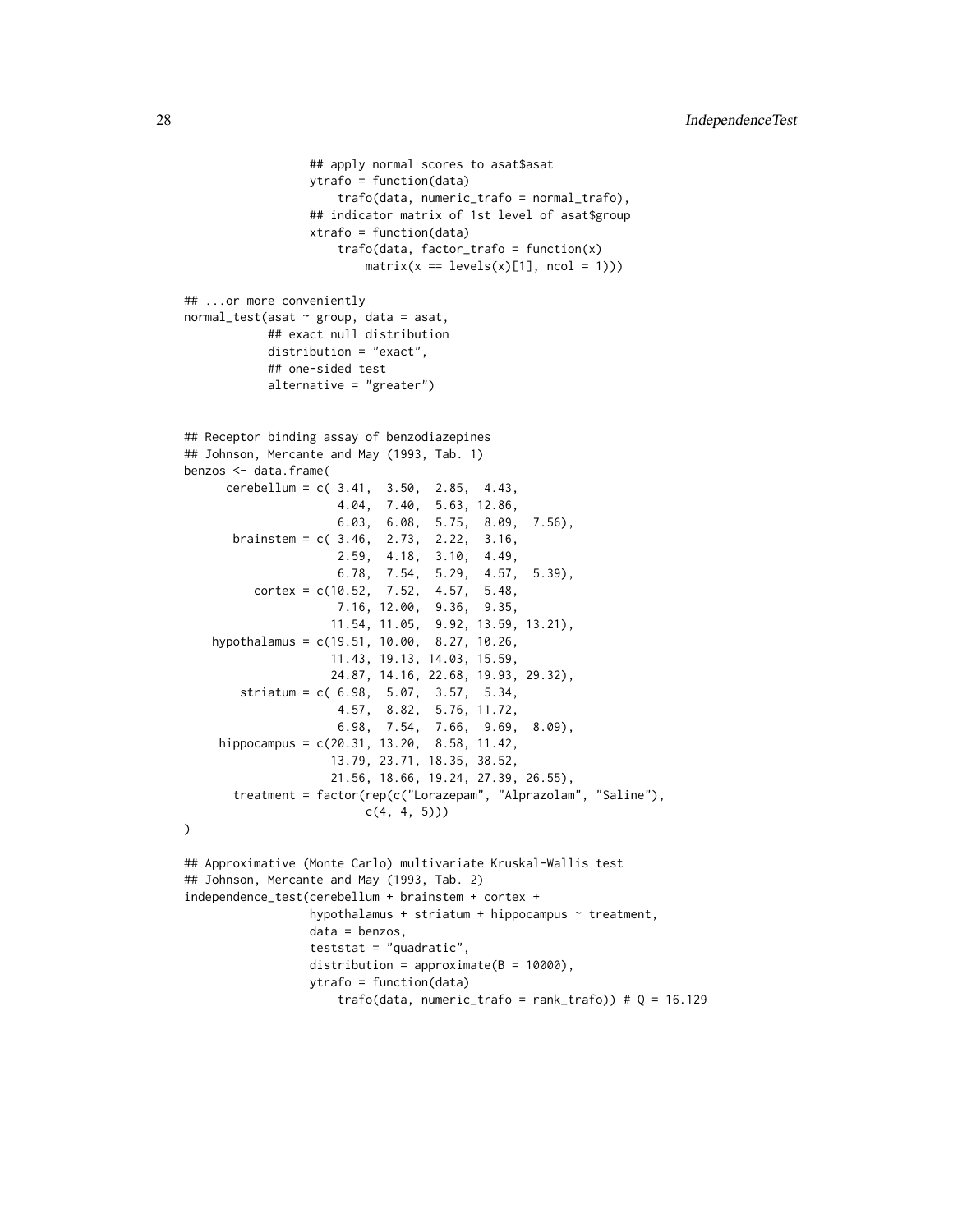<span id="page-28-1"></span><span id="page-28-0"></span>IndependenceTest-class

*Class* "IndependenceTest" *and its subclasses*

# Description

Objects of class "IndependenceTest" and its subclasses "MaxTypeIndependenceTest", "QuadTypeIndependenceTest", "ScalarIndependenceTest" and "ScalarIndependenceTestConfint" represent an independence test including its original and transformed data structure, linear statistic, test statistic and reference distribution.

#### Objects from the Class

Objects can be created by calls of the form

```
new("IndependenceTest", ...),
```

```
new("MaxTypeIndependenceTest", ...),
```
new("QuadTypeIndependenceTest", ...),

```
new("ScalarIndependenceTest", ...)
```
#### and

new("ScalarIndependenceTestConfint", ...).

# **Slots**

For objects of classes "IndependenceTest", "MaxTypeIndependenceTest", "QuadTypeIndependenceTest", "ScalarIndependenceTest" or "ScalarIndependenceTestConfint":

distribution: Object of class ["PValue"](#page-60-1). The reference distribution.

statistic: Object of class ["IndependenceTestStatistic"](#page-31-1). The test statistic, the linear statistic, and the transformed and original data structures.

estimates: Object of class "list". The estimated parameters.

method: Object of class "character". The test method.

call: Object of class "call". The matched call.

Additionally, for objects of classes "ScalarIndependenceTest" or "ScalarIndependenceTestConfint":

parameter: Object of class "character". The tested parameter.

nullvalue: Object of class "numeric". The hypothesized value of the null hypothesis.

Additionally, for objects of class "ScalarIndependenceTestConfint":

confint: Object of class "function". The confidence interval function.

conf.level: Object of class "numeric". The confidence level.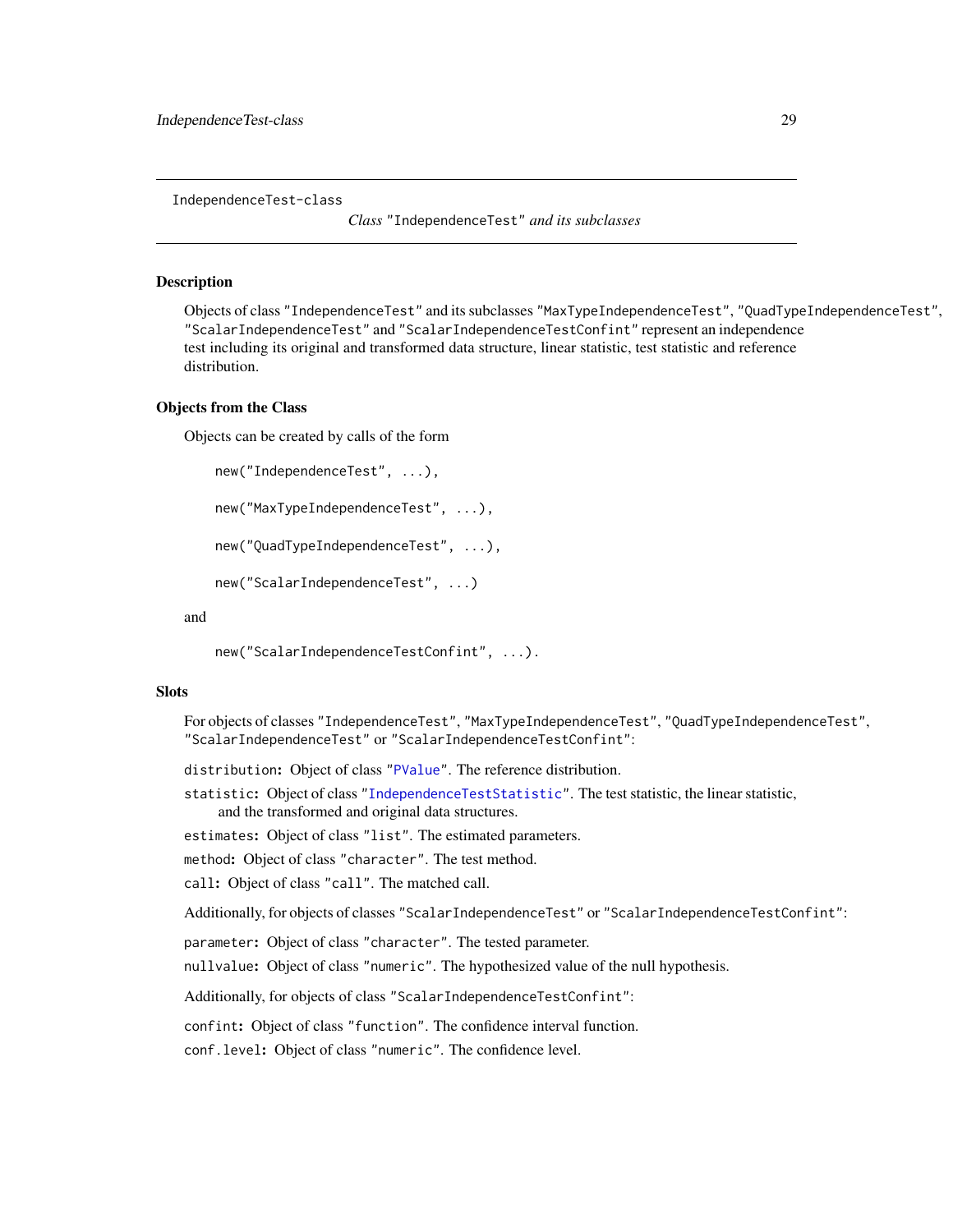# Extends

For objects of classes "MaxTypeIndependenceTest", "QuadTypeIndependenceTest" or "ScalarIndependenceTest": Class "IndependenceTest", directly.

For objects of class "ScalarIndependenceTestConfint": Class "ScalarIndependenceTest", directly. Class "IndependenceTest", by class "ScalarIndependenceTest", distance 2.

# Known Subclasses

For objects of class "IndependenceTest": Class "MaxTypeIndependenceTest", directly. Class "QuadTypeIndependenceTest", directly. Class "ScalarIndependenceTest", directly. Class "ScalarIndependenceTestConfint", by class "ScalarIndependenceTest", distance 2.

For objects of class "ScalarIndependenceTest": Class "ScalarIndependenceTestConfint", directly.

# Methods

- covariance signature(object = "IndependenceTest"): See the documentation for [covariance](#page-15-1) for details.
- [dperm](#page-57-1) signature(object = "IndependenceTest"): See the documentation for dperm for details.
- expectation signature(object = "IndependenceTest"): See the documentation for [expectation](#page-15-1) for details.
- [midpvalue](#page-61-1) signature(object = "IndependenceTest"): See the documentation for midpvalue for details.
- pperm signature(object = "IndependenceTest"): See the documentation for [pperm](#page-57-1) for details.
- pvalue signature(object = "IndependenceTest"): See the documentation for [pvalue](#page-61-1) for details.
- pvalue\_interval signature(object = "IndependenceTest"): See the documentation for [pvalue\\_interval](#page-61-1) for details.
- qperm signature(object = "IndependenceTest"): See the documentation for [qperm](#page-57-1) for details.
- rperm signature(object = "IndependenceTest"): See the documentation for [rperm](#page-57-1) for details.
- show signature(object = "IndependenceTest"): See the documentation for [show](#page-0-0) (in package methods) for details.
- [show](#page-0-0) signature(object = "MaxTypeIndependenceTest"): See the documentation for show (in package methods) for details.
- [show](#page-0-0) signature(object = "QuadTypeIndependenceTest"): See the documentation for show (in package methods) for details.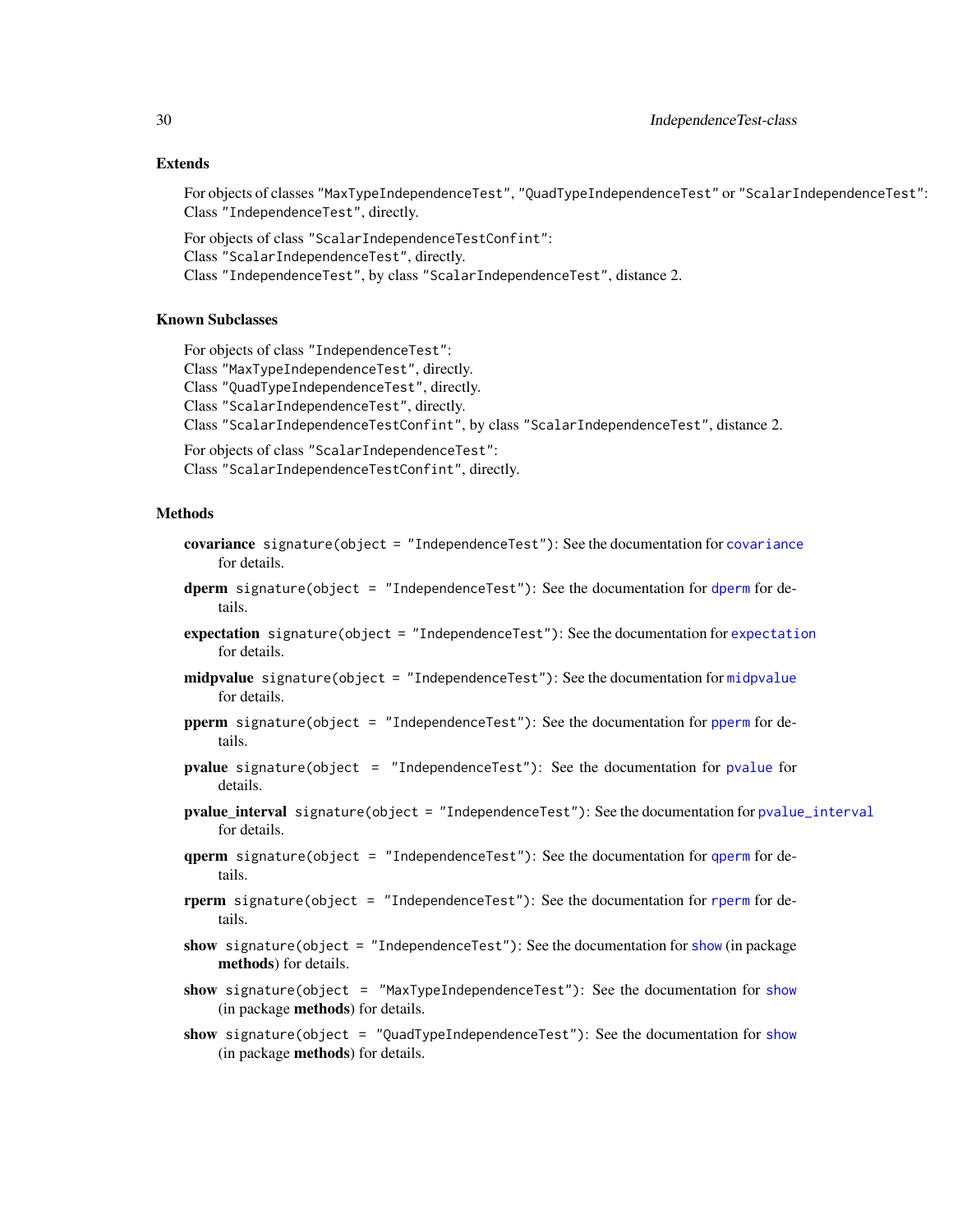- <span id="page-30-0"></span>[show](#page-0-0) signature(object = "ScalarIndependenceTest"): See the documentation for show (in package methods) for details.
- show signature(object = "ScalarIndependenceTestConfint"): See the documentation for [show](#page-0-0) (in package methods) for details.
- [statistic](#page-69-1) signature(object = "IndependenceTest"): See the documentation for statistic for details.
- support signature(object = "IndependenceTest"): See the documentation for [support](#page-57-1) for details.
- variance signature(object = "IndependenceTest"): See the documentation for [variance](#page-15-1) for details.

<span id="page-30-1"></span>IndependenceTestProblem-class *Class* "IndependenceTestProblem"

# **Description**

Objects of class "IndependenceTestProblem" represent the transformed and original data structures corresponding to an independence problem.

#### Objects from the Class

Objects can be created by calls of the form

new("IndependenceTestProblem", object, xtrafo = trafo, ytrafo = trafo, ...)

where object is an object of class ["IndependenceProblem"](#page-23-1), xtrafo is the regression function  $g(\mathbf{X})$  and ytrafo is the influence function  $h(\mathbf{Y})$ .

# **Slots**

xtrans: Object of class "matrix". The transformed x.

ytrans: Object of class "matrix". The transformed y.

xtrafo: Object of class "function". The regression function for x.

ytrafo: Object of class "function". The influence function for y.

x: Object of class "data.frame". The variables x.

y: Object of class "data.frame". The variables y.

block: Object of class "factor". The block structure.

weights: Object of class "numeric". The case weights.

# Extends

Class ["IndependenceProblem"](#page-23-1), directly.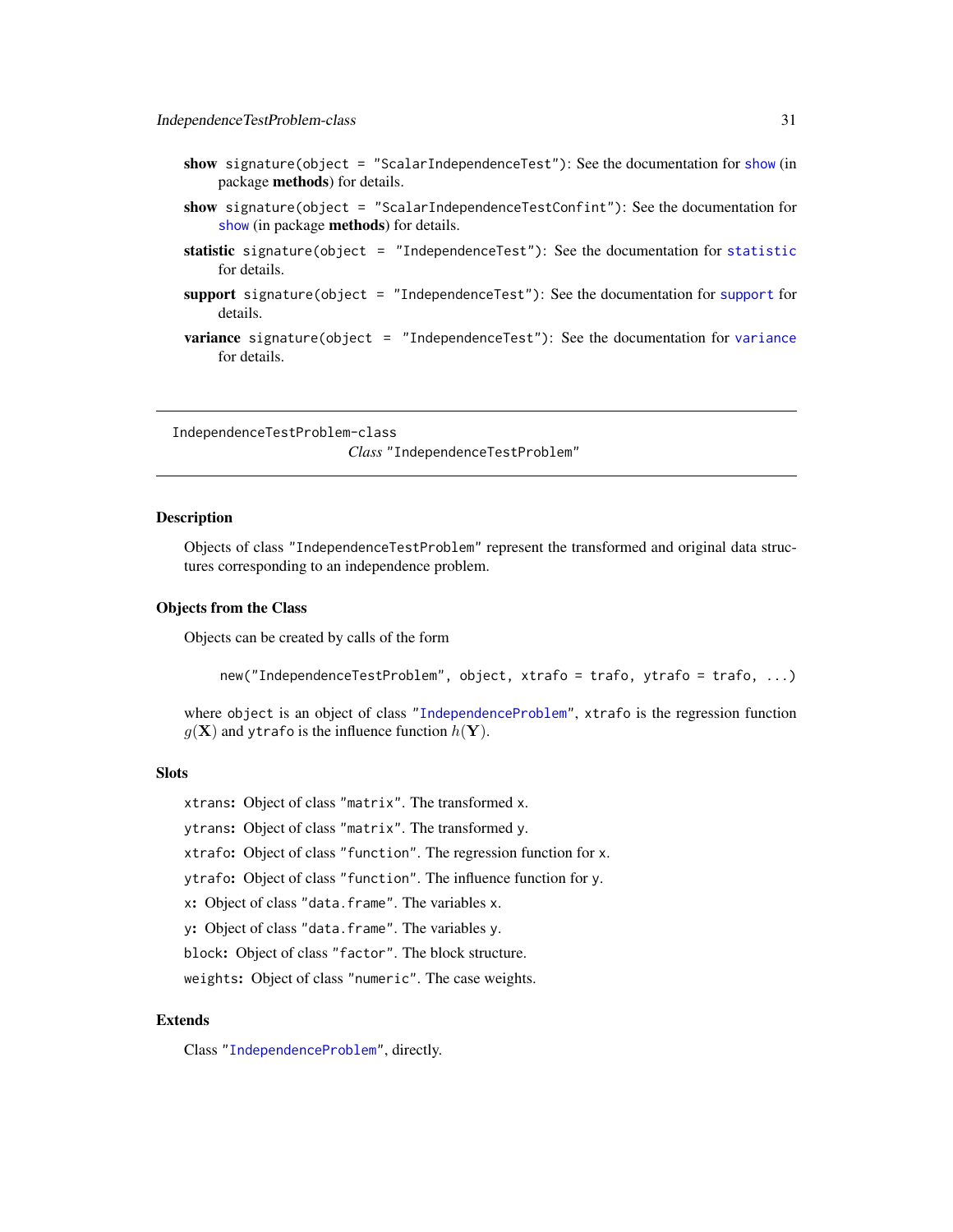# Known Subclasses

Class ["IndependenceLinearStatistic"](#page-22-1), directly. Class ["IndependenceTestStatistic"](#page-31-1), by class ["IndependenceLinearStatistic"](#page-22-1), distance 2. Class ["MaxTypeIndependenceTestStatistic"](#page-31-2), by class ["IndependenceTestStatistic"](#page-31-1), distance 3. Class ["QuadTypeIndependenceTestStatistic"](#page-31-2), by class ["IndependenceTestStatistic"](#page-31-1), distance 3. Class ["ScalarIndependenceTestStatistic"](#page-31-2), by class ["IndependenceTestStatistic"](#page-31-1), distance 3.

# Methods

initialize signature(.Object = "IndependenceTestProblem"): See the documentation for [initialize](#page-0-0) (in package methods) for details.

<span id="page-31-1"></span>IndependenceTestStatistic-class

*Class* "IndependenceTestStatistic" *and its subclasses*

#### <span id="page-31-2"></span>Description

Objects of class "IndependenceTestStatistic" and its subclasses "MaxTypeIndependenceTestStatistic", "QuadTypeIndependenceTestStatistic" and "ScalarIndependenceTestStatistic" represent the test statistic, the linear statistic, and the transformed and original data structures corresponding to an independence problem.

#### Objects from the Class

Class "IndependenceTestStatistic" is a *virtual* class, so objects cannot be created from it directly.

Objects can be created by calls of the form

```
new("MaxTypeIndependenceTestStatistic", object,
    alternative = c("two-sided", "less", "greater"), ...),new("QuadTypeIndependenceTestStatistic", object, paired = FALSE, ...)
```
and

```
new("ScalarIndependenceTestStatistic", object,
    alternative = c("two.sided", "less", "greater"), paired = FALSE, ...)
```
where object is an object of class "IndependenceLinearStatistic", alternative is a character specifying the direction of the alternative hypothesis and paired is a logical indicating that paired data have been transformed in such a way that the (unstandardized) linear statistic is the sum of the absolute values of the positive differences between the paired observations.

<span id="page-31-0"></span>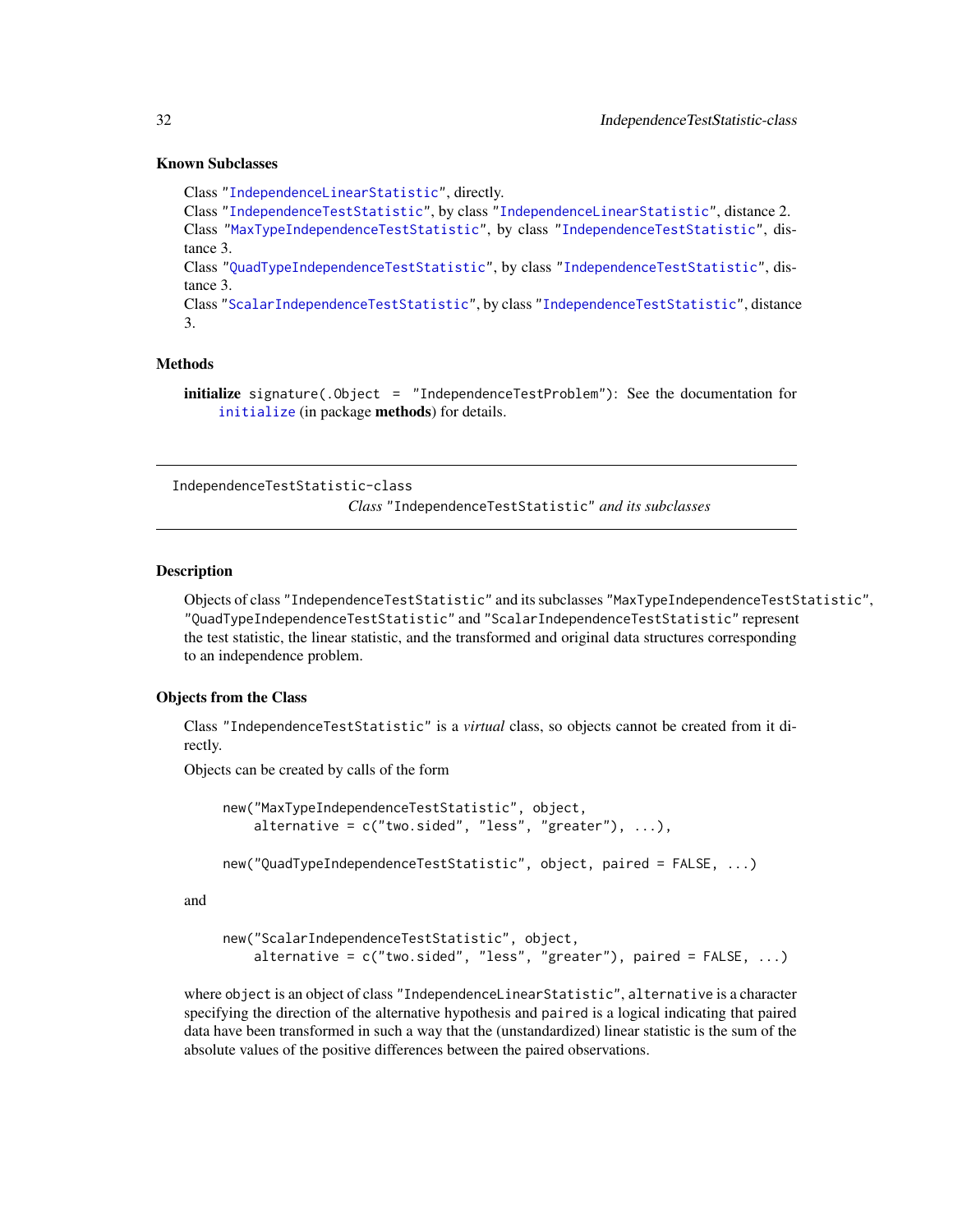# **Slots**

For objects of classes "IndependenceTestStatistic", "MaxTypeIndependenceTestStatistic", "QuadTypeIndependenceTestStatistic" or "ScalarIndependenceTestStatistic":

teststatistic: Object of class "numeric". The test statistic.

standardizedlinearstatistic: Object of class "numeric". The standardized linear statistic.

linearstatistic: Object of class "numeric". The linear statistic.

expectation: Object of class "numeric". The expectation of the linear statistic.

covariance: Object of class ["VarCovar"](#page-90-1). The covariance or variance of the linear statistic.

xtrans: Object of class "matrix". The transformed x.

ytrans: Object of class "matrix". The transformed y.

xtrafo: Object of class "function". The regression function for x.

ytrafo: Object of class "function". The influence function for y.

x: Object of class "data.frame". The variables x.

y: Object of class "data.frame". The variables y.

block: Object of class "factor". The block structure.

weights: Object of class "numeric". The case weights.

Additionally, for objects of classes "MaxTypeIndependenceTest" or "ScalarIndependenceTest":

alternative: Object of class "character". The direction of the alternative hypothesis.

Additionally, for objects of class "QuadTypeIndependenceTest":

covarianceplus: Object of class "matrix". The Moore-Penrose inverse of the covariance matrix.

df: Object of class "numeric". The rank of the Moore-Penrose inverse of the covariance matrix.

Additionally, for objects of classes "QuadTypeIndependenceTest" or "ScalarIndependenceTest":

paired: Object of class "logical". The indicator for paired test statistics.

# Extends

For objects of class "IndependenceTestStatistic":

Class ["IndependenceLinearStatistic"](#page-22-1), directly.

Class ["IndependenceTestProblem"](#page-30-1), by class ["IndependenceLinearStatistic"](#page-22-1), distance 2.

Class ["IndependenceProblem"](#page-23-1), by class ["IndependenceLinearStatistic"](#page-22-1), distance 3.

For objects of classes "MaxTypeIndependenceTestStatistic", "QuadTypeIndependenceTestStatistic" or "ScalarIndependenceTestStatistic":

Class ["IndependenceTestStatistic"](#page-31-1), directly.

Class ["IndependenceLinearStatistic"](#page-22-1), by class ["IndependenceTestStatistic"](#page-31-1), distance 2.

Class ["IndependenceTestProblem"](#page-30-1), by class ["IndependenceTestStatistic"](#page-31-1), distance 3.

Class ["IndependenceProblem"](#page-23-1), by class ["IndependenceTestStatistic"](#page-31-1), distance 4.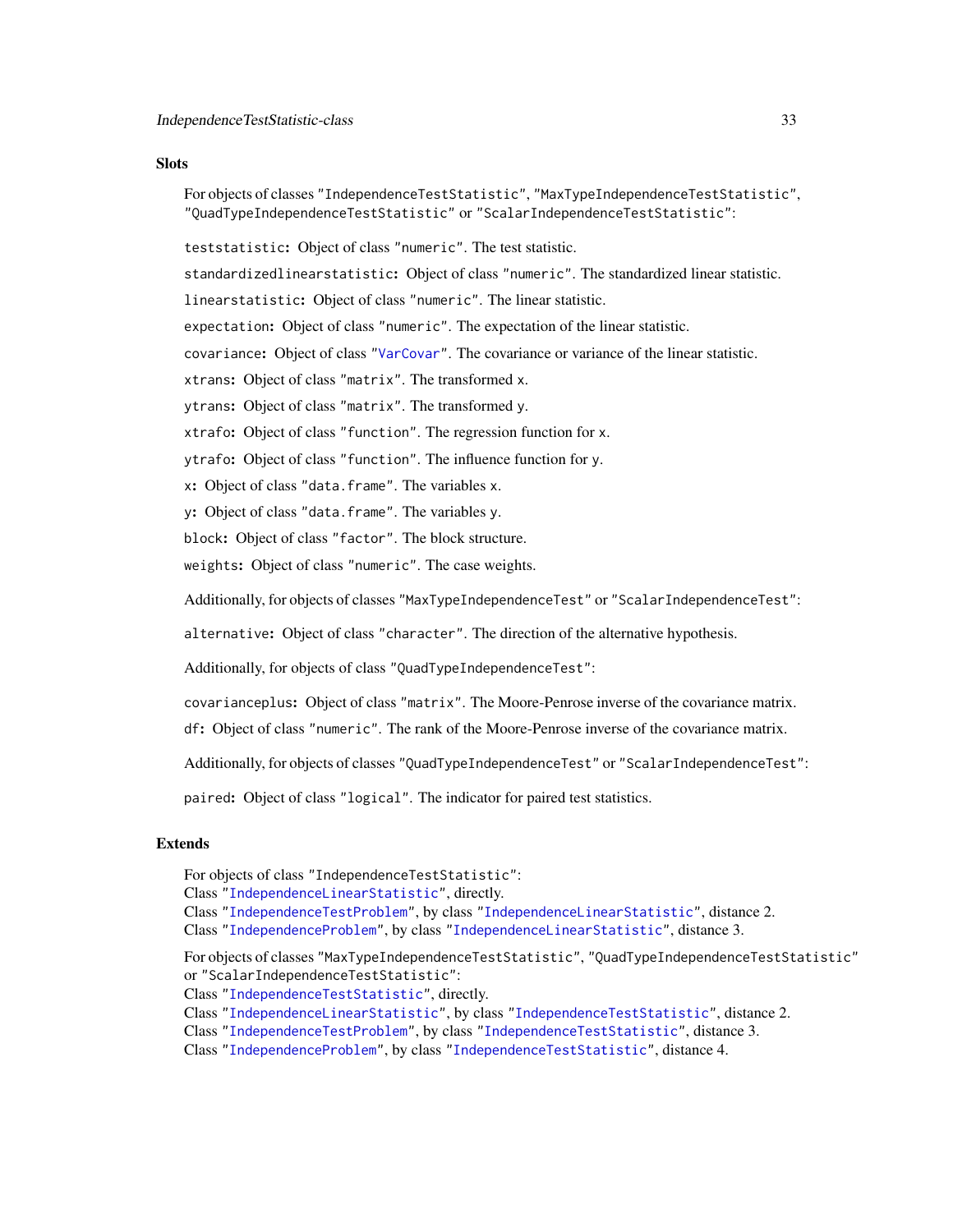#### <span id="page-33-0"></span>Known Subclasses

```
For objects of class "IndependenceTestStatistic":
Class "MaxTypeIndependenceTestStatistic", directly.
Class "QuadTypeIndependenceTestStatistic", directly.
Class "ScalarIndependenceTestStatistic", directly.
```
#### Methods

- ApproxNullDistribution signature(object = "MaxTypeIndependenceTestStatistic"): See the documentation for [ApproxNullDistribution](#page-54-1) for details.
- ApproxNullDistribution signature(object = "QuadTypeIndependenceTestStatistic"): See the documentation for [ApproxNullDistribution](#page-54-1) for details.
- ApproxNullDistribution signature(object = "ScalarIndependenceTestStatistic"): See the documentation for [ApproxNullDistribution](#page-54-1) for details.
- AsymptNullDistribution signature(object = "MaxTypeIndependenceTestStatistic"): See the documentation for [AsymptNullDistribution](#page-54-1) for details.
- AsymptNullDistribution signature(object = "QuadTypeIndependenceTestStatistic"): See the documentation for [AsymptNullDistribution](#page-54-1) for details.
- AsymptNullDistribution signature(object = "ScalarIndependenceTestStatistic"): See the documentation for [AsymptNullDistribution](#page-54-1) for details.
- ExactNullDistribution signature(object = "QuadTypeIndependenceTestStatistic"): See the documentation for [ExactNullDistribution](#page-54-1) for details.
- ExactNullDistribution signature(object = "ScalarIndependenceTestStatistic"): See the documentation for [ExactNullDistribution](#page-54-1) for details.
- initialize signature(.Object = "MaxTypeIndependenceTestStatistic"): See the documentation for [initialize](#page-0-0) (in package methods) for details.
- initialize signature(.Object = "QuadTypeIndependenceTestStatistic"): See the documentation for [initialize](#page-0-0) (in package methods) for details.
- initialize signature(.Object = "ScalarIndependenceTestStatistic"): See the documentation for [initialize](#page-0-0) (in package methods) for details.
- statistic signature(object = "IndependenceTestStatistic"): See the documentation for [statistic](#page-69-1) for details.

jobsatisfaction *Income and Job Satisfaction*

# Description

Income and job satisfaction by gender.

#### Usage

jobsatisfaction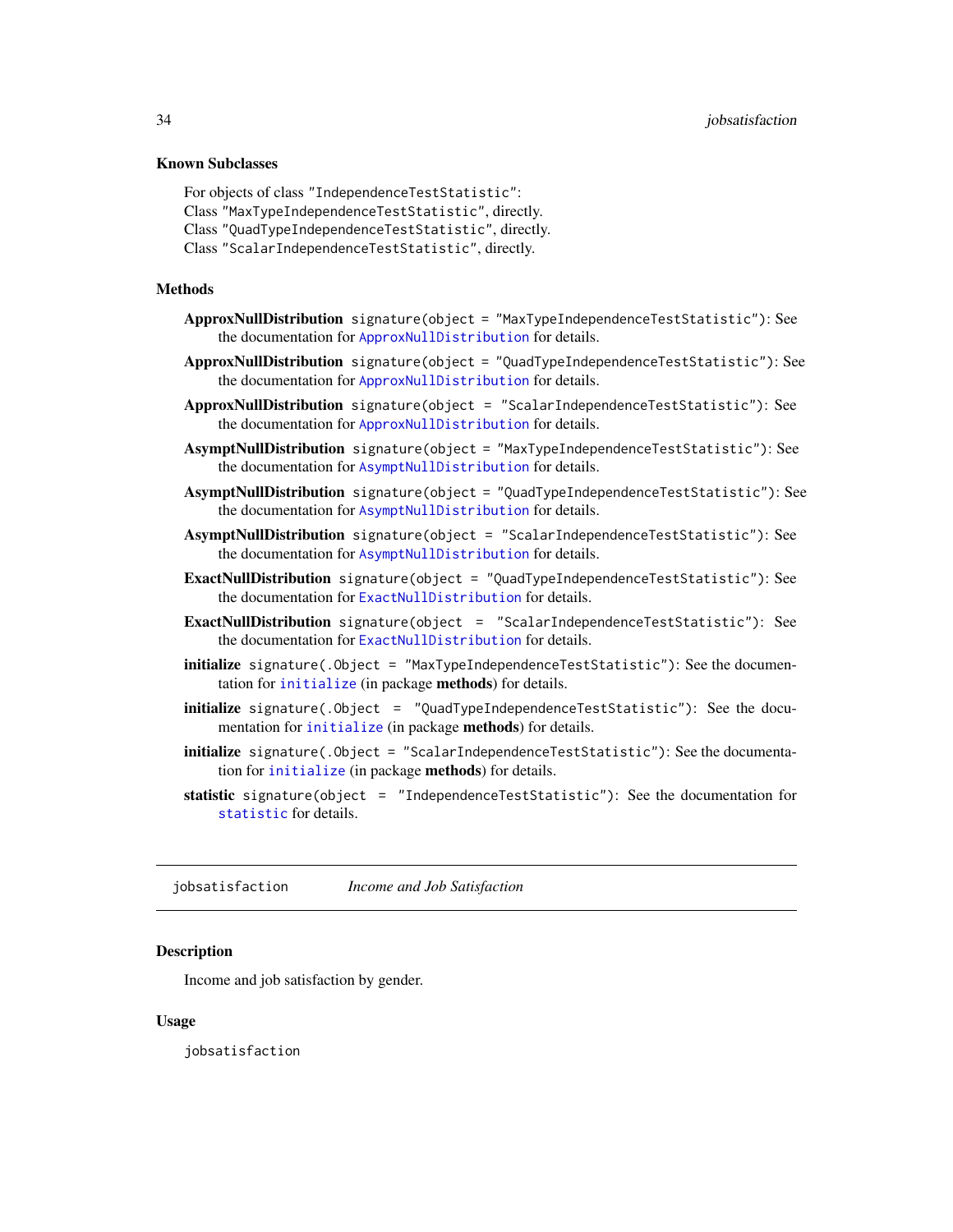# <span id="page-34-0"></span>LocationTests 35

# Format

A contingency table with 104 observations on 3 variables.

Income a factor with levels "<5000", "5000-15000", "15000-25000" and ">25000".

Job.Satisfaction a factor with levels "Very Dissatisfied", "A Little Satisfied", "Moderately Satisfied" and "Very Satisfied".

Gender a factor with levels "Female" and "Male".

# Details

The data are given in Agresti (2002, p. 288, Tab. 7.8).

# Source

Agresti, A. (2002). *Categorical Data Analysis*, Second Edition. Hoboken, New Jersey: John Wiley & Sons.

# Examples

## Approximative (Monte Carlo) linear-by-linear association test lbl\_test(jobsatisfaction, distribution = approximate(B = 10000))

LocationTests *Two- and* K*-Sample Location Tests*

# <span id="page-34-1"></span>**Description**

Testing the equality of the distributions of a numeric response variable in two or more independent groups against shift alternatives.

#### Usage

```
## S3 method for class 'formula'
oneway_test(formula, data, subset = NULL, weights = NULL, ...)
## S3 method for class 'IndependenceProblem'
oneway_test(object, ...)
## S3 method for class 'formula'
wilcox_test(formula, data, subset = NULL, weights = NULL, ...)
## S3 method for class 'IndependenceProblem'
wilcox_test(object, conf.int = FALSE, conf.level = 0.95, ...)
## S3 method for class 'formula'
kruskal_test(formula, data, subset = NULL, weights = NULL, ...)## S3 method for class 'IndependenceProblem'
kruskal_test(object, ...)
```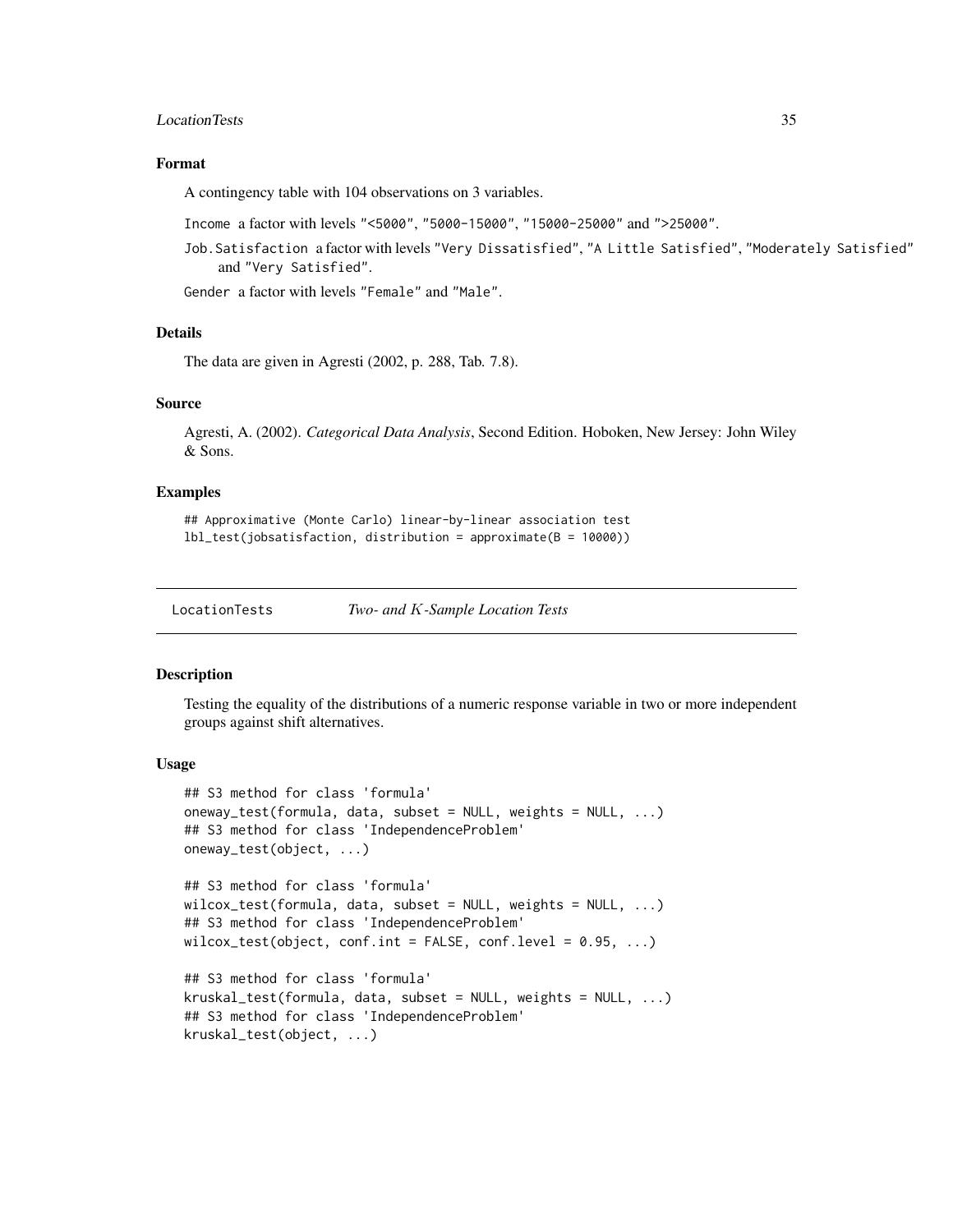```
## S3 method for class 'formula'
normal_test(formula, data, subset = NULL, weights = NULL, ...)
## S3 method for class 'IndependenceProblem'
normal_test(object, ties.method = c("mid-ranks", "average-scores"),
            conf.int = FALSE, conf. level = 0.95, ...## S3 method for class 'formula'
median_test(formula, data, subset = NULL, weights = NULL, ...)
## S3 method for class 'IndependenceProblem'
median_test(object, mid.score = c("0", "0.5", "1"),conf.int = FALSE, conf.level = 0.95, ...)## S3 method for class 'formula'
savage_test(formula, data, subset = NULL, weights = NULL, ...)
## S3 method for class 'IndependenceProblem'
savage_test(object, ties.method = c("mid-ranks", "average-scores"),
            conf.int = FALSE, conf.level = 0.95, ...)
```
### **Arguments**

| formula     | a formula of the form $y \sim x$   block where y is a numeric variable, x is a<br>factor and block is an optional factor for stratification.                                                       |
|-------------|----------------------------------------------------------------------------------------------------------------------------------------------------------------------------------------------------|
| data        | an optional data frame containing the variables in the model formula.                                                                                                                              |
| subset      | an optional vector specifying a subset of observations to be used. Defaults to<br>NULL.                                                                                                            |
| weights     | an optional formula of the form $\sim$ w defining integer valued case weights for<br>each observation. Defaults to NULL, implying equal weight for all observations.                               |
| object      | an object inheriting from class "IndependenceProblem".                                                                                                                                             |
| conf.int    | a logical indicating whether a confidence interval for the difference in location<br>should be computed. Defaults to FALSE.                                                                        |
| conf.level  | a numeric, confidence level of the interval. Defaults to 0.95.                                                                                                                                     |
| ties.method | a character, the method used to handle ties: the score generating function ei-<br>ther uses mid-ranks ("mid-ranks", default) or averages the scores of randomly<br>broken ties ("average-scores"). |
| mid.score   | a character, the score assigned to observations exactly equal to the median: ei-<br>ther $0$ (" $0$ ", default), $0.5$ (" $0.5$ ") or $1$ (" $1$ "); see 'Details'.                                |
| $\cdots$    | further arguments to be passed to independence_test.                                                                                                                                               |

#### Details

oneway\_test, wilcox\_test, kruskal\_test, normal\_test, median\_test and savage\_test provide the Fisher-Pitman permutation test, the Wilcoxon-Mann-Whitney test, the Kruskal-Wallis test, the van der Waerden test, the Brown-Mood median test and the Savage test. A general description of these methods is given by Hollander and Wolfe (1999). For the adjustment of scores for tied values see Hájek, Šidák and Sen (1999, pp. 133–135).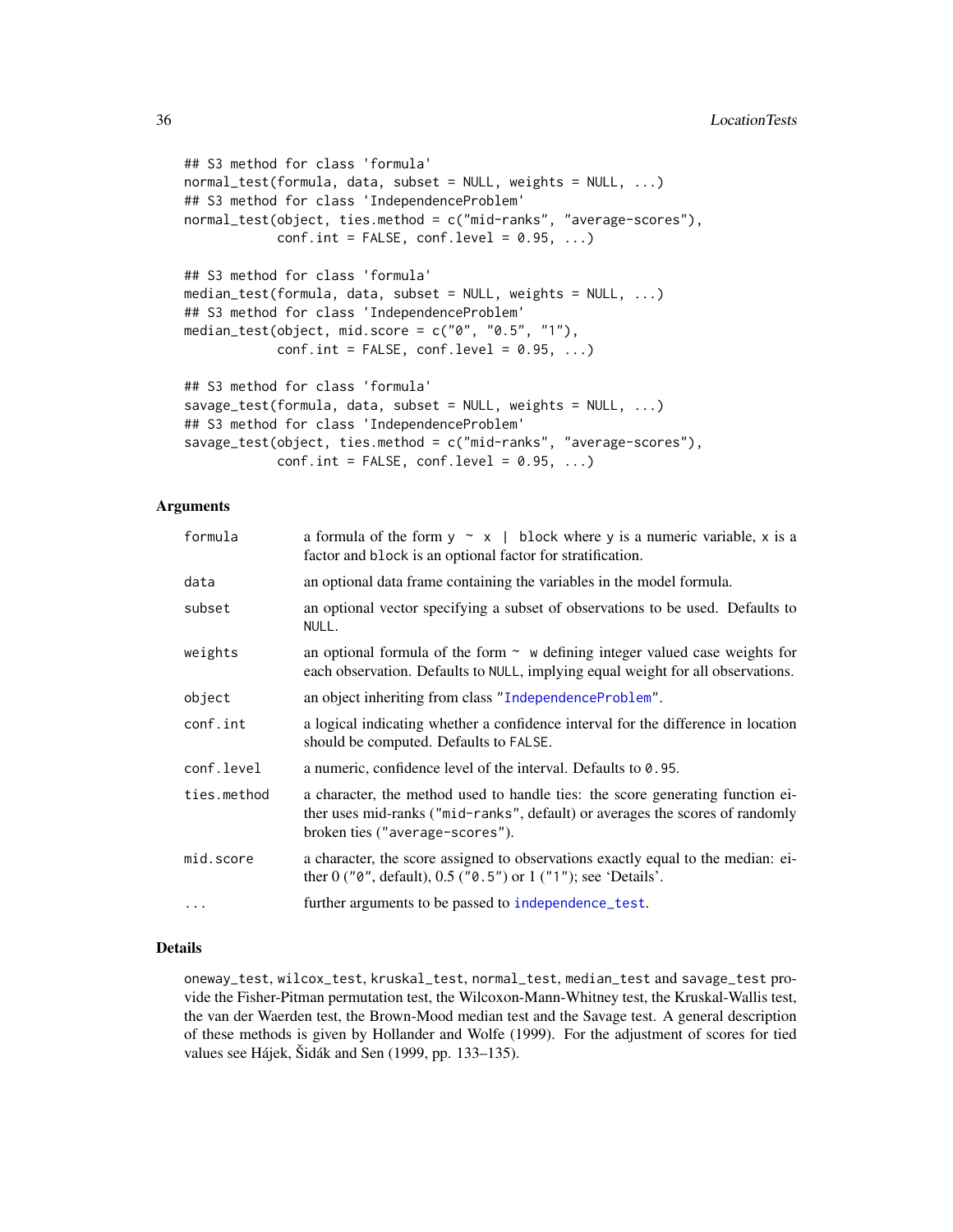#### LocationTests 37

The null hypothesis of equality, or conditional equality given block, of the distribution of y in the groups defined by  $x$  is tested against shift alternatives. In the two-sample case, the two-sided null hypothesis is  $H_0: \mu = 0$ , where  $\mu = Y_1 - Y_2$  and  $Y_s$  is the median of the responses in the sth sample. In case alternative = "less", the null hypothesis is  $H_0: \mu \geq 0$ . When alternative = "greater", the null hypothesis is  $H_0$ :  $\mu \leq 0$ . Confidence intervals for the difference in location are available (except for oneway\_test) and computed according to Bauer (1972).

If x is an ordered factor, the default scores,  $1:$ nlevels $(x)$ , can be altered using the scores argument (see [independence\\_test](#page-24-0)); this argument can also be used to coerce nominal factors to class "ordered". In this case, a linear-by-linear association test is computed and the direction of the alternative hypothesis can be specified using the alternative argument.

The Brown-Mood median test offers a choice of mid-score, i.e., the score assigned to observations exactly equal to the median. In the two-sample case, mid-score =  $\degree$ 0" implies that the linear test statistic is simply the number of subjects in the second sample with observations greater than the median of the pooled sample. Similarly, the linear test statistic for the last alternative, mid-score = "1", is the number of subjects in the second sample with observations greater than or equal to the median of the pooled sample. If  $midscore = "0.5"$  is selected, the linear test statistic is the mean of the test statistics corresponding to the first and last alternatives and has a symmetric distribution, or at least approximately so, under the null hypothesis (see Hájek, Šidák and Sen, 1999, pp. 97–98).

The conditional null distribution of the test statistic is used to obtain  $p$ -values and an asymptotic approximation of the exact distribution is used by default (distribution = "asymptotic"). Alternatively, the distribution can be approximated via Monte Carlo resampling or computed exactly for univariate two-sample problems by setting distribution to "approximate" or "exact" respectively. See [asymptotic](#page-50-0), [approximate](#page-50-0) and [exact](#page-50-0) for details.

# Value

An object inheriting from class ["IndependenceTest"](#page-28-0). Confidence intervals can be extracted by [confint.](#page-0-0)

## **Note**

Starting with version 1.1-0, oneway\_test no longer allows the test statistic to be specified; a quadratic form is now used in the K-sample case. Please use [independence\\_test](#page-24-0) if more control is desired.

## References

Bauer, D. F. (1972). Constructing confidence sets using rank statistics. *Journal of the American Statistical Association* 67(339), 687–690.

Hájek, J., Šidák, Z. and Sen, P. K. (1999). *Theory of Rank Tests*, Second Edition. San Diego: Academic Press.

Hollander, M. and Wolfe, D. A. (1999). *Nonparametric Statistical Methods*, Second Edition. New York: John Wiley & Sons.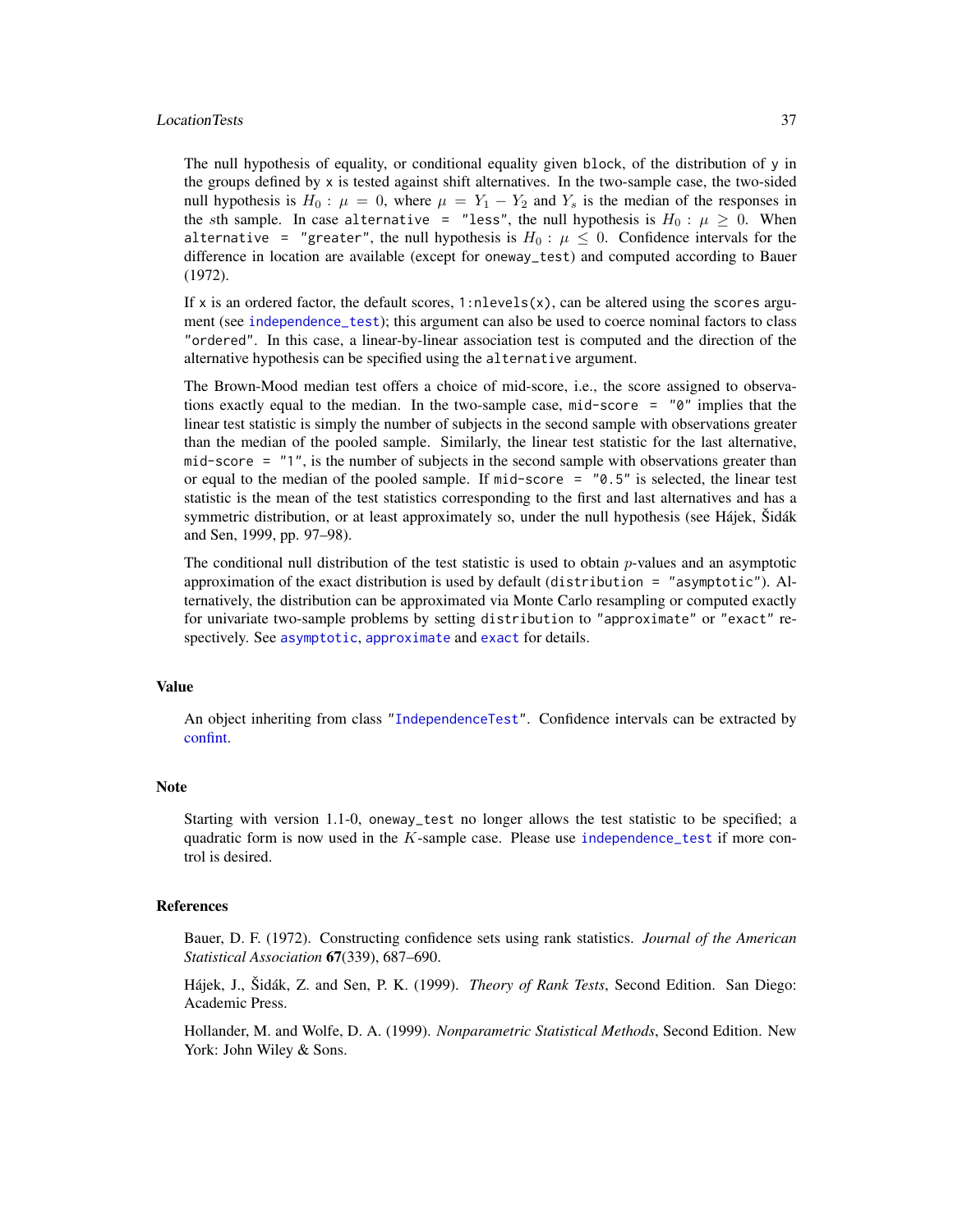```
## Tritiated Water Diffusion Across Human Chorioamnion
## Hollander and Wolfe (1999, p. 110, Tab. 4.1)
diffusion <- data.frame(
    pd = c(0.80, 0.83, 1.89, 1.04, 1.45, 1.38, 1.91, 1.64, 0.73, 1.46,
           1.15, 0.88, 0.90, 0.74, 1.21),
    age = factor(rep(c("At term", "12-26 Weeks"), c(10, 5)))
\lambda## Exact Wilcoxon-Mann-Whitney test
## Hollander and Wolfe (1999, p. 111)
## (At term - 12-26 Weeks)
(wt \le wilcox_test(pd \sim age, data = diffusion,
                   distribution = "exact", conf.int = TRUE)
## Extract observed Wilcoxon statistic
## Note: this is the sum of the ranks for age = "12-26 Weeks"
statistic(wt, type = "linear")
## Expectation, variance, two-sided pvalue and confidence interval
expectation(wt)
covariance(wt)
pvalue(wt)
confint(wt)
## For two samples, the Kruskal-Wallis test is equivalent to the W-M-W test
kruskal_test(pd \sim age, data = diffusion,
             distribution = "exact")
## Asymptotic Fisher-Pitman test
oneway_test(pd \sim age, data = diffusion)
## Approximative (Monte Carlo) Fisher-Pitman test
pvalue(oneway_test(pd ~ age, data = diffusion,distribution = approximate(B = 10000)))
## Exact Fisher-Pitman test
pvalue(ot <- oneway_test(pd \sim age, data = diffusion,
                         distribution = "exact"))
## Plot density and distribution of the standardized test statistic
op <- par(no.readonly = TRUE) # save current settings
layout(matrix(1:2, nrow = 2))s < - support(ot)
d \leq d dperm(ot, s)
p \leftarrow perm(ot, s)
plot(s, d, type = "S", xlab = "Test Statistic", ylab = "Density")
plot(s, p, type = "S", xlab = "Test Statistic", ylab = "Cum. Probability")
par(op) # reset
```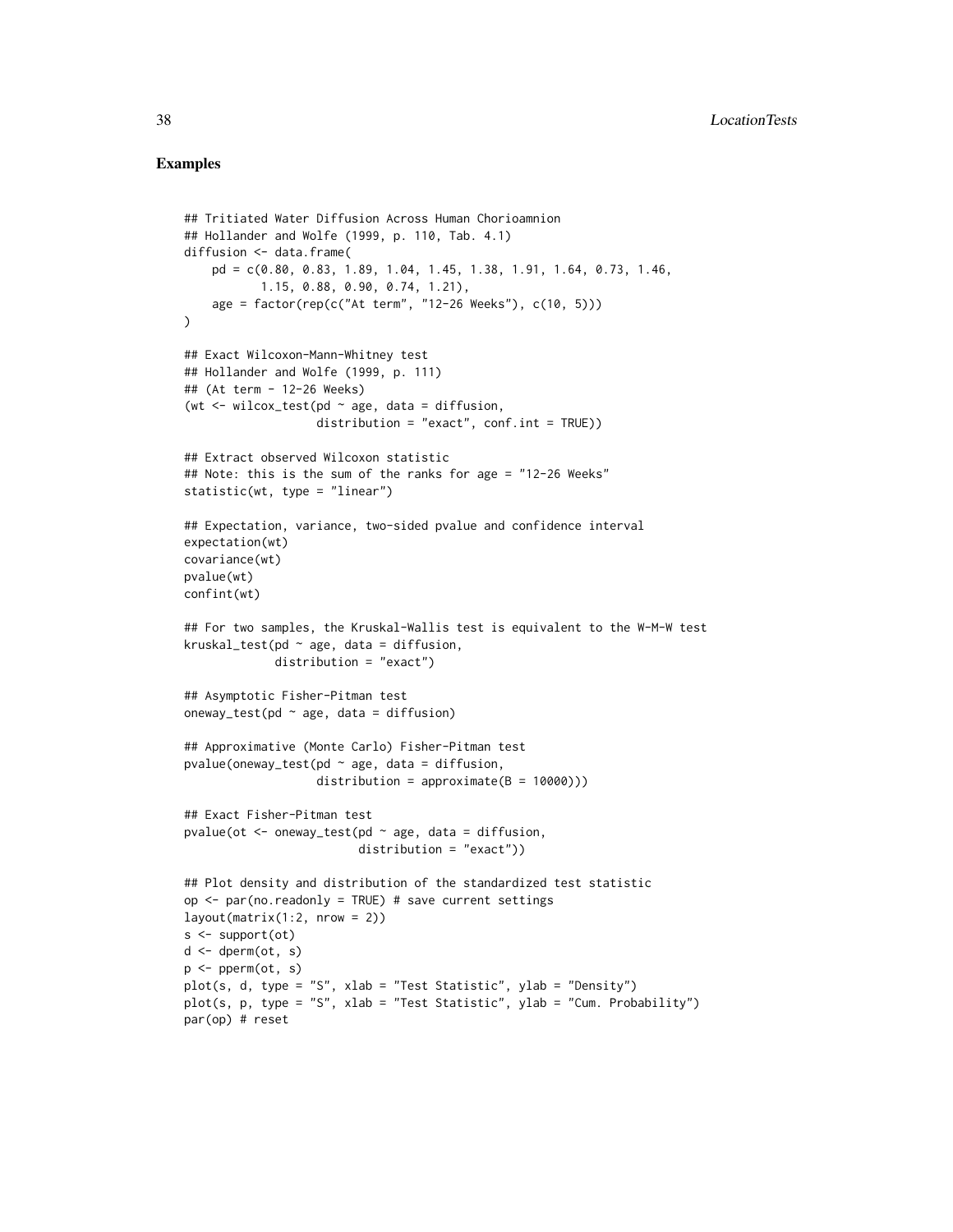# LocationTests 39

```
## Example data
ex <- data.frame(
   y = c(3, 4, 8, 9, 1, 2, 5, 6, 7),
   x = factor(rep(c("no", "yes"), c(4, 5))))
## Boxplots
boxplot(y \sim x, data = ex)
## Exact Brown-Mood median test with different mid-scores
(mt1 <- median_test(y \sim x, data = ex, distribution = "exact"))
(mt2 <- median_test(y \sim x, data = ex, distribution = "exact",
                    mid_score = "0.5")(mt3 <- median_test(y \sim x, data = ex, distribution = "exact",
                    mid.score = "1")) # sign change!
## Plot density and distribution of the standardized test statistics
op \leq par(no.readonly = TRUE) # save current settings
layout(matrix(1:3, nrow = 3))s1 \leq - support(mt1); d1 \leq - dperm(mt1, s1)
plot(s1, d1, type = "h", main = "Mid-score: 0",
     xlab = "Test Statistic", ylab = "Density")
s2 \leq supercut(mt2); d2 \leq defnum(mt2, s2)plot(s2, d2, type = "h", main = "Mid-score: 0.5",xlab = "Test Statistic", ylab = "Density")
s3 \leq - support(mt3); d3 \leq - dperm(mt3, s3)
plot(s3, d3, type = "h", main = "Mid-score: 1",
     xlab = "Test Statistic", ylab = "Density")
par(op) # reset
## Length of YOY Gizzard Shad
## Hollander and Wolfe (1999, p. 200, Tab. 6.3)
yoy <- data.frame(
    length = c(46, 28, 46, 37, 32, 41, 42, 45, 38, 44,
               42, 60, 32, 42, 45, 58, 27, 51, 42, 52,
               38, 33, 26, 25, 28, 28, 26, 27, 27, 27,
               31, 30, 27, 29, 30, 25, 25, 24, 27, 30),
    site = gl(4, 10, labels = as.roman(1:4)))
## Approximative (Monte Carlo) Kruskal-Wallis test
kruskal_test(length ~ site, data = yoy,distribution = approximate(B = 10000))
## Approximative (Monte Carlo) Nemenyi-Damico-Wolfe-Dunn test (joint ranking)
## Hollander and Wolfe (1999, p. 244)
## (where Steel-Dwass results are given)
it <- independence_test(length ~ site, data = yoy,
                        distribution = approximate(B = 50000),
                        ytrafo = function(data)
                             trafo(data, numeric_trafo = rank_trafo),
                        xtrafo = mcp_trafo(site = "Tukey"))
```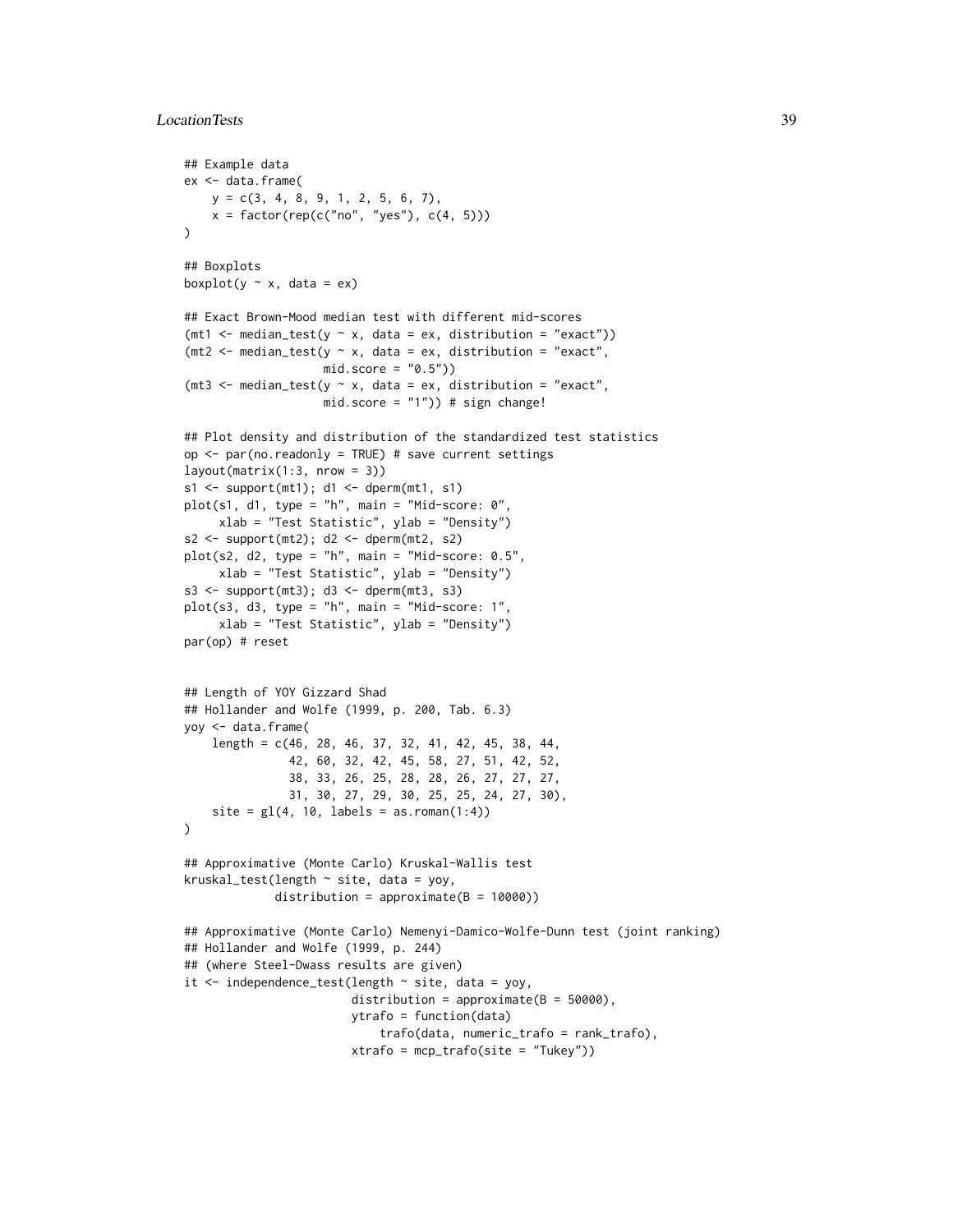```
## Global p-value
pvalue(it)
## Sites (I = II) != (III = IV) at alpha = 0.01 (p. 244)
pvalue(it, method = "single-step") # subset pivotality is violated
```
malformations *Maternal Drinking and Congenital Sex Organ Malformation*

#### Description

A subset of data from a study on the relationship between maternal alcohol consumption and congenital malformations.

#### Usage

malformations

# Format

A data frame with 32574 observations on 2 variables.

consumption alcohol consumption, an ordered factor with levels "0", "<1", "1-2", "3-5" and  $">=6"$ .

malformation congenital sex organ malformation, a factor with levels "Present" and "Absent".

# Details

Data from a prospective study undertaken to determine whether moderate or light drinking during the first trimester of pregnancy increases the risk for congenital malformations (Mills and Graubard, 1987). The subset given here concerns only sex organ malformation (Mills and Graubard, 1987, Tab. 4).

Graubard and Korn (1987) used this data set to illustrate that different choices of scores for ordinal variables can lead to conflicting conclusions.

#### Source

Mills, J. L. and Graubard, B. I. (1987). Is moderate drinking during pregnancy associated with an increased risk for malformations? *Pediatrics* 80(3), 309–314.

# References

Graubard, B. I. and Korn, E. L. (1987). Choice of column scores for testing independence in ordered  $2 \times K$  contingency tables. *Biometrics* 43(2), 471–476.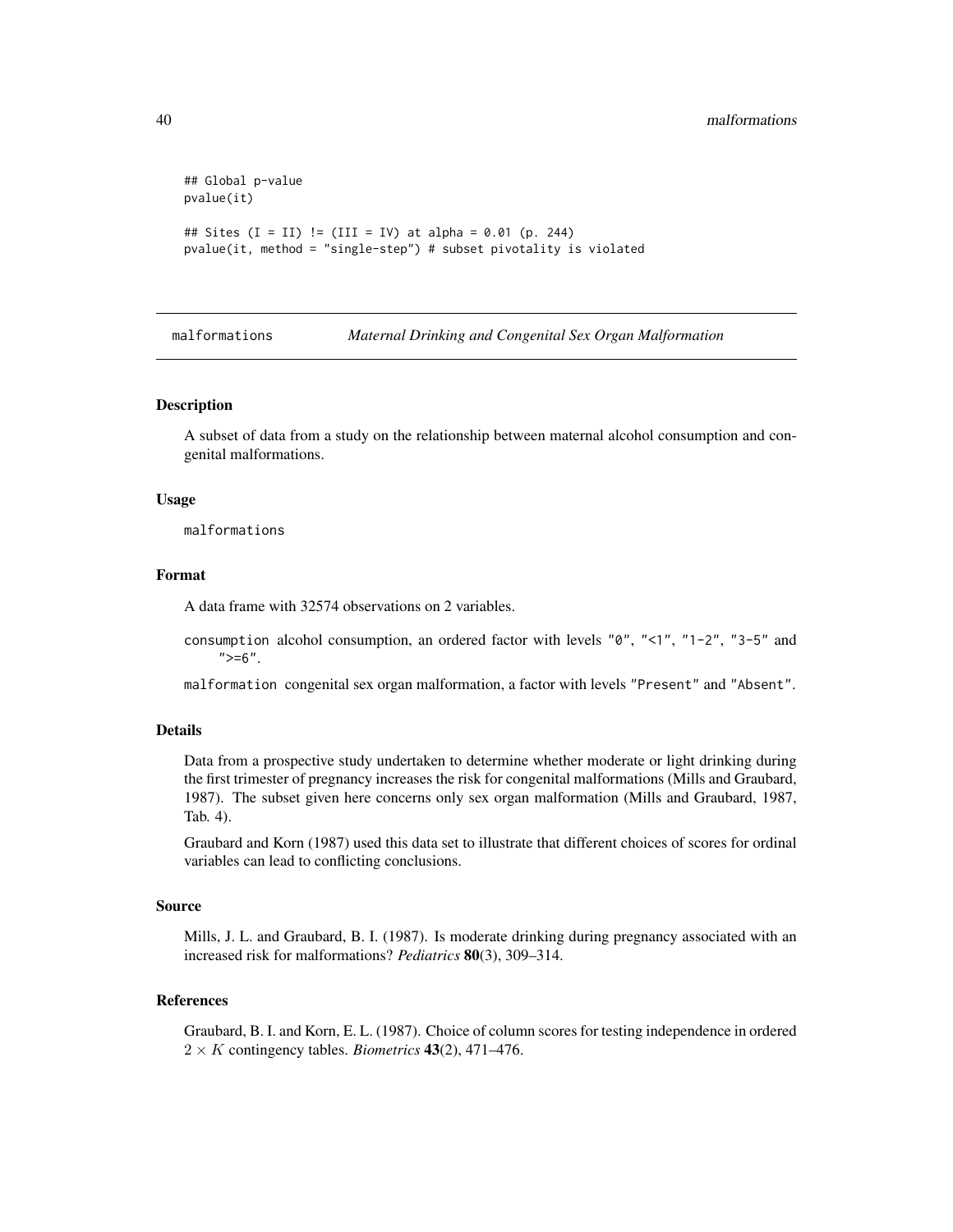# Examples

```
## Graubard and Korn (1987, Tab. 3)
## One-sided approximative (Monte Carlo) Cochran-Armitage test
## Note: midpoint scores (p < 0.05)midpoints <- c(0, 0.5, 1.5, 4.0, 7.0)
chisq_test(malformation ~ consumption, data = malformations,distribution = approximate(B = 1000), alternative = "greater",
           scores = list(consumption = midpoints))
## One-sided approximative (Monte Carlo) Cochran-Armitage test
## Note: midrank scores (p > 0.05)
midranks <- c(8557.5, 24375.5, 32013.0, 32473.0, 32555.5)
chisq_test(malformation ~ consumption, data = malformations,distribution = approximate(B = 1000), alternative = "greater",
           scores = list(consumption = midranks))
## One-sided approximative (Monte Carlo) Cochran-Armitage test
## Note: equally spaced scores (p > 0.05)chisq_test(malformation ~ consumption, data = malformations,distribution = approximate(B = 1000), alternative = "greater")
```
MarginalHomogeneityTests

*Marginal Homogeneity Tests*

# Description

Testing the marginal homogeneity of a repeated measurements factor in a complete block design.

## Usage

```
## S3 method for class 'formula'
mh_test(formula, data, subset = NULL, ...)
## S3 method for class 'table'
mh_test(object, ...)
## S3 method for class 'SymmetryProblem'
mh_test(object, ...)
```
# Arguments

| formula  | a formula of the form $y \sim x$   block where y and x are factors and block is<br>an optional factor (which is generated automatically if omitted). |
|----------|------------------------------------------------------------------------------------------------------------------------------------------------------|
| data     | an optional data frame containing the variables in the model formula.                                                                                |
| subset   | an optional vector specifying a subset of observations to be used. Defaults to<br>NULL.                                                              |
| object   | an object inheriting from classes "table" (with identical dimnames compo-<br>nents) or "SymmetryProblem".                                            |
| $\cdots$ | further arguments to be passed to symmetry_test.                                                                                                     |
|          |                                                                                                                                                      |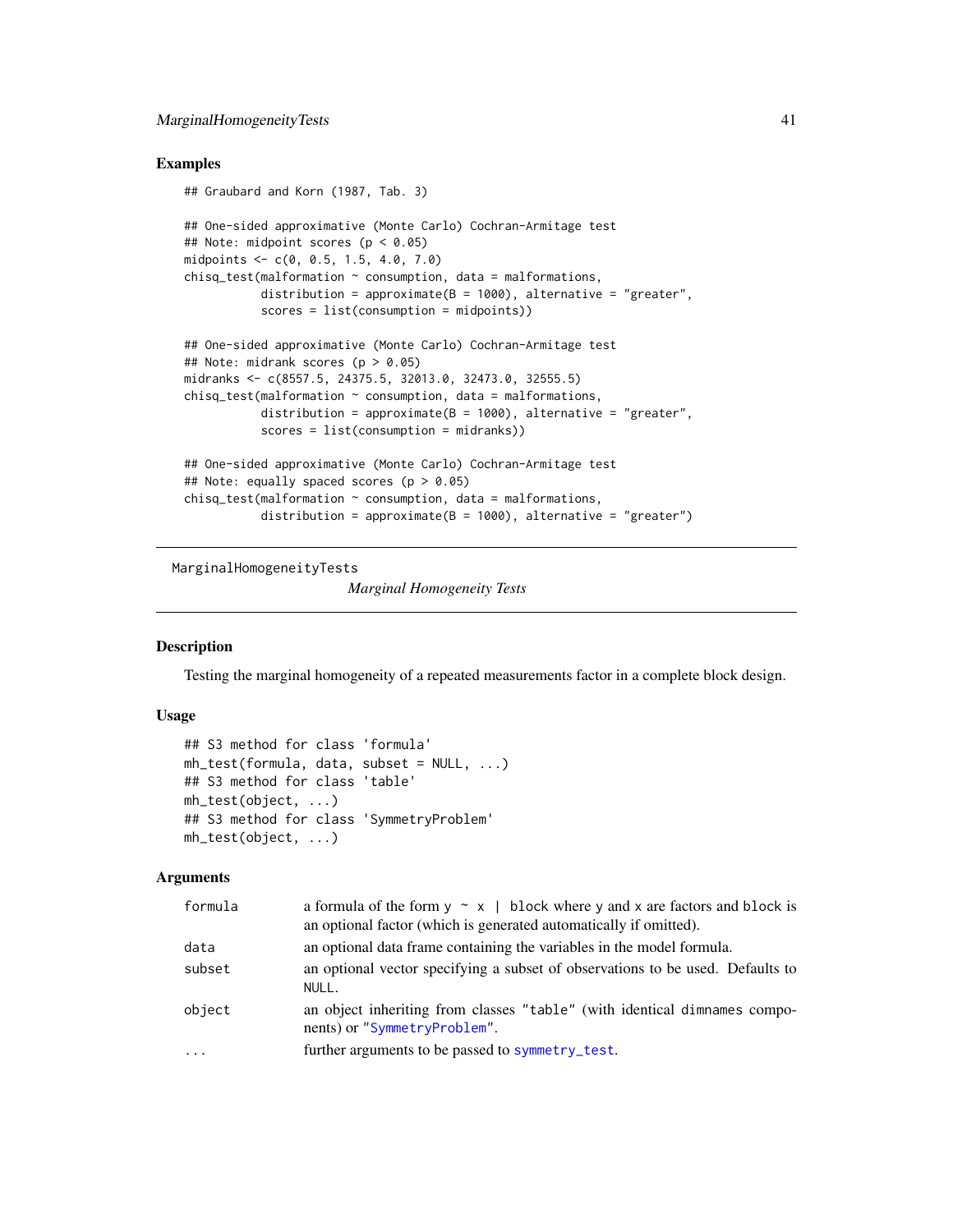#### Details

mh\_test provides the McNemar test, the Cochran Q test, the Stuart(-Maxwell) test and the Madansky test of interchangeability. A general description of these methods is given by Agresti (2002).

The null hypothesis of marginal homogeneity is tested. The response variable and the measurement conditions are given by y and x, respectively, and block is a factor where each level corresponds to exactly one subject with repeated measurements.

This procedure is known as the McNemar test (McNemar, 1947) when both y and x are binary factors, as the Cochran Q test (Cochran, 1950) when y is a binary factor and x is a factor with an arbitrary number of levels, as the Stuart(-Maxwell) test (Stuart, 1955; Maxwell, 1970) when y is a factor with an arbitrary number of levels and x is a binary factor, and as the Madansky test of interchangeability (Madansky, 1963), which implies marginal homogeneity, when both y and x are factors with an arbitrary number of levels.

If y and/or x are ordered factors, the default scores,  $1:$ nlevels(y) and  $1:$ nlevels(x) respectively, can be altered using the scores argument (see [symmetry\\_test](#page-77-0)); this argument can also be used to coerce nominal factors to class "ordered". If both y and x are ordered factors, a linear-by-linear association test is computed and the direction of the alternative hypothesis can be specified using the alternative argument. This extension was given by Birch (1965) who also discussed the situation when either the response or the measurement condition is an ordered factor; see also White, Landis and Cooper (1982).

The conditional null distribution of the test statistic is used to obtain *p*-values and an asymptotic approximation of the exact distribution is used by default (distribution = "asymptotic"). Alternatively, the distribution can be approximated via Monte Carlo resampling or computed exactly for univariate two-sample problems by setting distribution to "approximate" or "exact" respectively. See [asymptotic](#page-50-0), [approximate](#page-50-0) and [exact](#page-50-0) for details.

## Value

An object inheriting from class ["IndependenceTest"](#page-28-0).

## **Note**

This function is currently computationally inefficient for data with a large number of pairs or sets.

## References

Agresti, A. (2002). *Categorical Data Analysis*, Second Edition. Hoboken, New Jersey: John Wiley  $&$  Sons.

Birch, M. W. (1965). The detection of partial association, II: The general case. *Journal of the Royal Statistical Society* B 27(1), 111–124.

Cochran, W. G. (1950). The comparison of percentages in matched samples. *Biometrika* 37(3/4), 256–266.

Madansky, A. (1963). Tests of homogeneity for correlated samples. *Journal of the American Statistical Association* 58(301), 97–119.

Maxwell, A. E. (1970). Comparing the classification of subjects by two independent judges. *British Journal of Psychiatry* 116(535), 651–655.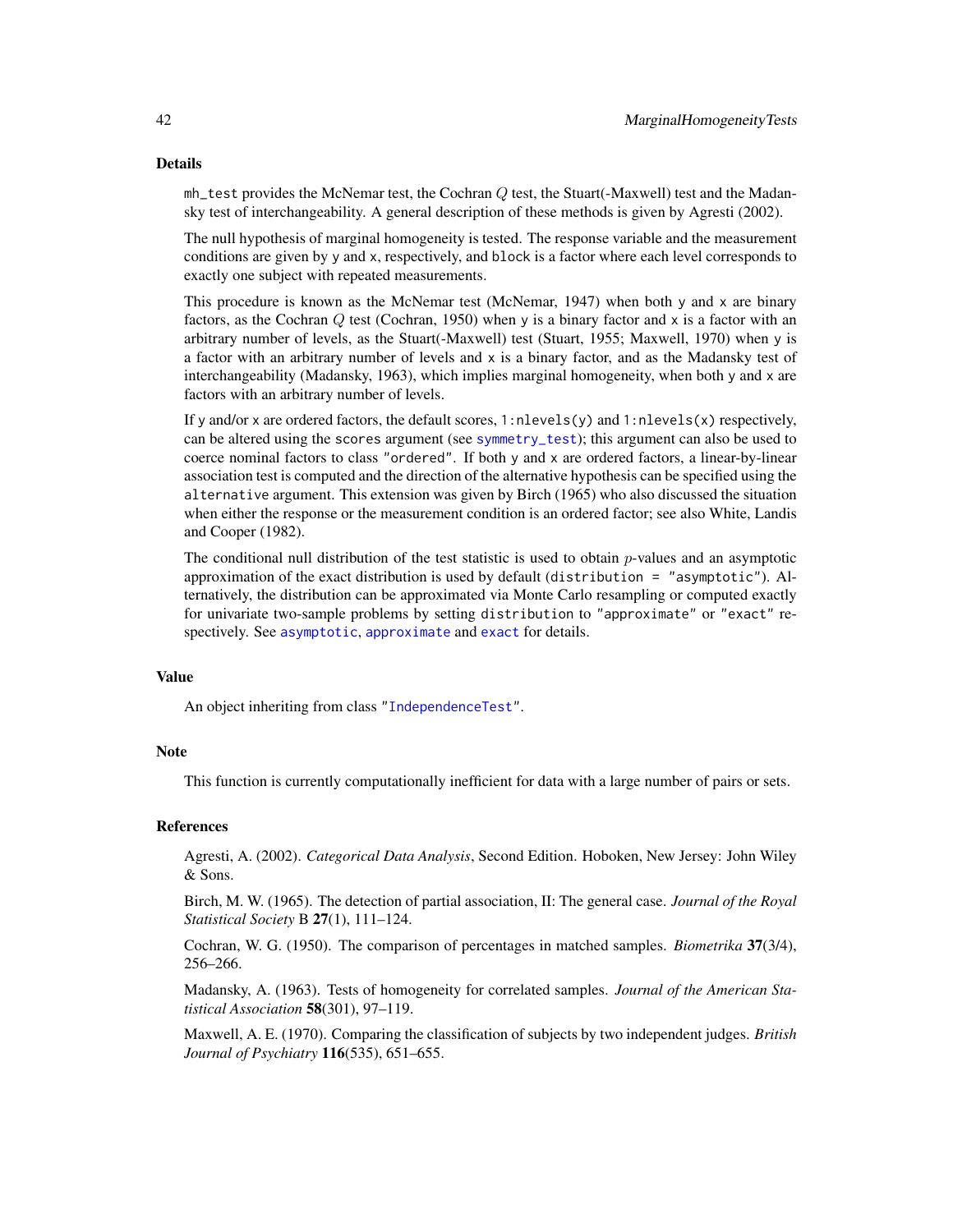McNemar, Q. (1947). Note on the sampling error of the difference between correlated proportions or percentages. *Psychometrika* 12(2), 153–157.

Stuart, A. (1955). A test for homogeneity of the marginal distributions in a two-way classification. *Biometrika* 42(3/4), 412–416.

White, A. A., Landis, J. R. and Cooper, M. M. (1982). A note on the equivalence of several marginal homogeneity test criteria for categorical data. *International Statistical Review* 50(1), 27–34.

```
## Performance of prime minister
## Agresti (2002, p. 409)
performance <- matrix(
   c(794, 150,
       86, 570),
   nrow = 2, byrow = TRUE,
    dimnames = list(
         "First" = c("Approve", "Disprove"),
        "Second" = c("Approve", "Disprove")
    \lambda)
performance <- as.table(performance)
diag(performance) \leq -0 # speed-up: only off-diagonal elements contribute
## Asymptotic McNemar Test
mh_test(performance)
## Exact McNemar Test
mh_test(performance, distribution = "exact")
## Effectiveness of different media for the growth of diphtheria
## Cochran (1950, Tab. 2)
cases \leq c(4, 2, 3, 1, 59)n <- sum(cases)
cochran <- data.frame(
    diphtheria = factor(
        unlist(rep(list(c(1, 1, 1, 1),
                        c(1, 1, 0, 1),c(0, 1, 1, 1),c(0, 1, 0, 1),c(0, 0, 0, 0),
                   cases))
    ),
    media = factor(rep(LETTERS[1:4], n)),
    case = factor(rep(seq_length(n), each = 4)))
## Asymptotic Cochran Q test (Cochran, 1950, p. 260)
mh_test(diphtheria \sim media | case, data = cochran) # Q = 8.05## Approximative Cochran Q test
mt <- mh_test(diphtheria ~ media | case, data = cochran,
```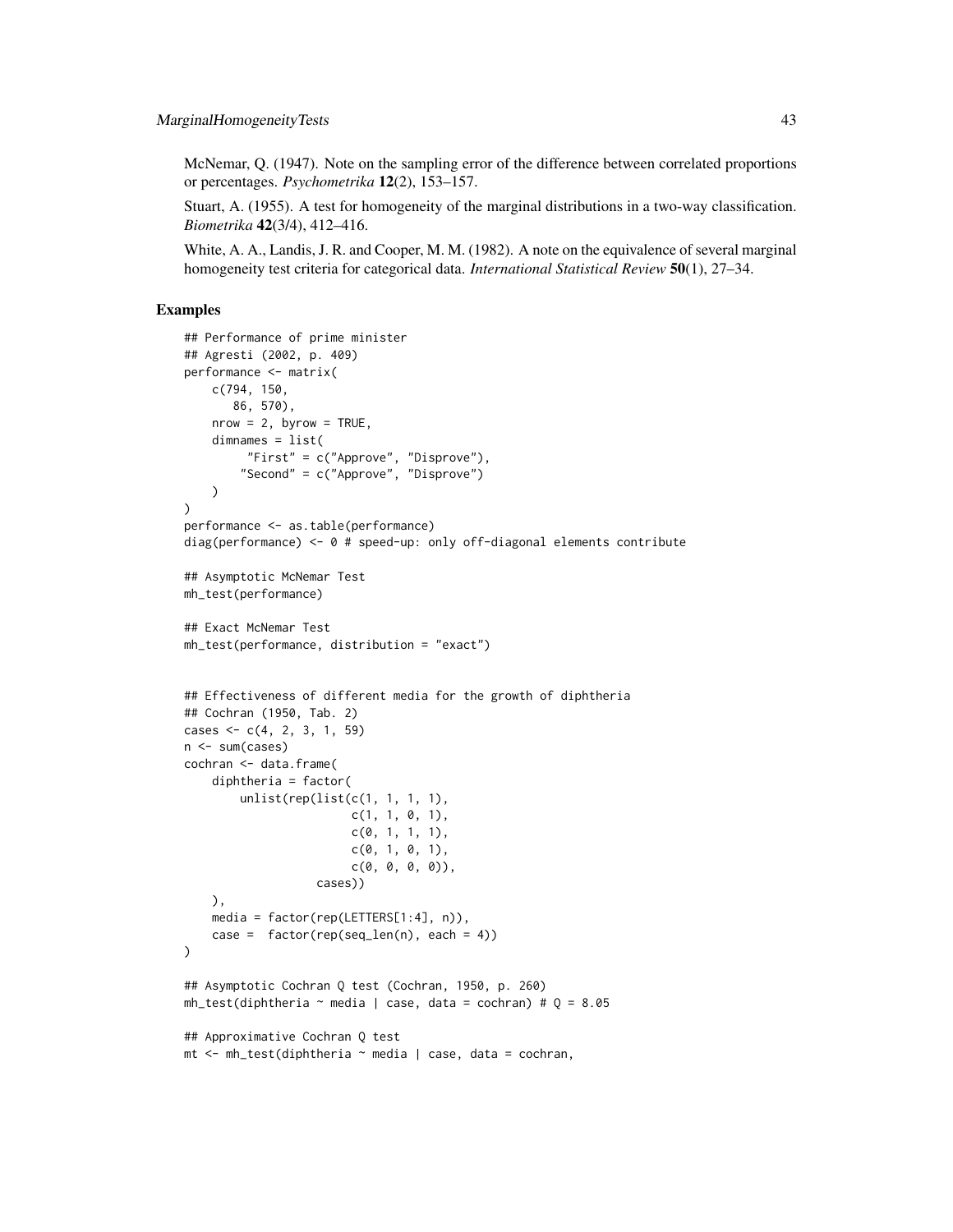```
distribution = approximate(B = 10000))
pvalue(mt) # standard p-value
midpvalue(mt) # mid-p-value
pvalue_interval(mt) # p-value interval
## Opinions on Pre- and Extramarital Sex
## Agresti (2002, p. 421)
opinions <- c("Always wrong", "Almost always wrong",
             "Wrong only sometimes", "Not wrong at all")
PreExSex <- matrix(
   c(144, 33, 84, 126,
        2, 4, 14, 29,
        0, 2, 6, 25,
       0, 0, 1, 5),
   nrow = 4,dimnames = list(
         "Premarital Sex" = opinions,
        "Extramarital Sex" = opinions
   )
)
PreExSex <- as.table(PreExSex)
## Asymptotic Stuart test
mh_test(PreExSex)
## Asymptotic Stuart-Birch test
## Note: response as ordinal
mh_test(PreExSex, scores = list(response = 1:length(opinions)))
## Vote intention
## Madansky (1963, pp. 107-108)
vote <- array(
   c(120, 1, 8, 2, 2, 1, 2, 1, 7,
       6, 2, 1, 1, 103, 5, 1, 4, 8,
      20, 3, 31, 1, 6, 30, 2, 1, 81),
   dim = c(3, 3, 3),
    dimnames = list(
          "July" = c("Republican", "Democratic", "Uncertain"),
        "August" = c("Republican", "Democratic", "Uncertain"),
          "June" = c("Republican", "Democratic", "Uncertain")
   )
)
vote <- as.table(vote)
## Asymptotic Madansky test (Q = 70.77)
mh_test(vote)
## Cross-over study
## http://www.nesug.org/proceedings/nesug00/st/st9005.pdf
dysmenorrhea <- array(
```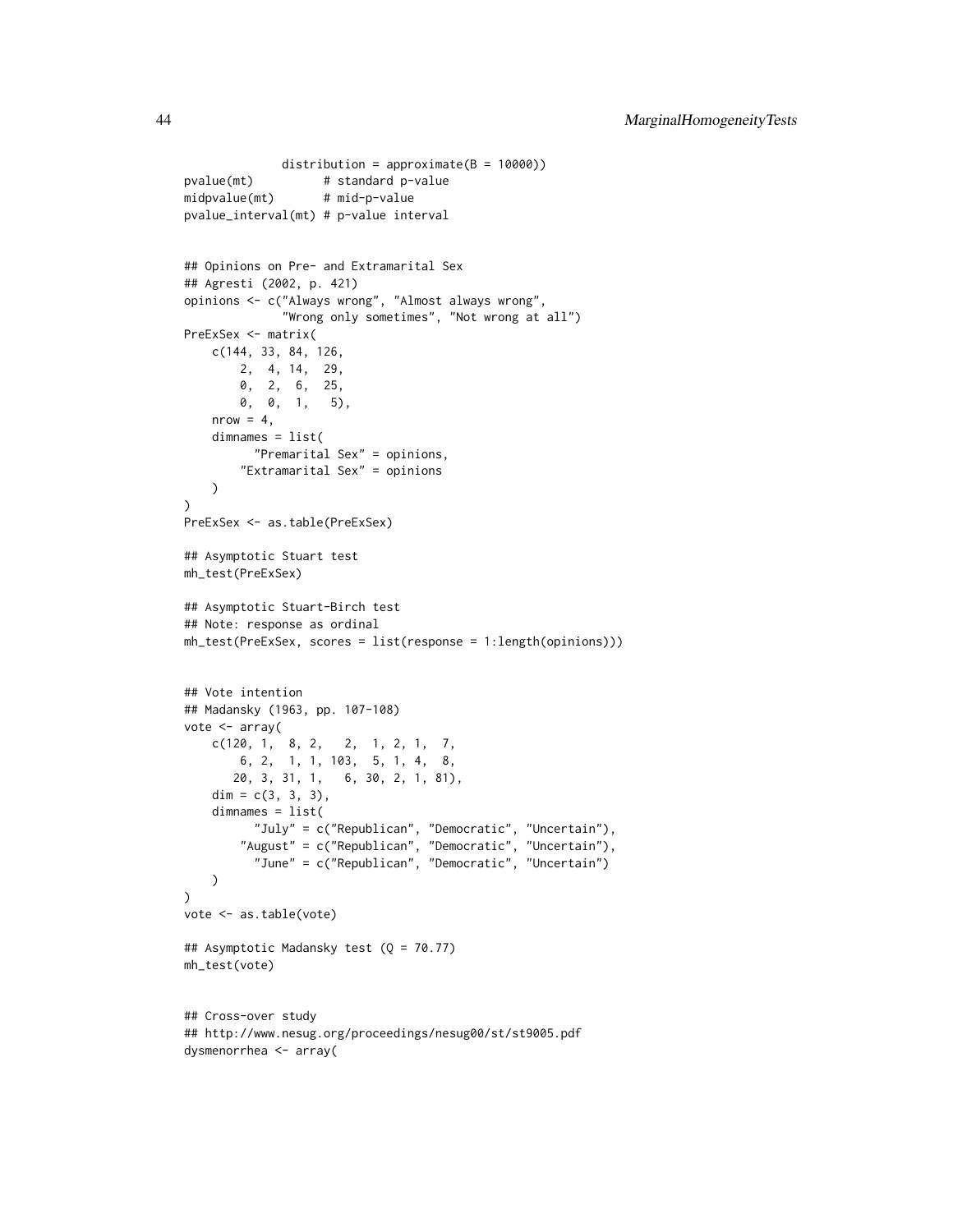```
c(6, 2, 1, 3, 1, 0, 1, 2, 1,
      4, 3, 0, 13, 3, 0, 8, 1, 1,
      5, 2, 2, 10, 1, 0, 14, 2, 0),
    dim = c(3, 3, 3),
    dimnames = list(
         "Placebo" = c("None", "Moderate", "Complete"),
        "Low dose" = c("None", "Moderate", "Complete"),
        "High dose" = c("None", "Moderate", "Complete")
   \lambda\mathcal{L}dysmenorrhea <- as.table(dysmenorrhea)
## Asymptotic Madansky-Birch test (Q = 53.76)
## Note: response as ordinal
mh_test(dysmenorrhea, scores = list(response = 1:3))
## Asymptotic Madansky-Birch test (Q = 47.29)
## Note: response and measurement conditions as ordinal
mh_test(dysmenorrhea, scores = list(response = 1:3,
                                    conditions = 1:3))
```
MaximallySelectedStatisticsTests *Generalized Maximally Selected Statistics*

# Description

Testing the independence of two sets of variables measured on arbitrary scales against cutpoint alternatives.

# Usage

```
## S3 method for class 'formula'
maxstat_test(formula, data, subset = NULL, weights = NULL, ...)## S3 method for class 'table'
maxstat_test(object, ...)
## S3 method for class 'IndependenceProblem'
maxstat_test(object, teststat = c("maximum", "quadratic"),
            distribution = c("asymptotic", "approximate", "none"),
            minprob = 0.1, maxprob = 1 - minprob, ...)
```
# Arguments

| formula | a formula of the form $y1 +  + yq \sim x1 +  + xp \mid$ block where                             |
|---------|-------------------------------------------------------------------------------------------------|
|         | $y_1, \ldots, y_q$ and $x_1, \ldots, x_p$ are measured on arbitrary scales (nominal, ordinal    |
|         | or continuous with or without censoring) and block is an optional factor for<br>stratification. |
| data    | an optional data frame containing the variables in the model formula.                           |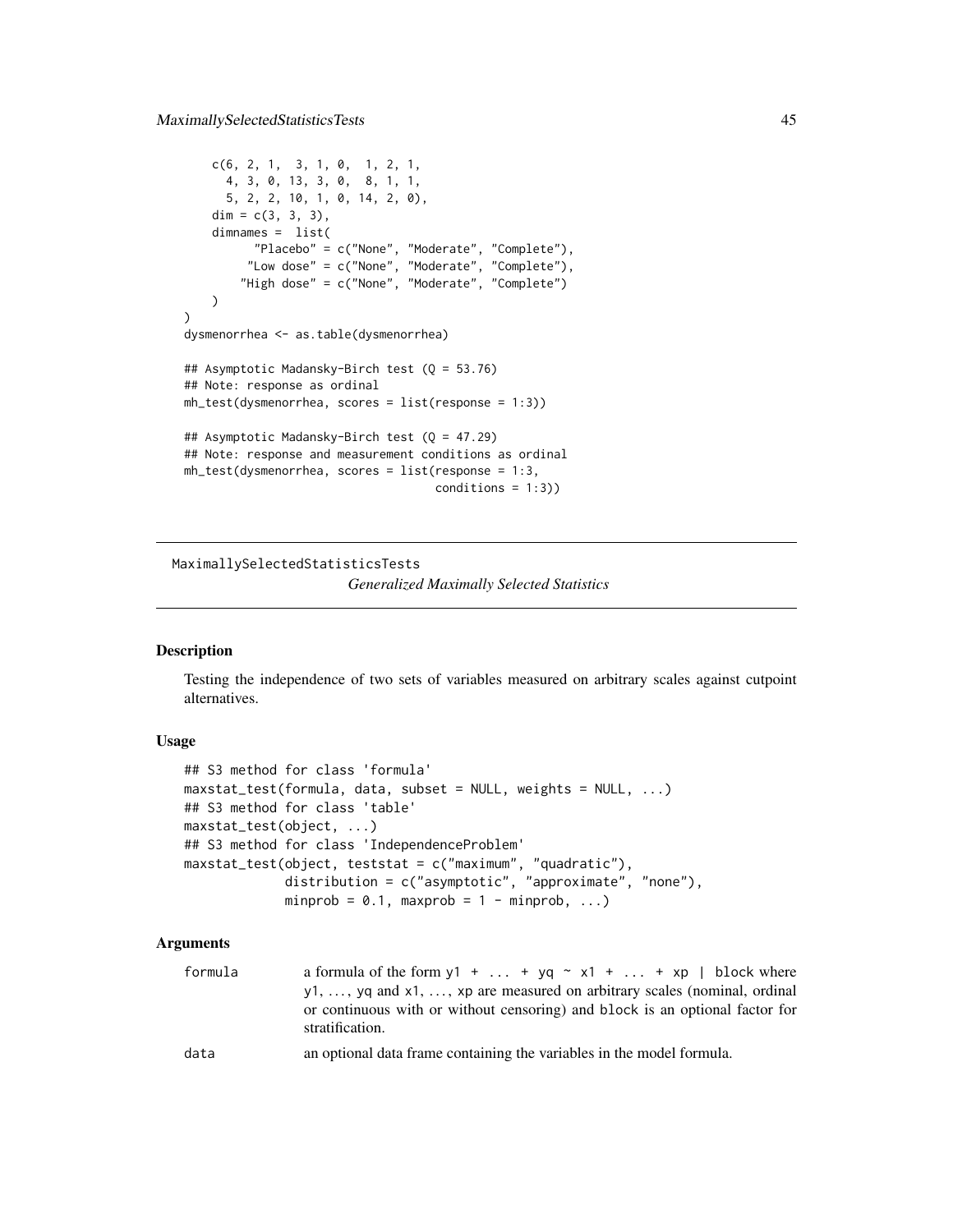| subset       | an optional vector specifying a subset of observations to be used. Defaults to<br>NULL.                                                                                                                                                                                                                                                                         |
|--------------|-----------------------------------------------------------------------------------------------------------------------------------------------------------------------------------------------------------------------------------------------------------------------------------------------------------------------------------------------------------------|
| weights      | an optional formula of the form $\sim$ w defining integer valued case weights for<br>each observation. Defaults to NULL, implying equal weight for all observations.                                                                                                                                                                                            |
| object       | an object inheriting from classes "table" or "IndependenceProblem".                                                                                                                                                                                                                                                                                             |
| teststat     | a character, the type of test statistic to be applied: either a maximum statistic<br>("maximum", default) or a quadratic form ("quadratic").                                                                                                                                                                                                                    |
| distribution | a character, the conditional null distribution of the test statistic can be approx-<br>imated by its asymptotic distribution ("asymptotic", default) or via Monte<br>Carlo resampling ("approximate"). Alternatively, the functions asymptotic<br>or approximate can be used. Computation of the null distribution can be sup-<br>pressed by specifying "none". |
| minprob      | a numeric, a fraction between 0 and 0.5 specifying that cutpoints only greater<br>than the minprob $\cdot$ 100 % quantile of x1, , xp are considered. Defaults to<br>0.1.                                                                                                                                                                                       |
| maxprob      | a numeric, a fraction between 0.5 and 1 specifying that cutpoints only smaller<br>than the maxprob $\cdot$ 100 % quantile of x1, , xp are considered. Defaults to<br>$1 - minprob.$                                                                                                                                                                             |
| $\cdots$     | further arguments to be passed to independence_test.                                                                                                                                                                                                                                                                                                            |

# Details

maxstat\_test provides generalized maximally selected statistics. The family of maximally selected statistics encompasses a large collection of procedures used for the estimation of simple cutpoint models including, but not limited to, maximally selected  $\chi^2$  statistics, maximally selected Cochran-Armitage statistics, maximally selected rank statistics and maximally selected statistics for multiple covariates. A general description of these methods is given by Hothorn and Zeileis (2008).

The null hypothesis of independence, or conditional independence given block, between  $y_1, \ldots,$ yq and x1, . . . , xp is tested against cutpoint alternatives. All possible partitions into two groups are evaluated for each unordered covariate x1, ..., xp, whereas only order-preserving binary partitions are evaluated for ordered or numeric covariates. The cutpoint is then a set of levels defining one of the two groups.

If both response and covariate is univariable, say y1 and x1, this procedure is known as maximally selected  $\chi^2$  statistics (Miller and Siegmund, 1982) when y1 is a binary factor and x1 is a numeric variable, and as maximally selected rank statistics when y1 is a rank transformed numeric variable and x1 is a numeric variable (Lausen and Schumacher, 1992). Lausen *et al.* (2004) introduced maximally selected statistics for a univariable numeric response and multiple numeric covariates  $x1, \ldots, xp$ .

If, say, y1 and/or x1 are ordered factors, the default scores, 1:nlevels(y1) and 1:nlevels(x1) respectively, can be altered using the scores argument (see [independence\\_test](#page-24-0)); this argument can also be used to coerce nominal factors to class "ordered". If both, say, y1 and x1 are ordered factors, a linear-by-linear association test is computed and the direction of the alternative hypothesis can be specified using the alternative argument. The particular extension to the case of a univariable binary factor response and a univariable ordered covariate was given by Betensky and Rabinowitz (1999) and is known as maximally selected Cochran-Armitage statistics.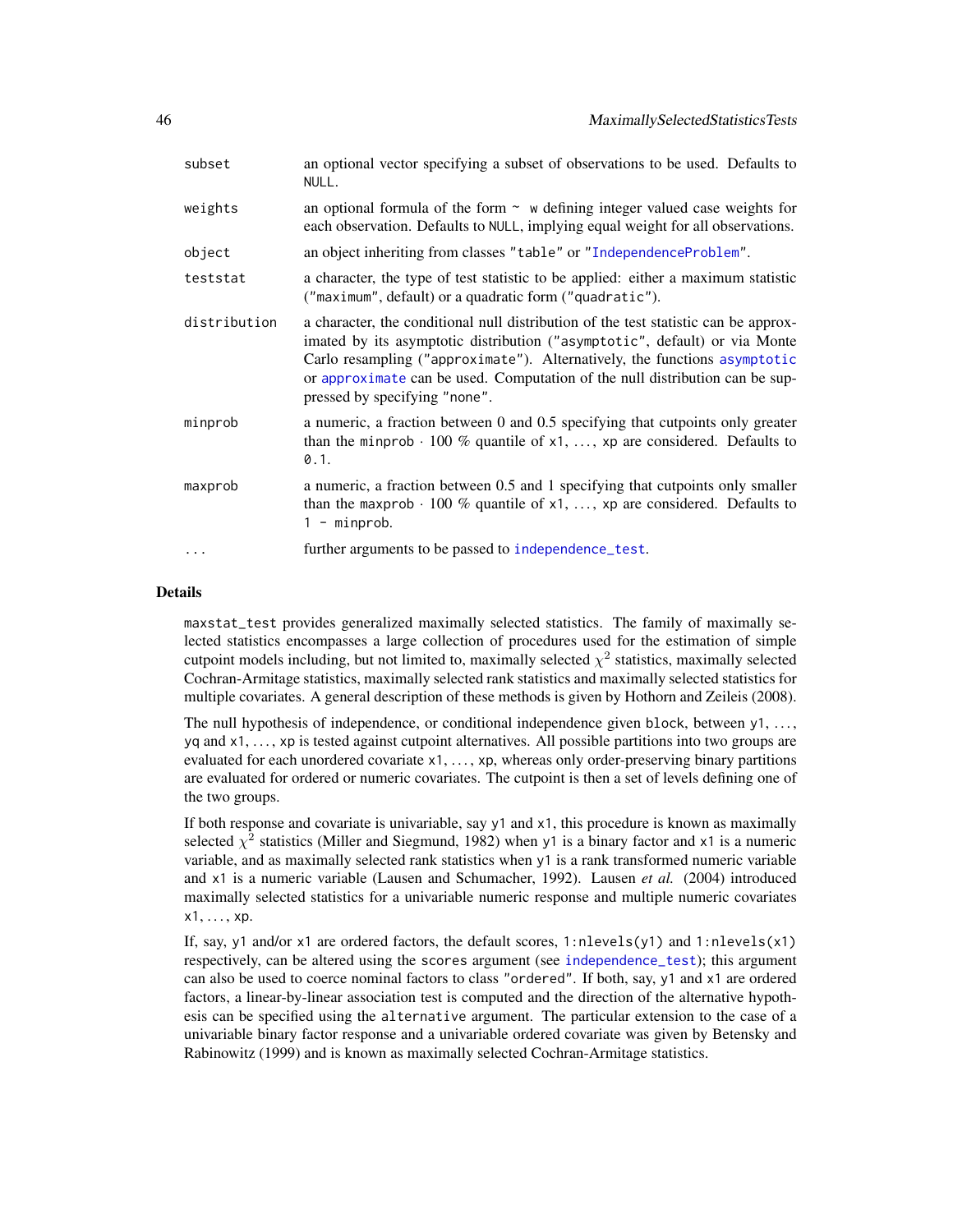## MaximallySelectedStatisticsTests 47

The conditional null distribution of the test statistic is used to obtain p-values and an asymptotic approximation of the exact distribution is used by default (distribution = "asymptotic"). Alternatively, the distribution can be approximated via Monte Carlo resampling by setting distribution to "approximate". See [asymptotic](#page-50-0) and [approximate](#page-50-0) for details.

#### Value

An object inheriting from class ["IndependenceTest"](#page-28-0).

## Note

Starting with coin version 1.1-0, maximum statistics and quadratic forms can no longer be specified using teststat = "maxtype" and teststat = "quadtype" respectively (as was used in versions prior to 0.4-5).

#### References

Betensky, R. A. and Rabinowitz, D. (1999). Maximally selected  $\chi^2$  statistics for  $k \times 2$  tables. *Biometrics* 55(1), 317–320.

Hothorn, T. and Lausen, B. (2003). On the exact distribution of maximally selected rank statistics. *Computational Statistics & Data Analysis* 43(2), 121–137.

Hothorn, T. and Zeileis, A. (2008). Generalized maximally selected statistics. *Biometrics* 64(4), 1263–1269.

Lausen, B., Hothorn, T., Bretz, F. and Schumacher, M. (2004). Optimally selected prognostic factors. *Biometrical Journal* 46(3), 364–374.

Lausen, B. and Schumacher, M. (1992). Maximally selected rank statistics. *Biometrics* 48(1), 73–85.

Miller, R. and Siegmund, D. (1982). Maximally selected chi square statistics. *Biometrics* 38(4), 1011–1016.

Müller, J. and Hothorn, T. (2004). Maximally selected two-sample statistics as a new tool for the identification and assessment of habitat factors with an application to breeding bird communities in oak forests. *European Journal of Forest Research* 123(3), 219–228.

```
## Tree pipit data (Mueller and Hothorn, 2004)
## Asymptotic maximally selected statistics
maxstat\_test(counts \sim coverstorey, data = treepipit)
```

```
## Asymptotic maximally selected statistics
## Note: all covariates simultaneously
mt < - maxstat_test(counts \sim ., data = treepipit)
mt@estimates$estimate
```

```
## Malignant arrythmias data (Hothorn and Lausen, 2003, Sec. 7.2)
## Asymptotic maximally selected statistics
maxstat_test(Surv(time, event) ~ EF, data = hohnloser,
```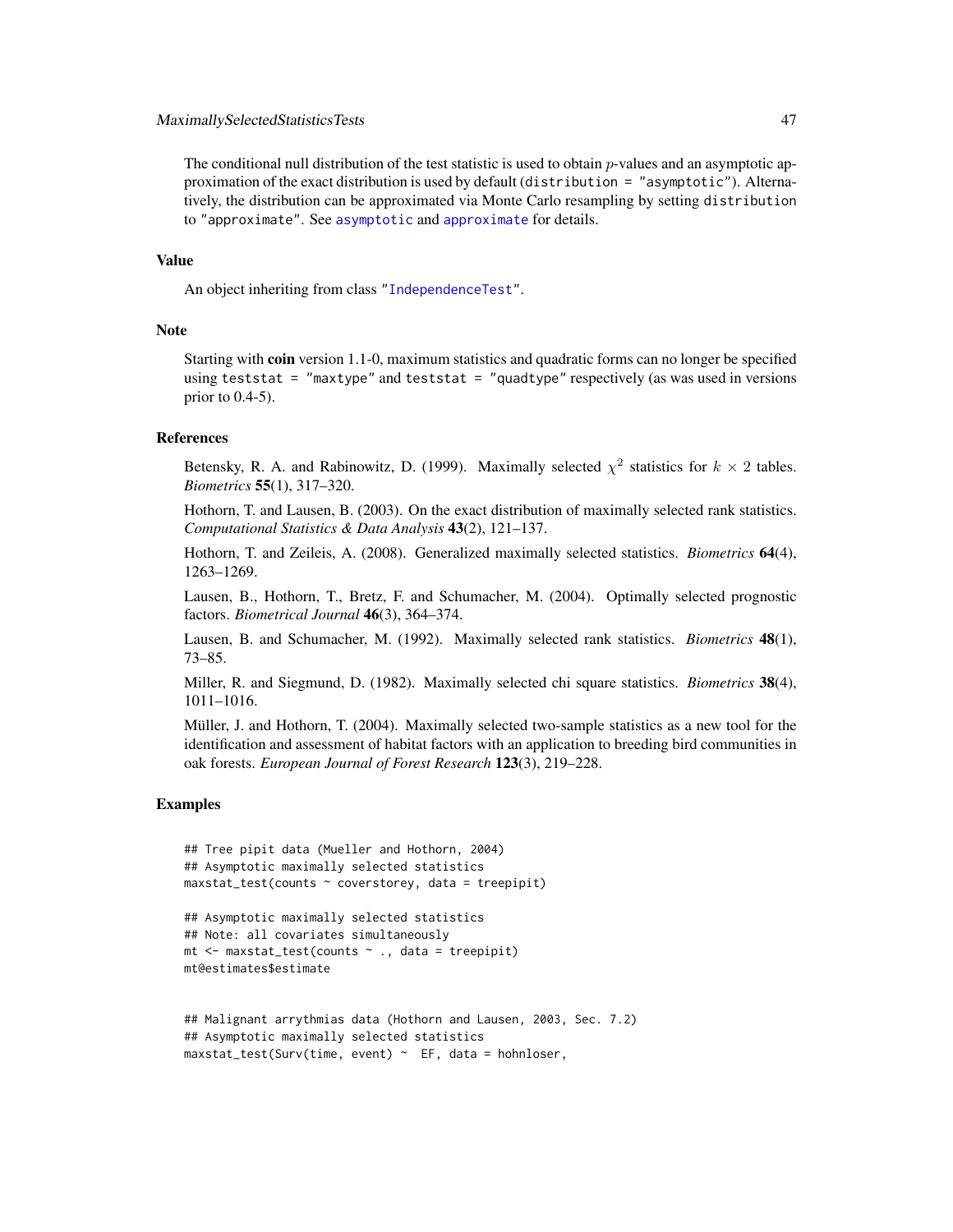```
48 mercuryfish
```

```
ytrafo = function(data)
                 trafo(data, surv_trafo = function(y)
                     logrank_trafo(y, ties.method = "Hothorn-Lausen")))
## Breast cancer data (Hothorn and Lausen, 2003, Sec. 7.3)
## Asymptotic maximally selected statistics
data("sphase", package = "TH.data")
maxstat_test(Surv(RFS, event) ~ ~SPF, data = sphase,
             ytrafo = function(data)
                 trafo(data, surv_trafo = function(y)
                     logrank_trafo(y, ties.method = "Hothorn-Lausen")))
## Job satisfaction data (Agresti, 2002, p. 288, Tab. 7.8)
## Asymptotic maximally selected statistics
maxstat_test(jobsatisfaction)
## Asymptotic maximally selected statistics
## Note: 'Job.Satisfaction' and 'Income' as ordinal
maxstat_test(jobsatisfaction,
             scores = list("Job.Satisfaction" = 1:4,
                           "Income" = 1:4))
```
mercuryfish *Chromosomal Effects of Mercury-Contaminated Fish Consumption*

# Description

The mercury level in blood, the proportion of cells with abnormalities, and the proportion of cells with chromosome aberrations in consumers of mercury-contaminated fish and a control group.

# Usage

mercuryfish

#### Format

A data frame with 39 observations on 4 variables.

group a factor with levels "control" and "exposed".

mercury mercury level in blood.

abnormal the proportion of cells with structural abnormalities.

ccells the proportion of  $C_u$  cells, i.e., cells with asymmetrical or incomplete-symmetrical chromosome aberrations.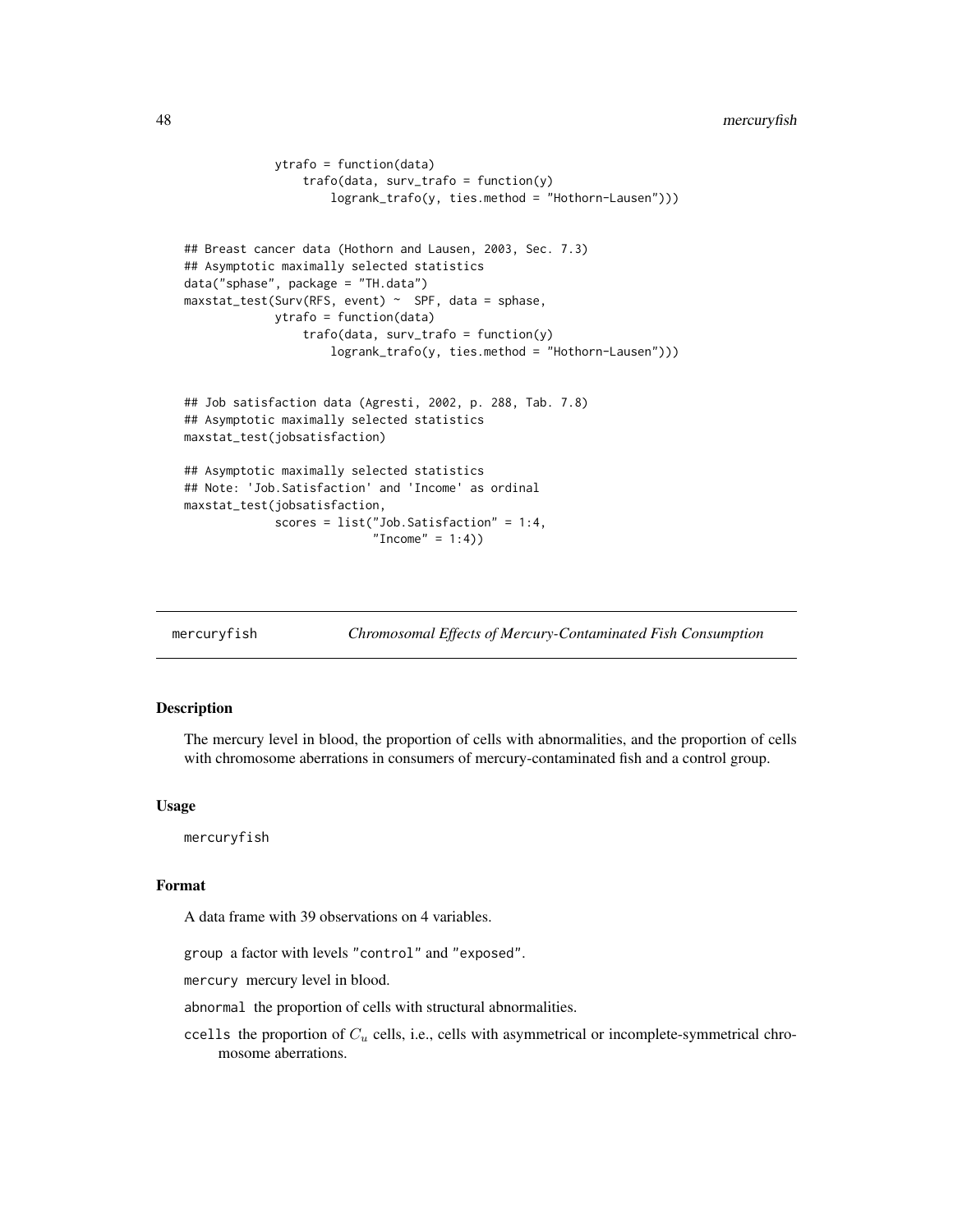# mercuryfish 49

#### Details

Control subjects ("control") and subjects who ate contaminated fish for more than three years ("exposed") are under study.

Rosenbaum (1994) proposed a coherence criterion defining a partial ordering, i.e., an observation is smaller than another when all responses are smaller, and a score reflecting the "ranking" is attached to each observation. The corresponding partially ordered set (POSET) test can be used to test if the distribution of the scores differ between the groups. Alternatively, a multivariate test can be applied.

## Source

Skerfving, S., Hansson, K., Mangs, C., Lindsten, J. and Ryman, N. (1974). Methylmercury-induced chromosome damage in men. *Environmental Research* 7(1), 83–98.

#### References

Hothorn, T., Hornik, K., van de Wiel, M. A. and Zeileis, A. (2006). A Lego system for conditional inference. *The American Statistician* 60(3), 257–263.

Rosenbaum, P. R. (1994). Coherence in observational studies. *Biometrics* 50(2), 368–374.

```
## Coherence criterion
coherence <- function(data) {
   x <- as.matrix(data)
   matrix(apply(x, 1, function(y))sum(colSums(t(x) < y) == ncol(x) -
            sum(colSums(t(x) > y) == ncol(x)), ncol = 1)
}
## Asymptotic POSET test
poset <- independence_test(mercury + abnormal + ccells ~ group,
                           data = mercuryfish, ytrafo = coherence)
## Linear statistic (T in the notation of Rosenbaum, 1994)
statistic(poset, type = "linear")
## Expectation
expectation(poset)
## Variance
## Note: typo in Rosenbaum (1994, p. 371, Sec. 2, last paragraph)
variance(poset)
## Standardized statistic
statistic(poset)
## P-value
pvalue(poset)
## Exact POSET test
```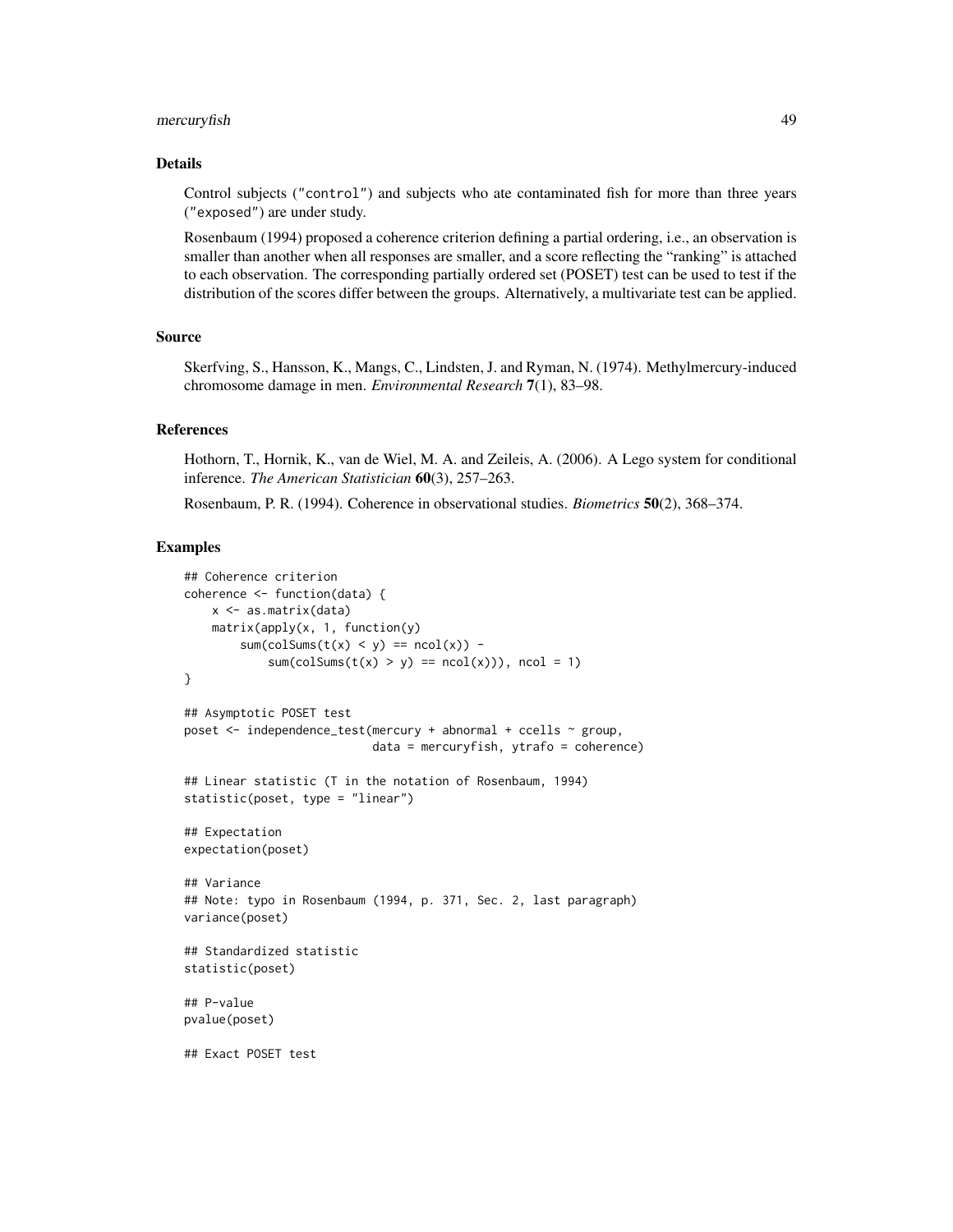```
independence_test(mercury + abnormal + ccells ~ group,data = mercuryfish, ytrafo = coherence,
                  distribution = "exact")
## Asymptotic multivariate test
mvtest <- independence_test(mercury + abnormal + ccells ~ group,
                            data = mercuryfish)
## Global p-value
pvalue(mvtest)
## Single-step adjusted p-values
pvalue(mvtest, method = "single-step")
## Step-down adjusted p-values
pvalue(mvtest, method = "step-down")
```
neuropathy *Acute Painful Diabetic Neuropathy*

# Description

The logarithm of the ratio of pain scores measured at baseline and after four weeks in a control group and a treatment group.

## Usage

neuropathy

# Format

A data frame with 58 observations on 2 variables.

pain pain scores: ln(baseline / final).

group a factor with levels "control" and "treat".

#### Details

Data from Conover and Salsburg (1988, Tab. 1).

## Source

Conover, W. J. and Salsburg, D. S. (1988). Locally most powerful tests for detecting treatment effects when only a subset of patients can be expected to "respond" to treatment. *Biometrics* 44(1), 189–196.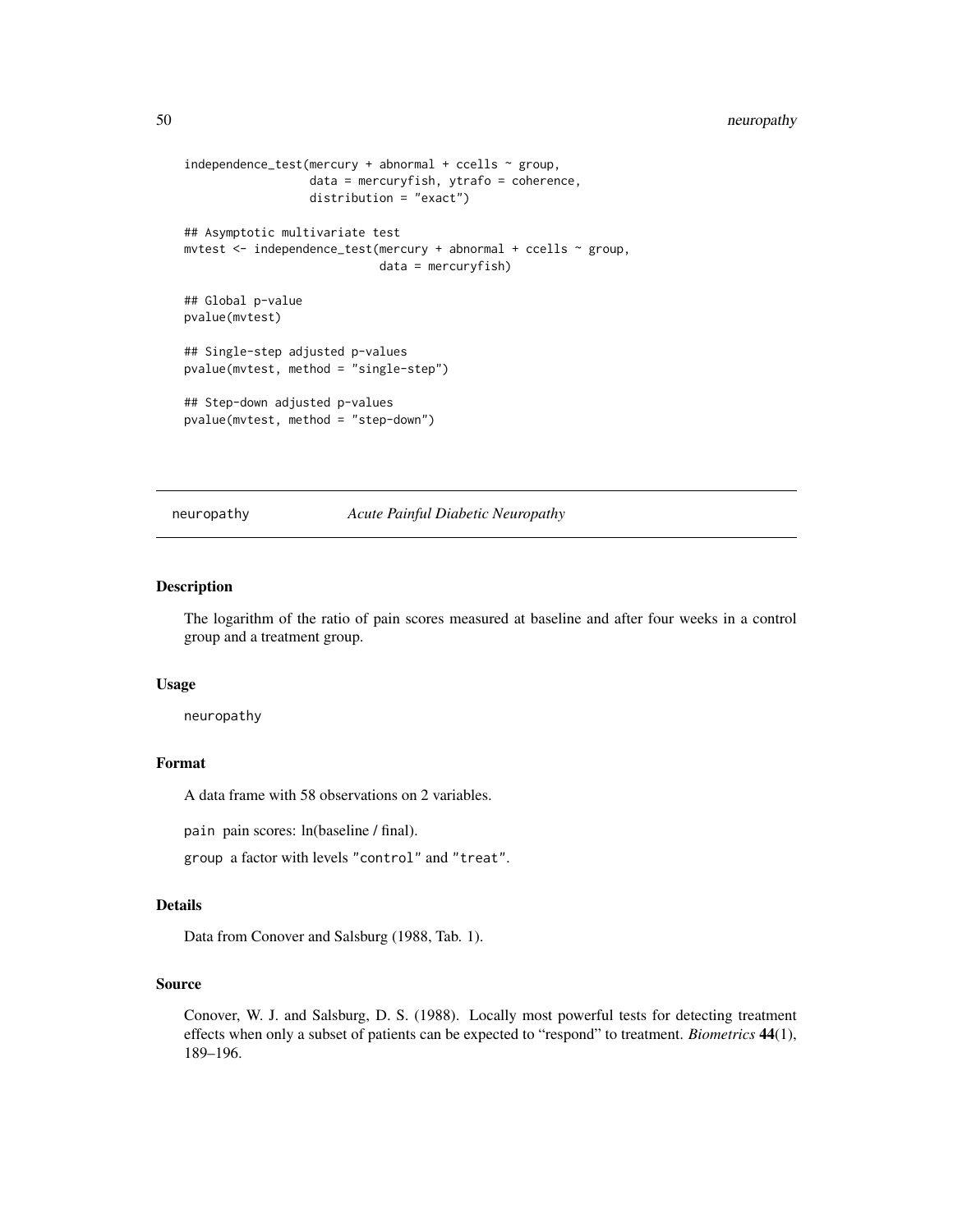# NullDistribution 51

# Examples

```
## Conover and Salsburg (1988, Tab. 2)
## One-sided approximative Fisher-Pitman test
oneway_test(pain \sim group, data = neuropathy,
            alternative = "less",
            distribution = approximate(B = 10000))
## One-sided approximative Wilcoxon-Mann-Whitney test
wilcox_test(pain \sim group, data = neuropathy,
            alternative = "less",
            distribution = approximate(B = 10000))
## One-sided approximative Conover-Salsburg test
oneway_test(pain \sim group, data = neuropathy,
            alternative = "less",
            distribution = approximate(B = 10000),
            ytrafo = function(data)
                trafo(data, numeric_trafo = consal_trafo))
## One-sided approximative maximum test for a range of 'a' values
it \le independence_test(pain \sim group, data = neuropathy,
                        alternative = "less",
                        distribution = approximate(B = 10000),
                        ytrafo = function(data)
                            trafo(data, numeric_trafo = function(y)
                                consal\_trafo(y, a = 2:7)))pvalue(it, method = "single-step")
```
NullDistribution *Specification of the Reference Distribution*

# <span id="page-50-0"></span>**Description**

Specification of the asymptotic, approximative (Monte Carlo) and exact reference distribution.

# Usage

```
asymptotic(maxpts = 25000, abseps = 0.001, releps = 0)
approximate(B = 10000, parallel = c("no", "multicore", "snow"),ncpus = 1, c1 = NULLexact(algorithm = c("auto", "shift", "split-up"), fact = NULL)
```
# **Arguments**

| maxpts | an integer, the maximum number of function values. Defaults to 25000. |
|--------|-----------------------------------------------------------------------|
| abseps | a numeric, the absolute error tolerance. Defaults to 0.001.           |
| releps | a numeric, the relative error tolerance. Defaults to 0.               |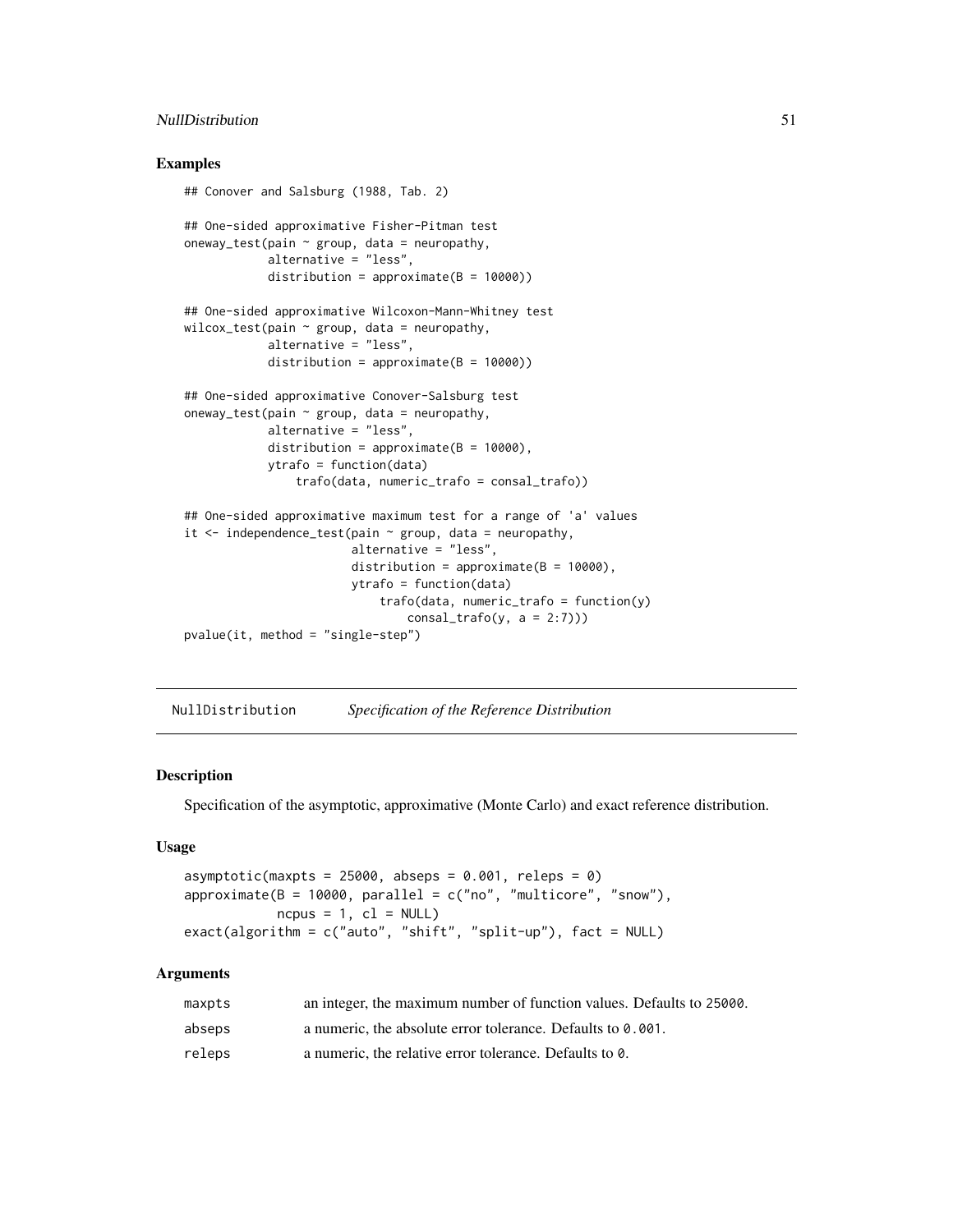| B         | a positive integer, the number of Monte Carlo replicates used for the computa-<br>tion of the approximative reference distribution. Defaults to 10000. |
|-----------|--------------------------------------------------------------------------------------------------------------------------------------------------------|
| parallel  | a character, the type of parallel operation: either "no" (default), "multicore"<br>or "snow".                                                          |
| ncpus     | an integer, the number of processes to be used in parallel operation. Defaults to<br>1.                                                                |
| c1        | an object inheriting from class "cluster", specifying an optional <b>parallel</b> or<br>snow cluster if parallel $=$ "snow". Defaults to NULL.         |
| algorithm | a character, the algorithm used for the computation of the exact reference distri-                                                                     |
|           | bution: either "auto" (default), "shift" or "split-up".                                                                                                |

# Details

asymptotic, approximate and exact can be supplied to the distribution argument of, e.g., [independence\\_test](#page-24-0) to provide control of the specification of the asymptotic, approximative (Monte Carlo) and exact reference distribution respectively.

The asymptotic reference distribution is computed using a randomised quasi-Monte Carlo method (Genz and Bretz, 2009) and is applicable to arbitrary covariance structures with dimensions up to 1000. See [GenzBretz](#page-0-0) in package mvtnorm for details on maxpts, abseps and releps.

The approximative (Monte Carlo) reference distribution is obtained by a conditional Monte Carlo procedure, i.e., by computing the test statistic for B random samples from all admissible permutations of the response Y within each block (Hothorn *et al.*, 2008). By default, the distribution is computed using serial operation (parallel  $=$  "no"). The use of parallel operation is specified by setting parallel to either "multicore" (not available for MS Windows) or "snow". In the latter case, if cl = NULL (default) a cluster with ncpus processes is created on the local machine unless a default cluster has been registered (see [setDefaultCluster](#page-0-0) in package **parallel**) in which case that gets used instead. Alternatively, the use of an optional **parallel** or snow cluster can be specified by cl. See 'Examples' and package parallel for details on parallel operation.

The exact reference distribution, currently available for univariate two-sample problems only, is computed using either the shift algorithm (Streitberg and Röhmel, 1986, 1987) or the split-up algorithm (van de Wiel, 2001). The shift algorithm handles blocks pertaining to, e.g., pre- and poststratification, but can only be used with positive integer-valued scores  $h(Y)$ . The split-up algorithm can be used with non-integer scores, but does not handle blocks. By default, an automatic choice is made (algorithm = "auto") but the shift and split-up algorithms can be selected by setting algorithm to either "shift" or "split-up" respectively.

#### **Note**

Starting with coin version 1.1-0, the default for algorithm is "auto", having identical behaviour to "shift" in previous versions. In earlier versions of the package, algorithm = "shift" silently switched to the split-up algorithm if non-integer scores were detected, whereas the current version exits with a warning.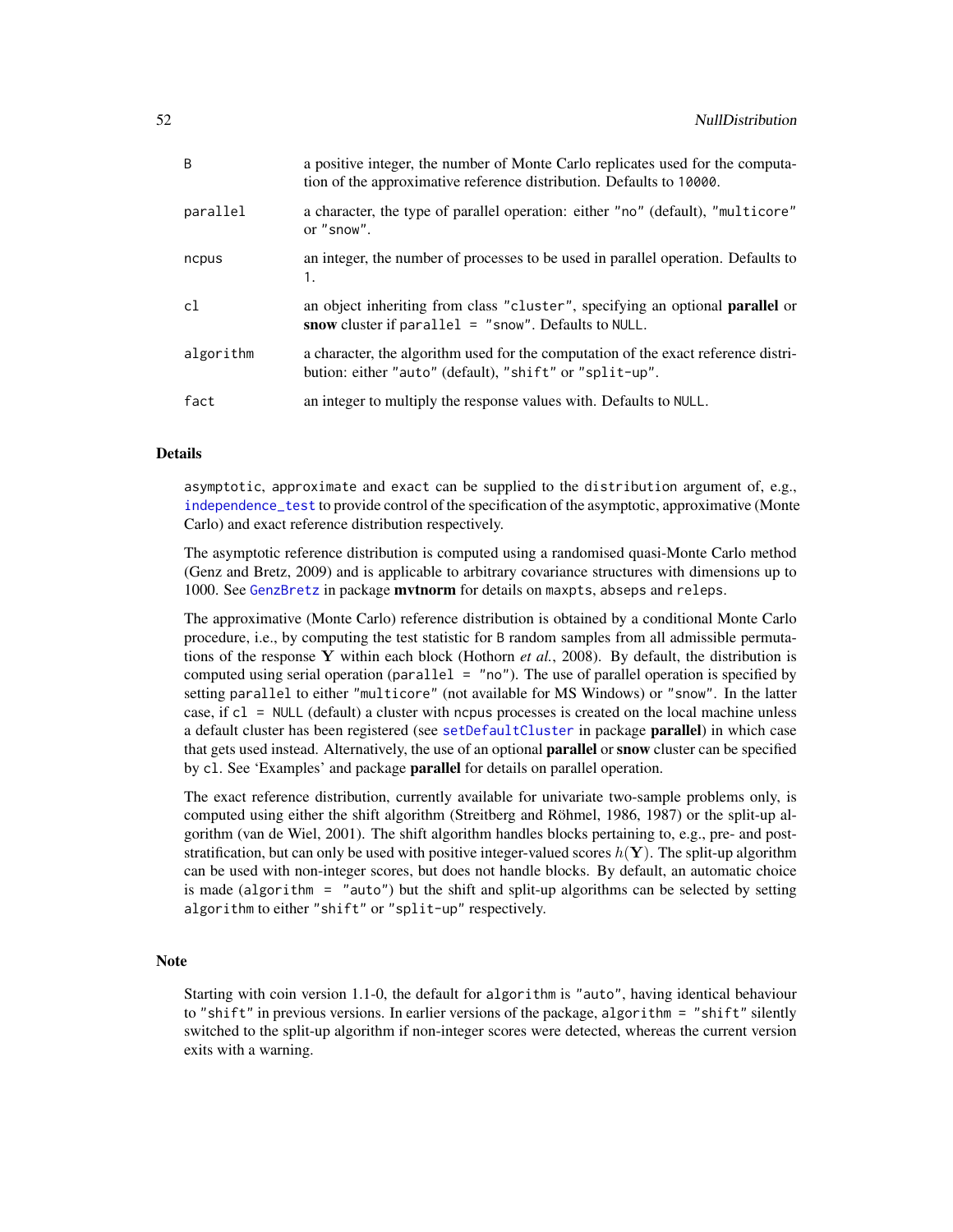#### NullDistribution 53

#### References

Genz, A. and Bretz, F. (2009). *Computation of Multivariate Normal and t Probabilities*. Heidelberg: Springer-Verlag.

Hothorn, T., Hornik, K., van de Wiel, M. A. and Zeileis, A. (2008). Implementing a class of permutation tests: the coin package. *Journal of Statistical Software* 28(8), 1–23. [http://www.](http://www.jstatsoft.org/v28/i08/) [jstatsoft.org/v28/i08/](http://www.jstatsoft.org/v28/i08/)

Streitberg, B. and Röhmel, J. (1986). Exact distributions for permutations and rank tests: an introduction to some recently published algorithms. *Statistical Software Newsletter* 12(1), 10–17.

Streitberg, B. and Röhmel, J. (1987). Exakte verteilungen für rang- und randomisierungstests im allgemeinen c-stichprobenfall. *EDV in Medizin und Biologie* 18(1), 12–19.

van de Wiel, M. A. (2001). The split-up algorithm: a fast symbolic method for computing p-values of distribution-free statistics. *Computational Statistics* 16(4), 519–538.

# Examples

## Approximative (Monte Carlo) Cochran-Mantel-Haenszel test

```
## Serial operation
set.seed(123)
cmh_test(disease ~ smoking | gender, data = alzheimer,
        distribution = approximate(B = 100000))
## Not run:
## Multicore with 8 processes (not for MS Windows)
set.seed(123, kind = "L'Ecuyer-CMRG")
cmh_test(disease ~ smoking | gender, data = alzheimer,
         distribution = approximate(B = 100000,
                                    parallel = "multicore", ncpus = 8))
## Automatic PSOCK cluster with 4 processes
set.seed(123, kind = "L'Ecuyer-CMRG")
cmh_test(disease ~ smoking | gender, data = alzheimer,
         distribution = approximate(B = 100000,
                                    parallel = "snow", ncpus = 4)## Registered FORK cluster with 12 processes (not for MS Windows)
fork12 <- parallel::makeCluster(12, "FORK") # set-up cluster
parallel::setDefaultCluster(fork12) # register default cluster
set.seed(123, kind = "L'Ecuyer-CMRG")
cmh_test(disease ~ smoking | gender, data = alzheimer,
        distribution = approximate(B = 100000,
                                    parallel = "snow"))
parallel::stopCluster(fork12) # clean-up
## User-specified PSOCK cluster with 8 processes
psock8 <- parallel::makeCluster(8, "PSOCK") # set-up cluster
set.seed(123, kind = "L'Ecuyer-CMRG")
cmh_test(disease ~ smoking | gender, data = alzheimer,
        distribution = approximate(B = 100000,
                                    parallel = "snow", cl = psock8)
```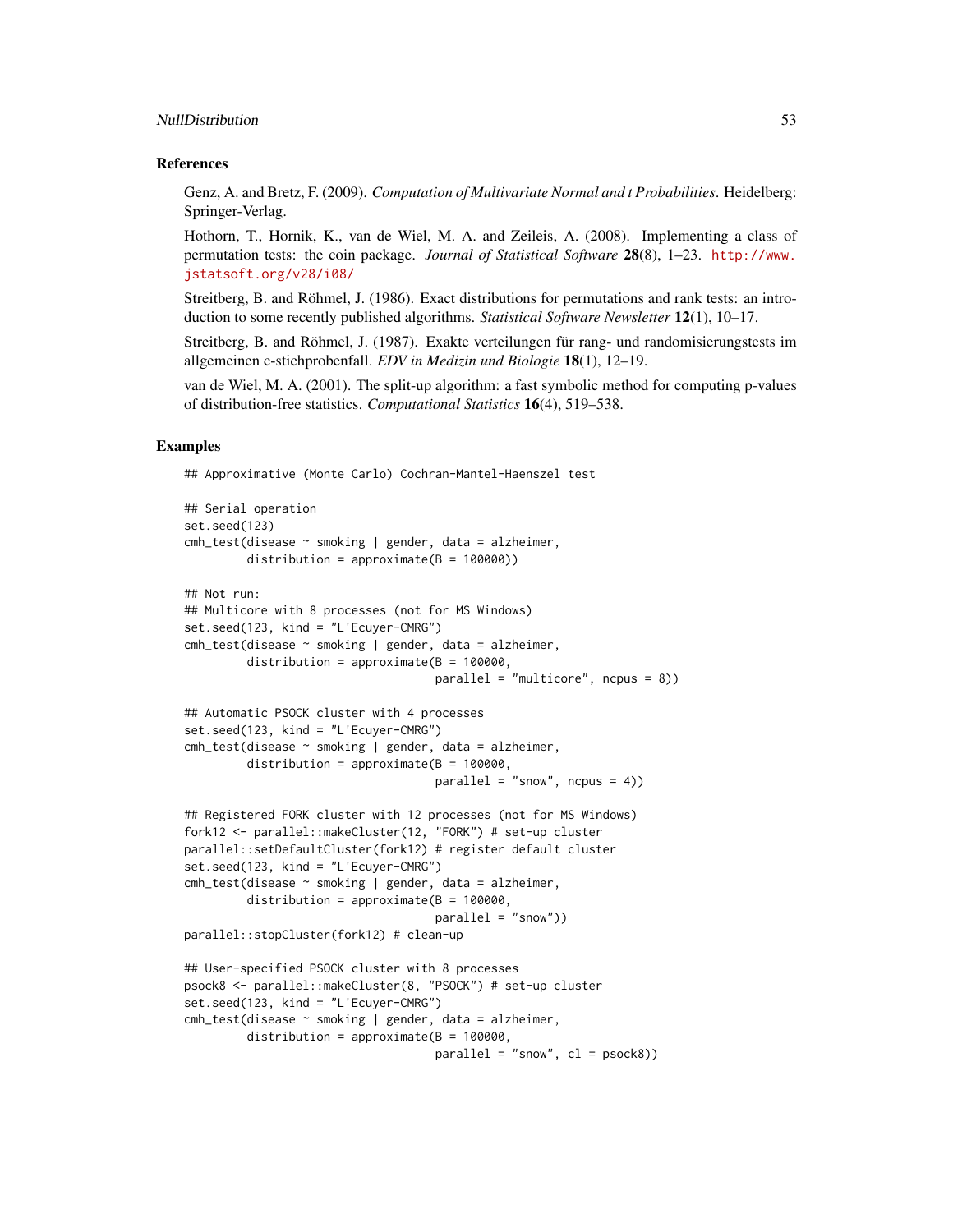```
parallel::stopCluster(psock8) # clean-up
## End(Not run)
```
NullDistribution-class

*Class* "NullDistribution" *and its subclasses*

# <span id="page-53-0"></span>Description

Objects of class "NullDistribution" and its subclasses "ApproxNullDistribution", "AsymptNullDistribution" and "ExactNullDistribution" represent the reference distribution.

## Objects from the Class

Objects can be created by calls of the form

```
new("NullDistribution", ...),
```
new("ApproxNullDistribution", ...),

```
new("AsymptNullDistribution", ...)
```
and

```
new("ExactNullDistribution", ...).
```
## **Slots**

For objects of classes "NullDistribution", "ApproxNullDistribution", "AsymptNullDistribution" or "ExactNullDistribution":

q: Object of class "function". The quantile function of the reference distribution.

d: Object of class "function". The density function of the reference distribution.

support: Object of class "function". The support of the reference distribution.

parameters: Object of class "list". Additional parameters.

pvalue: Object of class "function". The  $p$ -value function of the reference distribution.

midpvalue: Object of class "function". The mid-p-value function of the reference distribution.

pvalueinterval: Object of class "function". The  $p$ -value interval function of the reference distribution.

p: Object of class "function". The distribution function of the reference distribution.

name: Object of class "character". The name of the reference distribution.

Additionally, for objects of classes "ApproxNullDistribution" or "AsymptNullDistribution":

seed: Object of class "integer". The random number generator state (i.e., the value of .Random.seed).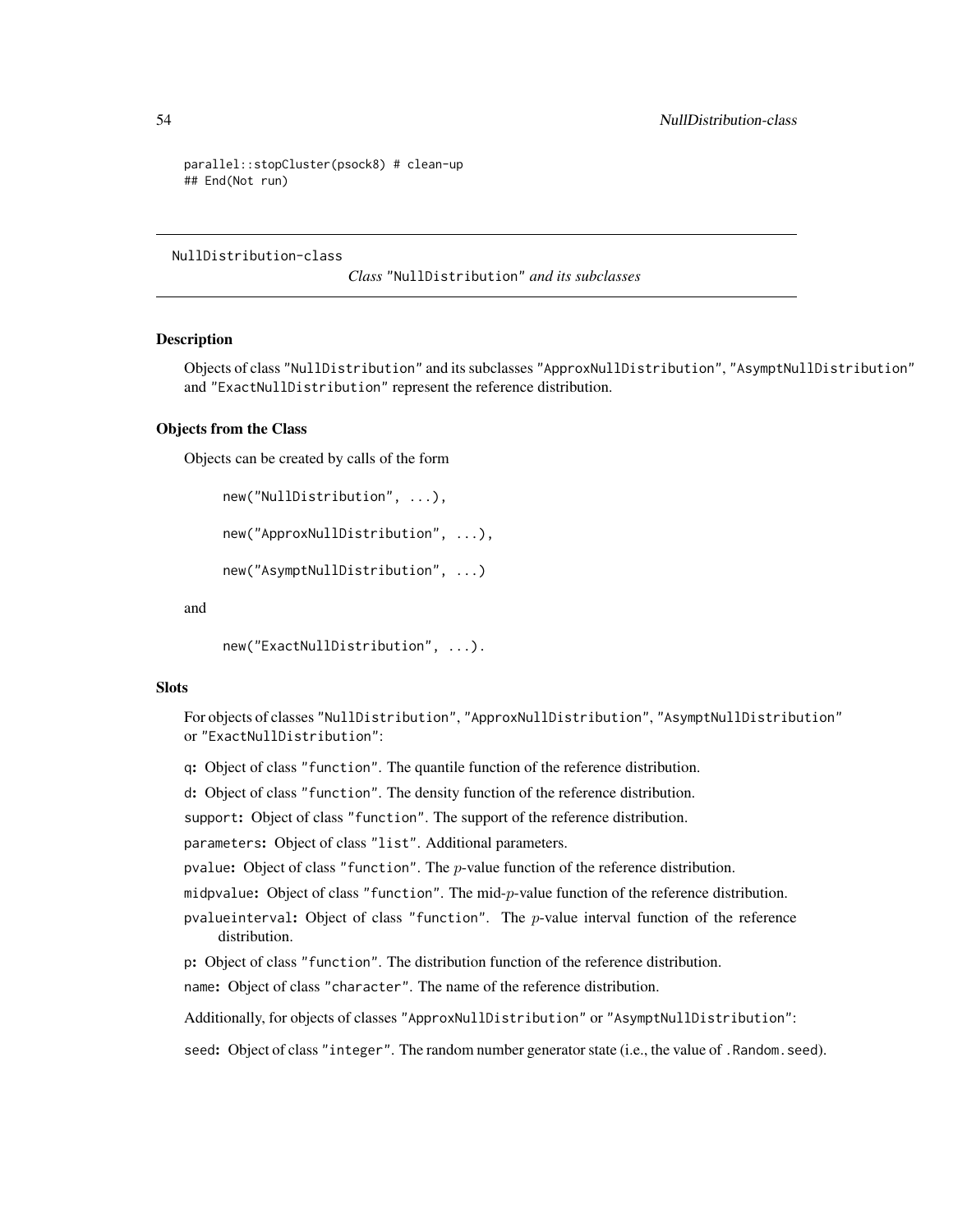# Extends

For objects of class "NullDistribution": Class ["PValue"](#page-60-0), directly.

For objects of classes "ApproxNullDistribution", "AsymptNullDistribution" or "ExactNullDistribution": Class "NullDistribution", directly. Class ["PValue"](#page-60-0), by class "NullDistribution", distance 2.

# Known Subclasses

For objects of class "NullDistribution": Class "ApproxNullDistribution", directly. Class "AsymptNullDistribution", directly. Class "ExactNullDistribution", directly.

#### Methods

- dperm signature(object = "NullDistribution"): See the documentation for [dperm](#page-57-0) for details.
- midpvalue signature(object = "NullDistribution"): See the documentation for [midpvalue](#page-61-0) for details.
- pperm signature(object = "NullDistribution"): See the documentation for [pperm](#page-57-0) for details.
- pvalue signature(object = "NullDistribution"): See the documentation for [pvalue](#page-61-0) for details.
- pvalue\_interval signature(object = "NullDistribution"): See the documentation for [pvalue\\_interval](#page-61-0) for details.
- qperm signature(object = "NullDistribution"): See the documentation for [qperm](#page-57-0) for details.
- rperm signature(object = "NullDistribution"): See the documentation for [rperm](#page-57-0) for details.
- [support](#page-57-0) signature(object = "NullDistribution"): See the documentation for support for details.

NullDistribution-methods

*Computation of the Reference Distribution*

## Description

Methods for computation of the asymptotic, approximative (Monte Carlo) and exact reference distribution.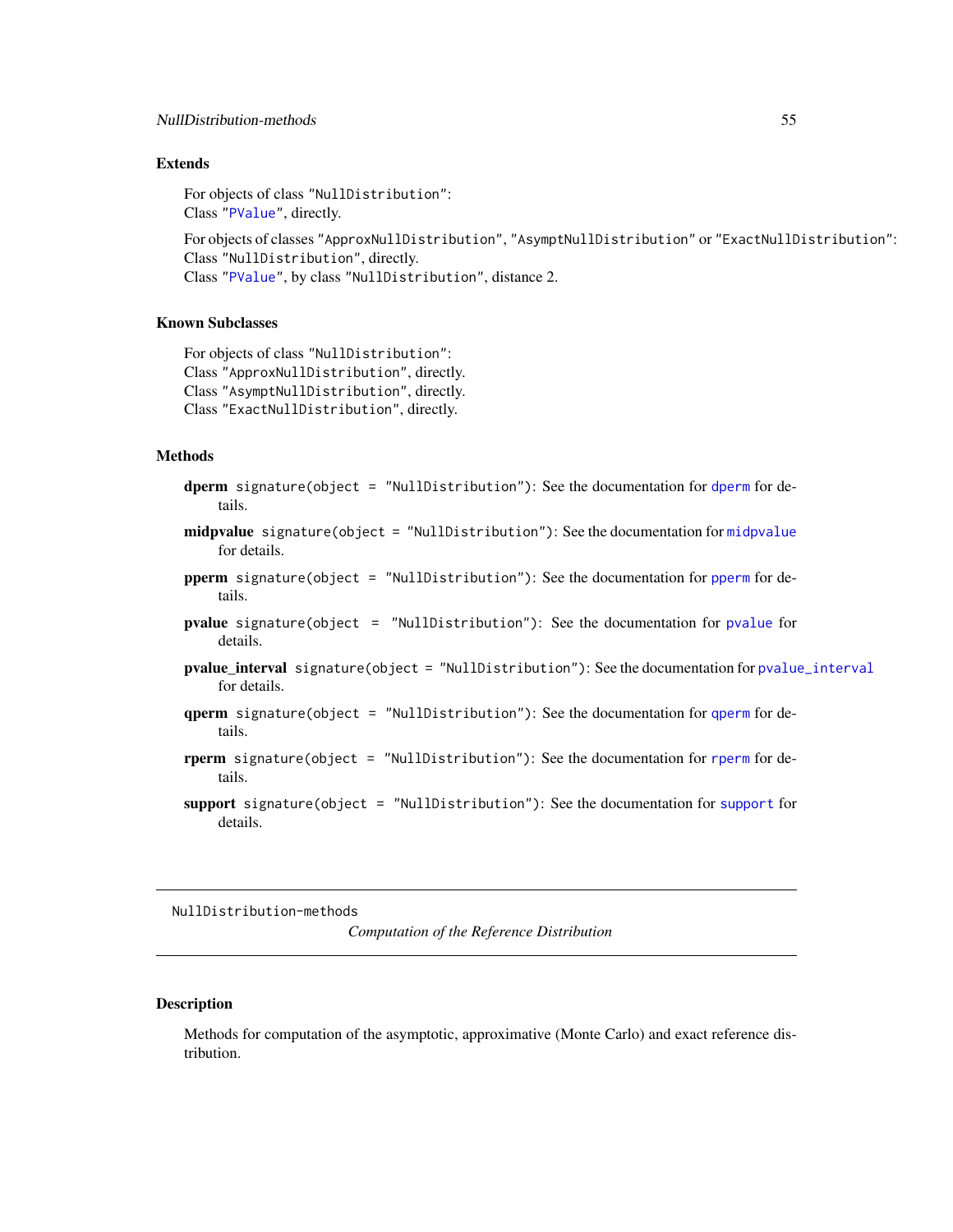# Usage

```
## S4 method for signature 'MaxTypeIndependenceTestStatistic'
AsymptNullDistribution(object, ...)
## S4 method for signature 'QuadTypeIndependenceTestStatistic'
AsymptNullDistribution(object, ...)
## S4 method for signature 'ScalarIndependenceTestStatistic'
AsymptNullDistribution(object, ...)
## S4 method for signature 'MaxTypeIndependenceTestStatistic'
```

```
ApproxNullDistribution(object, B = 10000, ...)
## S4 method for signature 'QuadTypeIndependenceTestStatistic'
ApproxNullDistribution(object, B = 10000, ...)
## S4 method for signature 'ScalarIndependenceTestStatistic'
ApproxNullDistribution(object, B = 10000, ...)
```

```
## S4 method for signature 'QuadTypeIndependenceTestStatistic'
ExactNullDistribution(object, algorithm = c("auto", "shift", "split-up"), ...)
## S4 method for signature 'ScalarIndependenceTestStatistic'
ExactNullDistribution(object, algorithm = c("auto", "shift", "split-up"), ...)
```
## Arguments

| object    | an object from which the asymptotic, approximative (Monte Carlo) or exact<br>reference distribution can be computed.                                   |
|-----------|--------------------------------------------------------------------------------------------------------------------------------------------------------|
| B         | a positive integer, the number of Monte Carlo replicates used for the computa-<br>tion of the approximative reference distribution. Defaults to 10000. |
| algorithm | a character, the algorithm used for the computation of the exact reference distri-<br>bution: either "auto" (default), "shift" or "split-up".          |
| $\cdot$   | further arguments to be passed to or from methods.                                                                                                     |

# **Details**

The methods AsymptNullDistribution, ApproxNullDistribution and ExactNullDistribution compute the asymptotic, approximative (Monte Carlo) and exact reference distribution respectively.

# Value

An object of class ["AsymptNullDistribution"](#page-53-0), ["ApproxNullDistribution"](#page-53-0) or ["ExactNullDistribution"](#page-53-0).

ocarcinoma *Ovarian Carcinoma*

## Description

Survival times of 35 women suffering from ovarian carcinoma at stadium II and IIA.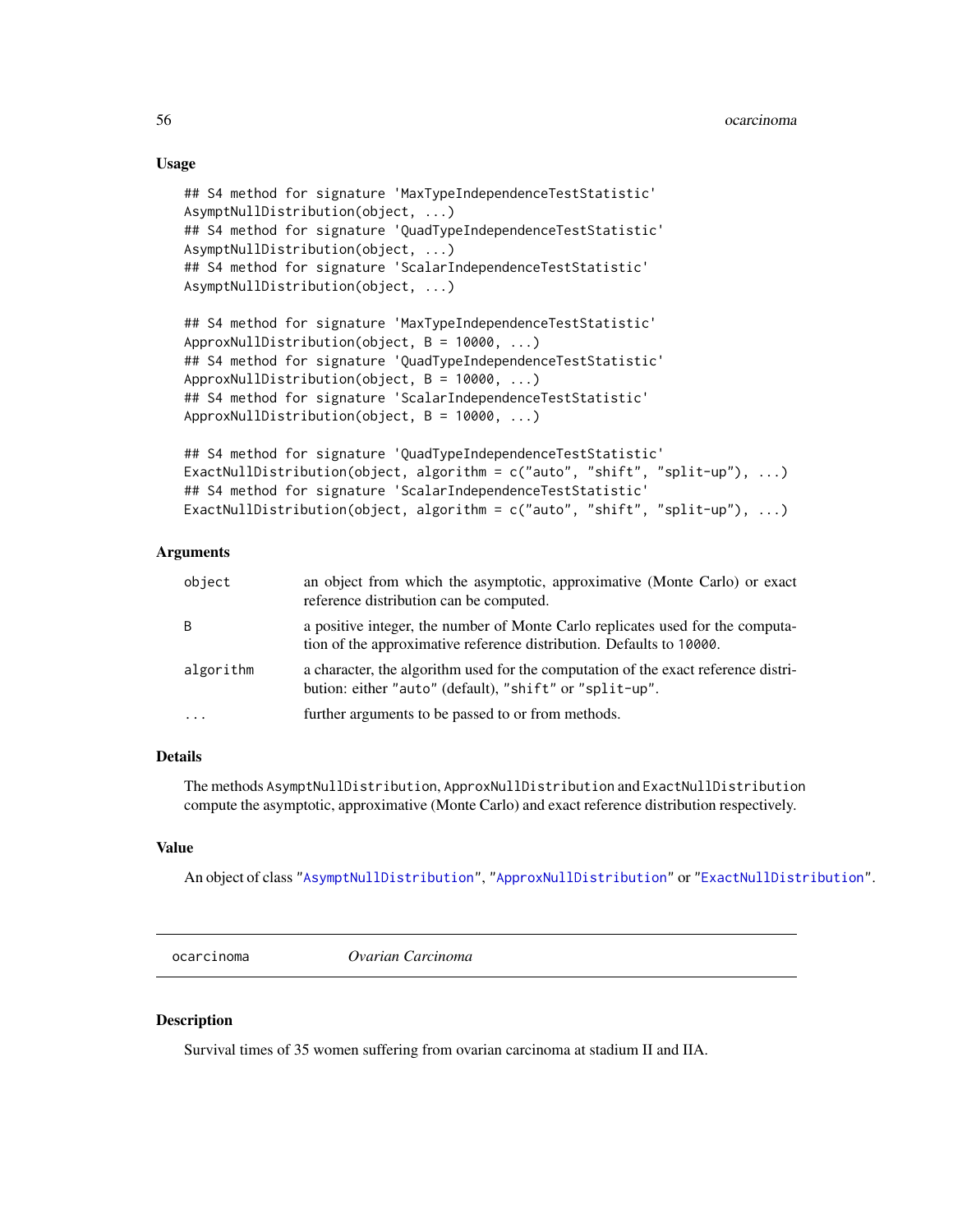#### ocarcinoma 57

## Usage

ocarcinoma

## Format

A data frame with 35 observations on 3 variables.

time time (days).

stadium a factor with levels "II" and "IIA".

event status indicator for time: FALSE for right-censored observations and TRUE otherwise.

## Details

Data from Fleming *et al.* (1980) and Fleming, Green and Harrington (1984). Reanalysed in Schumacher and Schulgen (2002).

# Source

Fleming, T. R., Green, S. J. and Harrington, D. P. (1984). Considerations of monitoring and evaluating treatment effects in clinical trials. *Controlled Clinical Trials* 5(1), 55–66.

Fleming, T. R., O'Fallon, J. R., O'Brien, P. C. and Harrington, D. P. (1980). Modified Kolmogorov-Smirnov test procedures with applications to arbitrarily censored data. *Biometrics* 36(4), 607–625.

# References

Schumacher, M. and Schulgen, G. (2002). *Methodik Klinischer Studien: Methodische Grundlagen der Planung, Durchführung und Auswertung*. Heidelberg: Springer.

```
## Exact logrank test
lt <- logrank_test(Surv(time, event) ~ stadium, data = ocarcinoma,
                   distribution = "exact")
## Test statistic
statistic(lt)
## P-value
pvalue(lt)
```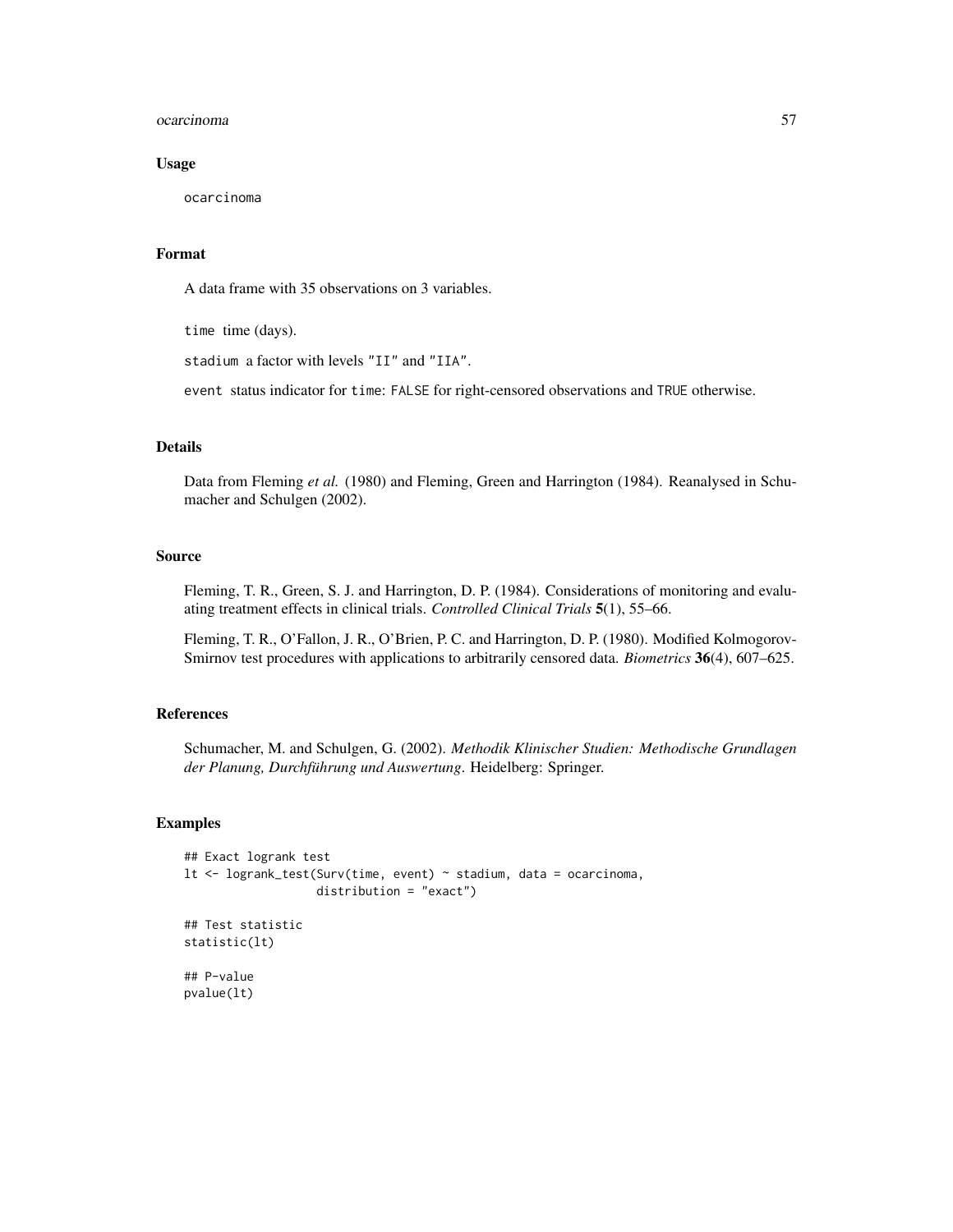PermutationDistribution-methods

*Computation of the Permutation Distribution*

#### <span id="page-57-0"></span>Description

Methods for computation of the density function, distribution function, quantile function, random numbers and support of the permutation distribution.

## Usage

```
## S4 method for signature 'IndependenceTest'
dperm(object, x, ...)
## S4 method for signature 'NullDistribution'
dperm(object, x, ...)
## S4 method for signature 'IndependenceTest'
pperm(object, q, ...)
## S4 method for signature 'NullDistribution'
pperm(object, q, ...)
## S4 method for signature 'IndependenceTest'
qperm(object, p, ...)
## S4 method for signature 'NullDistribution'
qperm(object, p, ...)
## S4 method for signature 'IndependenceTest'
rperm(object, n, ...)
## S4 method for signature 'NullDistribution'
rperm(object, n, ...)
## S4 method for signature 'IndependenceTest'
support(object, ...)
## S4 method for signature 'NullDistribution'
support(object, ...)
```
# Arguments

| object    | an object from which the density function, distribution function, quantile func-<br>tion, random numbers or support of the permutation distribution can be com-<br>puted. |
|-----------|---------------------------------------------------------------------------------------------------------------------------------------------------------------------------|
| x, q      | a numeric vector, the quantiles for which the density function or distribution<br>function is computed.                                                                   |
| p         | a numeric vector, the probabilities for which the quantile function is computed.                                                                                          |
| n         | a numeric vector, the number of observations. If $length(n) > 1$ , the length is<br>taken to be the number required.                                                      |
| $\ddotsc$ | further arguments to be passed to methods.                                                                                                                                |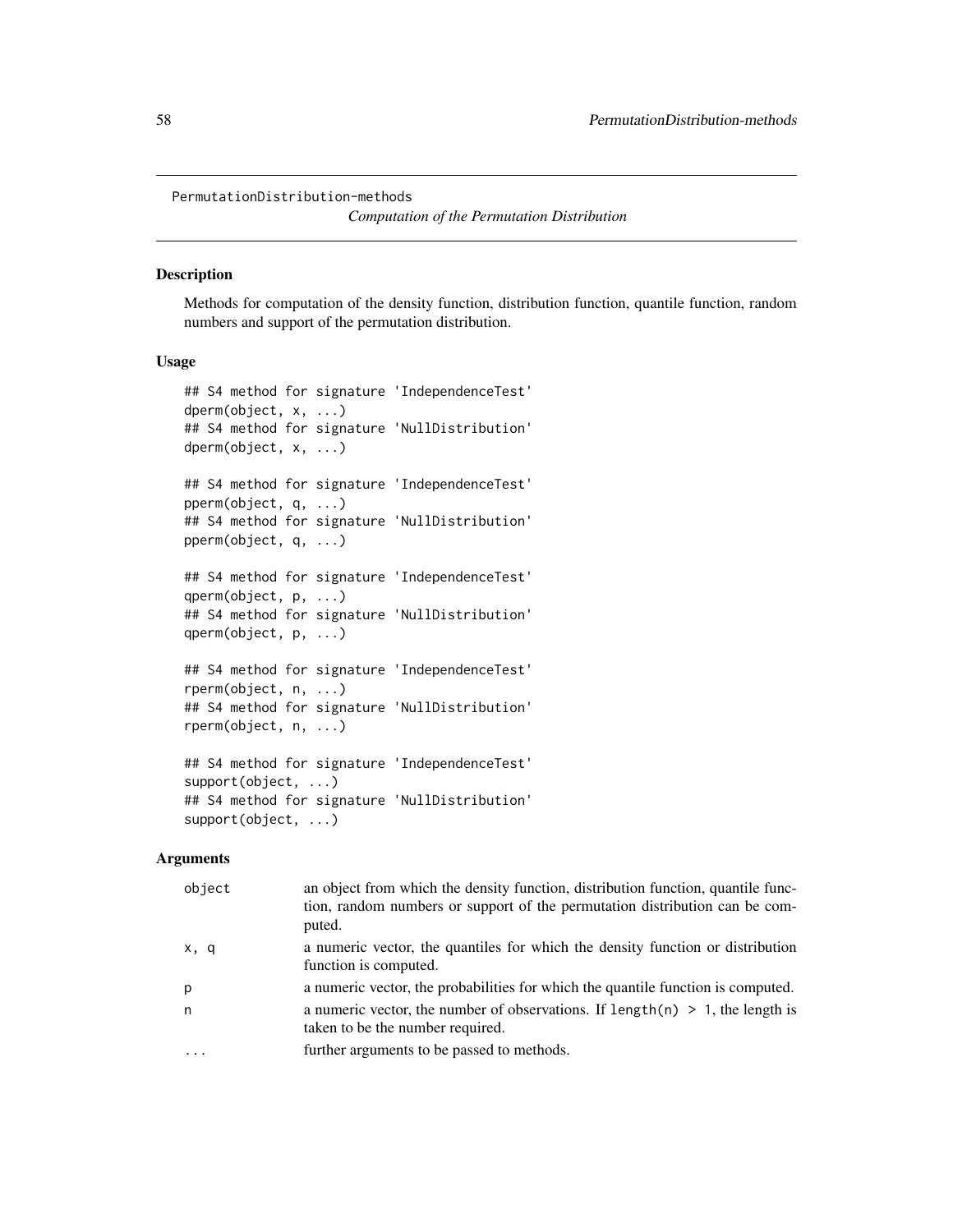# Details

The methods dperm, pperm, qperm, rperm and support compute the density function, distribution function, quantile function, random deviates and support, respectively, of the permutation distribution.

# Value

The density function, distribution function, quantile function, random deviates or support of the permutation distribution computed from object. A numeric vector.

# **Note**

The density of asymptotic permutation distributions for maximum-type tests or exact permutation distributions obtained by the split-up algoritm is reported as NA. The quantile function of asymptotic permutation distributions for maximum-type tests cannot be computed for p less than 0.5, due to limitations in the mvtnorm package. The support of exact permutation distributions obtained by the split-up algorithm is reported as NA.

In versions of coin prior to 1.1-0, the support of asymptotic permutation distributions was given as an interval containing 99.999 % of the probability mass. It is now reported as NA.

```
## Two-sample problem
dta <- data.frame(
    y = rnorm(20),
    x = gl(2, 10))
## Exact Ansari-Bradley test
at \le ansari_test(y \sim x, data = dta, distribution = "exact")
## Support of the exact distribution of the Ansari-Bradley statistic
supp <- support(at)
## Density of the exact distribution of the Ansari-Bradley statistic
dens \leq dperm(at, x = \text{supp})
## Plotting the density
plot(supp, dens, type = "s")
## 95 % quantile
qperm(at, p = 0.95)
## One-sided p-value
pperm(at, q = statistic(at))## Random number generation
rperm(at, n = 5)
```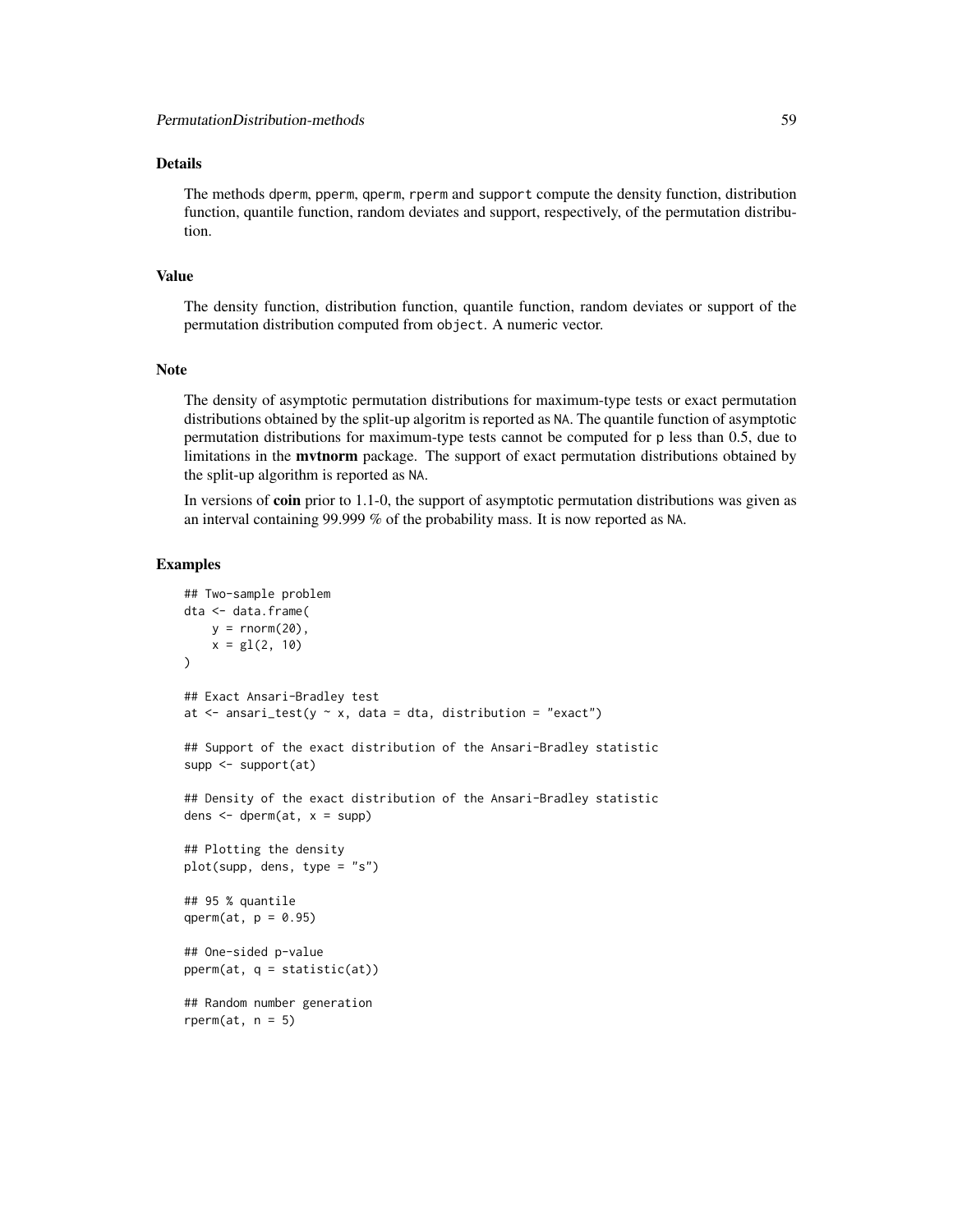# Description

Survival time, time to first tumor, and total number of tumors in three groups of animals in a photococarcinogenicity study.

## Usage

photocar

#### Format

A data frame with 108 observations on 6 variables.

group a factor with levels "A", "B", and "C".

ntumor total number of tumors.

time survival time.

event status indicator for time: FALSE for right-censored observations and TRUE otherwise.

dmin time to first tumor.

tumor status indicator for dmin: FALSE when no tumor was observed and TRUE otherwise.

#### Details

The animals were exposed to different levels of ultraviolet radiation (UVR) exposure (group A: topical vehicle and 600 Robertson–Berger units of UVR, group B: no topical vehicle and 600 Robertson–Berger units of UVR and group C: no topical vehicle and 1200 Robertson–Berger units of UVR). The data are taken from Tables 1 to 3 in Molefe *et al.* (2005).

The main interest is testing the global null hypothesis of no treatment effect with respect to survival time, time to first tumor and number of tumors. (Molefe *et al.*, 2005, also analysed the detection time of tumors, but that data is not given here.) In case the global null hypothesis can be rejected, the deviations from the partial null hypotheses are of special interest.

#### Source

Molefe, D. F., Chen, J. J., Howard, P. C., Miller, B. J., Sambuco, C. P., Forbes, P. D. and Kodell, R. L. (2005). Tests for effects on tumor frequency and latency in multiple dosing photococarcinogenicity experiments. *Journal of Statistical Planning and Inference* 129(1–2), 39–58.

## References

Hothorn, T., Hornik, K., van de Wiel, M. A. and Zeileis, A. (2006). A Lego system for conditional inference. *The American Statistician* 60(3), 257–263.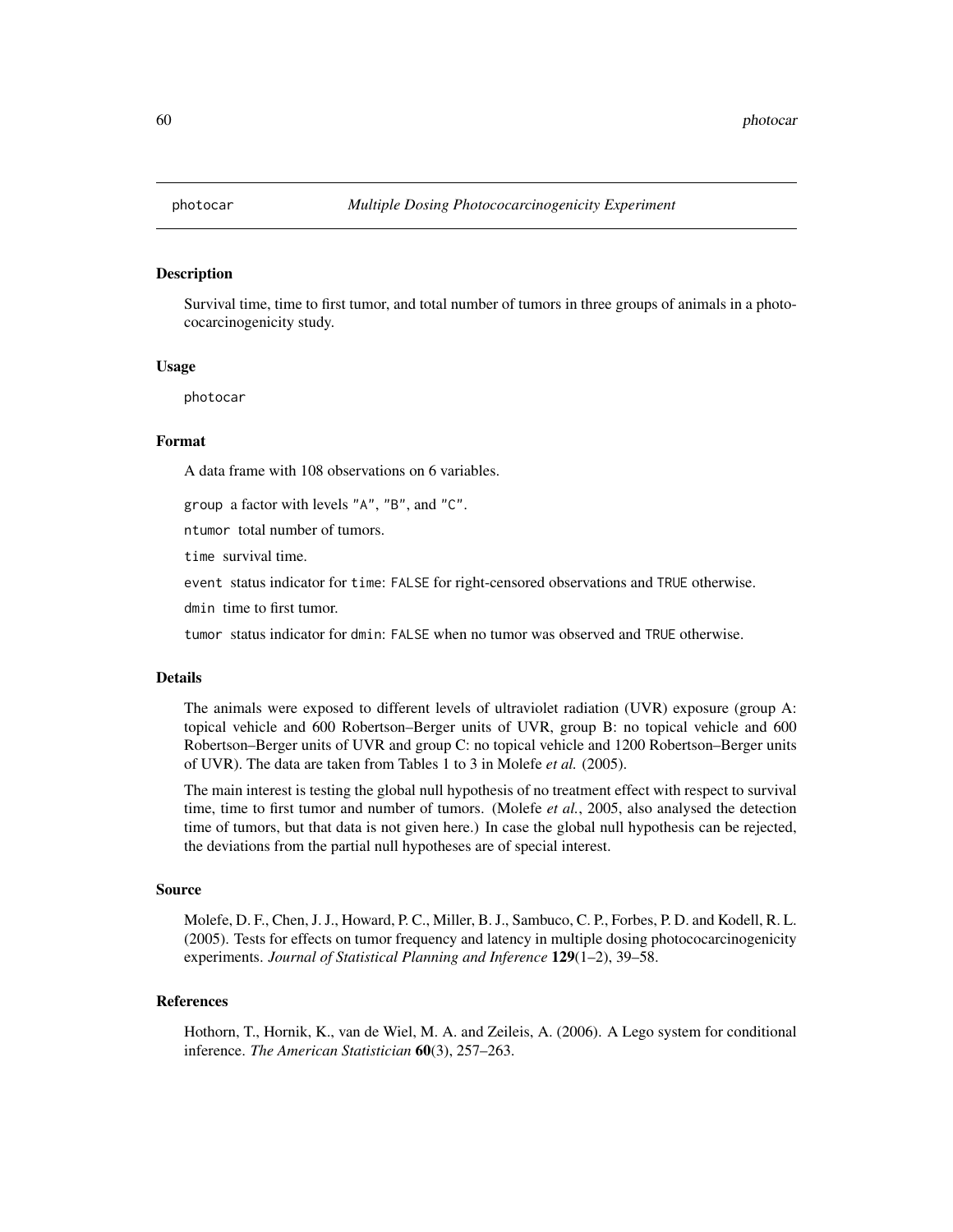#### PValue-class 61

# Examples

```
## Plotting data
op \leq par(no.readonly = TRUE) # save current settings
layout(matrix(1:3, ncol = 3))with(photocar, {
   plot(survfit(Surv(time, event) ~ group),
         lty = 1:3, xmax = 50, main = "Survival Time")
   legend("bottomleft", lty = 1:3, levels(group), bty = "n")
   plot(survfit(Surv(dmin, tumor) ~ group),
         lty = 1:3, xmax = 50, main = "Time to First Tumor")
   legend("bottomleft", lty = 1:3, levels(group), bty = "n")
    boxplot(ntumor ~ group, main = "Number of Tumors")
})
par(op) # reset
## Approximative multivariate (all three responses) test
it \le independence_test(Surv(time, event) + Surv(dmin, tumor) + ntumor \sim group,
                        data = photocar,
                        distribution = approximate(B = 10000))
## Global p-value
pvalue(it)
## Why was the global null hypothesis rejected?
statistic(it, type = "standardized")
pvalue(it, method = "single-step")
```
<span id="page-60-0"></span>PValue-class *Class* "PValue"

# Description

Objects of class "PValue" represent the  $p$ -value, mid- $p$ -value and  $p$ -value interval of the reference distribution.

## Objects from the Class

Objects can be created by calls of the form

```
new("PValue", ...).
```
#### **Slots**

pvalue: Object of class "function". The  $p$ -value function of the reference distribution.

midpvalue: Object of class "function". The mid-p-value function of the reference distribution.

pvalueinterval: Object of class "function". The  $p$ -value interval function of the reference distribution.

p: Object of class "function". The distribution function of the reference distribution.

name: Object of class "character". The name of the reference distribution.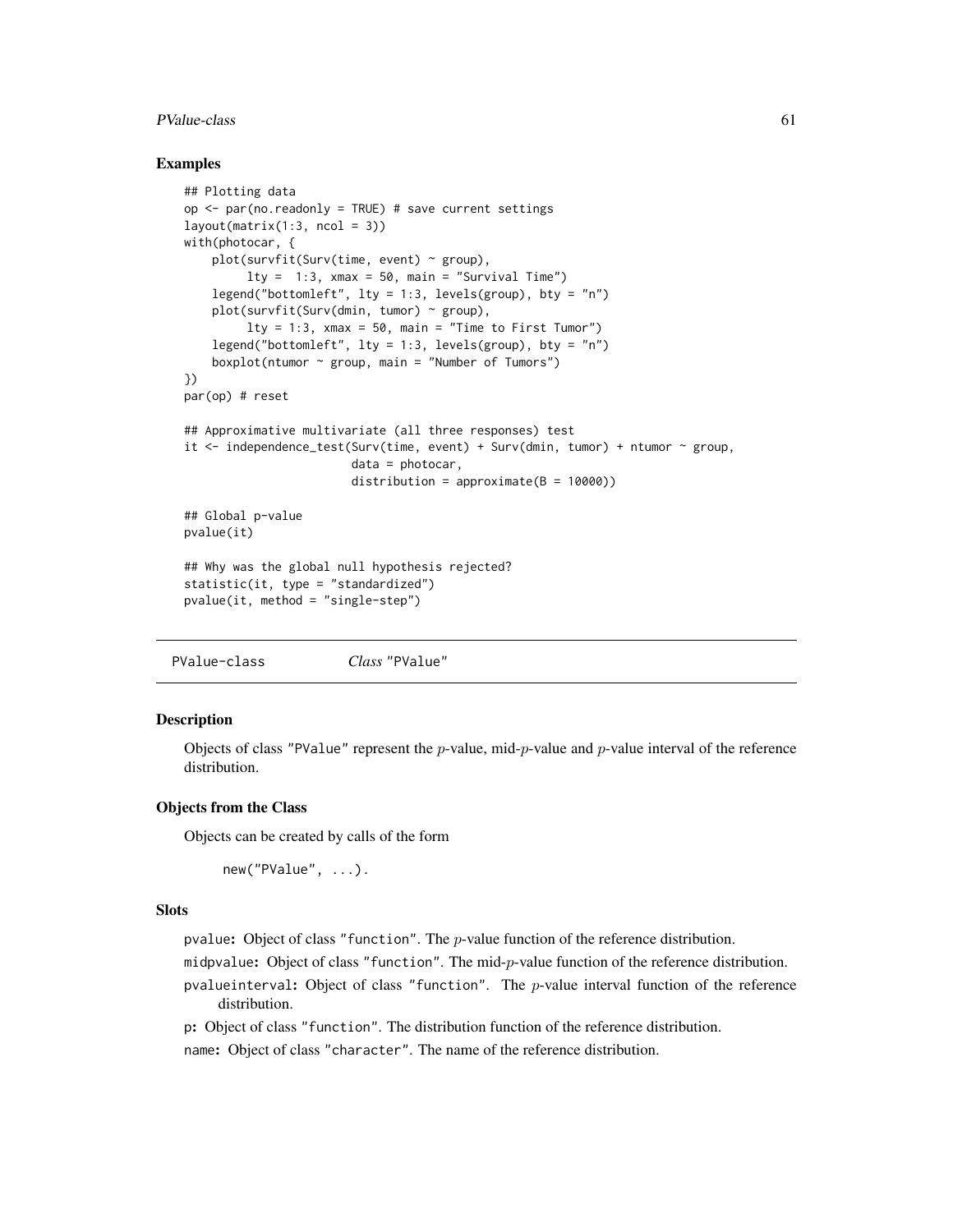# Methods

No methods defined with class "PValue" in the signature.

pvalue-methods *Computation of the* p*-Value, Mid-*p*-Value and* p*-Value Interval*

# <span id="page-61-0"></span>Description

Methods for computation of the  $p$ -value, mid- $p$ -value and  $p$ -value interval.

# Usage

```
## S4 method for signature 'IndependenceTest'
pvalue(object, ...)
## S4 method for signature 'MaxTypeIndependenceTest'
pvalue(object, method = c("global", "single-step", "step-down", "unadjusted"),
       distribution = c("joint", "marginal"),
       type = c("Bonferroni", "Sidak"), ...)
## S4 method for signature 'NullDistribution'
pvalue(object, q, ...)
## S4 method for signature 'IndependenceTest'
midpvalue(object, ...)
## S4 method for signature 'NullDistribution'
midpvalue(object, q, ...)
## S4 method for signature 'IndependenceTest'
pvalue_interval(object, ...)
## S4 method for signature 'NullDistribution'
```
#### Arguments

pvalue\_interval(object, q, ...)

| object       | an object from which the <i>p</i> -value, mid- <i>p</i> -value or <i>p</i> -value interval can be com-<br>puted.                              |
|--------------|-----------------------------------------------------------------------------------------------------------------------------------------------|
| method       | a character, the method used for the <i>p</i> -value computation: either "global" (de-<br>fault), "single-step", "step-down" or "unadjusted". |
| distribution | a character, the distribution used for the computation of adjusted $p$ -values: either<br>"joint" (default) or "marginal".                    |
| type         | a character, the type of $p$ -value adjustment when the marginal distributions are<br>used: either "Bonferroni" (default) or "Sidak".         |
| q            | a numeric, the quantile for which the <i>p</i> -value, mid- <i>p</i> -value or <i>p</i> -value interval is<br>computed.                       |
| $\cdot$      | further arguments (currently ignored).                                                                                                        |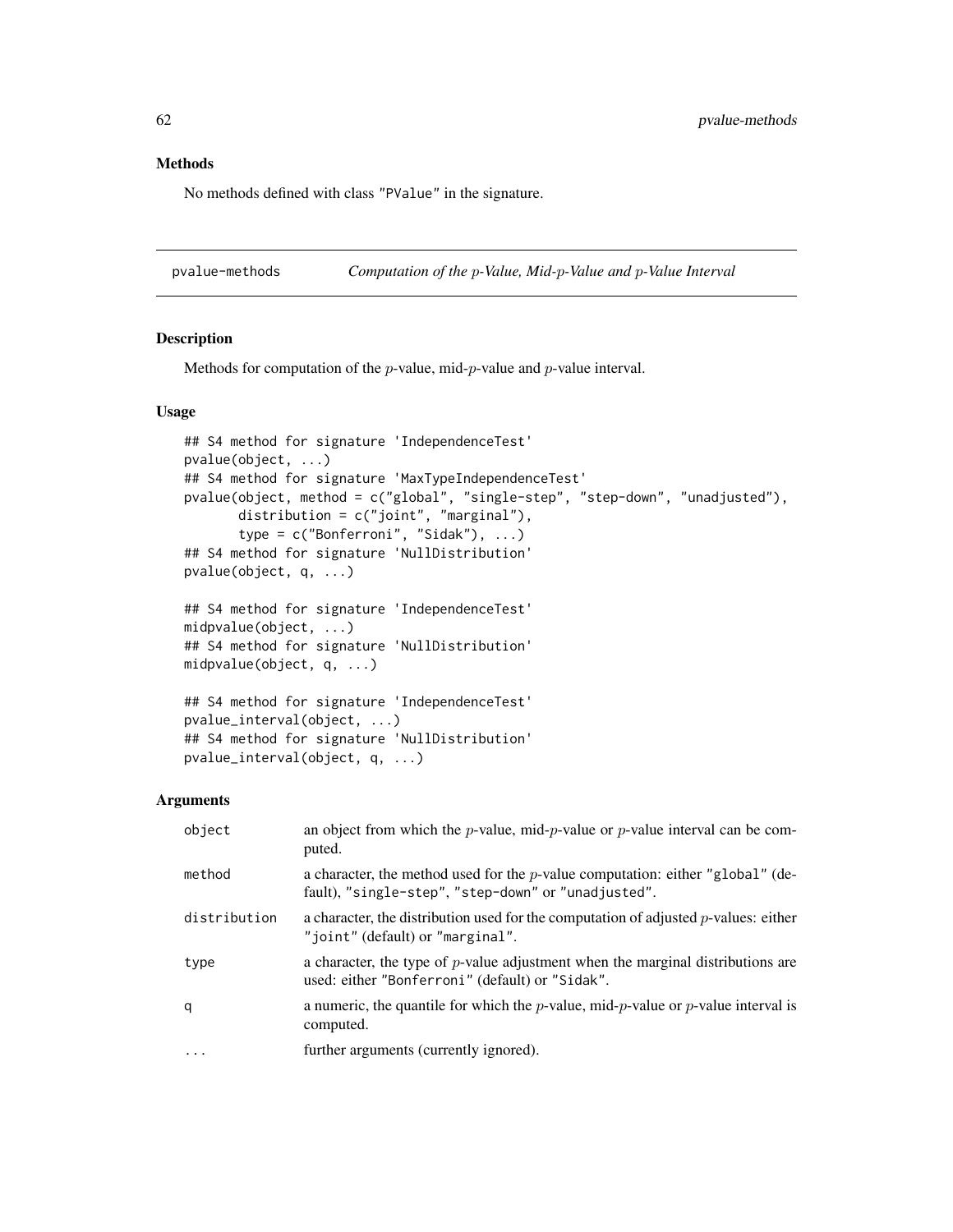#### pvalue-methods 63

#### Details

The methods pvalue, midpvalue and pvalue\_interval compute the p-value, mid-p-value and p-value interval respectively.

For pvalue, the global p-value (method = "global") is returned by default and is given with an associated 99 % confidence interval when resampling is used to determine the null distribution (which for maximum statistics may be true even in the asymptotic case).

The familywise error rate (FWER) is always controlled under the global null hypothesis, i.e., in the *weak* sense, implying that the smallest adjusted p-value is valid without further assumptions. Control of the FWER under any partial configuration of the null hypotheses, i.e., in the *strong* sense, as is typically desired for multiple tests and comparisons, requires that the *subset pivotality* condition holds (Westfall and Young, 1993, pp. 42–43; Bretz, Hothorn and Westfall, 2011, pp. 136–137). In addition, for methods based on the joint distribution of the test statistics, failure of the *joint exchangeability* assumption (Westfall and Troendle, 2008; Bretz, Hothorn and Westfall, 2011, pp. 129–130) may cause excess Type I errors.

Assuming *subset pivotality*, single-step or *free* step-down adjusted p-values using max-T procedures are obtained by setting method to "single-step" or "step-down" respectively. In both cases, the distribution argument specifies whether the adjustment is based on the joint distribution ("joint") or the marginal distributions ("marginal") of the test statistics. For procedures based on the marginal distributions, Bonferroni- or Šidák-type adjustment can be specified through the type argument by setting it to "Bonferroni" or "Sidak" respectively.

The *p*-value adjustment procedures based on the joint distribution of the test statistics fully utilizes distributional characteristics, such as discreteness and dependence structure, whereas procedures using the marginal distributions only incorporate discreteness. Hence, the joint distribution-based procedures are typically more powerful. Details regarding the single-step and *free* step-down procedures based on the joint distribution can be found in Westfall and Young (1993); in particular, this implementation uses Equation 2.8 with Algorithm 2.5 and 2.8 respectively. Westfall and Wolfinger (1997) provide details of the marginal distributions-based single-step and *free* step-down procedures. The generalization of Westfall and Wolfinger (1997) to arbitrary test statistics, as implemented here, is given by Westfall and Troendle (2008).

Unadjusted  $p$ -values are obtained using method = "unadjusted".

For midpvalue, the global mid- $p$ -value is given with an associated 99 % mid- $p$  confidence interval when resampling is used to determine the null distribution. The two-sided mid-p-value is computed according to the minimum likelihood method (Hirji *et al.*, 1991).

The p-value interval  $(p_0, p_1]$  obtained by pvalue\_interval was proposed by Berger (2000, 2001), where the upper endpoint  $p_1$  is the conventional p-value and the mid-point, i.e.,  $p_{0.5}$ , is the midp-value. The lower endpoint  $p_0$  is the smallest p-value obtainable if no conservatism attributable to the discreteness of the null distribution is present. The length of the  $p$ -value interval is the null probability of the observed outcome and provides a data-dependent measure of conservatism that is completely independent of the significance level.

# Value

The  $p$ -value, mid- $p$ -value or  $p$ -value interval computed from object. A numeric vector or matrix.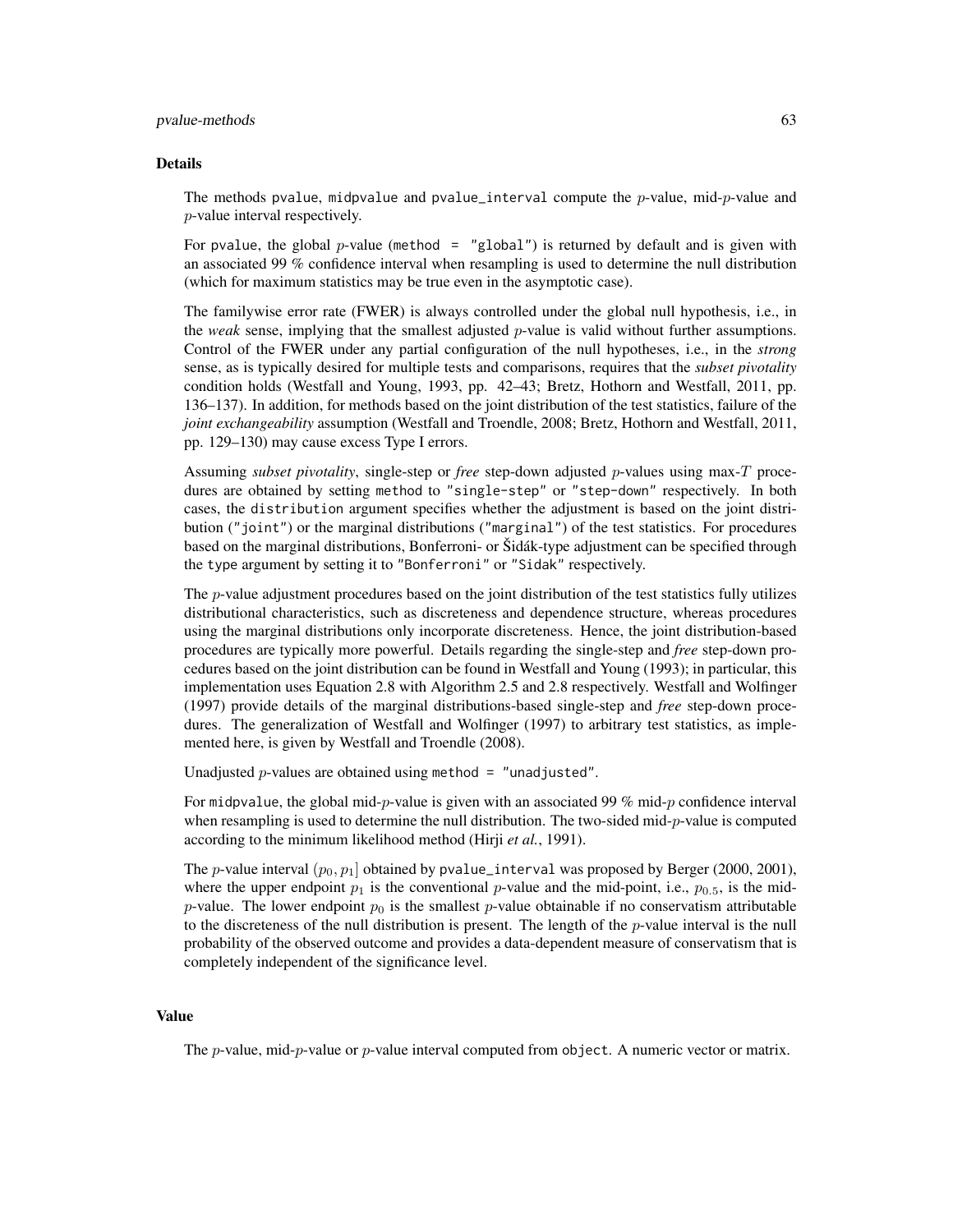The mid-p-value and p-value interval of asymptotic permutation distributions for maximum-type tests or exact permutation distributions obtained by the split-up algoritm is reported as NA.

In versions of **coin** prior to 1.1-0, a min-P procedure computing Sidák single-step adjusted p-values accounting for discreteness was available when specifying method = "discrete". This is now deprecated and will be removed in a future release due to the introduction of a more general  $max-T$  version of the same algorithm.

## References

Berger, V. W. (2000). Pros and cons of permutation tests in clinical trials. *Statistics in Medicine* 19(10), 1319–1328.

Berger, V. W. (2001). The p-value interval as an inferential tool. *The Statistician* 50(1), 79–85.

Bretz, F., Hothorn, T. and Westfall, P. (2011). *Multiple Comparisons Using R*. Boca Raton: CRC Press.

Hirji, K. F., Tan, S.-J. and Elashoff, R. M. (1991). A quasi-exact test for comparing two binomial proportions. *Statistics in Medicine* 10(7), 1137–1153.

Westfall, P. H. and Troendle, J. F. (2008). Multiple testing with minimal assumptions. *Biometrical Journal* 50(5), 745–755.

Westfall, P. H. and Wolfinger, R. D. (1997). Multiple tests with discrete distributions. *The American Statistician* 51(1), 3–8.

Westfall, P. H. and Young, S. S. (1993). *Resampling-Based Multiple Testing: Examples and Methods for* p*-Value Adjustment*. New York: John Wiley & Sons.

# Examples

```
## Two-sample problem
dta <- data.frame(
   y = \text{rnorm}(20),
    x = g1(2, 10))
## Exact Ansari-Bradley test
(at \leq ansari_test(y \sim x, data = dta, distribution = "exact"))
pvalue(at)
midpvalue(at)
pvalue_interval(at)
## Bivariate two-sample problem
dta2 <- data.frame(
   y1 = rnorm(20) + rep(0:1, each = 10),
   y2 = rnorm(20),
    x = gl(2, 10))
## Approximative (Monte Carlo) bivariate Fisher-Pitman test
(it \le independence_test(y1 + y2 \sim x, data = dta2,
```
# **Note**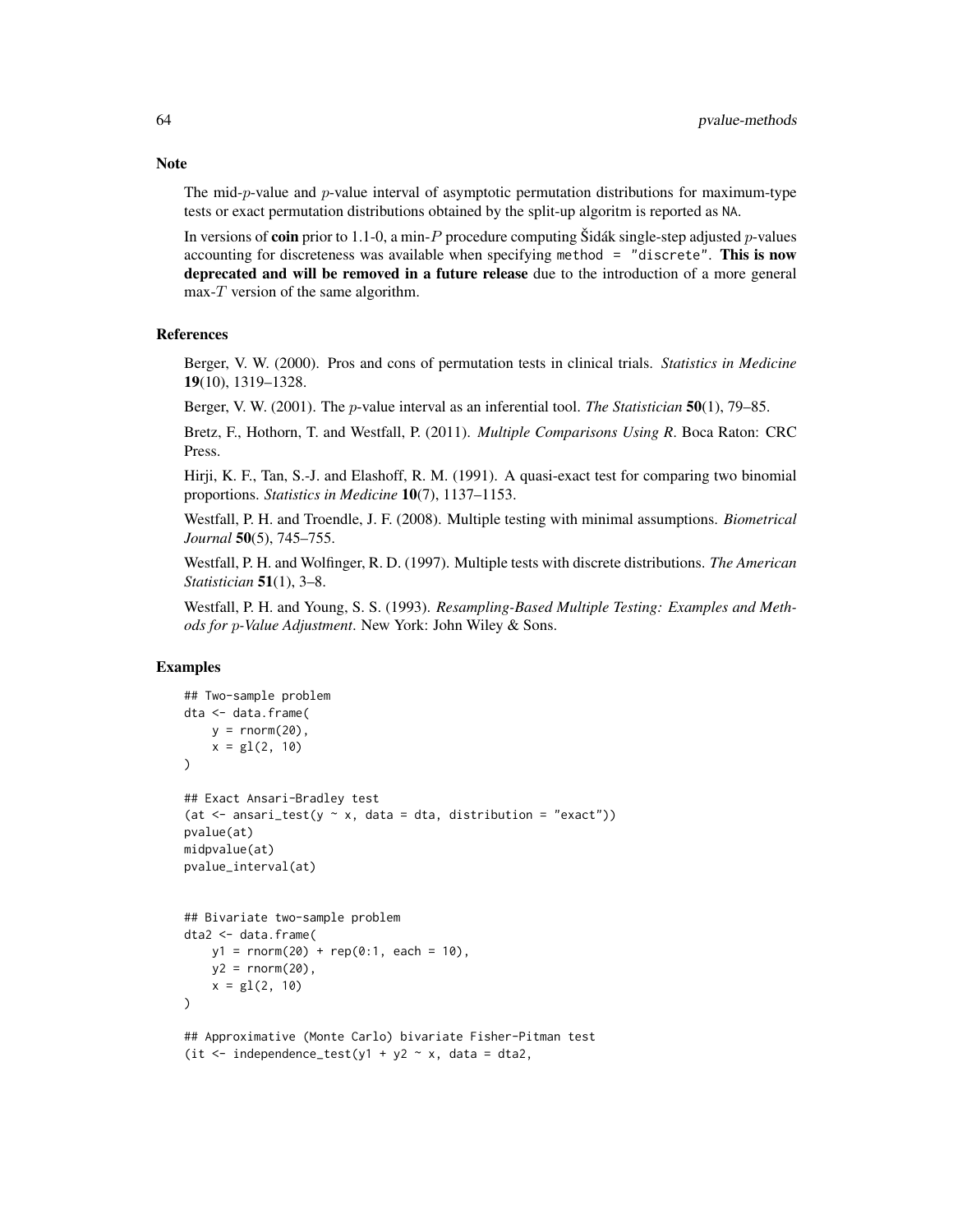#### rotarod 65

```
distribution = approximate(B = 10000)))
## Global p-value
pvalue(it)
## Joint distribution single-step p-values
pvalue(it, method = "single-step")
## Joint distribution step-down p-values
pvalue(it, method = "step-down")
## Sidak step-down p-values
pvalue(it, method = "step-down", distribution = "marginal", type = "Sidak")
## Unadjusted p-values
pvalue(it, method = "unadjusted")
## Length of YOY Gizzard Shad (Hollander and Wolfe, 1999, p. 200, Tab. 6.3)
yoy <- data.frame(
    length = c(46, 28, 46, 37, 32, 41, 42, 45, 38, 44,
               42, 60, 32, 42, 45, 58, 27, 51, 42, 52,
               38, 33, 26, 25, 28, 28, 26, 27, 27, 27,
               31, 30, 27, 29, 30, 25, 25, 24, 27, 30),
    site = gl(4, 10, labels = as.roman(1:4)))
## Approximative (Monte Carlo) Fisher-Pitman test with contrasts
## Note: all pairwise comparisons
(it \le independence_test(length \sim site, data = yoy,
                         distribution = approximate(B = 10000),
                         xtrafo = mcp_trafo(site = "Tukey")))
## Joint distribution step-down p-values
pvalue(it, method = "step-down") # subset pivotality is violated
```
rotarod *Rotating Rats*

## Description

The endurance time of 24 rats in two groups on a rotating cylinder.

# Usage

rotarod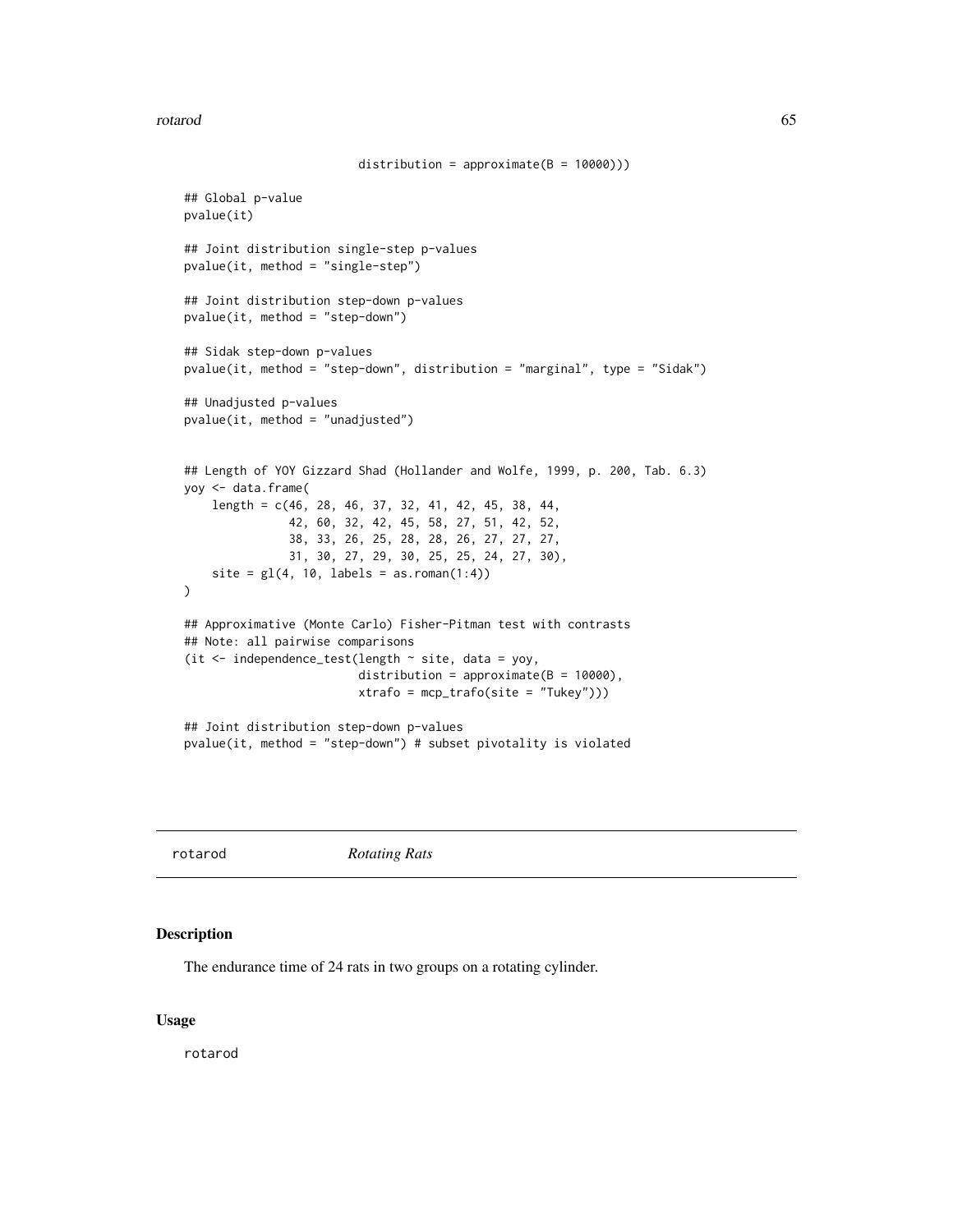#### Format

A data frame with 24 observations on 2 variables.

time endurance time (seconds).

group a factor with levels "control" and "treatment".

# Details

The rats were randomly assigned to receive a fixed oral dose of a centrally acting muscle relaxant ("treatment") or a saline solvent ("control"). The animals were placed on a rotating cylinder and the endurance time of each rat, i.e., the length of time each rat remained on the cylinder, was measured up to a maximum of 300 seconds.

This dataset is the basis of a comparison of 11 different software implementations of the Wilcoxon-Mann-Whitney test presented in Bergmann, Ludbrook and Spooren (2000).

# Note

The empirical variance in the control group is 0 and the group medians are identical. The exact conditional p-values are 0.0373 (two-sided) and 0.0186 (one-sided). The asymptotic two-sided p-value (corrected for ties) is 0.0147.

#### Source

Bergmann, R., Ludbrook, J. and Spooren, W. P. J. M. (2000). Different outcomes of the Wilcoxon-Mann-Whitney test from different statistics packages. *The American Statistician* 54(1), 72–77.

#### Examples

```
## One-sided exact Wilcoxon-Mann-Whitney test (p = 0.0186)
wilcox_test(time \sim group, data = rotarod, distribution = "exact",
            alternative = "greater")
## Two-sided exact Wilcoxon-Mann-Whitney test (p = 0.0373)
wilcox_test(time \sim group, data = rotarod, distribution = "exact")
## Two-sided asymptotic Wilcoxon-Mann-Whitney test (p = 0.0147)
wilcox_test(time ~ group, data = rotarod)
```
ScaleTests *Two- and* K*-Sample Scale Tests*

## Description

Testing the equality of the distributions of a numeric response variable in two or more independent groups against scale alternatives.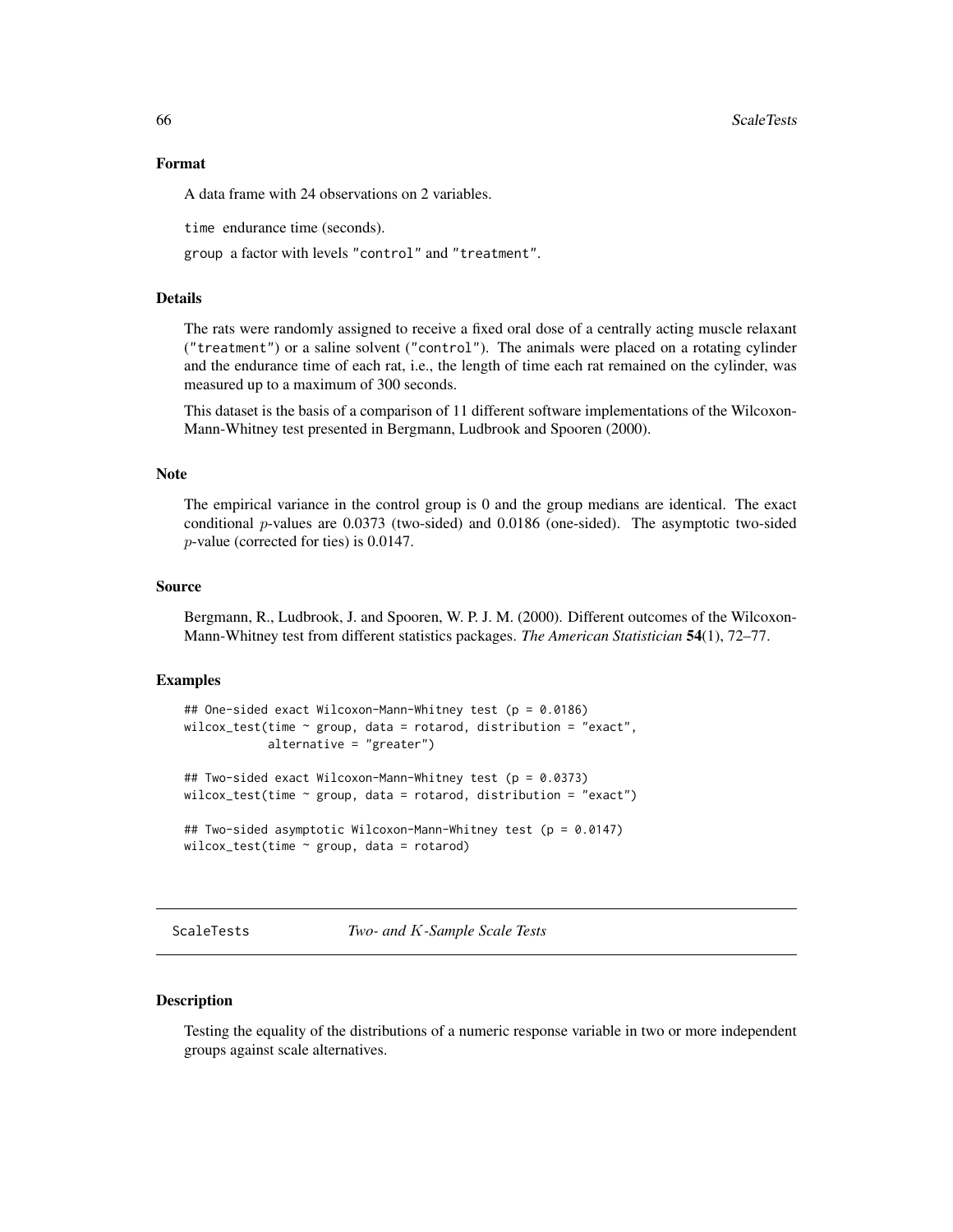#### ScaleTests 67

# Usage

```
## S3 method for class 'formula'
taha_test(formula, data, subset = NULL, weights = NULL, ...)## S3 method for class 'IndependenceProblem'
taha_test(object, conf.int = FALSE, conf.level = 0.95, ...)## S3 method for class 'formula'
klotz_test(formula, data, subset = NULL, weights = NULL, ...)## S3 method for class 'IndependenceProblem'
klotz_test(object, ties.method = c("mid-ranks", "average-scores"),
          conf.int = FALSE, conf. level = 0.95, ...## S3 method for class 'formula'
mood_test(formula, data, subset = NULL, weights = NULL, ...)
## S3 method for class 'IndependenceProblem'
mood_test(object, ties.method = c("mid-ranks", "average-scores"),
          conf.int = FALSE, conf. level = 0.95, ...## S3 method for class 'formula'
ansari_test(formula, data, subset = NULL, weights = NULL, ...)
## S3 method for class 'IndependenceProblem'
ansari_test(object, ties.method = c("mid-ranks", "average-scores"),
            conf.int = FALSE, conf. level = 0.95, ...## S3 method for class 'formula'
fligner_test(formula, data, subset = NULL, weights = NULL, ...)
## S3 method for class 'IndependenceProblem'
fligner_test(object, ties.method = c("mid-ranks", "average-scores"),
             conf.int = FALSE, conf. level = 0.95, ...## S3 method for class 'formula'
conover_test(formula, data, subset = NULL, weights = NULL, ...)
```

```
## S3 method for class 'IndependenceProblem'
conover_test(object, conf.int = FALSE, conf.level = 0.95, ...)
```
# Arguments

| formula | a formula of the form $y \sim x$   block where y is a numeric variable, x is a<br>factor and block is an optional factor for stratification.                         |
|---------|----------------------------------------------------------------------------------------------------------------------------------------------------------------------|
| data    | an optional data frame containing the variables in the model formula.                                                                                                |
| subset  | an optional vector specifying a subset of observations to be used. Defaults to<br>NULL.                                                                              |
| weights | an optional formula of the form $\sim$ w defining integer valued case weights for<br>each observation. Defaults to NULL, implying equal weight for all observations. |
| object  | an object inheriting from class "IndependenceProblem".                                                                                                               |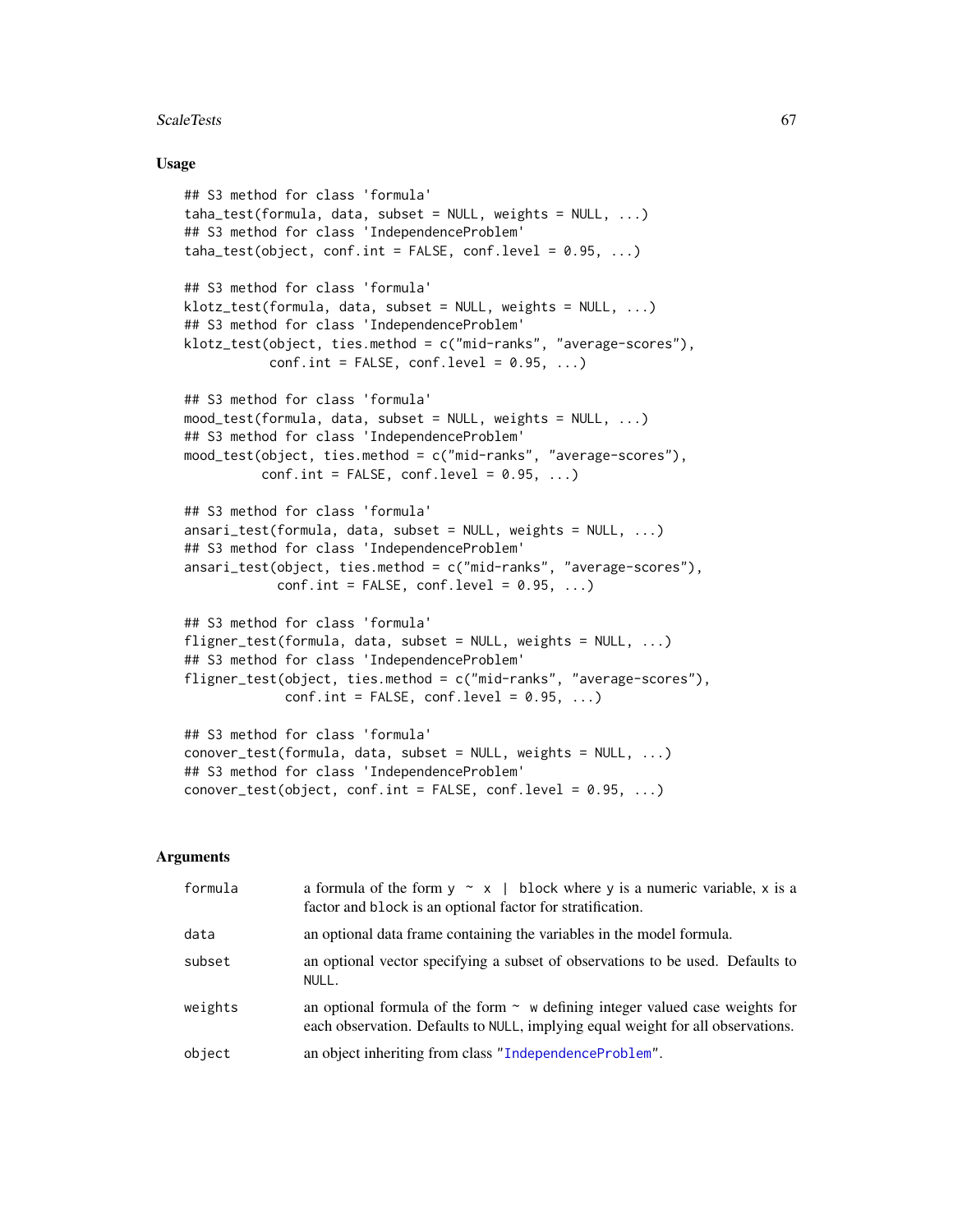| conf.int    | a logical indicating whether a confidence interval for the ratio of scales should<br>be computed. Defaults to FALSE.                                                                               |
|-------------|----------------------------------------------------------------------------------------------------------------------------------------------------------------------------------------------------|
| conf.level  | a numeric, confidence level of the interval. Defaults to 0.95.                                                                                                                                     |
| ties.method | a character, the method used to handle ties: the score generating function ei-<br>ther uses mid-ranks ("mid-ranks", default) or averages the scores of randomly<br>broken ties ("average-scores"). |
| $\cdots$    | further arguments to be passed to independence test.                                                                                                                                               |

# Details

taha\_test, klotz\_test, mood\_test, ansari\_test, fligner\_test and conover\_test provide the Taha test, the Klotz test, the Mood test, the Ansari-Bradley test, the Fligner-Killeen test and the Conover-Iman test. A general description of these methods is given by Hollander and Wolfe (1999). For the adjustment of scores for tied values see Hájek, Šidák and Sen (1999, pp. 133–135).

The null hypothesis of equality, or conditional equality given block, of the distribution of y in the groups defined by x is tested against scale alternatives. In the two-sample case, the two-sided null hypothesis is  $H_0: V(Y_1)/V(Y_2) = 1$ , where  $V(Y_s)$  is the variance of the responses in the sth sample. In case alternative = "less", the null hypothesis is  $H_0: V(Y_1)/V(Y_2) \geq 1$ . When alternative = "greater", the null hypothesis is  $H_0: V(Y_1)/V(Y_2) \leq 1$ . Confidence intervals for the ratio of scales are available and computed according to Bauer (1972).

The Fligner-Killeen test uses median centering in each of the samples, as suggested by Conover, Johnson and Johnson (1981), whereas the Conover-Iman test, following Conover and Iman (1978), uses mean centering in each of the samples.

The conditional null distribution of the test statistic is used to obtain  $p$ -values and an asymptotic approximation of the exact distribution is used by default (distribution = "asymptotic"). Alternatively, the distribution can be approximated via Monte Carlo resampling or computed exactly for univariate two-sample problems by setting distribution to "approximate" or "exact" respectively. See [asymptotic](#page-50-0), [approximate](#page-50-0) and [exact](#page-50-0) for details.

## Value

An object inheriting from class ["IndependenceTest"](#page-28-0). Confidence intervals can be extracted by [confint.](#page-0-0)

## Note

In the two-sample case, a *large* value of the Ansari-Bradley statistic indicates that sample 1 is *less* variable than sample 2, whereas a *large* value of the statistics due to Taha, Klotz, Mood, Fligner-Killeen, and Conover-Iman indicate that sample 1 is *more* variable than sample 2.

#### References

Bauer, D. F. (1972). Constructing confidence sets using rank statistics. *Journal of the American Statistical Association* 67(339), 687–690.

Conover, W. J. and Iman, R. L. (1978). Some exact tables for the squared ranks test. *Communications in Statistics – Simulation and Computation* 7(5), 491–513.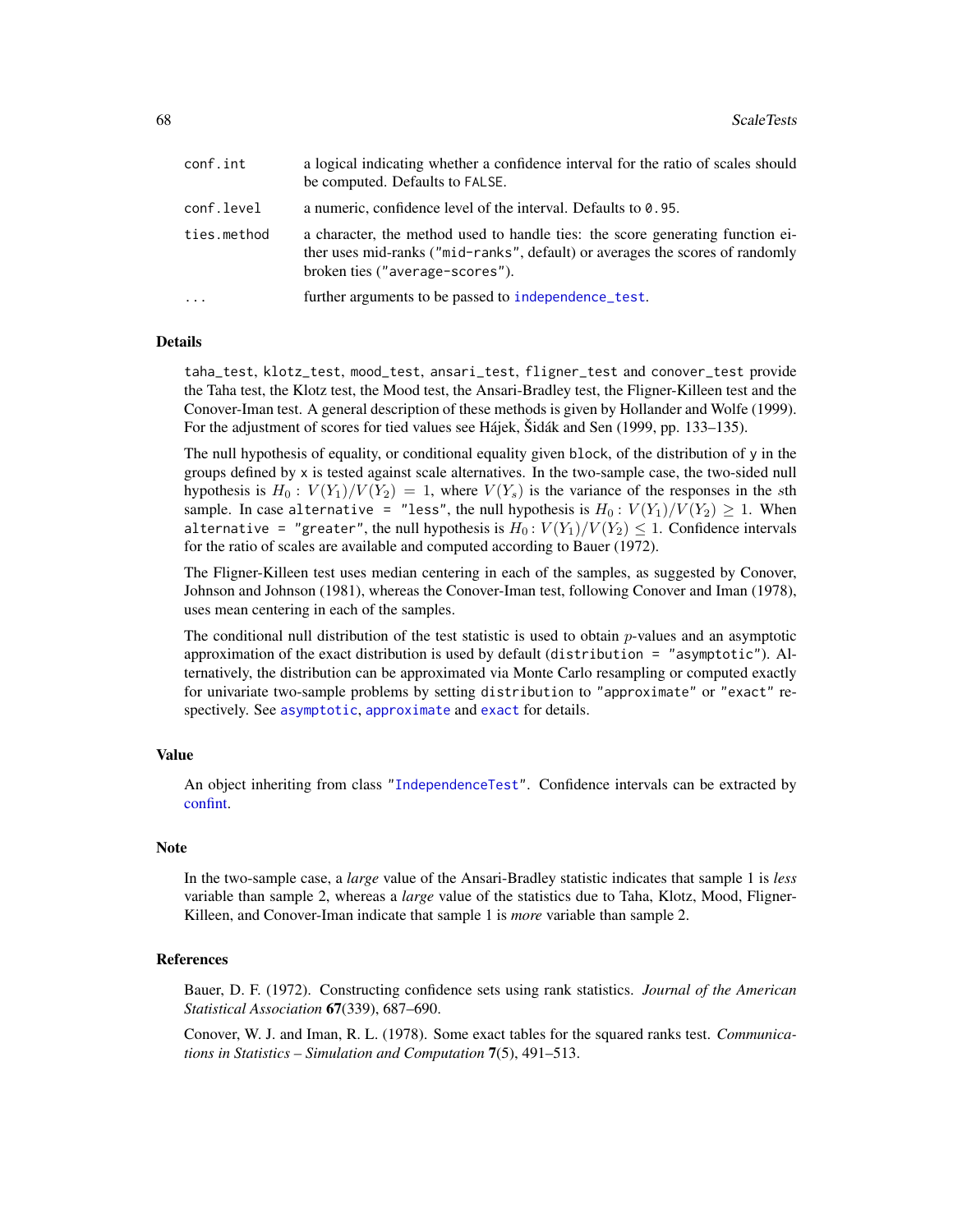#### ScaleTests 69

Conover, W. J., Johnson, M. E. and Johnson, M. M. (1981). A comparative study of tests for homogeneity of variances, with applications to the outer continental shelf bidding data. *Technometrics* 23(4), 351–361.

Hájek, J., Šidák, Z. and Sen, P. K. (1999). *Theory of Rank Tests*, Second Edition. San Diego: Academic Press.

Hollander, M. and Wolfe, D. A. (1999). *Nonparametric Statistical Methods*, Second Edition. York: John Wiley & Sons.

```
## Serum Iron Determination Using Hyland Control Sera
## Hollander and Wolfe (1999, p. 147, Tab 5.1)
sid <- data.frame(
    serum = c(111, 107, 100, 99, 102, 106, 109, 108, 104, 99,
              101, 96, 97, 102, 107, 113, 116, 113, 110, 98,
              107, 108, 106, 98, 105, 103, 110, 105, 104,
              100, 96, 108, 103, 104, 114, 114, 113, 108, 106, 99),
    method = gl(2, 20, 1abels = c("Ramsay", "Jung-Parekh")))
## Asymptotic Ansari-Bradley test
ansari_test(serum \sim method, data = sid)
## Exact Ansari-Bradley test
pvalue(ansari_test(serum ~ method, data = sid,
                   distribution = "exact"))
## Platelet Counts of Newborn Infants
## Hollander and Wolfe (1999, p. 171, Tab. 5.4)
platelet <- data.frame(
    counts = c(120, 124, 215, 90, 67, 95, 190, 180, 135, 399,
               12, 20, 112, 32, 60, 40),
    treatment = factor(rep(c("Prednisone", "Control"), c(10, 6)))
)
## Approximative (Monte Carlo) Lepage test
## Hollander and Wolfe (1999, p. 172)
lepage_train 6 < -function(y)cbind("Location" = rank_train(y), "Scale" = ansari_train(y))independence_test(counts ~ treatment, data = platelet,distribution = approximate(B = 10000),
                  ytrafo = function(data)
                      trafo(data, numeric_trafo = lepage_trafo),
                  teststat = "quadratic")
## Why was the null hypothesis rejected?
## Note: maximum statistic instead of quadratic form
ltm <- independence_test(counts ~ treatment, data = platelet,
                         distribution = approximate(B = 10000),
                         ytrafo = function(data)
```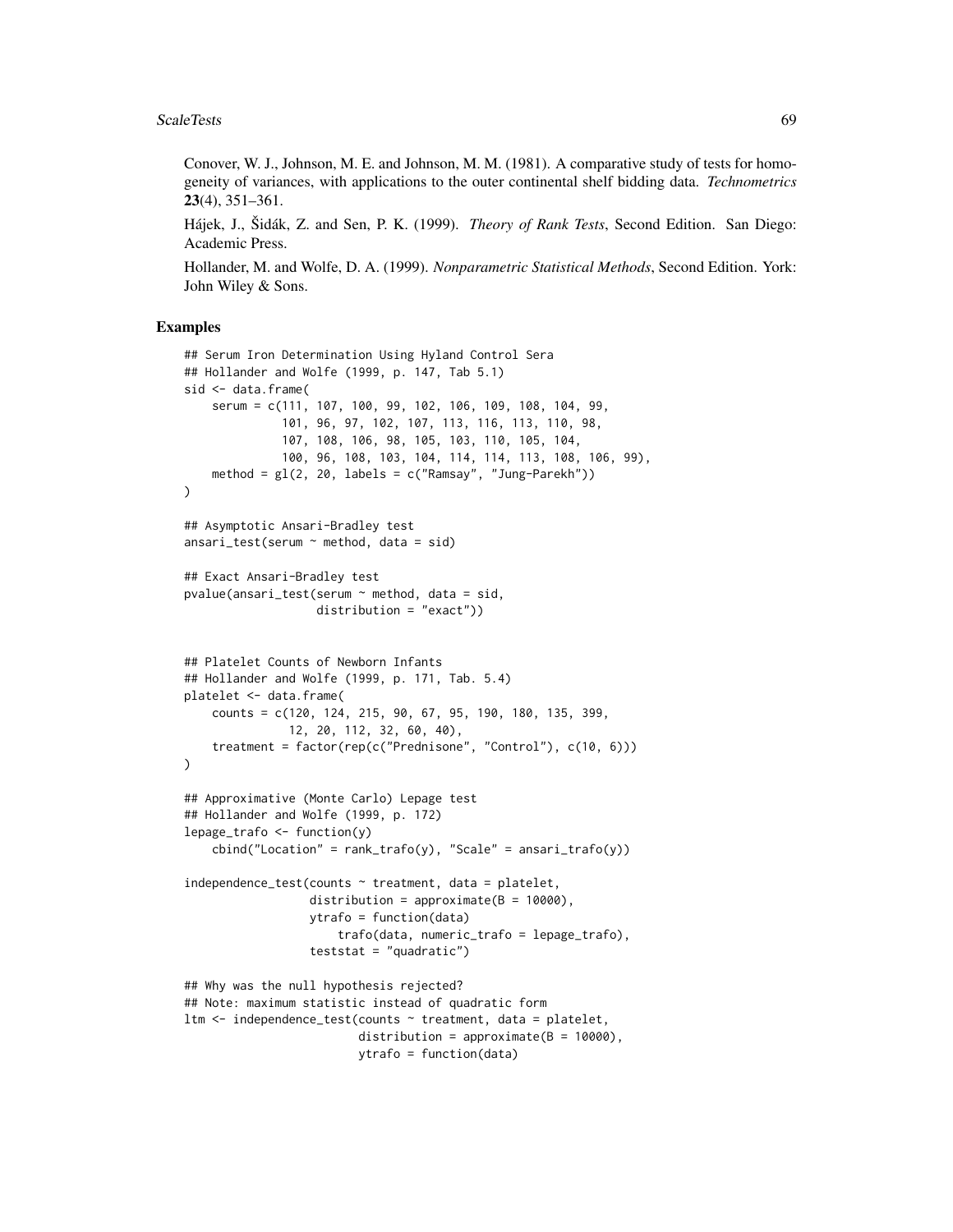```
trafo(data, numeric_trafo = lepage_trafo))
## Step-down adjustment suggests a difference in location
pvalue(ltm, method = "step-down")
## The same results are obtained from the simple Sidak-Holm procedure since the
## correlation between Wilcoxon and Ansari-Bradley test statistics is zero
cov2cor(covariance(ltm))
pvalue(ltm, method = "step-down", distribution = "marginal", type = "Sidak")
```
statistic-methods *Extraction of the Test Statistic and Linear Statistic*

#### **Description**

Methods for extraction of the test statistic and linear statistic.

## Usage

```
## S4 method for signature 'IndependenceLinearStatistic'
statistic(object, type = c("test", "linear", "standardized"), ...)
## S4 method for signature 'IndependenceTest'
statistic(object, type = c("test", "linear", "standardized"), ...)
## S4 method for signature 'IndependenceTestStatistic'
statistic(object, type = c("test", "linear", "standardized"), ...)
```
# **Arguments**

| object    | an object from which the test statistic or linear statistic can be extracted.                                                                                                                       |
|-----------|-----------------------------------------------------------------------------------------------------------------------------------------------------------------------------------------------------|
| type      | a character, the type of statistic: either "test" (default) for the test statistic,<br>"linear" for the unstandardized linear statistic or "standardized" for the<br>standardized linear statistic. |
| $\ddotsc$ | further arguments (currently ignored).                                                                                                                                                              |

# Details

The method statistic extracts the test statistic or the, possibly multivariate, linear statistic in its unstandardized or standardized form.

The test statistic (type =  $"test"$ ) is returned by default. The unstandardized or standardized linear statistic is obtained by setting type to "linear" or "standardized" respectively.

# Value

The test statistic or the unstandardized or standardized linear statistic extracted from object. A numeric vector or matrix.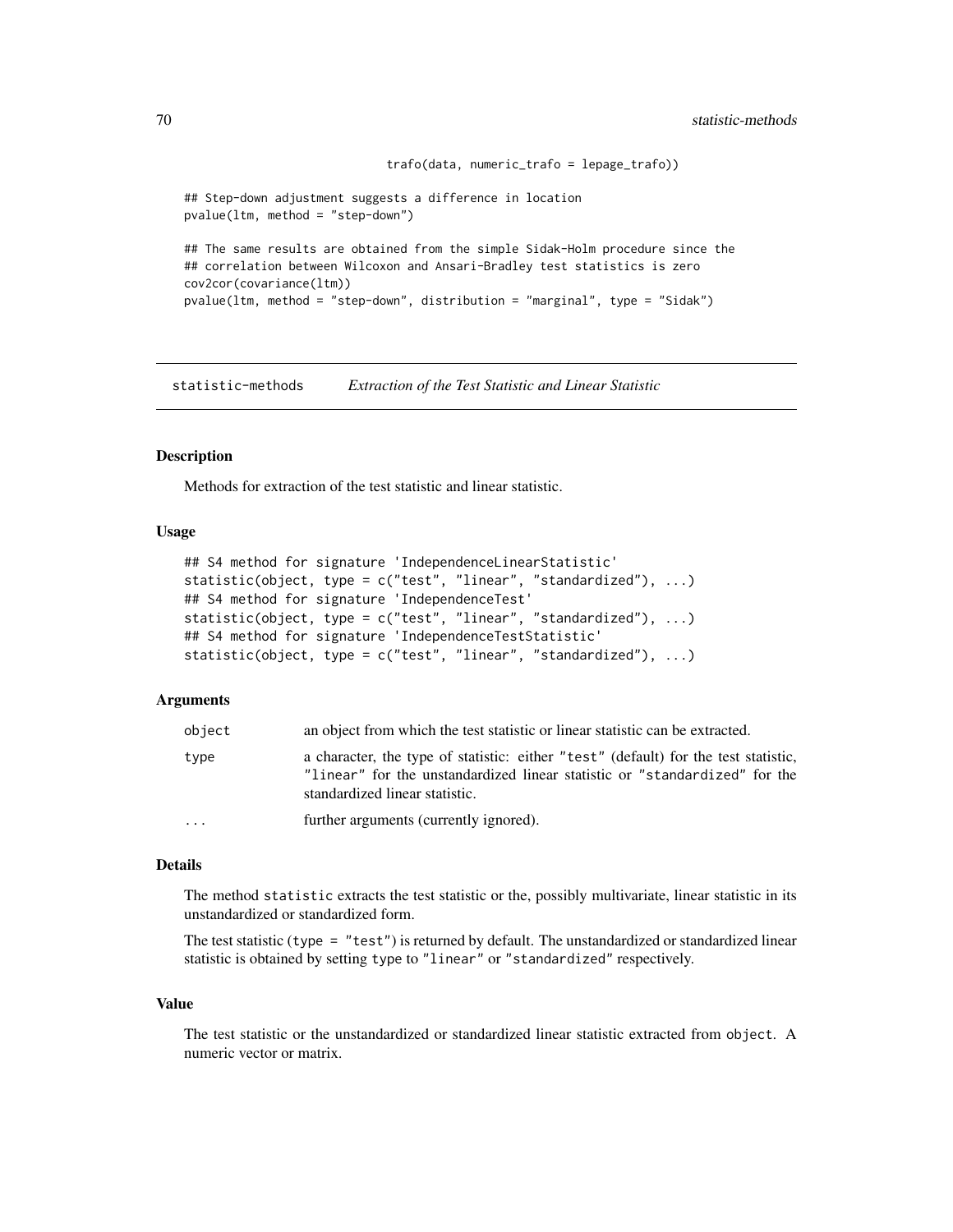#### SurvivalTests 71

# Examples

```
## Example data
dta <- data.frame(
    y = g1(4, 5),
    x = gl(5, 4))
## Asymptotic Cochran-Mantel-Haenszel Test
ct \leq cmh_test(y \sim x, data = dta)
## Test statistic
statistic(ct)
## The unstandardized linear statistic...
statistic(ct, type = "linear")
## ...is identical to the contingency table
xtabs<sup>\sim</sup> x + y, data = dta)
## Illustrating departures from the null hypothesis of independence using the
## standardized linear statistic
statistic(ct, type = "standardized")
```
SurvivalTests *Two- and* K*-Sample Tests for Censored Data*

# Description

Testing the equality of the survival distributions in two or more independent groups.

#### Usage

```
## S3 method for class 'formula'
logrank_test(formula, data, subset = NULL, weights = NULL, ...)
## S3 method for class 'IndependenceProblem'
logrank_test(object, ties.method = c("mid-ranks", "Hothorn-Lausen",
                                     "average-scores"),
             type = c("logrank", "Gehan-Breslow", "Tarone-Ware", "Prentice",
                      "Prentice-Marek", "Andersen-Borgan-Gill-Keiding",
                      "Fleming-Harrington", "Gaugler-Kim-Liao", "Self"),
             rho = NULL, gamma = NULL, ...
```
# Arguments

| formula | a formula of the form $y \sim x$   block where y is a survival object (see Surv in   |
|---------|--------------------------------------------------------------------------------------|
|         | package survival), x is a factor and block is an optional factor for stratification. |
| data    | an optional data frame containing the variables in the model formula.                |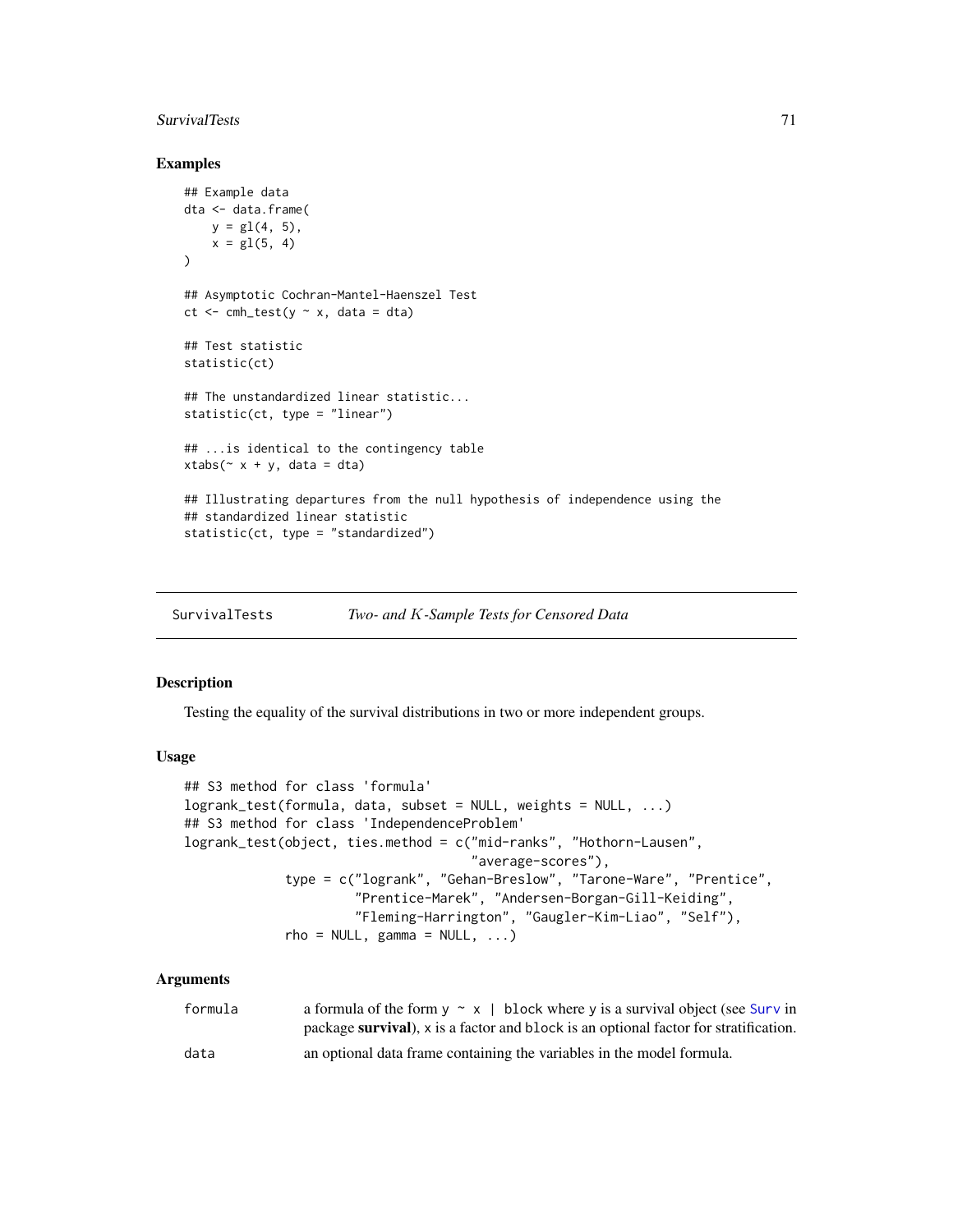| subset      | an optional vector specifying a subset of observations to be used. Defaults to<br>NULL.                                                                                                                                                                            |
|-------------|--------------------------------------------------------------------------------------------------------------------------------------------------------------------------------------------------------------------------------------------------------------------|
| weights     | an optional formula of the form $\sim$ w defining integer valued case weights for<br>each observation. Defaults to NULL, implying equal weight for all observations.                                                                                               |
| object      | an object inheriting from class "IndependenceProblem".                                                                                                                                                                                                             |
| ties.method | a character, the method used to handle ties: the score generating function either<br>uses mid-ranks ("mid-ranks", default), the Hothorn-Lausen method ("Hothorn-Lausen")<br>or averages the scores of randomly broken ties ("average-scores"); see 'De-<br>tails'. |
| type        | a character, the type of test: either "logrank" (default), "Gehan-Breslow",<br>"Tarone-Ware", "Prentice", "Prentice-Marek", "Andersen-Borgan-Gill-Keiding",<br>"Fleming-Harrington", "Gaugler-Kim-Liao" or "Self"; see 'Details'.                                  |
| rho         | a numeric, the $\rho$ constant when type is "Tarone-Ware", "Fleming-Harrington",<br>"Gaugler-Kim-Liao" or "Self"; see 'Details'. Defaults to NULL, implying 0.5<br>for type = "Tarone-Ware" and $\theta$ otherwise.                                                |
| gamma       | a numeric, the $\gamma$ constant when type is "Fleming-Harrington", "Gaugler-Kim-Liao"<br>or "Self"; see 'Details'. Defaults to NULL, implying 0.                                                                                                                  |
| $\ddotsc$   | further arguments to be passed to independence_test.                                                                                                                                                                                                               |

## Details

logrank\_test provides the weighted logrank test reformulated as a linear rank test. The family of weighted logrank tests encompasses a large collection of tests commonly used in the analysis of survival data including, but not limited to, the standard (unweighted) logrank test, the Gehan-Breslow test, the Tarone-Ware class of tests, the Prentice test, the Prentice-Marek test, the Andersen-Borgan-Gill-Keiding test, the Fleming-Harrington class of tests and the Self class of tests. A general description of these methods is given by Klein and Moeschberger (2003, Ch. 7). See Letón and Zuluaga (2001) for the linear rank test formulation.

The null hypothesis of equality, or conditional equality given block, of the survival distribution of y in the groups defined by  $x$  is tested. In the two-sample case, the two-sided null hypothesis is  $H_0: \theta = 1$ , where  $\theta = \lambda_2/\lambda_1$  and  $\lambda_s$  is the hazard rate in the sth sample. In case alternative = "less", the null hypothesis is  $H_0: \theta \geq 1$ , i.e., the survival is lower in sample 1 than in sample 2. When alternative = "greater", the null hypothesis is  $H_0: \theta \le 1$ , i.e., the survival is higher in sample 1 than in sample 2.

If x is an ordered factor, the default scores,  $1:$ nlevels $(x)$ , can be altered using the scores argument (see [independence\\_test](#page-24-0)); this argument can also be used to coerce nominal factors to class "ordered". In this case, a linear-by-linear association test is computed and the direction of the alternative hypothesis can be specified using the alternative argument. This type of extension of the standard logrank test was given by Tarone (1975) and later generalized to general weights by Tarone and Ware (1977).

Let  $(t_i, \delta_i)$ ,  $i = 1, 2, \ldots, n$ , represent a right-censored random sample of size n, where  $t_i$  is the observed survival time and  $\delta_i$  is the status indicator ( $\delta_i$  is 0 for right-censored observations and 1 otherwise). To allow for ties in the data, let  $t_{(1)} < t_{(2)} < \cdots < t_{(m)}$  represent the  $m, m \leq n$ , ordered distinct event times. At time  $t_{(k)}$ ,  $k = 1, 2, \ldots, m$ , the number of events and the number of subjects at risk are given by  $d_k = \sum_{i=1}^{n} I(t_i = t_{(k)} | \delta_i = 1)$  and  $n_k = n - r_k$ , respectively, where  $r_k$  depends on the ties handling method.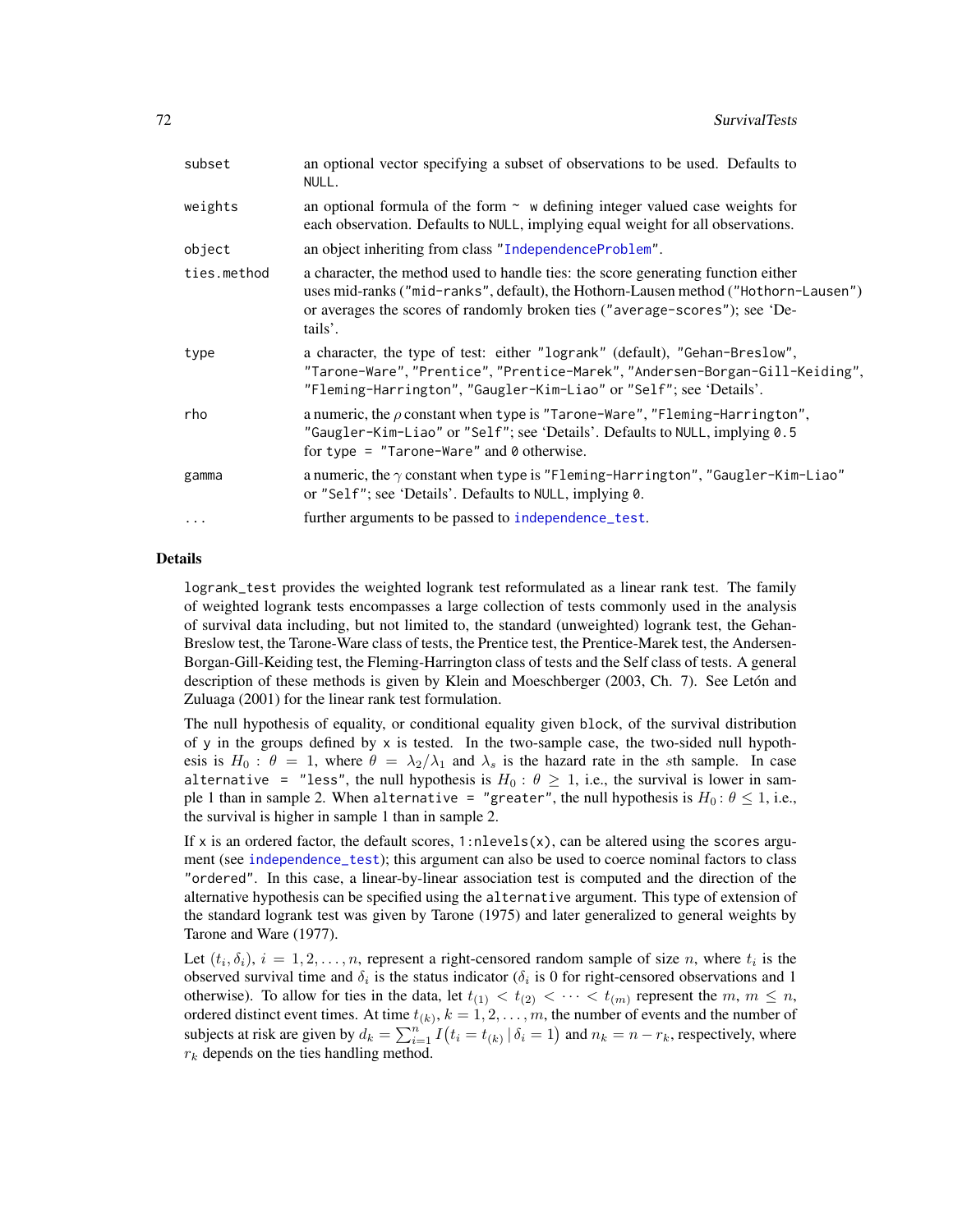Three different methods of handling ties are available using ties.method: mid-ranks ("mid-ranks", default), the Hothorn-Lausen method ("Hothorn-Lausen") and average-scores ("average-scores"). The first and last method are discussed and contrasted by Callaert (2003), whereas the second method is defined in Hothorn and Lausen (2003). The mid-ranks method leads to

$$
r_k = \sum_{i=1}^n I(t_i < t_{(k)})
$$

whereas the Hothorn-Lausen method uses

$$
r_k = \sum_{i=1}^n I(t_i \le t_{(k)}) - 1.
$$

The scores assigned to right-censored and uncensored observations at the  $k$ th event time are given by

$$
C_k = \sum_{j=1}^k w_j \frac{d_j}{n_j} \quad \text{and} \quad c_k = C_k - w_k,
$$

respectively, where w is the logrank weight. For the average-scores method, used by, e.g., the software package StatXact, the  $d_k$  events observed at the kth event time are arbitrarily ordered by assigning them distinct values  $t_{(k_l)}$ ,  $l = 1, 2, \ldots, d_k$ , infinitesimally to the left of  $t_{(k)}$ . Then scores  $C_{k_l}$  and  $c_{k_l}$  are computed as indicated above, effectively assuming that no event times are tied. The scores  $C_k$  and  $c_k$  are assigned the average of the scores  $C_{k_l}$  and  $c_{k_l}$  respectively. It then follows that the score for the ith subject is

$$
a_i = \begin{cases} C_{k'} & \text{if } \delta_i = 0\\ c_{k'} & \text{otherwise} \end{cases}
$$

where  $k' = \max\{k : t_i \ge t_{(k)}\}.$ 

The type argument allows for a choice between some of the most well-known members of the family of weighted logrank tests, each corresponding to a particular weight function. The standard logrank test ("logrank", default) was suggested by Mantel (1966), Peto and Peto (1972) and Cox (1972) and has  $w_k = 1$ . The Gehan-Breslow test ("Gehan-Breslow") proposed by Gehan (1965) and later extended to  $K$  samples by Breslow (1970) is a generalization of the Wilcoxon rank-sum test, where  $w_k = n_k$ . The Tarone-Ware class of tests ("Tarone-Ware") discussed by Tarone and Ware (1977) has  $w_k = n_k^{\rho}$ , where  $\rho$  is a constant;  $\rho = 0.5$  (default) was suggested by Tarone and Ware (1977), but note that  $\rho = 0$  and  $\rho = 1$  lead to the the standard logrank test and Gehan-Breslow test respectively. The Prentice test ("Prentice") is another generalization of the Wilcoxon rank-sum test proposed by Prentice (1978), where

$$
w_k = \prod_{j=1}^k \frac{n_j}{n_j + d_j}.
$$

The Prentice-Marek test ("Prentice-Marek") is yet another generalization of the Wilcoxon ranksum test discussed by Prentice and Marek (1979), with

$$
w_k = \tilde{S}_k = \prod_{j=1}^k \frac{n_j + 1 - d_j}{n_j + 1}.
$$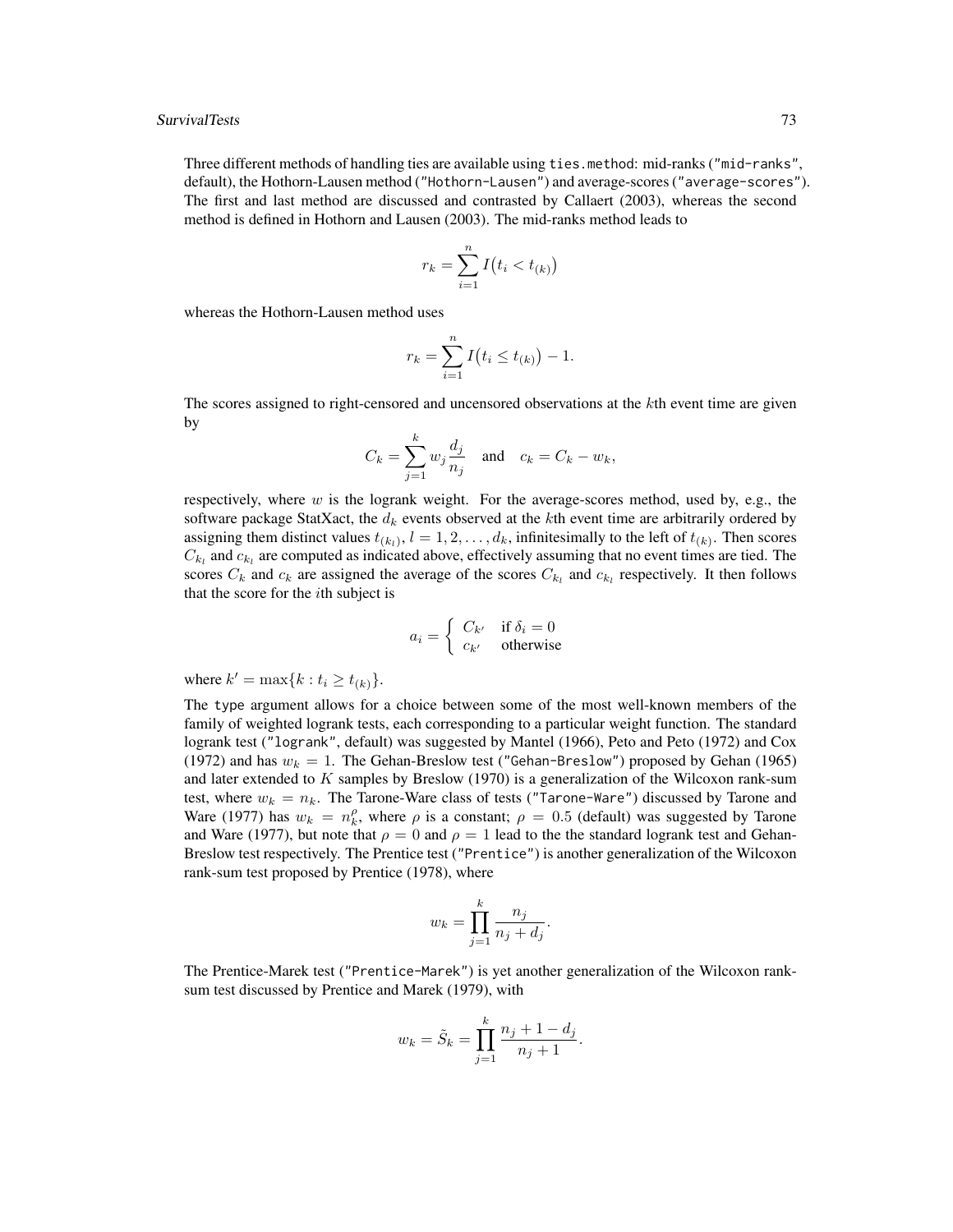<span id="page-73-0"></span>The Andersen-Borgan-Gill-Keiding test ("Andersen-Borgan-Gill-Keiding") suggested by Andersen *et al.* (1982) is a modified version of the Prentice-Marek test using

$$
w_k = \frac{n_k}{n_k + 1} \prod_{j=0}^{k-1} \frac{n_j + 1 - d_j}{n_j + 1}
$$

where  $n_0 \equiv n$  and  $d_0 \equiv 0$ . The Fleming-Harrington class of tests ("Fleming-Harrington") proposed by Fleming and Harrington (1991) uses  $w_k = \hat{S}_k^{\rho} (1 - \hat{S}_k)^{\gamma}$ , where  $\rho$  and  $\gamma$  are constants and

$$
\hat{S}_k = \prod_{j=0}^{k-1} \frac{n_j - d_j}{n_j}, \quad \hat{S}_0 \equiv 1
$$

is the *left-continuous* Kaplan-Meier estimator of the survival function;  $\rho = 0$  and  $\gamma = 0$  lead to the standard logrank test. The Gaugler-Kim-Liao class of tests ("Gaugler-Kim-Liao") discussed by Gaugler *et al.* (2007) is a modified version of the Fleming-Harrington class of tests, replacing  $\tilde{S}_k$  with  $\tilde{S}_k$  so that  $w_k = \tilde{S}_k^{\rho} (1 - \tilde{S}_k)^{\gamma}$ , where  $\rho$  and  $\gamma$  are constants;  $\rho = 0$  and  $\gamma = 0$  lead to the standard logrank test. The Self class of tests ("Self") suggested by Self (1991) has  $w_k =$  $v_k^{\rho} (1 - v_k)^{\gamma}$ , where

$$
v_k = \frac{1}{2} \frac{t_{(k-1)} + t_{(k)}}{t_{(m)}}, \quad t_{(0)} \equiv 0
$$

is the standardized mid-point between the  $(k - 1)$ th and the kth event time. (This is a slight generalization of Self's original proposal in order to allow for non-integer follow-up times.) Again,  $\rho$ and  $\gamma$  are constants and  $\rho = 0$  and  $\gamma = 0$  lead to the standard logrank test.

The conditional null distribution of the test statistic is used to obtain  $p$ -values and an asymptotic approximation of the exact distribution is used by default (distribution = "asymptotic"). Alternatively, the distribution can be approximated via Monte Carlo resampling or computed exactly for univariate two-sample problems by setting distribution to "approximate" or "exact" respectively. See [asymptotic](#page-50-0), [approximate](#page-50-0) and [exact](#page-50-0) for details.

### Value

An object inheriting from class ["IndependenceTest"](#page-28-0).

#### Note

Peto and Peto (1972) proposed the test statistic implemented in logrank\_test and named it the *logrank test*. However, the Mantel-Cox test (Mantel, 1966; Cox, 1972), as implemented in [survdiff](#page-0-0) (in package survival), is also known as the logrank test. These tests are similar, but differ in the choice of probability model: the (Peto-Peto) logrank test uses the permutational variance, whereas the Mantel-Cox test is based on the hypergeometric variance.

Combining [independence\\_test](#page-24-0) or [symmetry\\_test](#page-77-0) with [logrank\\_trafo](#page-85-0) offers more flexibility than logrank\_test and allows for, among other things, maximum-type versatile test procedures (e.g., Lee, 1996; see 'Examples') and user-supplied logrank weights (see [GTSG](#page-19-0) for tests against Weibull-type or crossing-curve alternatives).

Starting with version 1.1-0, logrank\_test replaced surv\_test which was made **defunct** in version 1.2-0. Furthermore, logrank\_trafo is now an increasing function for all choices of ties.method, implying that the test statistic has the same sign irrespective of the ties handling method. Consequently, the sign of the test statistic will now be the opposite of what it was in earlier versions unless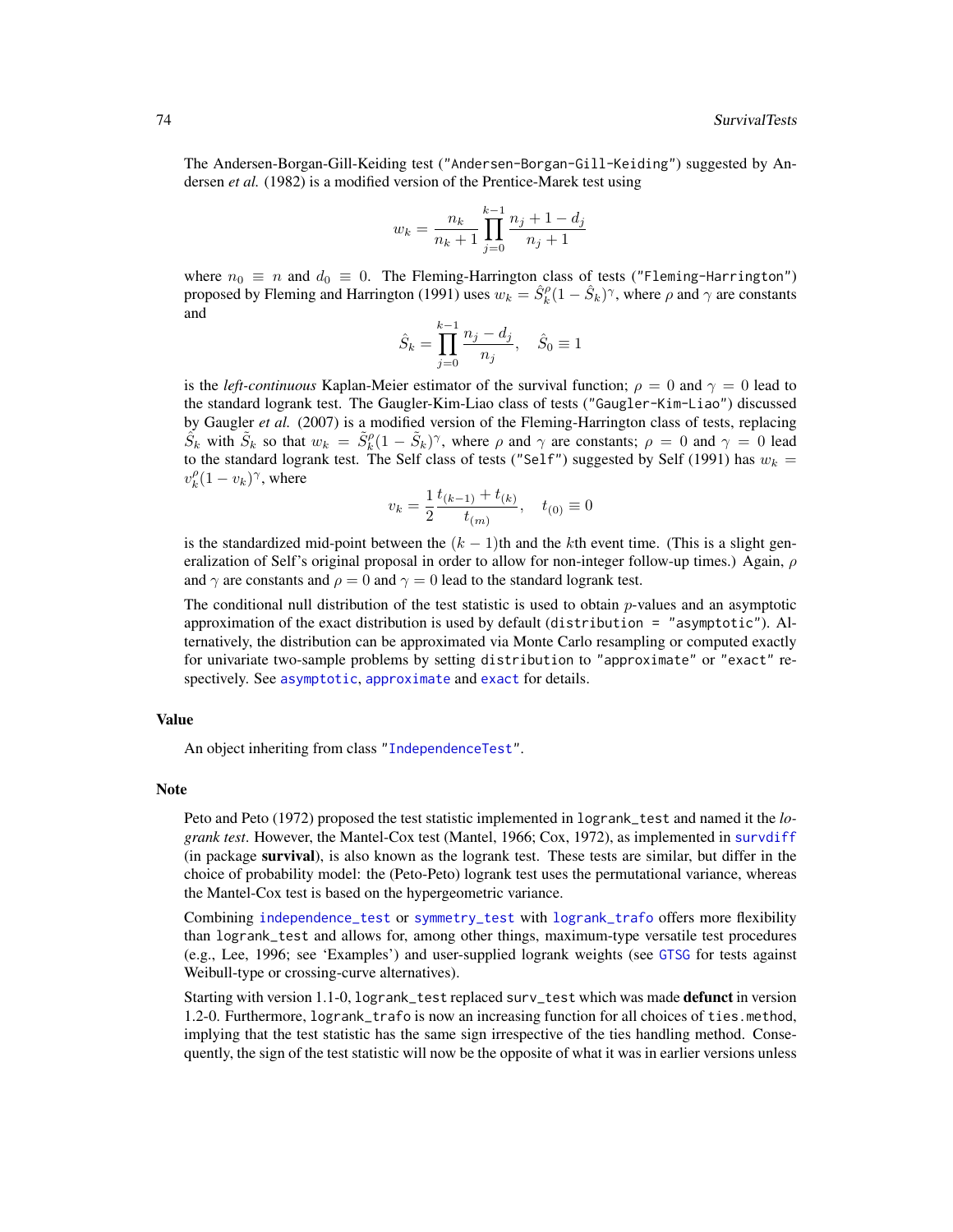ties.method = "average-scores". (In versions of coin prior to 1.1-0, logrank\_trafo was a decreasing function when ties.method was other than "average-scores".)

Starting with version 1.2-0, mid-ranks and the Hothorn-Lausen method can no longer be specified with ties.method = "logrank" and ties-method = "HL" respectively.

#### References

Andersen, P. K., Borgan, Ø., Gill, R. and Keiding, N. (1982). Linear nonparametric tests for comparison of counting processes, with applications to censored survival data (with discussion). *International Statistical Review* 50(3), 219–258.

Breslow, N. (1970). A generalized Kruskal-Wallis test for comparing K samples subject to unequal patterns of censorship. *Biometrika* 57(3), 579–594.

Callaert, H. (2003). Comparing statistical software packages: The case of the logrank test in StatXact. *The American Statistician* 57(3), 214–217.

Cox, D. R. (1972). Regression models and life-tables (with discussion). *Journal of the Royal Statistical Society* B 34(2), 187–220.

Fleming, T. R. and Harrington, D. P. (1991). *Counting Processes and Survival Analysis*. New York: John Wiley & Sons.

Gaugler, T., Kim, D. and Liao, S. (2007). Comparing two survival time distributions: An investigation of several weight functions for the weighted logrank statistic. *Communications in Statistics – Simulation and Computation* 36(2), 423–435.

Gehan, E. A. (1965). A generalized Wilcoxon test for comparing arbitrarily single-censored samples. *Biometrika* 52(1–2), 203–223.

Hothorn, T. and Lausen, B. (2003). On the exact distribution of maximally selected rank statistics. *Computational Statistics & Data Analysis* 43(2), 121–137.

Klein, J. P. and Moeschberger, M. L. (2003). *Survival Analysis: Techniques for Censored and Truncated Data*, Second Edition. New York: Springer.

Lee, J. W. (1996). Some versatile tests based on the simultaneous use of weighted log-rank statistics. *Biometrics* 52(2), 721–725.

Letón, E. and Zuluaga, P. (2001). Equivalence between scores and weighted tests for survival curves. *Communications in Statistics – Theory and Methods* 30(4), 591–608.

Mantel, N. (1966). Evaluation of survival data and two new rank order statistics arising in its consideration. *Cancer Chemotherapy Reports* 50(3), 163–170.

Peto, R. and Peto, J. (1972). Asymptotic efficient rank invariant test procedures (with discussion). *Journal of the Royal Statistical Society* A 135(2), 185–207.

Prentice, R. L. (1978). Linear rank tests with right censored data. *Biometrika* 65(1), 167–179.

Prentice, R. L. and Marek, P. (1979). A qualitative discrepancy between censored data rank tests. *Biometrics* 35(4), 861–867.

Self, S. G. (1991). An adaptive weighted log-rank test with application to cancer prevention and screening trials. *Biometrics* 47(3), 975–986.

Tarone, R. E. (1975). Tests for trend in life table analysis. *Biometrika* 62(3), 679–682.

Tarone, R. E. and Ware, J. (1977). On distribution-free tests for equality of survival distributions. *Biometrika* 64(1), 156–160.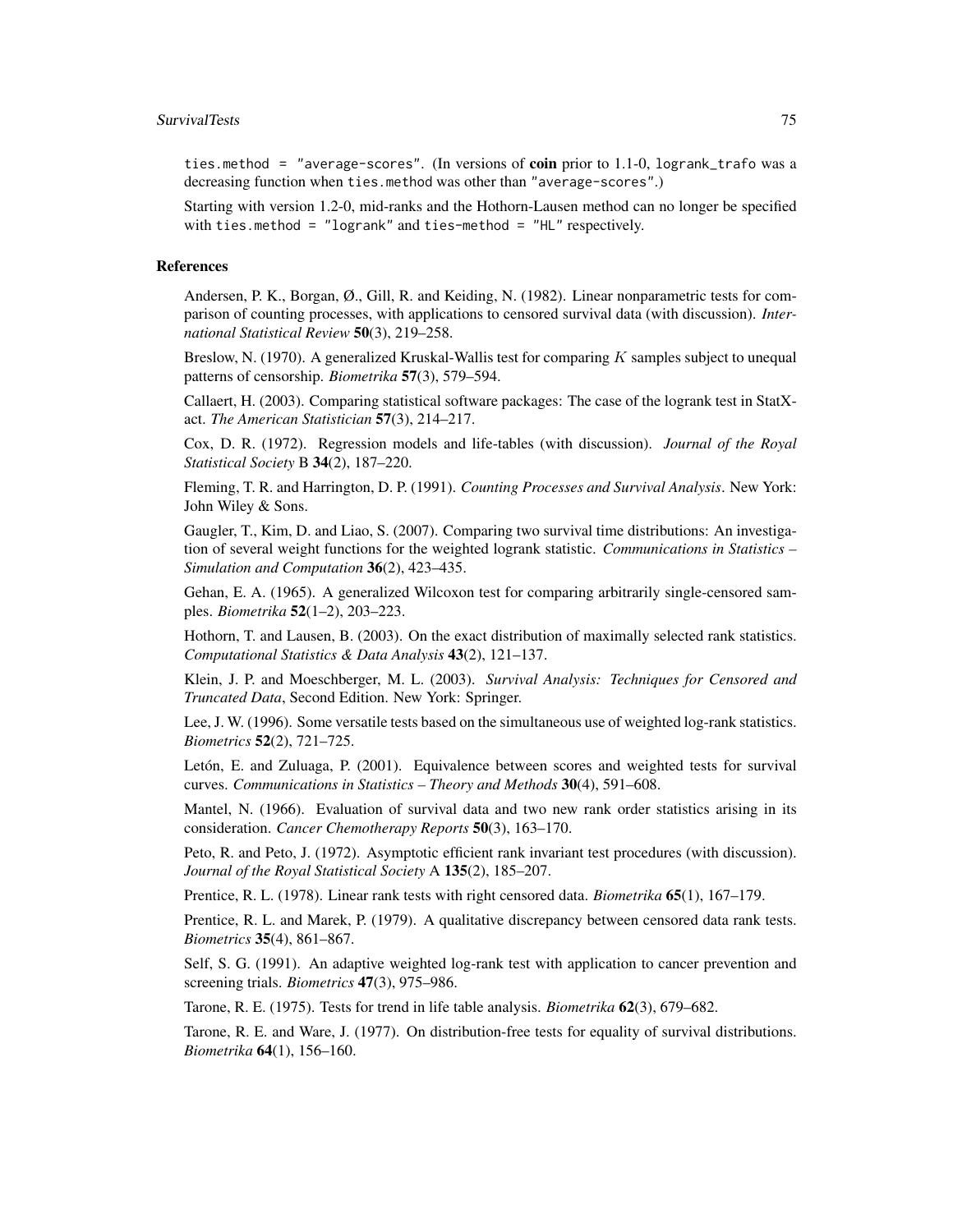# Examples

```
## Example data (Callaert, 2003, Tab.1)
callaert <- data.frame(
    time = c(1, 1, 5, 6, 6, 6, 6, 2, 2, 2, 3, 4, 4, 5, 5),
    group = factor(rep(0:1, c(7, 8))))
## Logrank scores using mid-ranks (Callaert, 2003, Tab.2)
with(callaert,
     logrank_trafo(Surv(time)))
## Asymptotic Mantel-Cox test (p = 0.0523)
survdiff(Surv(time) \sim group, data = callaert)
## Exact logrank test using mid-ranks (p = 0.0505)
logrank_test(Surv(time) ~ group, data = callaert, distribution = "exact")
## Exact logrank test using average-scores (p = 0.0468)
logrank\_test(Surv(time) \sim group, data = callaert, distribution = "exact",ties.method = "average-scores")
## Lung cancer data (StatXact 9 manual, p. 213, Tab. 7.19)
lungcancer <- data.frame(
    time = c(257, 476, 355, 1779, 355,
             191, 563, 242, 285, 16, 16, 16, 257, 16),
    event = c(0, 0, 1, 1, 0,1, 1, 1, 1, 1, 1, 1, 1, 1),
    group = factor(rep(1:2, c(5, 9)),labels = c("newdrug", "control"))
\lambda## Logrank scores using average-scores (StatXact 9 manual, p. 214)
with(lungcancer,
     logrank_trafo(Surv(time, event), ties.method = "average-scores"))
## Exact logrank test using average-scores (StatXact 9 manual, p. 215)
logrank_test(Surv(time, event) ~ group, data = lungcancer,
             distribution = "exact", ties.method = "average-scores")
## Exact Prentice test using average-scores (StatXact 9 manual, p. 222)
logrank\_test(Surv(time, event) \sim group, data = lungcancer,distribution = "exact", ties.method = "average-scores",
             type = "Prentice")
## Approximative (Monte Carlo) versatile test (Lee, 1996)
rho.gamma \leq expand.grid(rho = seq(0, 2, 1), gamma = seq(0, 2, 1))
lee_trafo <- function(y)
    logrank_trafo(y, ties.method = "average-scores",
                  type = "Fleming-Harrington",
                  rho = rho.gamma["rho"], gamma = rho.gamma["gamma"])
```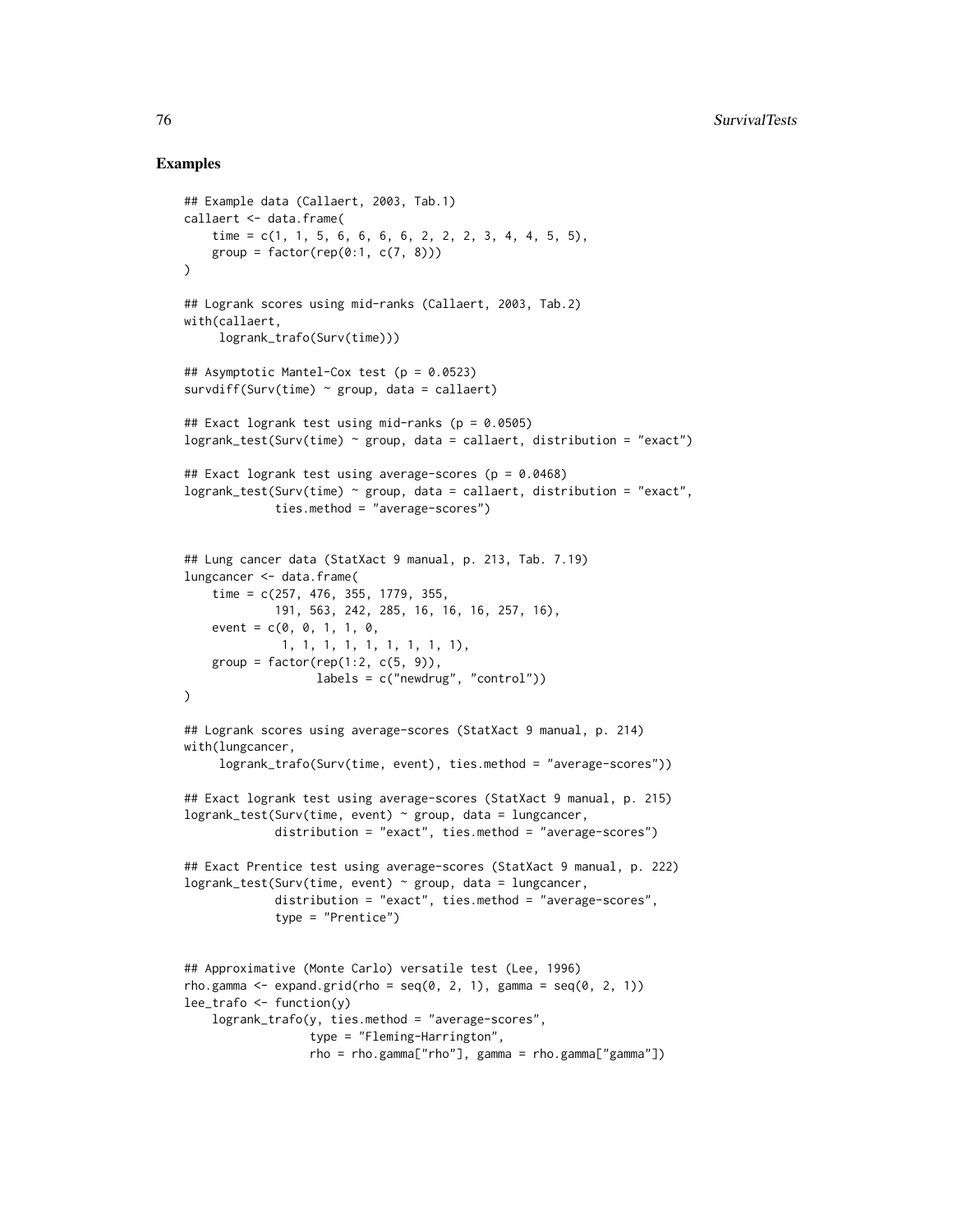```
it <- independence_test(Surv(time, event) ~ group, data = lungcancer,
                        distribution = approximate(B = 10000),
                        ytrafo = function(data)
                            trafo(data, surv_trafo = lee_trafo))
pvalue(it, method = "step-down")
```
<span id="page-76-0"></span>SymmetryProblem-class *Class* "SymmetryProblem"

# Description

Objects of class "SymmetryProblem" represent the data structure corresponding to a symmetry problem.

#### Objects from the Class

Objects can be created by calls of the form

new("SymmetryProblem", x, y, block = NULL, weights = NULL, ...)

where  $x$  and  $y$  are data frames containing the variables  $X$  and  $Y$  respectively, block is an optional factor representing the block structure  $b$  and weights is an optional integer vector corresponding to the case weights w.

# **Slots**

x: Object of class "data.frame". The variables x.

y: Object of class "data.frame". The variables y.

block: Object of class "factor". The block structure.

weights: Object of class "numeric". The case weights.

# Extends

Class ["IndependenceProblem"](#page-23-0), directly.

#### Methods

initialize signature(.Object = "SymmetryProblem"): See the documentation for [initialize](#page-0-0) (in package methods) for details.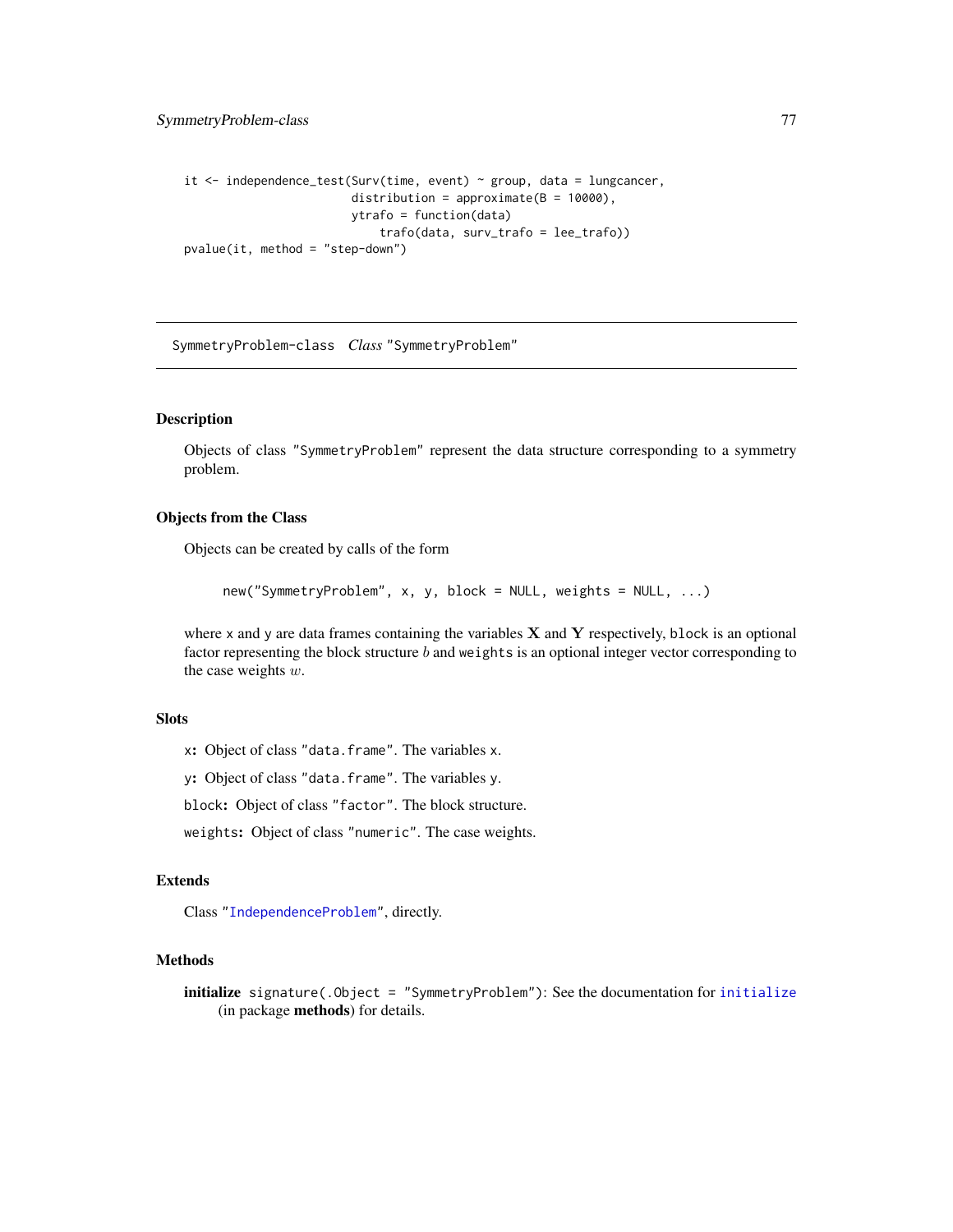<span id="page-77-1"></span>

#### <span id="page-77-0"></span>Description

Testing the symmetry of set of repeated measurements variables measured on arbitrary scales in a complete block design.

# Usage

```
## S3 method for class 'formula'
symmetry_test(formula, data, subset = NULL, weights = NULL, ...)
## S3 method for class 'table'
symmetry_test(object, ...)
## S3 method for class 'SymmetryProblem'
symmetry_test(object, teststat = c("maximum", "quadratic", "scalar"),
              distribution = c("asymptotic", "approximate",
                               "exact", "none"),
              alternative = c("two.sided", "less", "greater"),
              xtrafo = trafo, ytrafo = trafo, scores = NULL,
              check = NULL, paired = FALSE, ...)
```
# Arguments

| formula      | a formula of the form $y1 +  + yq \sim x$   block where $y1, , yq$ are<br>measured on arbitrary scales (nominal, ordinal or continuous with or without<br>censoring), x is a factor and block is an optional factor (which is generated<br>automatically if omitted).                                                                                                                                                                                                                                                                                                                                                                                    |
|--------------|----------------------------------------------------------------------------------------------------------------------------------------------------------------------------------------------------------------------------------------------------------------------------------------------------------------------------------------------------------------------------------------------------------------------------------------------------------------------------------------------------------------------------------------------------------------------------------------------------------------------------------------------------------|
| data         | an optional data frame containing the variables in the model formula.                                                                                                                                                                                                                                                                                                                                                                                                                                                                                                                                                                                    |
| subset       | an optional vector specifying a subset of observations to be used. Defaults to<br>NULL.                                                                                                                                                                                                                                                                                                                                                                                                                                                                                                                                                                  |
| weights      | an optional formula of the form $\sim$ w defining integer valued case weights for<br>each observation. Defaults to NULL, implying equal weight for all observations.                                                                                                                                                                                                                                                                                                                                                                                                                                                                                     |
| object       | an object inheriting from classes "table" (with identical dimnames compo-<br>nents) or "SymmetryProblem".                                                                                                                                                                                                                                                                                                                                                                                                                                                                                                                                                |
| teststat     | a character, the type of test statistic to be applied: either a maximum statistic<br>("maximum", default), a quadratic form ("quadratic") or a standardized scalar<br>test statistic ("scalar").                                                                                                                                                                                                                                                                                                                                                                                                                                                         |
| distribution | a character, the conditional null distribution of the test statistic can be approx-<br>imated by its asymptotic distribution ("asymptotic", default) or via Monte<br>Carlo resampling ("approximate"). Alternatively, the functions asymptotic<br>or approximate can be used. For univariate two-sample problems, "exact"<br>or use of the function exact computes the exact distribution. Computation<br>of the null distribution can be suppressed by specifying "none". It is also<br>possible to specify a function with one argument (an object inheriting from<br>"IndependenceTestStatistic") that returns an object of class "NullDistribution". |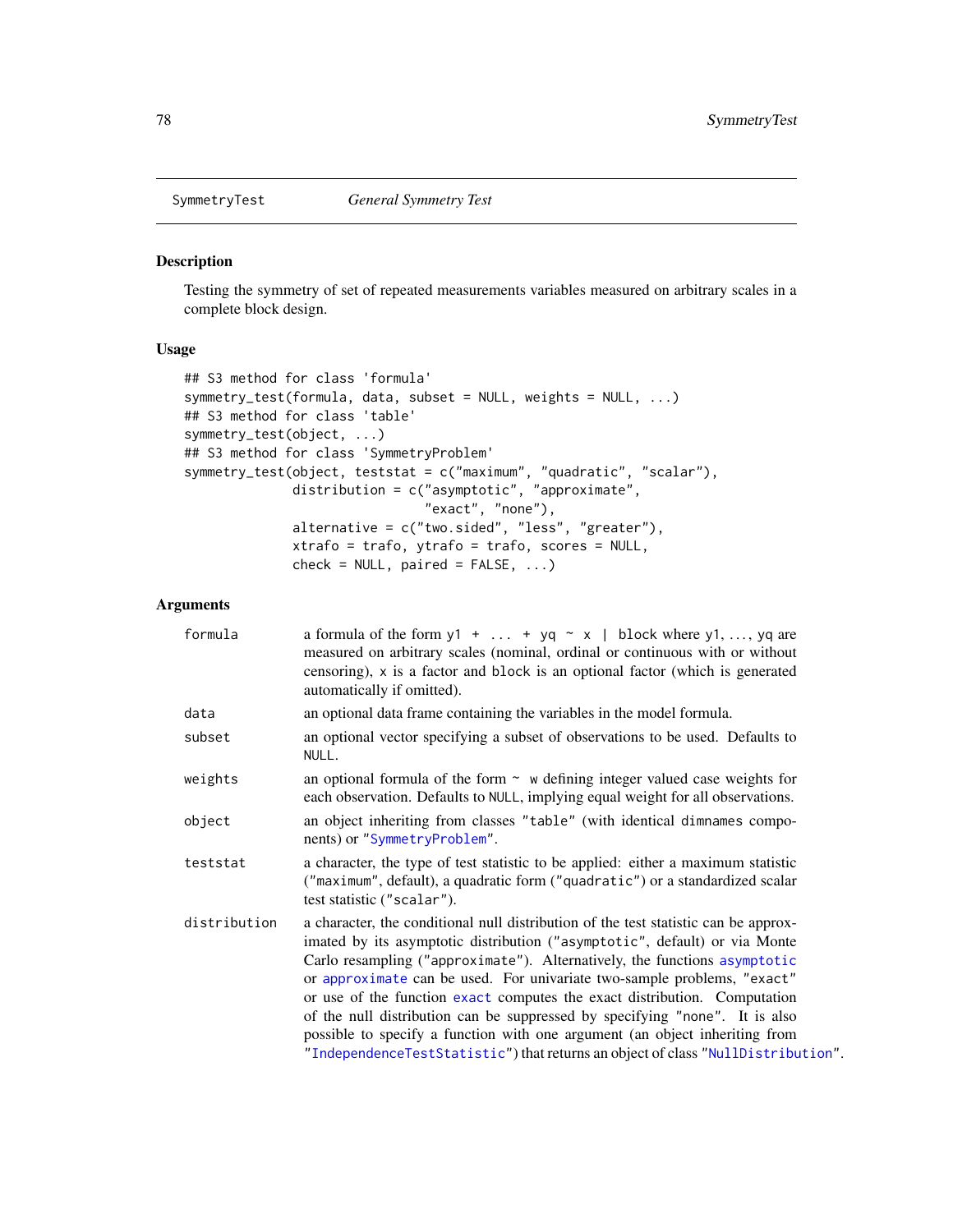# <span id="page-78-0"></span>SymmetryTest 79

| alternative | a character, the alternative hypothesis: either "two.sided" (default), "greater"<br>or "less".                                                                                                                                                |
|-------------|-----------------------------------------------------------------------------------------------------------------------------------------------------------------------------------------------------------------------------------------------|
| xtrafo      | a function of transformations to be applied to the factor x supplied in formula;<br>see 'Details'. Defaults to trafo.                                                                                                                         |
| vtrafo      | a function of transformations to be applied to the variables $y_1, \ldots, y_q$ supplied<br>in formula; see 'Details'. Defaults to trafo.                                                                                                     |
| scores      | a named list of scores to be attached to ordered factors; see 'Details'. Defaults<br>to NULL, implying equally spaced scores.                                                                                                                 |
| check       | a function to be applied to objects of class "IndependenceTest" in order to<br>check for specific properties of the data. Defaults to NULL.                                                                                                   |
| paired      | a logical, indicating that paired data have been transformed in such a way that the<br>(unstandardized) linear statistic is the sum of the absolute values of the positive<br>differences between the paired observations. Defaults to FALSE. |
| $\cdots$    | further arguments to be passed to or from other methods (currently ignored).                                                                                                                                                                  |

#### Details

symmetry\_test provides a general symmetry test for a set of variables measured on arbitrary scales. This function is based on the general framework for conditional inference procedures proposed by Strasser and Weber (1999). The salient parts of the Strasser-Weber framework are elucidated by Hothorn *et al.* (2006) and a thorough description of the software implementation is given by Hothorn *et al.* (2008).

The null hypothesis of symmetry is tested. The response variables and the measurement conditions are given by y1, ..., yq and x, respectively, and block is a factor where each level corresponds to exactly one subject with repeated measurements.

A vector of case weights, e.g., observation counts, can be supplied through the weights argument and the type of test statistic is specified by the teststat argument. Influence and regression functions, i.e., transformations of  $y1, \ldots, yq$  and x, are specified by the ytrafo and xtrafo arguments respectively; see [trafo](#page-85-0) for the collection of transformation functions currently available. This allows for implementation of both novel and familiar test statistics, e.g., the McNemar test, the Cochran Q test, the Wilcoxon signed-rank test and the Friedman test. Furthermore, multivariate extensions such as the multivariate Friedman test (Gerig, 1969; Puri and Sen, 1971) can be implemented without much effort (see 'Examples').

If, say, y1 and/or x are ordered factors, the default scores,  $1:nlevels(y1)$  and  $1:nlevels(x)$ respectively, can be altered using the scores argument; this argument can also be used to coerce nominal factors to class "ordered". For example, when y1 is an ordered factor with four levels and x is a nominal factor with three levels, scores = list(y1 = c(1, 3:5),  $x = c(1:2, 4)$ ) supplies the scores to be used. For ordered alternatives the scores must be monotonic, but nonmontonic scores are also allowed for testing against, e.g., umbrella alternatives. The length of the score vector must be equal to the number of factor levels.

The conditional null distribution of the test statistic is used to obtain  $p$ -values and an asymptotic approximation of the exact distribution is used by default (distribution = "asymptotic"). Alternatively, the distribution can be approximated via Monte Carlo resampling or computed exactly for univariate two-sample problems by setting distribution to "approximate" or "exact" respectively. See [asymptotic](#page-50-0), [approximate](#page-50-0) and [exact](#page-50-0) for details.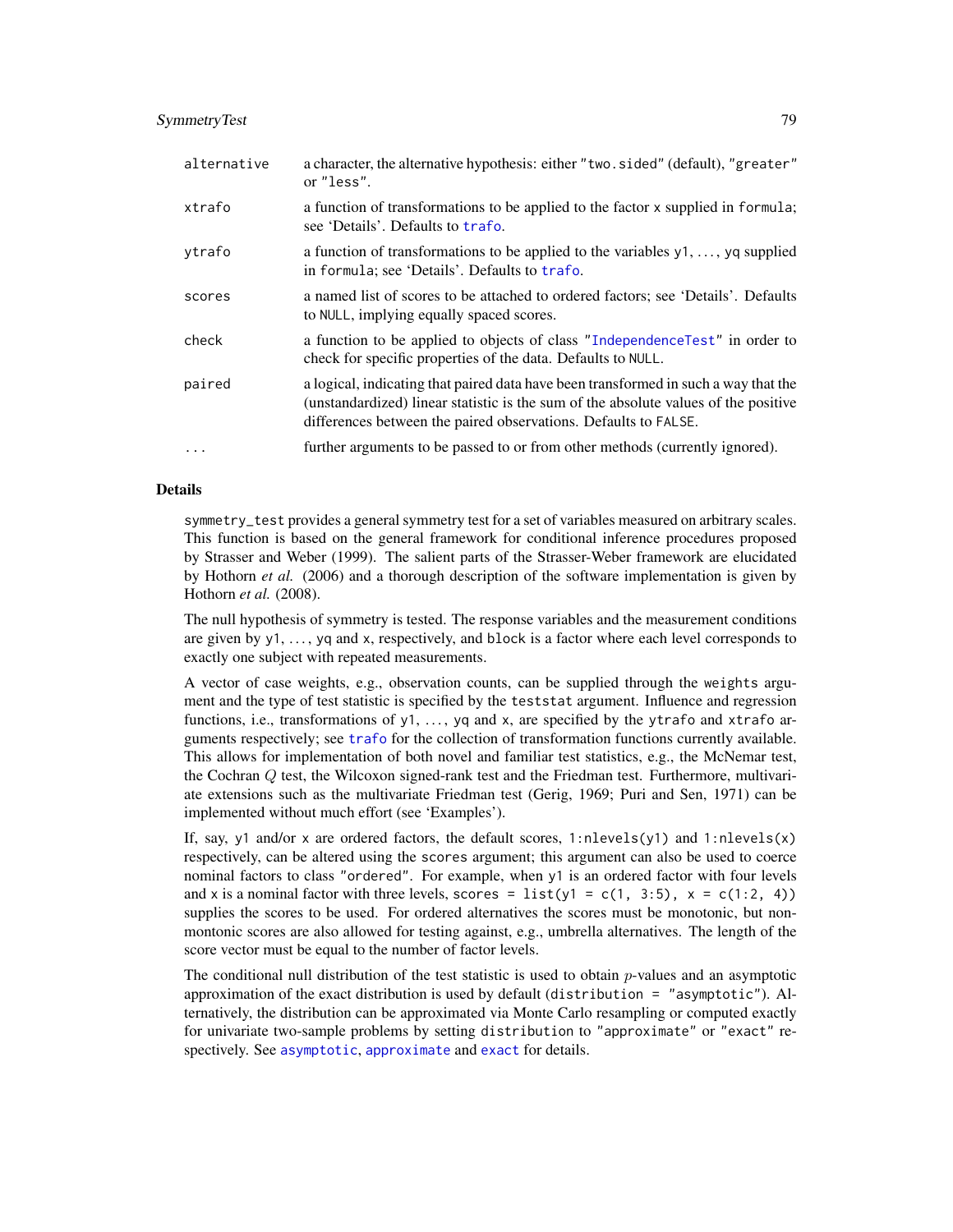<span id="page-79-0"></span>An object inheriting from class ["IndependenceTest"](#page-28-0).

#### Note

Starting with coin version 1.1-0, maximum statistics and quadratic forms can no longer be specified using teststat = "maxtype" and teststat = "quadtype" respectively (as was used in versions prior to  $0.4-5$ ).

#### **References**

Gerig, T. (1969). A multivariate extension of Friedman's  $\chi^2_r$  test. *Journal of the American Statistical Association* 64(328), 1595–1608.

Hothorn, T., Hornik, K., van de Wiel, M. A. and Zeileis, A. (2006). A Lego system for conditional inference. *The American Statistician* 60(3), 257–263.

Hothorn, T., Hornik, K., van de Wiel, M. A. and Zeileis, A. (2008). Implementing a class of permutation tests: the coin package. *Journal of Statistical Software* 28(8), 1–23. [http://www.](http://www.jstatsoft.org/v28/i08/) [jstatsoft.org/v28/i08/](http://www.jstatsoft.org/v28/i08/)

Puri, M. L. and Sen, P. K. (1971). *Nonparametric Methods in Multivariate Analysis*. New York: John Wiley & Sons.

Strasser, H. and Weber, C. (1999). On the asymptotic theory of permutation statistics. *Mathematical Methods of Statistics* 8(2), 220–250.

# Examples

```
## One-sided exact Fisher-Pitman test for paired observations
y1 <- c(1.83, 0.50, 1.62, 2.48, 1.68, 1.88, 1.55, 3.06, 1.30)
y2 <- c(0.878, 0.647, 0.598, 2.05, 1.06, 1.29, 1.06, 3.14, 1.29)
dta <- data.frame(
   y = c(y1, y2),
    x = gl(2, length(y1)),block = factor(rep(seq_along(y1), 2))
)
symmetry_test(y \sim x | block, data = dta,
              distribution = "exact", alternative = "greater")
## Alternatively: transform data and set 'paired = TRUE'
delta <- y1 - y2
y \leftarrow as.vector(rbind(abs(delta) * (delta >= 0), abs(delta) * (delta > 0)))x \le factor(rep(0:1, length(delta)), labels = c("pos", "neg"))
block <- gl(length(delta), 2)
symmetry_test(y \sim x | block,
              distribution = "exact", alternative = "greater",
              paired = TRUE)
```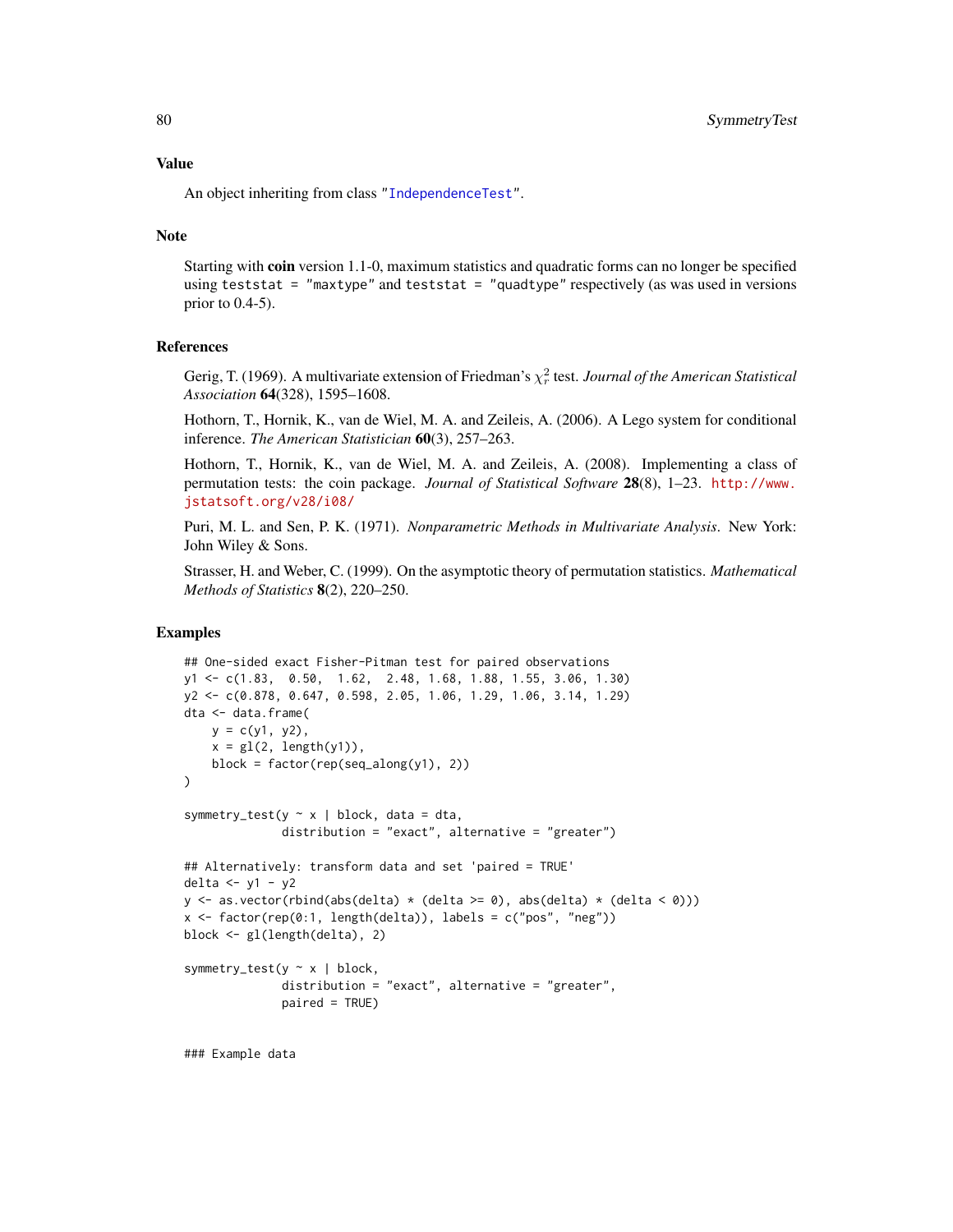# <span id="page-80-0"></span>SymmetryTests 81

```
### Gerig (1969, p. 1597)
gerig <- data.frame(
   y1 = c( 0.547, 1.811, 2.561,
            1.706, 2.509, 1.414,
           -0.288, 2.524, 3.310,
            1.417, 0.703, 0.961,
            0.878, 0.094, 1.682,
           -0.680, 2.077, 3.181,
            0.056, 0.542, 2.983,
            0.711, 0.269, 1.662,
           -1.335, 1.545, 2.920,
            1.635, 0.200, 2.065),
    y2 = c(-0.575, 1.840, 2.399,1.252, 1.574, 3.059,
           -0.310, 1.553, 0.560,
            0.932, 1.390, 3.083,
            0.819, 0.045, 3.348,
            0.497, 1.747, 1.355,
           -0.285, 0.760, 2.332,
            0.089, 1.076, 0.960,
           -0.349, 1.471, 4.121,
            0.845, 1.480, 3.391),
   x = factor(rep(1:3, 10)),
    b = factor(rep(1:10, each = 3))\mathcal{L}### Asymptotic multivariate Friedman test
### Gerig (1969, p. 1599)
symmetry_test(y1 + y2 \sim x | b, data = gerig, teststat = "quadratic",
              ytrafo = function(data)
                  trafo(data, numeric_trafo = rank_trafo,
                        block = gerig$b)) # L_n = 17.238
### Asymptotic multivariate Page test
(st \leq -symmetry_test(y1 + y2 \sim x \mid b, data = gerig,ytrafo = function(data)
                          trafo(data, numeric_trafo = rank_trafo,
                                block = gerig$b),
                     scores = list(x = 1:3))pvalue(st, method = "step-down")
```
SymmetryTests *Symmetry Tests*

#### Description

Testing the symmetry of a numeric repeated measurements variable in a complete block design.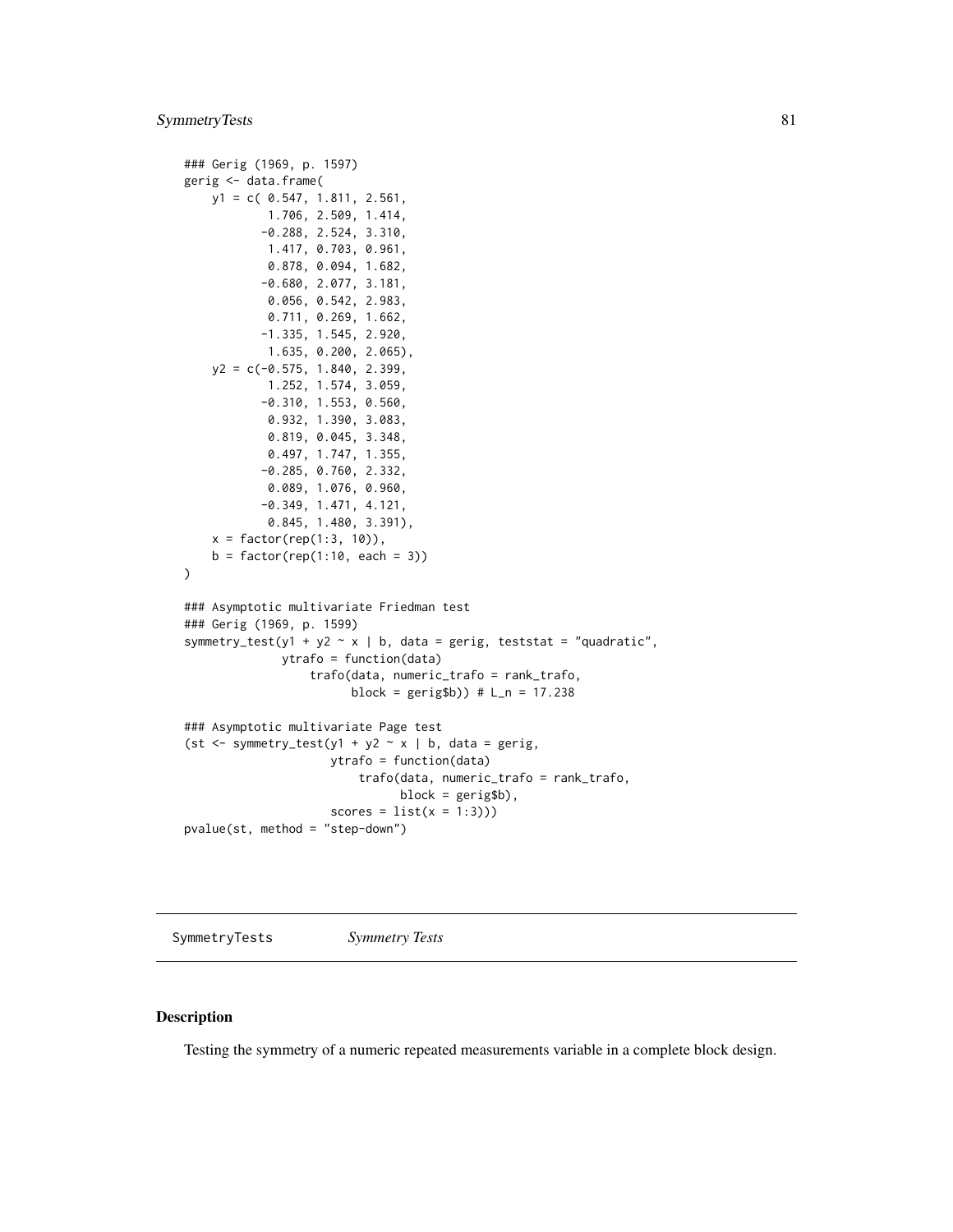# <span id="page-81-0"></span>Usage

```
## S3 method for class 'formula'
sign_test(formula, data, subset = NULL, ...)
## S3 method for class 'SymmetryProblem'
sign_test(object, ...)
## S3 method for class 'formula'
wilcoxsign_test(formula, data, subset = NULL, ...)
## S3 method for class 'SymmetryProblem'
wilcoxsign_test(object, zero.method = c("Pratt", "Wilcoxon"), ...)
## S3 method for class 'formula'
friedman_test(formula, data, subset = NULL, ...)## S3 method for class 'SymmetryProblem'
friedman_test(object, ...)
## S3 method for class 'formula'
quade_test(formula, data, subset = NULL, ...)
## S3 method for class 'SymmetryProblem'
quade_test(object, ...)
```
# Arguments

| formula     | a formula of the form $y \sim x$   block where y is a numeric variable, x is a<br>factor with two (sign_test and wilcoxsign_test) or more levels and block<br>is an optional factor (which is generated automatically if omitted). |
|-------------|------------------------------------------------------------------------------------------------------------------------------------------------------------------------------------------------------------------------------------|
| data        | an optional data frame containing the variables in the model formula.                                                                                                                                                              |
| subset      | an optional vector specifying a subset of observations to be used. Defaults to<br>NULL.                                                                                                                                            |
| object      | an object inheriting from class "SymmetryProblem".                                                                                                                                                                                 |
| zero.method | a character, the method used to handle zeros: either "Pratt" (default) or "Wilcoxon";<br>see 'Details'.                                                                                                                            |
| $\cdots$    | further arguments to be passed to symmetry_test.                                                                                                                                                                                   |

#### Details

sign\_test, wilcoxsign\_test, friedman\_test and quade\_test provide the sign test, the Wilcoxon signed-rank test, the Friedman test, the Page test and the Quade test. A general description of these methods is given by Hollander and Wolfe (1999).

The null hypothesis of symmetry is tested. The response variable and the measurement conditions are given by y and x, respectively, and block is a factor where each level corresponds to exactly one subject with repeated measurements. For sign\_test and wilcoxsign\_test, formulae of the form  $y \sim x$  | block and  $y \sim x$  are allowed. The latter form is interpreted as y is the first and x the second measurement on the same subject.

If x is an ordered factor, the default scores,  $1:$ nlevels $(x)$ , can be altered using the scores argument (see [symmetry\\_test](#page-77-0)); this argument can also be used to coerce nominal factors to class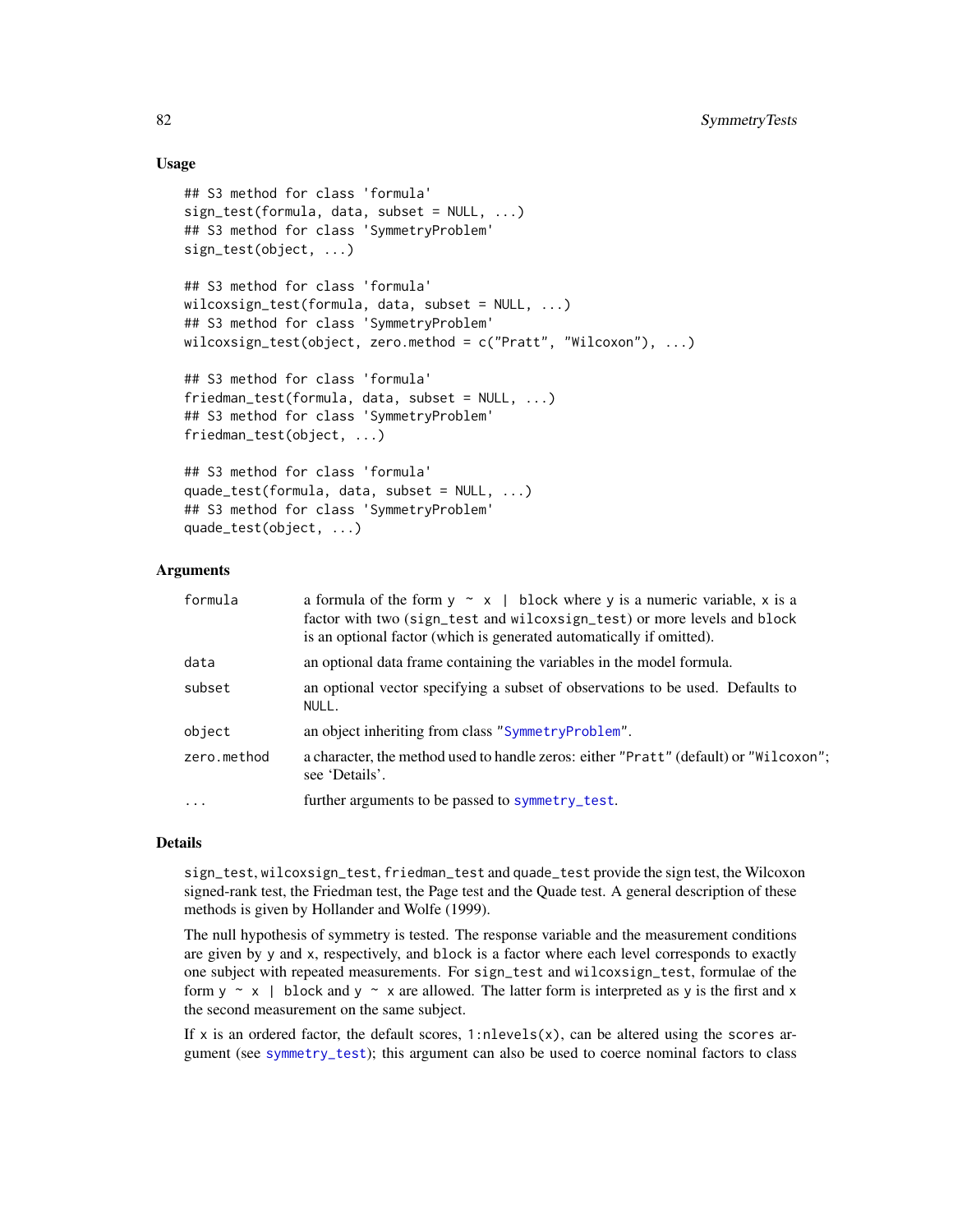#### <span id="page-82-0"></span>SymmetryTests 83

"ordered". In this case, a linear-by-linear association test is computed and the direction of the alternative hypothesis can be specified using the alternative argument. For the Friedman test, this extension was given by Page (1963) and is known as the Page test.

For wilcoxsign\_test, the default method of handling zeros (zero.method = "Pratt"), due to Pratt (1959), first rank transforms the absolute differences (including zeros) and then discards the ranks corresponding to the zero-differences. The proposal by Wilcoxon (1949) first discards the zero-differences and then rank transforms the remaining absolute differences (zero.method = "Wilcoxon").

The conditional null distribution of the test statistic is used to obtain  $p$ -values and an asymptotic approximation of the exact distribution is used by default (distribution = "asymptotic"). Alternatively, the distribution can be approximated via Monte Carlo resampling or computed exactly for univariate two-sample problems by setting distribution to "approximate" or "exact" respectively. See [asymptotic](#page-50-0), [approximate](#page-50-0) and [exact](#page-50-0) for details.

#### Value

An object inheriting from class ["IndependenceTest"](#page-28-0).

#### Note

Starting with coin version 1.0-16, the zero. method argument replaced the (now removed) ties. method argument. The current default is zero.method = "Pratt" whereas earlier versions had ties.method = "HollanderWolfe", which is equivalent to zero.method = "Wilcoxon".

#### References

Hollander, M. and Wolfe, D. A. (1999). *Nonparametric Statistical Methods*, Second Edition. New York: John Wiley & Sons.

Page, E. B. (1963). Ordered hypotheses for multiple treatments: a significance test for linear ranks. *Journal of the American Statistical Association* 58(301), 216–230.

Pratt, J. W. (1959). Remarks on zeros and ties in the Wilcoxon signed rank procedures. *Journal of the American Statistical Association* 54(287), 655–667.

Quade, D. (1979). Using weighted rankings in the analysis of complete blocks with additive block effects. *Journal of the American Statistical Association* 74(367), 680–683.

Wilcoxon, F. (1949). Some rapid approximate statistical procedures. *Annals of the New York Academy of Sciences* 52(6), 808–814.

### Examples

```
## Example data from ?wilcox.test
y1 <- c(1.83, 0.50, 1.62, 2.48, 1.68, 1.88, 1.55, 3.06, 1.30)
y2 <- c(0.878, 0.647, 0.598, 2.05, 1.06, 1.29, 1.06, 3.14, 1.29)
## One-sided exact sign test
(st \le sign_test(y1 \sim y2, distribution = "exact",
                 alternative = "greater"))
midpvalue(st) # mid-p-value
```
## One-sided exact Wilcoxon signed-rank test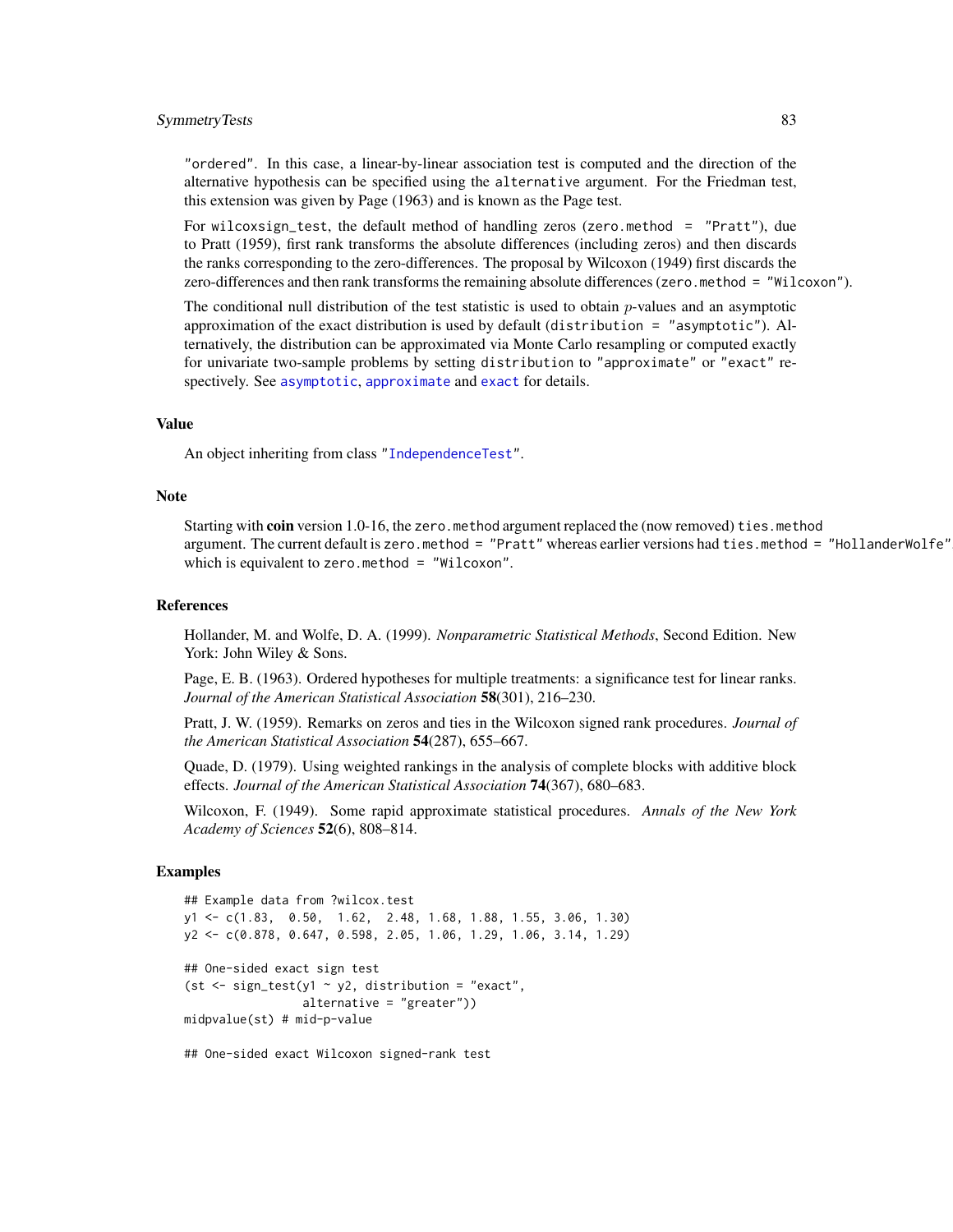```
(wt <- wilcoxsign_test(y1 \sim y2, distribution = "exact",
                       alternative = "greater"))
statistic(wt, type = "linear")
midpvalue(wt) # mid-p-value
## Comparison with R's wilcox.test() function
wilcox.test(y1, y2, paired = TRUE, alternative = "greater")
## Data with explicit group and block information
dta <- data.frame(y = c(y1, y2), x = gl(2, length(y1)),block = factor(rep(seq_along(y1), 2)))
## For two samples, the sign test is equivalent to the Friedman test...
sign_test(y \sim x | block, data = dta, distribution = "exact")
friedman_test(y \sim x | block, data = dta, distribution = "exact")
## ...and the signed-rank test is equivalent to the Quade test
wilcoxsign_test(y \sim x | block, data = dta, distribution = "exact")
quade_test(y \sim x | block, data = dta, distribution = "exact")
## Comparison of three methods ("round out", "narrow angle", and "wide angle")
## for rounding first base.
## Hollander and Wolfe (1999, p. 274, Tab. 7.1)
rounding <- data.frame(
    times = c(5.40, 5.50, 5.55,5.85, 5.70, 5.75,
              5.20, 5.60, 5.50,
              5.55, 5.50, 5.40,
              5.90, 5.85, 5.70,
              5.45, 5.55, 5.60,
              5.40, 5.40, 5.35,
              5.45, 5.50, 5.35,
              5.25, 5.15, 5.00,
              5.85, 5.80, 5.70,
              5.25, 5.20, 5.10,
              5.65, 5.55, 5.45,
              5.60, 5.35, 5.45,
              5.05, 5.00, 4.95,
              5.50, 5.50, 5.40,
              5.45, 5.55, 5.50,
              5.55, 5.55, 5.35,
              5.45, 5.50, 5.55,
              5.50, 5.45, 5.25,
              5.65, 5.60, 5.40,
              5.70, 5.65, 5.55,
              6.30, 6.30, 6.25),
    methods = factor(rep(1:3, 22)),
                     labels = c("Round Out", "Narrow Angle", "Wide Angle")),
    block = gl(22, 3))
```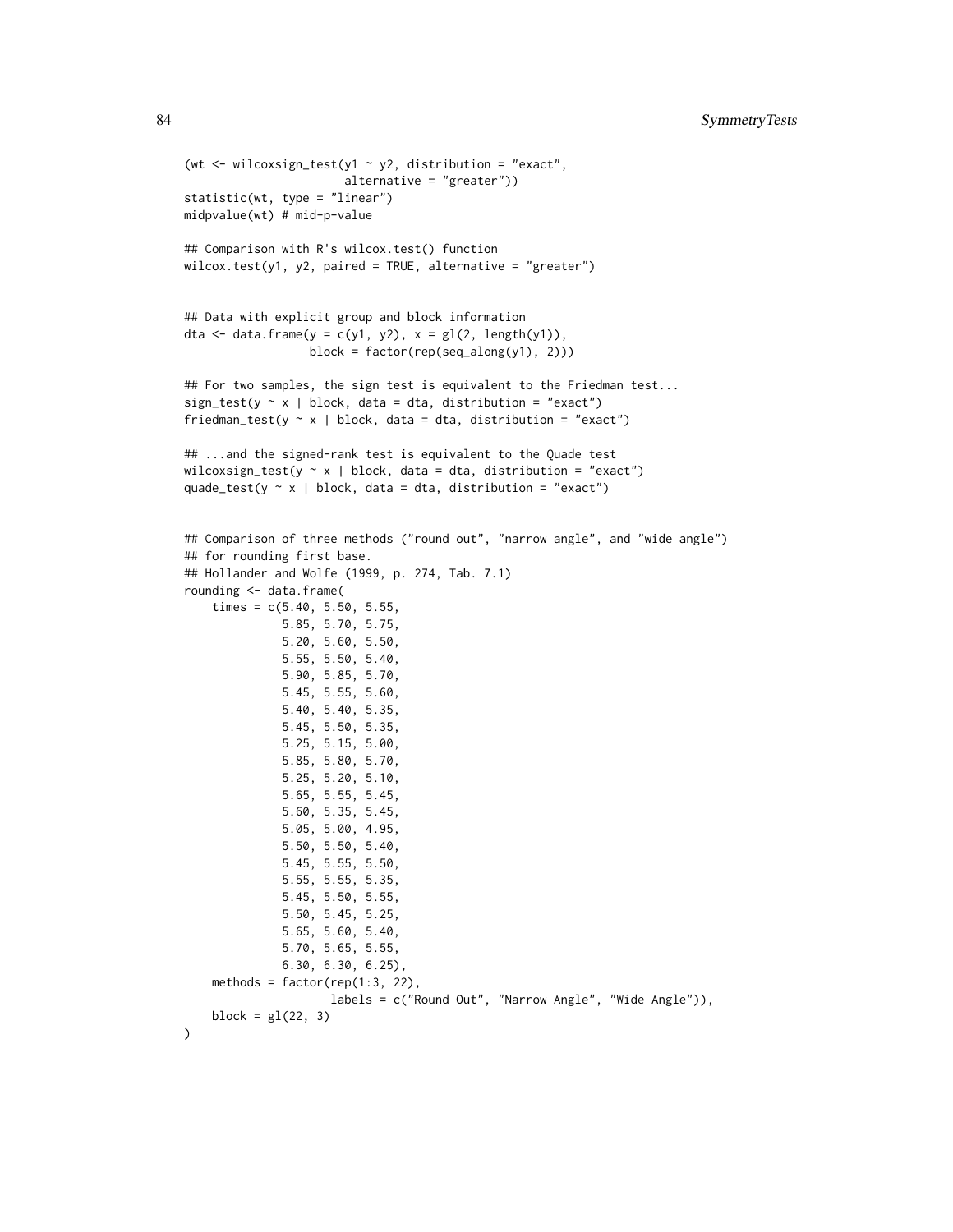# SymmetryTests 85

```
## Asymptotic Friedman test
friedman_test(times ~ methods | block, data = rounding)
## Parallel coordinates plot
with(rounding, {
    mathot(t(matrix(time, ncol = 3, byrow = TRUE)),type = "l", lty = 1, col = 1, ylab = "Time", xlim = c(0.5, 3.5),
            axes = FALSE)axis(1, at = 1:3, labels = levels(methods))axis(2)
})
## Where do the differences come from?
## Wilcoxon-Nemenyi-McDonald-Thompson test (Hollander and Wolfe, 1999, p. 295)
## Note: all pairwise comparisons
(st <- symmetry_test(times ~ methods | block, data = rounding,
                     ytrafo = function(data)
                         trafo(data, numeric_trafo = rank_trafo,
                               block = rounding$block),
                     xtrafo = mcp_trafo(methods = "Tukey")))
## Simultaneous test of all pairwise comparisons
## Wide Angle vs. Round Out differ (Hollander and Wolfe, 1999, p. 296)
pvalue(st, method = "single-step") # subset pivotality is violated
## Strength Index of Cotton
## Hollander and Wolfe (1999, p. 286, Tab. 7.5)
cotton <- data.frame(
    strength = c(7.46, 7.17, 7.76, 8.14, 7.63,
                 7.68, 7.57, 7.73, 8.15, 8.00,
                 7.21, 7.80, 7.74, 7.87, 7.93),
    potash = ordered(rep(c(144, 108, 72, 54, 36), 3),levels = c(144, 108, 72, 54, 36)),block = gl(3, 5)\lambda## One-sided asymptotic Page test
friedman_test(strength ~ potash | block, data = cotton, alternative = "greater")
## One-sided approximative (Monte Carlo) Page test
friedman_test(strength ~ potash | block, data = cotton, alternative = "greater",
              distribution = approximate(B = 10000))
## Data from Quade (1979, p. 683)
dta <- data.frame(
   y = c(52, 45, 38,63, 79, 50,
          45, 57, 39,
          53, 51, 43,
          47, 50, 56,
          62, 72, 49,
```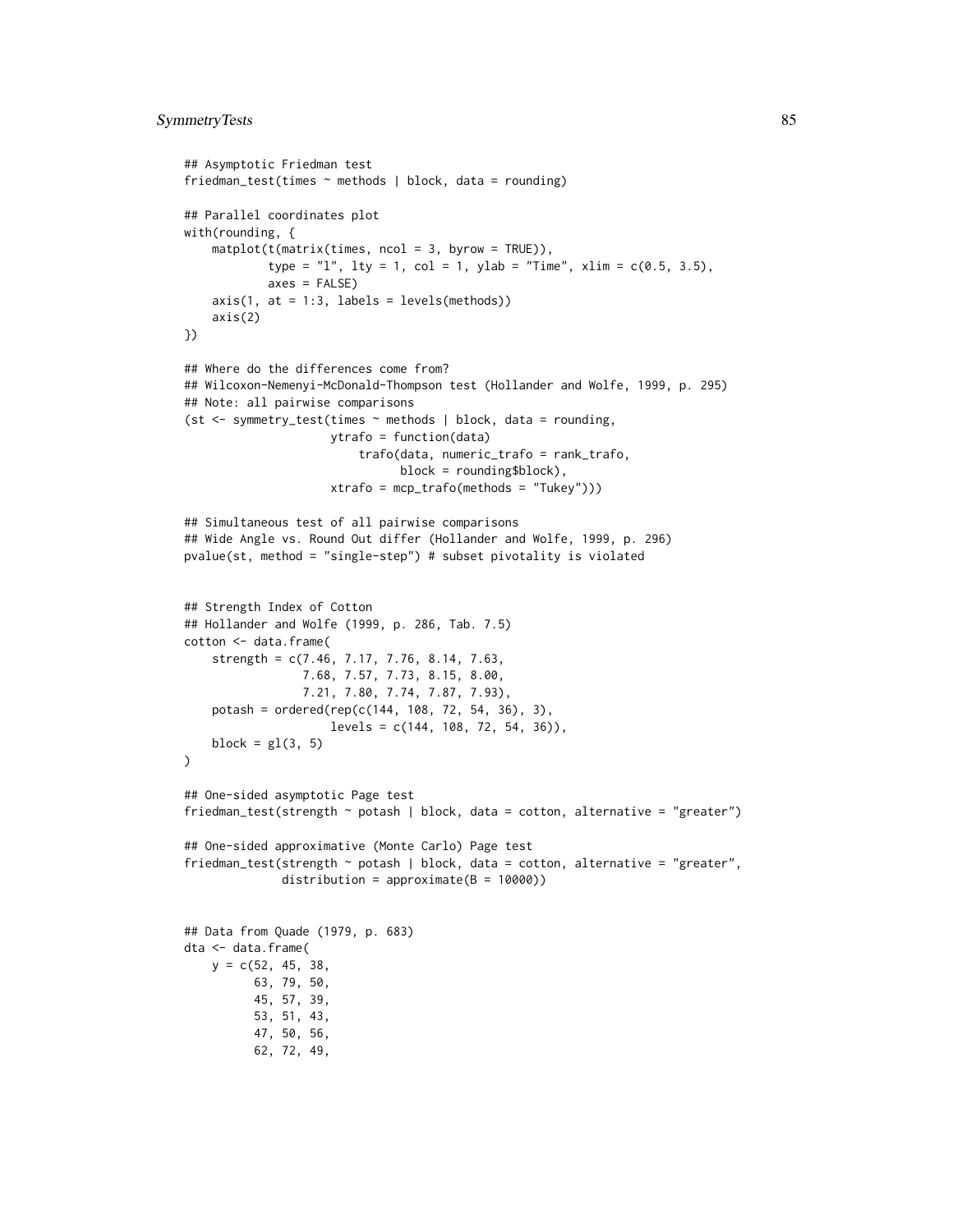```
49, 52, 40),
     x = factor(rep(LETTERS[1:3], 7)),b = factor(rep(1:7, each = 3))\lambda## Approximative (Monte Carlo) Friedman test
## Quade (1979, p. 683)
friedman_test(y \sim x | b, data = dta,
              distribution = approximate(B = 10000)) # chi^2 = 6.000
## Approximative (Monte Carlo) Quade test
## Quade (1979, p. 683)
(qt \leq quade_test(y \sim x | b, data = dta,
                   distribution = approximate(B = 10000))) # W = 8.157
## Comparison with R's quade.test() function
quade.test(y \sim x | b, data = dta)
## quade.test() uses an F-statistic
b <- nlevels(qt@statistic@block)
A <- sum(qt@statistic@y^2)
B \le -\text{ sum}(\text{statistic}(qt, type = "linear")^2) / b(b - 1) * B / (A - B) # F = 8.3765
```
Transformations *Functions for Data Transformation*

#### <span id="page-85-0"></span>Description

Transformations for factors and numeric variables.

# Usage

```
id_trafo(x)
rank_trafo(x, ties.method = c("mid-ranks", "random"))
normal_trafo(x, ties.method = c("mid-ranks", "average-scores"))
median_trafo(x, mid.score = c("0", "0.5", "1"))savage_trafo(x, ties.method = c("mid-ranks", "average-scores"))
consal_trafo(x, ties.method = c("mid-ranks", "average-scores"), a = 5)
koziol_trafo(x, ties.method = c("mid-ranks", "average-scores"), j = 1)klotz_trafo(x, ties.method = c("mid-ranks", "average-scores"))
mood_trafo(x, ties.method = c("mid-ranks", "average-scores"))
ansari_trafo(x, ties.method = c("mid-ranks", "average-scores"))
fligner_trafo(x, ties.method = c("mid-ranks", "average-scores"))
logrank_trafo(x, ties.method = c("mid-ranks", "Hothorn-Lausen",
                                 "average-scores"),
             weight = logrank\_weight, ...)logrank_weight(time, n.risk, n.event,
               type = c("logrank", "Gehan-Breslow", "Tarone-Ware", "Prentice",
```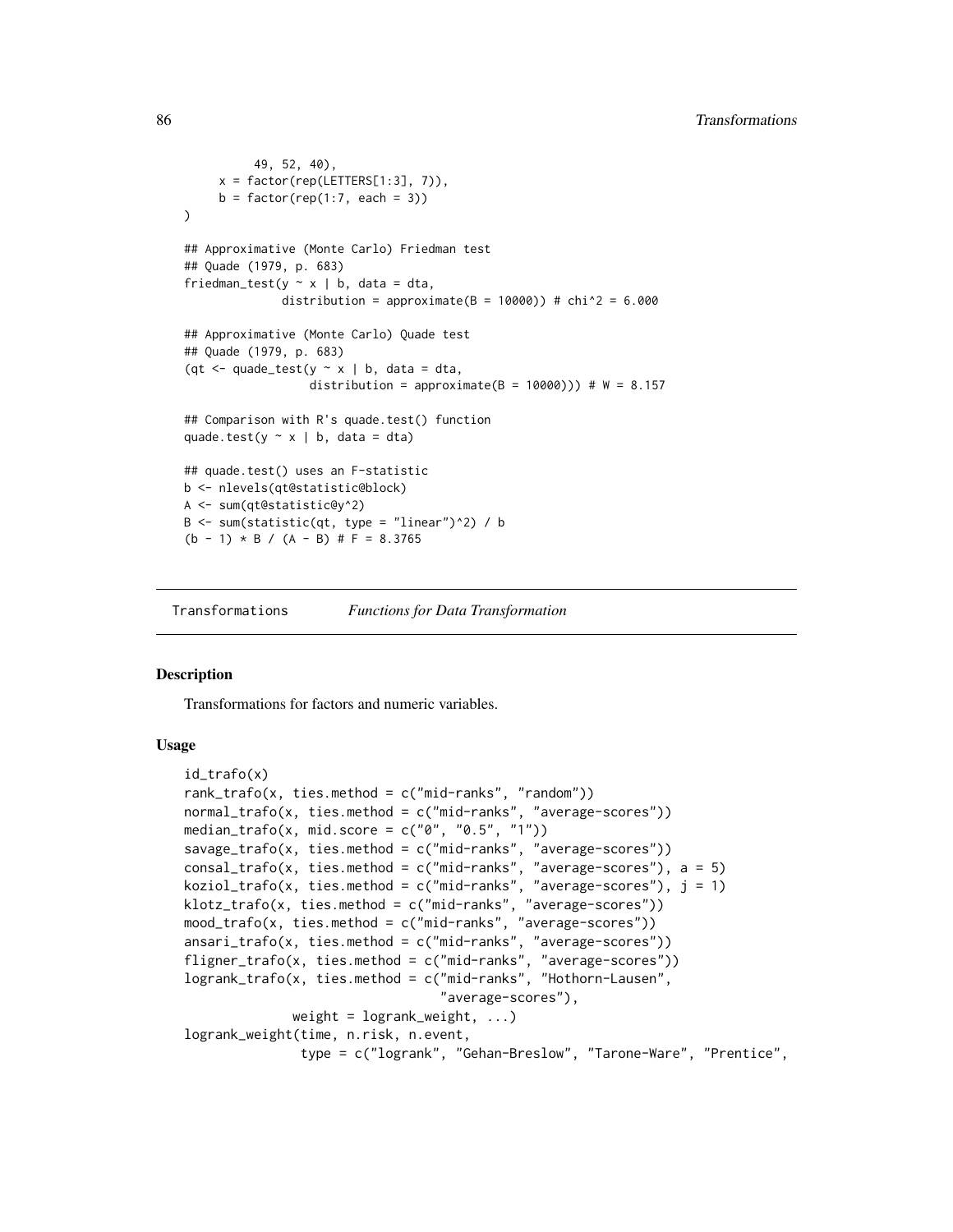# <span id="page-86-0"></span>Transformations 87

```
"Prentice-Marek", "Andersen-Borgan-Gill-Keiding",
                        "Fleming-Harrington", "Gaugler-Kim-Liao", "Self"),
               rho = NULL, gamma = NULL)f_{\text{trafo}}(x)of_trafo(x, scores = NULL)
maxstat\_trafo(x, minprob = 0.1, maxprob = 1 - minprob)fmaxstat_trafo(x, minprob = 0.1, maxprob = 1 - minprob)
ofmaxstat_trafo(x, minprob = 0.1, maxprob = 1 - minprob)
trafo(data, numeric_trafo = id_trafo, factor_trafo = f_trafo,
      ordered_trafo = of_trafo, surv_trafo = logrank_trafo,
      var_trafo = NULL, block = NULL)
mcp_trafo(...)
```
# Arguments

| Х           | an object of class "numeric", "factor", "ordered" or "Surv".                                                                                                                                                                                                                                                                                                                                                                                         |
|-------------|------------------------------------------------------------------------------------------------------------------------------------------------------------------------------------------------------------------------------------------------------------------------------------------------------------------------------------------------------------------------------------------------------------------------------------------------------|
| ties.method | a character, the method used to handle ties. The score generating function ei-<br>ther uses the mid-ranks ("mid-ranks", default) or, in the case of rank_trafo,<br>randomly broken ties ("random"). Alternatively, the average of the scores re-<br>sulting from applying the score generating function to randomly broken ties are<br>used ("average-scores"). See logrank_test for a detailed description of the<br>methods used in logrank_trafo. |
| mid.score   | a character, the score assigned to observations exactly equal to the median: ei-<br>ther $0$ (" $0$ ", default), $0.5$ (" $0.5$ ") or $1$ (" $1$ "); see median_test.                                                                                                                                                                                                                                                                                |
| a           | a numeric vector, the values taken as the constant $a$ in the Conover-Salsburg<br>scores. Defaults to 5.                                                                                                                                                                                                                                                                                                                                             |
| j           | a numeric, the value taken as the constant $j$ in the Koziol-Nemec scores. De-<br>faults to 1.                                                                                                                                                                                                                                                                                                                                                       |
| weight      | a function where the first three arguments must correspond to time, n.risk, and<br>n. event given below. Defaults to logrank_weight.                                                                                                                                                                                                                                                                                                                 |
| time        | a numeric vector, the ordered distinct time points.                                                                                                                                                                                                                                                                                                                                                                                                  |
| n.risk      | a numeric vector, the number of subjects at risk at each time point specified in<br>time.                                                                                                                                                                                                                                                                                                                                                            |
| n.event     | a numeric vector, the number of events at each time point specified in time.                                                                                                                                                                                                                                                                                                                                                                         |
| type        | a character, one of "logrank" (default), "Gehan-Breslow", "Tarone-Ware",<br>"Prentice", "Prentice-Marek", "Andersen-Borgan-Gill-Keiding", "Fleming-Harrington"<br>or "Self"; see logrank_test.                                                                                                                                                                                                                                                       |
| rho         | a numeric vector, the $\rho$ constant when type is "Tarone-Ware", "Fleming-Harrington"<br>or "Self"; see logrank_test. Defaults to NULL, implying 0.5 for type = "Tarone-Ware"<br>and 0 otherwise.                                                                                                                                                                                                                                                   |
| gamma       | a numeric vector, the $\gamma$ constant when type is "Fleming-Harrington" or "Self";<br>see logrank_test. Defaults to NULL, implying 0.                                                                                                                                                                                                                                                                                                              |
| scores      | a numeric vector or list, the scores corresponding to each level of an ordered<br>factor. Defaults to NULL, implying $1$ : nlevels $(x)$ .                                                                                                                                                                                                                                                                                                           |
| minprob     | a numeric, a fraction between 0 and 0.5; see maxstat_test. Defaults to 0.1.                                                                                                                                                                                                                                                                                                                                                                          |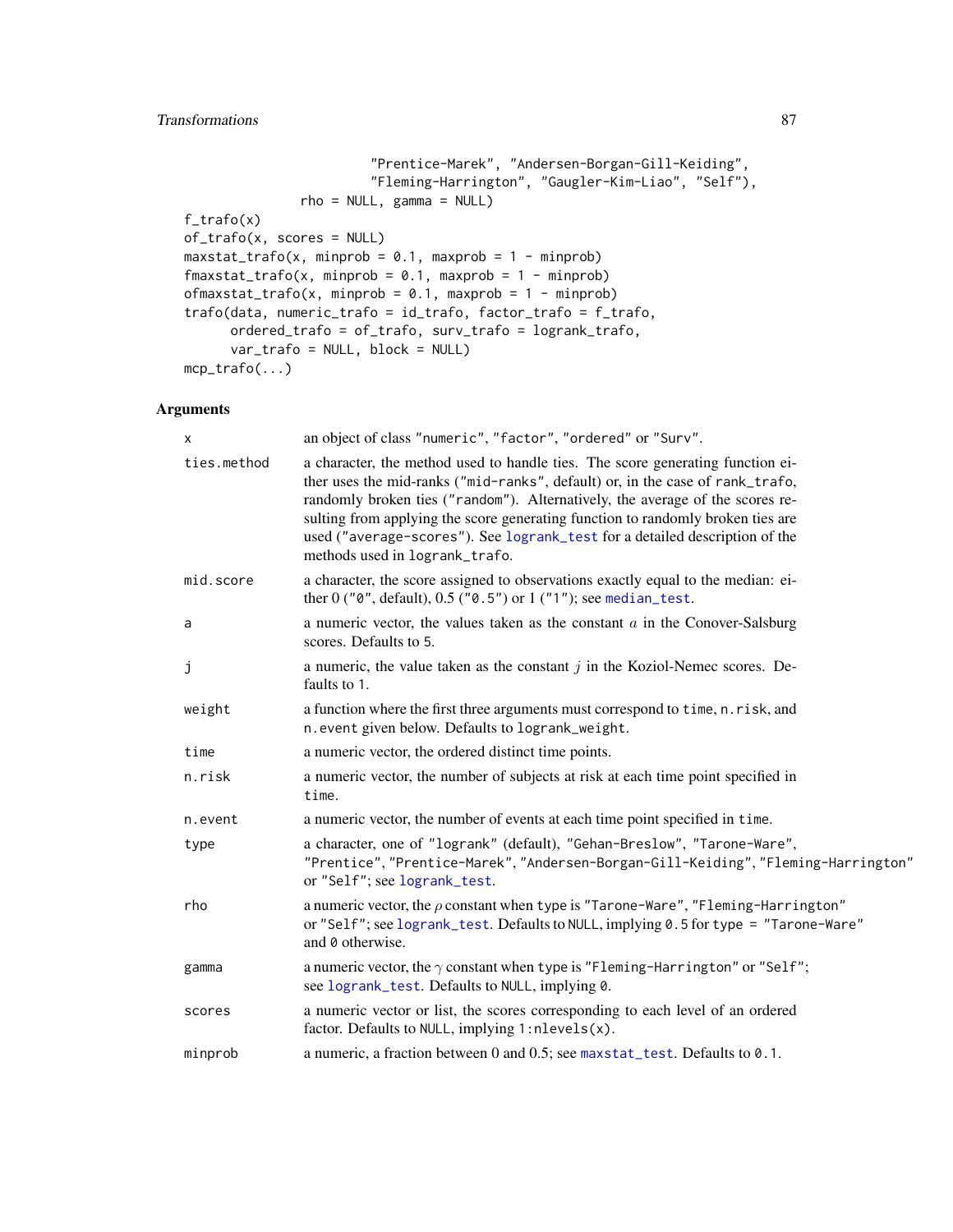<span id="page-87-0"></span>

| an object of class "data.frame".<br>data<br>a function to be applied to elements of class "numeric" in data, returning a<br>numeric_trafo<br>matrix with nrow(data) rows and an arbitrary number of columns. Defaults to<br>id_trafo.<br>factor_trafo<br>a function to be applied to elements of class "factor" in data, returning a<br>matrix with nrow(data) rows and an arbitrary number of columns. Defaults to<br>f_trafo.<br>ordered_trafo<br>a function to be applied to elements of class "ordered" in data, returning a<br>matrix with nrow(data) rows and an arbitrary number of columns. Defaults to<br>of_trafo.<br>a function to be applied to elements of class "Surv" in data, returning a ma-<br>surv_trafo<br>trix with nrow(data) rows and an arbitrary number of columns. Defaults to<br>logrank_trafo.<br>an optional named list of functions to be applied to the corresponding variables<br>var_trafo<br>in data. Defaults to NULL.<br>block<br>an optional factor whose levels are interpreted as blocks. trafo is applied to<br>each level of block separately. Defaults to NULL.<br>logrank_trafo: further arguments to be passed to weight.<br>$\ddots$<br>format for multiple comparisons based on a single unordered factor; see mcp in<br>package multcomp. | maxprob | a numeric, a fraction between 0.5 and 1; see maxstat_test. Defaults to $1 -$ minprob.  |
|------------------------------------------------------------------------------------------------------------------------------------------------------------------------------------------------------------------------------------------------------------------------------------------------------------------------------------------------------------------------------------------------------------------------------------------------------------------------------------------------------------------------------------------------------------------------------------------------------------------------------------------------------------------------------------------------------------------------------------------------------------------------------------------------------------------------------------------------------------------------------------------------------------------------------------------------------------------------------------------------------------------------------------------------------------------------------------------------------------------------------------------------------------------------------------------------------------------------------------------------------------------------------------------|---------|----------------------------------------------------------------------------------------|
|                                                                                                                                                                                                                                                                                                                                                                                                                                                                                                                                                                                                                                                                                                                                                                                                                                                                                                                                                                                                                                                                                                                                                                                                                                                                                          |         |                                                                                        |
|                                                                                                                                                                                                                                                                                                                                                                                                                                                                                                                                                                                                                                                                                                                                                                                                                                                                                                                                                                                                                                                                                                                                                                                                                                                                                          |         |                                                                                        |
|                                                                                                                                                                                                                                                                                                                                                                                                                                                                                                                                                                                                                                                                                                                                                                                                                                                                                                                                                                                                                                                                                                                                                                                                                                                                                          |         |                                                                                        |
|                                                                                                                                                                                                                                                                                                                                                                                                                                                                                                                                                                                                                                                                                                                                                                                                                                                                                                                                                                                                                                                                                                                                                                                                                                                                                          |         |                                                                                        |
|                                                                                                                                                                                                                                                                                                                                                                                                                                                                                                                                                                                                                                                                                                                                                                                                                                                                                                                                                                                                                                                                                                                                                                                                                                                                                          |         |                                                                                        |
|                                                                                                                                                                                                                                                                                                                                                                                                                                                                                                                                                                                                                                                                                                                                                                                                                                                                                                                                                                                                                                                                                                                                                                                                                                                                                          |         |                                                                                        |
|                                                                                                                                                                                                                                                                                                                                                                                                                                                                                                                                                                                                                                                                                                                                                                                                                                                                                                                                                                                                                                                                                                                                                                                                                                                                                          |         |                                                                                        |
|                                                                                                                                                                                                                                                                                                                                                                                                                                                                                                                                                                                                                                                                                                                                                                                                                                                                                                                                                                                                                                                                                                                                                                                                                                                                                          |         | mcp_trafo: factor name and contrast matrix (as matrix or character) in a 'tag = value' |

# Details

The utility functions documented here are used to define specialized test procedures.

id\_trafo is the identity transformation.

rank\_trafo, normal\_trafo, median\_trafo, savage\_trafo, consal\_trafo and koziol\_trafo compute rank scores, normal scores, median scores, Savage scores, Conover-Salsburg scores (see [neuropathy](#page-49-0)) and Koziol-Nemec scores, respectively, for location problems.

klotz\_trafo, mood\_trafo, ansari\_trafo and fligner\_trafo compute Klotz scores, Mood scores, Ansari-Bradley scores and Fligner-Killeen scores, respectively, for scale problems.

logrank\_trafo computes weighted logrank scores for right-censored data, allowing for a user-defined weight function through the weight argument (see [GTSG](#page-19-0)).

f\_trafo computes dummy matrices for factors and of\_trafo assigns scores to ordered factors. For ordered factors with two levels, the scores are normalized to the  $[0, 1]$  range.

maxstat\_trafo, fmaxstat\_trafo and ofmaxstat\_trafo compute scores for cutpoint problems (see [maxstat\\_test](#page-44-0)).

trafo applies its arguments to the elements of data according to the classes of the elements. A trafo function with modified default arguments is usually supplied to [independence\\_test](#page-24-0) via the xtrafo or ytrafo arguments. Fine tuning, i.e., different transformations for different variables, is possible by supplying a named list of functions to the var\_trafo argument.

mcp\_trafo computes contrast matrices for factors.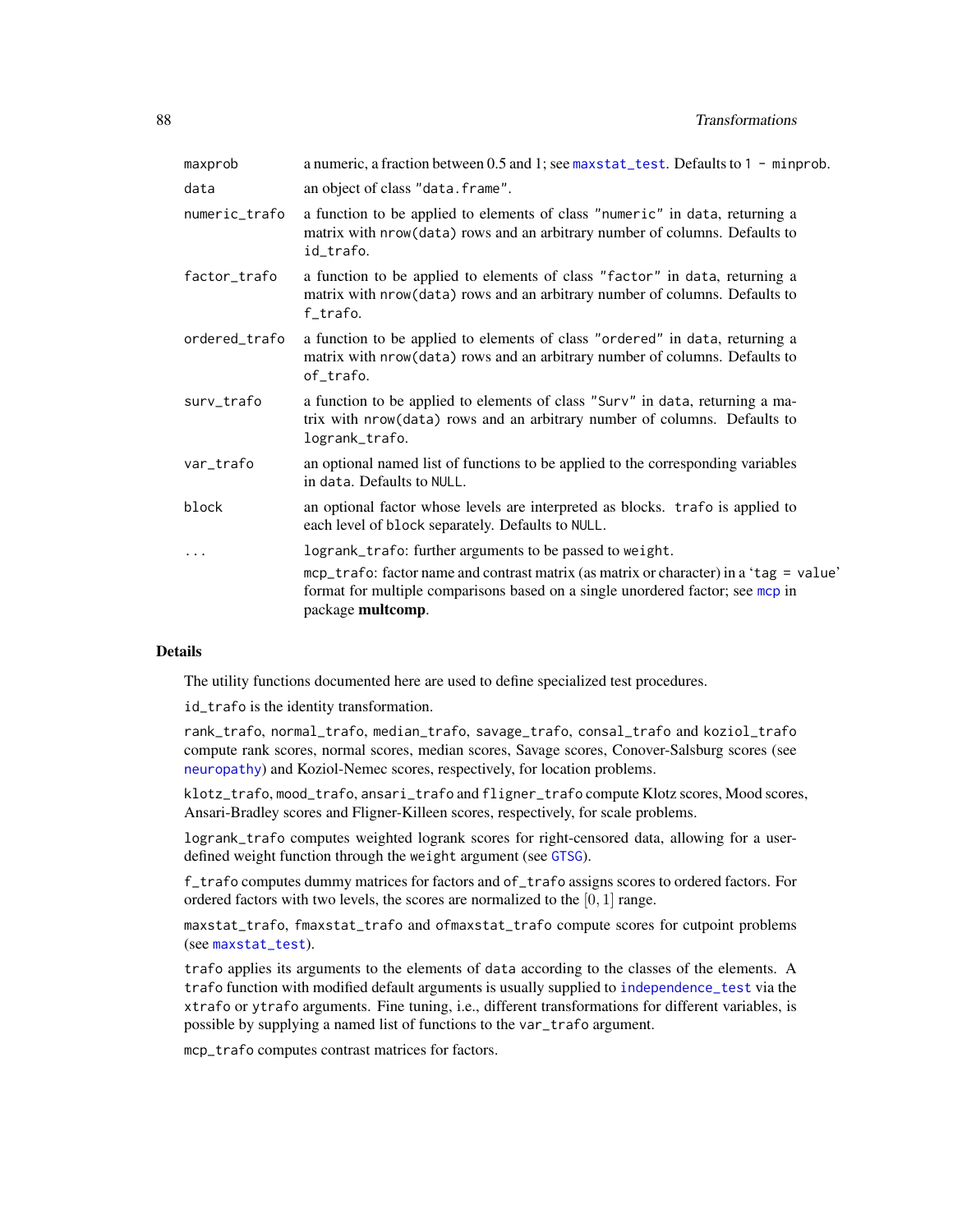# <span id="page-88-0"></span>Transformations 89

# Value

A numeric vector or matrix with nrow(x) rows and an arbitrary number of columns. For trafo, a named matrix with nrow(data) rows and an arbitrary number of columns.

# Note

Starting with coin version 1.1-0, all transformation functions are now passing through missing values (i.e., [NA](#page-0-0)s). Furthermore, median\_trafo and logrank\_trafo are now *increasing* functions (in conformity with most other transformations in this package).

#### Examples

```
## Dummy matrix, two-sample problem (only one column)
f_trafo(gl(2, 3))## Dummy matrix, K-sample problem (K columns)
x \leftarrow g1(3, 2)f_trafo(x)
## Score matrix
ox \leq -as.ordered(x)of_trafo(ox)
of\_trafo(ox, scores = c(1, 3:4))of\_trafo(ox, scores = list(s1 = 1:3, s2 = c(1, 3:4)))## Normal scores
y \leftarrow runif(6)normal_trafo(y)
## All together now
trafo(data.frame(x = x, ox = ox, y = y), numeric_trafo = normal_trafo)
## The same, but allows for fine-tuning
trafo(data.frame(x = x, ox = ox, y = y), var_trafo = list(y = normal_trafo))## Transformations for maximally selected statistics
maxstat_trafo(y)
fmaxstat_trafo(x)
ofmaxstat_trafo(ox)
## Apply transformation blockwise (as in the Friedman test)
trafo(data frame(y = 1:20), numeric_trafo = rank_trafo, block = gl(4, 5))
## Multiple comparisons
dta <- data.frame(x)
mcp\_trafo(x = "Tukey")(dta)
## The same, but useful when specific contrasts are desired
K <- rbind("2 - 1" = c(-1, 1, 0),
           "3 - 1" = c(-1, 0, 1),"3 - 2" = c(0, -1, 1))mcp\_trafo(x = K)(dta)
```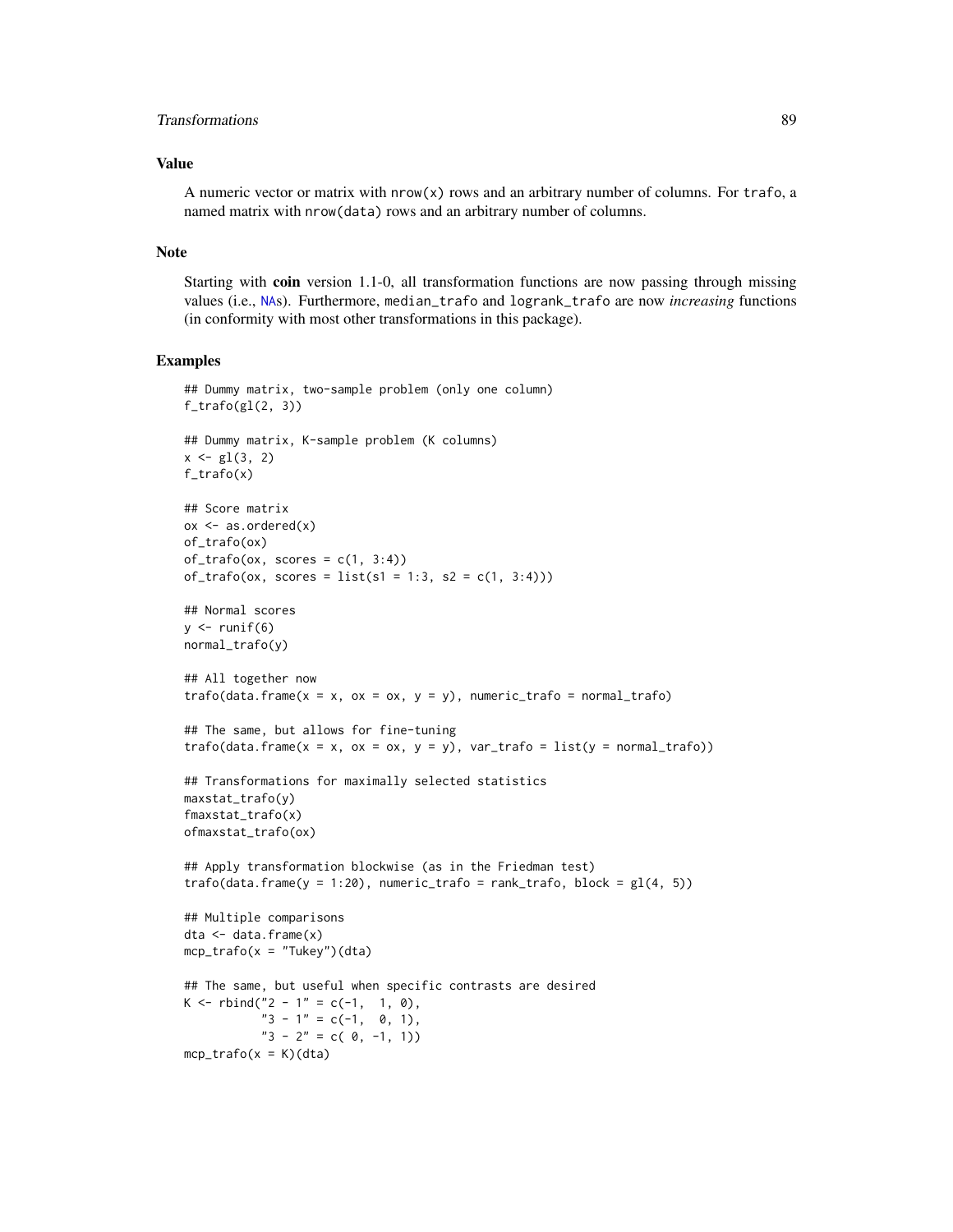#### <span id="page-89-0"></span>Description

Data on the population density of tree pipits, *Anthus trivialis*, in Franconian oak forests including variables describing the forest ecosystem.

#### Usage

treepipit

#### Format

A data frame with 86 observations on 10 variables.

counts the number of tree pipits observed.

age age of the overstorey oaks taken from forest data.

- coverstorey cover of canopy overstorey  $(\%)$ . The crown cover is described relative to a fully stocked stand. Very dense overstorey with multiple crown cover could reach values greater than 100 %.
- coverregen cover of regeneration and shrubs (%).
- meanregen mean height of regeneration and shrubs.
- coniferous coniferous trees (% per hectare).
- deadtree number of dead trees (per hectare).
- cbpiles number of crowns and branch piles (per hectare). All laying crowns and branch piles were counted. These were induced by logging and the creation of wind breaks.
- ivytree number of ivied trees (per hectare).
- fdist distance to the forest edge. The closest distance to the forest edge was measured from the centre of each grid.

#### Details

This study is based on fieldwork conducted in three lowland oak forests in the Franconian region of northern Bavaria close to Uffenheim, Germany. Diurnal breeding birds were sampled five times, from March to June 2002, using a quantitative grid mapping. Each grid was a one-hectare square. In total, 86 sample sites were established in 9 stands. All individuals were counted in time intervals of 7 min/grid during slow walks along the middle of the grid with a stop in the centre. Environmental factors were measured for each grid.

### References

Müller, J. and Hothorn, T. (2004). Maximally selected two-sample statistics as a new tool for the identification and assessment of habitat factors with an application to breeding bird communities in oak forests. *European Journal of Forest Research* 123(3), 219–228.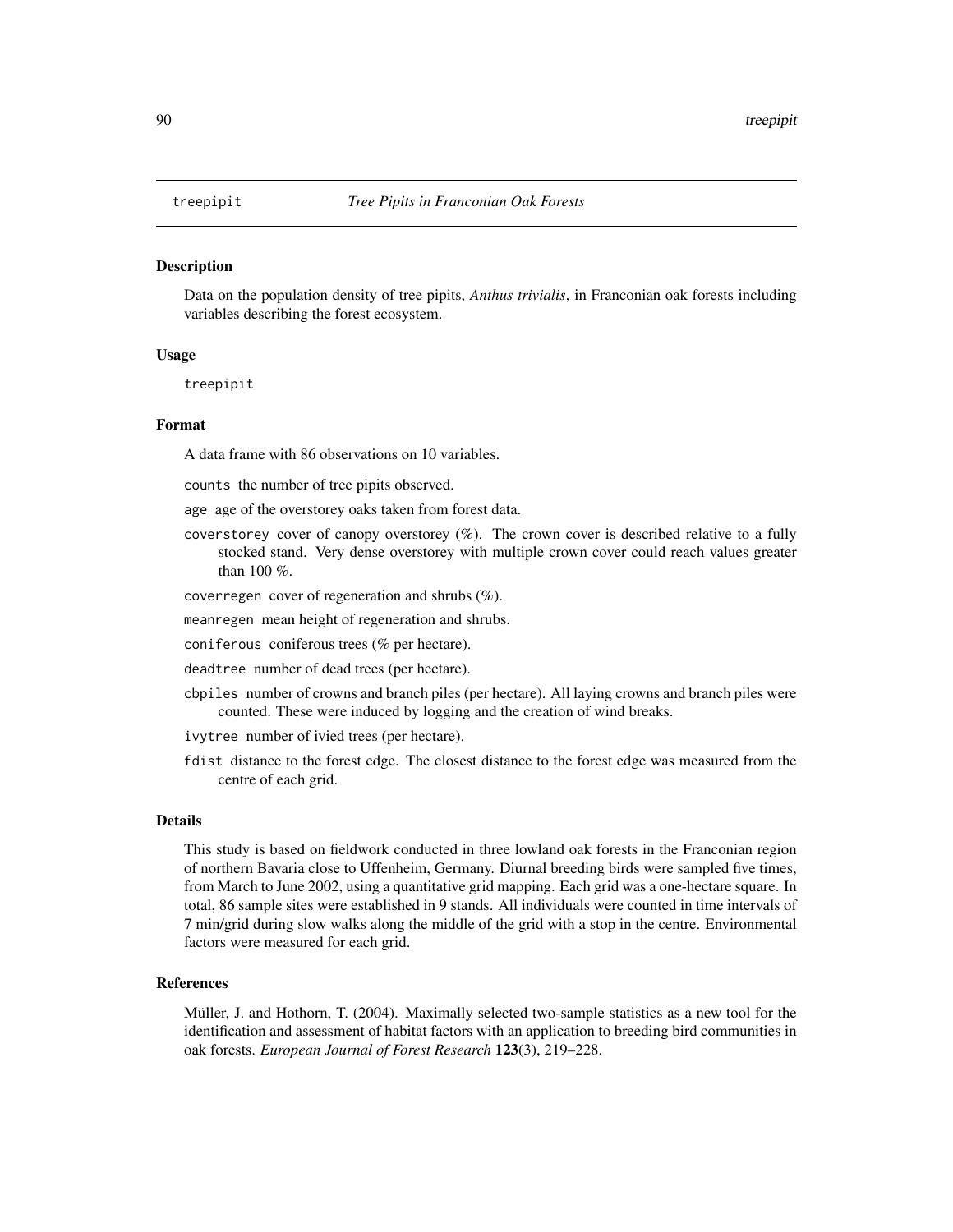# <span id="page-90-0"></span>VarCovar-class 91

# Examples

```
## Asymptotic maximally selected statistics
maxstat_test(counts ~ age + coverstorey + coverregen + meanregen +
                     coniferous + deadtree + cbpiles + ivytree,
            data = treepipit)
```

```
VarCovar-class Class "VarCovar" and its subclasses
```
# Description

Objects of class "VarCovar" and its subclasses "CovarianceMatrix" and "Variance" represent the covariance and variance, respectively, of the linear statistic.

# Objects from the Class

Class "VarCovar" is a *virtual* class defined as the class union of "CovarianceMatrix" and "Variance", so objects cannot be created from it directly.

Objects can be created by calls of the form

```
new("CovarianceMatrix", covariance, ...)
```
and

new("Variance", variance, ...).

where covariance is a covariance matrix and variance is numeric vector containing the diagonal elements of the covariance matrix.

# **Slots**

```
For objects of class "CovarianceMatrix":
```
covariance: Object of class "matrix". The covariance matrix.

For objects of class "Variance":

variance: Object of class "numeric". The diagonal elements of the covariance matrix.

#### Extends

For objects of classes "CovarianceMatrix" or "Variance": Class "VarCovar", directly.

# Known Subclasses

For objects of class "VarCovar": Class "CovarianceMatrix", directly. Class "Variance", directly.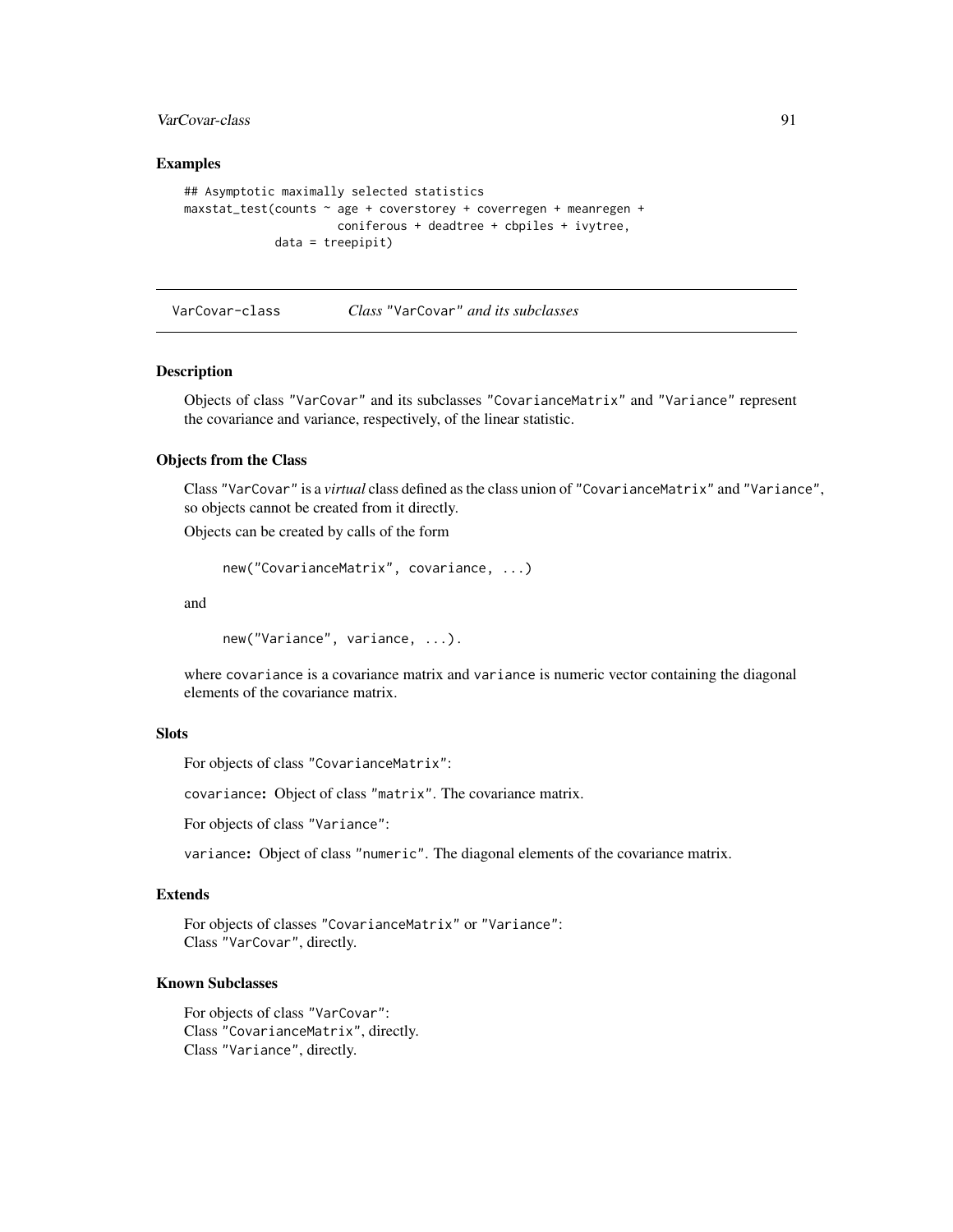### <span id="page-91-0"></span>Methods

- covariance signature(object = "CovarianceMatrix"): See the documentation for [covariance](#page-15-0) for details.
- $initialize$  signature(.Object = "CovarianceMatrix"): See the documentation for initialize (in package methods) for details.
- [initialize](#page-0-0) signature(.Object = "Variance"): See the documentation for initialize (in package methods) for details.
- [variance](#page-15-0) signature(object = "CovarianceMatrix"): See the documentation for variance for details.

[variance](#page-15-0) signature(object = "Variance"): See the documentation for variance for details.

vision *Unaided Distance Vision*

#### **Description**

Assessment of unaided distance vision of women in Britain.

# Usage

vision

### Format

A contingency table with 7477 observations on 2 variables.

Right.Eye a factor with levels "Highest Grade", "Second Grade", "Third Grade" and "Lowest Grade". Left. Eye a factor with levels "Highest Grade", "Second Grade", "Third Grade" and "Lowest Grade".

#### Details

Paired ordered categorical data from case-records of eye-testing of 7477 women aged 30–39 years employed by Royal Ordnance Factories in Britain during 1943–46, as given by Stuart (1953).

Stuart (1955) used this data set to illustrate a test of marginal homogeneity.

#### Source

Stuart, A. (1953). The estimation and comparison of strengths of association in contingency tables. *Biometrika* 40(1/2), 105–110.

#### References

Stuart, A. (1955). A test for homogeneity of the marginal distribution in a two-way classification. *Biometrika* 42(3/4), 412–416.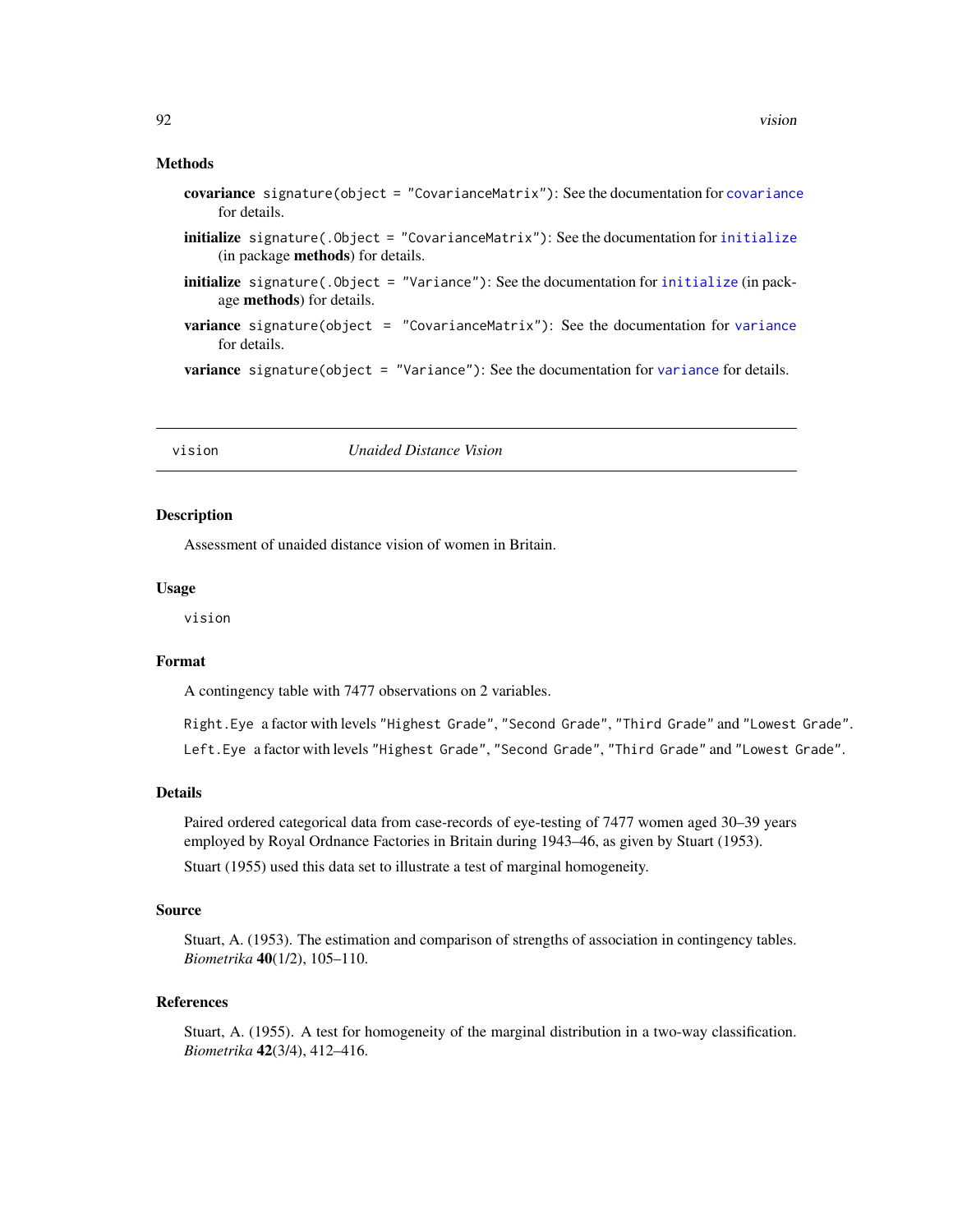vision 93

# Examples

```
## Asymptotic Stuart(-Maxwell) test (Q = 11.96)
diag(vision) <- 0 # speed-up
mh_test(vision)
```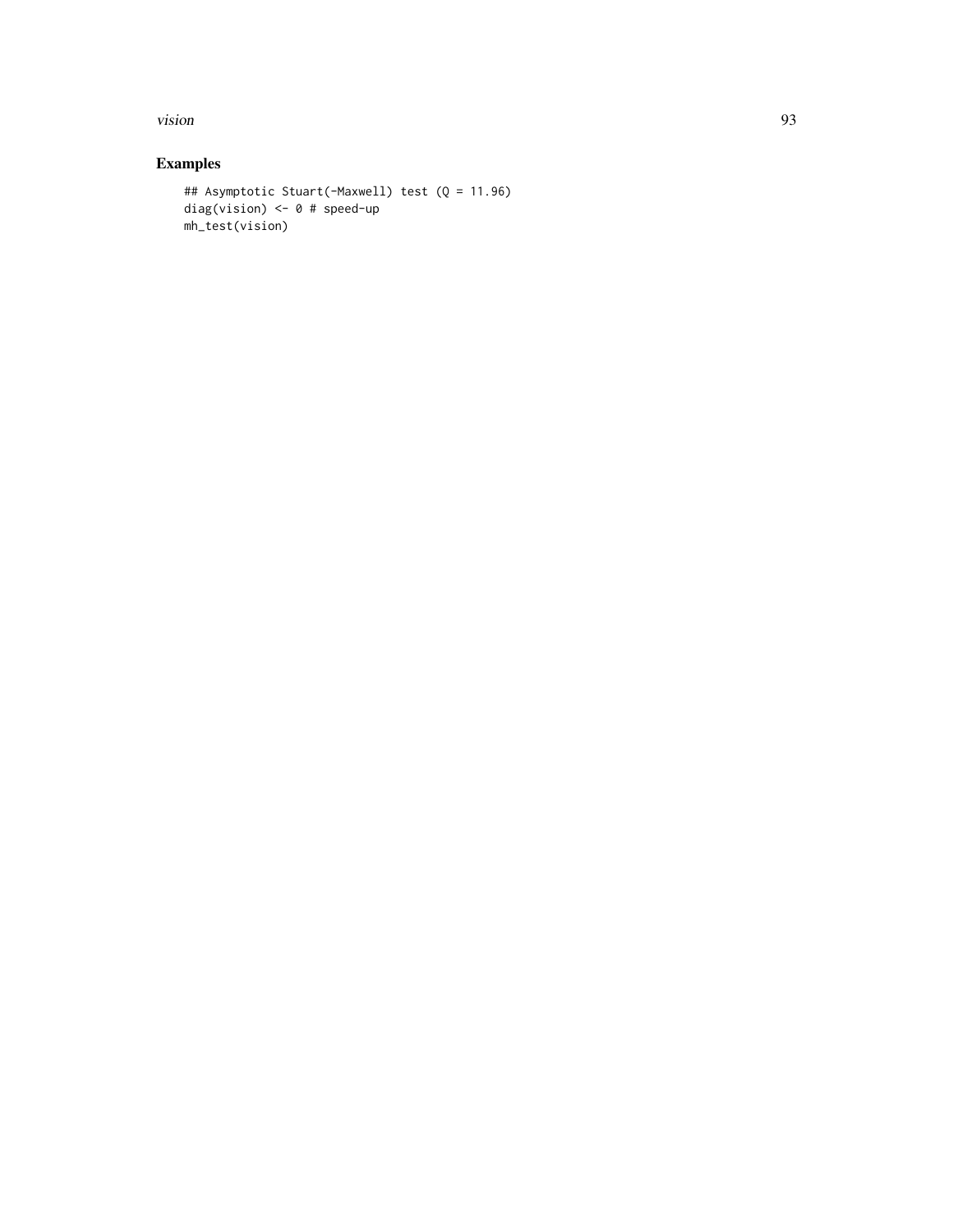# **Index**

∗Topic classes ExpectCovar-class, [17](#page-16-0) ExpectCovarInfluence-class, [18](#page-17-0) IndependenceLinearStatistic-class, [23](#page-22-0) IndependenceProblem-class, [24](#page-23-1) IndependenceTest-class, [29](#page-28-1) IndependenceTestProblem-class, [31](#page-30-0) IndependenceTestStatistic-class, [32](#page-31-1) NullDistribution-class, [54](#page-53-1) PValue-class, [61](#page-60-0) SymmetryProblem-class, [77](#page-76-1) VarCovar-class, [91](#page-90-0) ∗Topic datasets alpha, [4](#page-3-0) alzheimer, [5](#page-4-0) asat, [6](#page-5-0) CWD, [14](#page-13-0) glioma, [19](#page-18-0) GTSG, [20](#page-19-1) hohnloser, [22](#page-21-0) jobsatisfaction, [34](#page-33-0) malformations, [40](#page-39-0) mercuryfish, [48](#page-47-0) neuropathy, [50](#page-49-1) ocarcinoma, [56](#page-55-0) photocar, [60](#page-59-0) rotarod, [65](#page-64-0) treepipit, [90](#page-89-0) vision, [92](#page-91-0) ∗Topic distribution PermutationDistribution-methods, [58](#page-57-0) ∗Topic htest ContingencyTests, [7](#page-6-0) CorrelationTests, [12](#page-11-0) IndependenceTest, [25](#page-24-1) LocationTests, [35](#page-34-1)

MarginalHomogeneityTests, [41](#page-40-0) MaximallySelectedStatisticsTests, [45](#page-44-1) NullDistribution, [51](#page-50-1) PermutationDistribution-methods, [58](#page-57-0) pvalue-methods, [62](#page-61-0) ScaleTests, [66](#page-65-0) SurvivalTests, [71](#page-70-1) SymmetryTest, [78](#page-77-1) SymmetryTests, [81](#page-80-0) ∗Topic manip Transformations, [86](#page-85-1) ∗Topic methods expectation-methods, [16](#page-15-1) NullDistribution-methods, [55](#page-54-0) PermutationDistribution-methods, [58](#page-57-0) pvalue-methods, [62](#page-61-0) statistic-methods, [70](#page-69-0) ∗Topic package coin-package, [3](#page-2-0) ∗Topic survival SurvivalTests, [71](#page-70-1) alpha, [4](#page-3-0) alzheimer, [5](#page-4-0) ansari\_test *(*ScaleTests*)*, [66](#page-65-0) ansari\_trafo *(*Transformations*)*, [86](#page-85-1) approximate, *[8](#page-7-0)*, *[13](#page-12-0)*, *[26,](#page-25-0) [27](#page-26-0)*, *[37](#page-36-0)*, *[42](#page-41-0)*, *[46,](#page-45-0) [47](#page-46-0)*, *[68](#page-67-0)*, *[74](#page-73-0)*, *[78,](#page-77-1) [79](#page-78-0)*, *[83](#page-82-0)* approximate *(*NullDistribution*)*, [51](#page-50-1)

ApproxNullDistribution, *[34](#page-33-0)*, *[56](#page-55-0)* ApproxNullDistribution

*(*NullDistribution-methods*)*, [55](#page-54-0)

*(*NullDistribution-methods*)*, [55](#page-54-0)

*(*NullDistribution-methods*)*, [55](#page-54-0)

ApproxNullDistribution,MaxTypeIndependenceTestStatistic-method

ApproxNullDistribution, QuadTypeIndependenceTestStatistic-m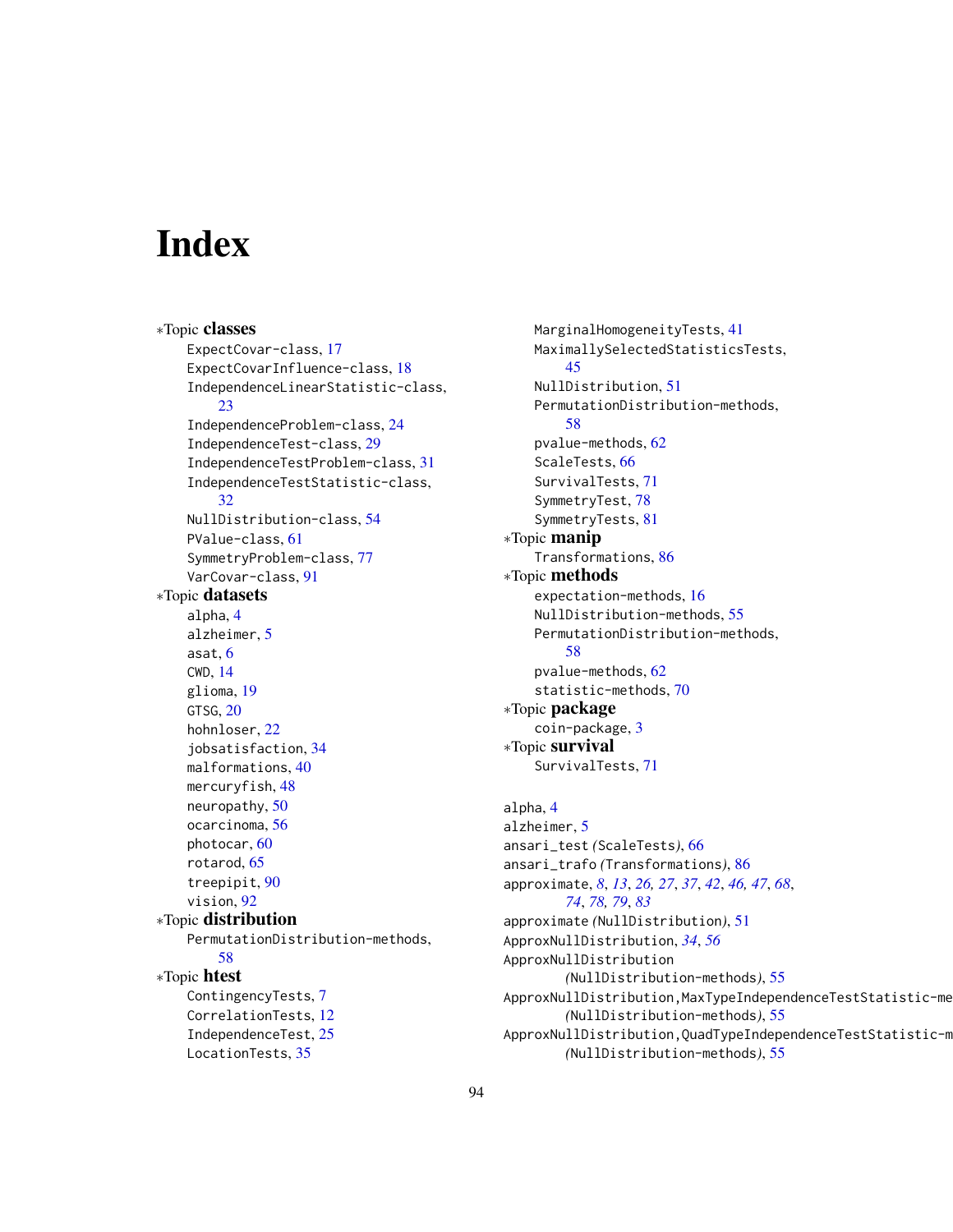# INDEX 95

```
ApproxNullDistribution, ScalarIndependenceTest&ptentmistic-method
        (NullDistribution-methods), 55
ApproxNullDistribution-class
        (NullDistribution-class), 54
ApproxNullDistribution-methods
        (NullDistribution-methods), 55
asat, 6
AsymptNullDistribution, 34, 56
AsymptNullDistribution
        (NullDistribution-methods), 55
AsymptNullDistribution,MaxTypeIndependenceTestStatistic-method
(PermutationDistribution-methods),
        (NullDistribution-methods), 55
AsymptNullDistribution,QuadTypeIndependenceTestStatistic-method
exact, 8, 26, 27, 37, 42, 68, 74, 78, 79, 83
        (NullDistribution-methods), 55
AsymptNullDistribution,ScalarIndependenceTestStatistic-method
exact (NullDistribution), 51
        (NullDistribution-methods), 55
AsymptNullDistribution-class
        (NullDistribution-class), 54
AsymptNullDistribution-methods
        (NullDistribution-methods), 55
asymptotic, 8, 13, 26, 27, 37, 42, 46, 47, 68,
        74, 78, 79, 83
asymptotic (NullDistribution), 51
chisq_test (ContingencyTests), 7
cmh_test (ContingencyTests), 7
coin (coin-package), 3
coin-package, 3
confint, 37, 68
conover_test (ScaleTests), 66
consal_trafo (Transformations), 86
ContingencyTests, 7
CorrelationTests, 12
covariance, 24, 30, 92
covariance (expectation-methods), 16
covariance,CovarianceMatrix-method
        (expectation-methods), 16
covariance,IndependenceLinearStatistic-method
f_trafo (Transformations), 86
        (expectation-methods), 16
covariance,IndependenceTest-method
        (expectation-methods), 16
covariance-methods
        (expectation-methods), 16
CovarianceMatrix-class
        (VarCovar-class), 91
CWD, 14
dperm, 30, 55
                                                         (PermutationDistribution-methods),
                                                         58
                                                 dperm,IndependenceTest-method
                                                         (PermutationDistribution-methods),
                                                         58
                                                 dperm,NullDistribution-method
                                                         (PermutationDistribution-methods),
                                                         58
                                                 dperm-methods
                                                         58
                                                 ExactNullDistribution, 34, 56
                                                ExactNullDistribution
                                                         (NullDistribution-methods), 55
                                                ExactNullDistribution,QuadTypeIndependenceTestStatistic-method
                                                         (NullDistribution-methods), 55
                                                ExactNullDistribution, ScalarIndependenceTestStatistic-meth
                                                         (NullDistribution-methods), 55
                                                ExactNullDistribution-class
                                                         (NullDistribution-class), 54
                                                ExactNullDistribution-methods
                                                         (NullDistribution-methods), 55
                                                expectation, 24, 30
                                                expectation (expectation-methods), 16
                                                expectation,IndependenceLinearStatistic-method
                                                         (expectation-methods), 16
                                                 expectation,IndependenceTest-method
                                                         (expectation-methods), 16
                                                 expectation-methods, 16
                                                ExpectCovar, 18
                                                ExpectCovar-class, 17
                                                ExpectCovarInfluence, 17
                                                ExpectCovarInfluence-class, 18
                                                fisyat_test (CorrelationTests), 12
                                                fligner_test (ScaleTests), 66
                                                 fligner_trafo (Transformations), 86
                                                 fmaxstat_trafo (Transformations), 86
                                                friedman_test (SymmetryTests), 81
                                                GenzBretz, 52
                                                glioma, 19
                                                GTSG, 20, 74, 88
                                                hohnloser, 22
```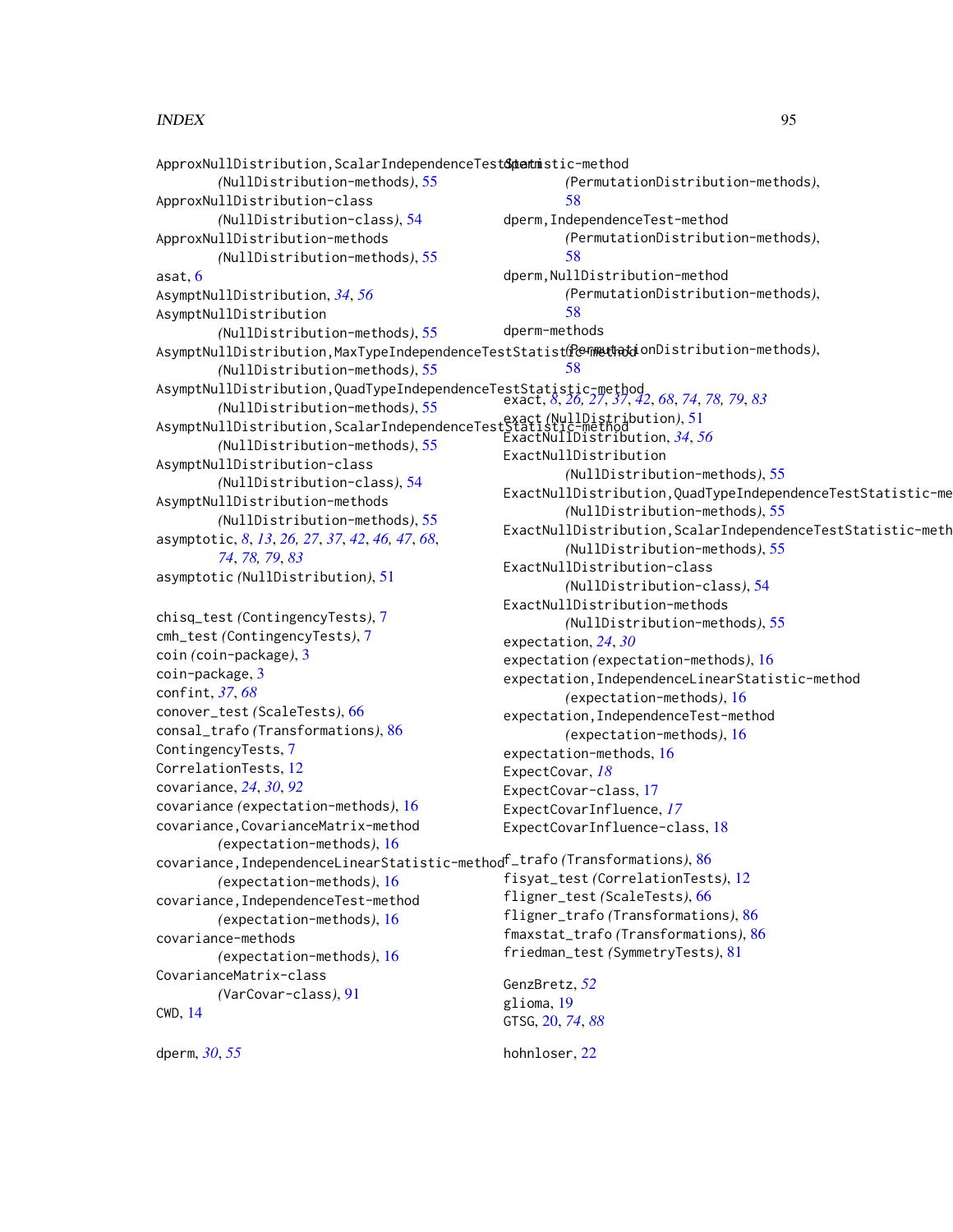id\_trafo *(*Transformations*)*, [86](#page-85-1) independence\_test, *[8](#page-7-0)*, *[13](#page-12-0)*, *[36,](#page-35-0) [37](#page-36-0)*, *[46](#page-45-0)*, *[52](#page-51-0)*, *[68](#page-67-0)*, *[72](#page-71-0)*, *[74](#page-73-0)*, *[88](#page-87-0)* independence\_test *(*IndependenceTest*)*, [25](#page-24-1) IndependenceLinearStatistic, *[25](#page-24-1)*, *[32,](#page-31-1) [33](#page-32-0)* IndependenceLinearStatistic-class, [23](#page-22-0) IndependenceProblem, *[8](#page-7-0)*, *[13](#page-12-0)*, *[23](#page-22-0)*, *[26](#page-25-0)*, *[31](#page-30-0)*, *[33](#page-32-0)*, *[36](#page-35-0)*, *[46](#page-45-0)*, *[67](#page-66-0)*, *[72](#page-71-0)*, *[77](#page-76-1)* IndependenceProblem-class, [24](#page-23-1) IndependenceTest, *[8](#page-7-0)*, *[13](#page-12-0)*, [25,](#page-24-1) *[26,](#page-25-0) [27](#page-26-0)*, *[37](#page-36-0)*, *[42](#page-41-0)*, *[47](#page-46-0)*, *[68](#page-67-0)*, *[74](#page-73-0)*, *[79,](#page-78-0) [80](#page-79-0)*, *[83](#page-82-0)* IndependenceTest-class, [29](#page-28-1) IndependenceTestProblem, *[23](#page-22-0)*, *[25](#page-24-1)*, *[33](#page-32-0)* IndependenceTestProblem-class, [31](#page-30-0) IndependenceTestStatistic, *[23](#page-22-0)*, *[25,](#page-24-1) [26](#page-25-0)*, *[29](#page-28-1)*, *[32,](#page-31-1) [33](#page-32-0)*, *[78](#page-77-1)* IndependenceTestStatistic-class, [32](#page-31-1) initialize, *[18](#page-17-0)*, *[24,](#page-23-1) [25](#page-24-1)*, *[32](#page-31-1)*, *[34](#page-33-0)*, *[77](#page-76-1)*, *[92](#page-91-0)* initialize,CovarianceMatrix-method *(*VarCovar-class*)*, [91](#page-90-0) initialize,ExpectCovar-method *(*ExpectCovar-class*)*, [17](#page-16-0) initialize,ExpectCovarInfluence-method *(*ExpectCovarInfluence-class*)*, [18](#page-17-0) initialize,IndependenceLinearStatistic-method *[25](#page-24-1)*, *[32](#page-31-1) (*IndependenceLinearStatistic-class*)*, [23](#page-22-0) initialize,IndependenceProblem-method *(*IndependenceProblem-class*)*, [24](#page-23-1) initialize,IndependenceTestProblem-method *(*IndependenceTestProblem-class*)*, [31](#page-30-0) initialize, MaxTypeIndependenceTestStatistic-*(*IndependenceTestStatistic-class*)*, [32](#page-31-1) initialize,QuadTypeIndependenceTestStatistic-method midpvalue, *[30](#page-29-0)*, *[55](#page-54-0) (*IndependenceTestStatistic-class*)*, [32](#page-31-1) initialize,ScalarIndependenceTestStatistic-method<br>midpvalue,NullDistribution-method *(*IndependenceTestStatistic-class*)*, [32](#page-31-1) initialize,SymmetryProblem-method *(*SymmetryProblem-class*)*, [77](#page-76-1) initialize,Variance-method *(*VarCovar-class*)*, [91](#page-90-0)

jobsatisfaction, [34](#page-33-0)

klotz\_test *(*ScaleTests*)*, [66](#page-65-0) klotz\_trafo *(*Transformations*)*, [86](#page-85-1) koziol\_test *(*CorrelationTests*)*, [12](#page-11-0) koziol\_trafo *(*Transformations*)*, [86](#page-85-1) kruskal\_test *(*LocationTests*)*, [35](#page-34-1) lbl\_test *(*ContingencyTests*)*, [7](#page-6-0) LocationTests, [35](#page-34-1) logrank\_test, *[87](#page-86-0)* logrank\_test *(*SurvivalTests*)*, [71](#page-70-1) logrank\_trafo, *[74](#page-73-0)* logrank\_trafo *(*Transformations*)*, [86](#page-85-1) logrank\_weight *(*Transformations*)*, [86](#page-85-1) malformations, [40](#page-39-0) MarginalHomogeneityTests, [41](#page-40-0) MaximallySelectedStatisticsTests, [45](#page-44-1) maxstat\_test, *[87,](#page-86-0) [88](#page-87-0)* maxstat\_test *(*MaximallySelectedStatisticsTests*)*, [45](#page-44-1) maxstat\_trafo *(*Transformations*)*, [86](#page-85-1) MaxTypeIndependenceTest-class *(*IndependenceTest-class*)*, [29](#page-28-1) MaxTypeIndependenceTestStatistic, *[23](#page-22-0)*, MaxTypeIndependenceTestStatistic-class *(*IndependenceTestStatistic-class*)*, [32](#page-31-1) mcp, *[88](#page-87-0)* mcp\_trafo *(*Transformations*)*, [86](#page-85-1) median\_test, *[13](#page-12-0)*, *[87](#page-86-0)* median\_test *(*LocationTests*)*, [35](#page-34-1) median\_trafo *(*Transformations*)*, [86](#page-85-1) metnog<br>mercuryfish,[48](#page-47-0) mh\_test *(*MarginalHomogeneityTests*)*, [41](#page-40-0) midpvalue *(*pvalue-methods*)*, [62](#page-61-0) midpvalue,IndependenceTest-method *(*pvalue-methods*)*, [62](#page-61-0) *(*pvalue-methods*)*, [62](#page-61-0) midpvalue-methods *(*pvalue-methods*)*, [62](#page-61-0) mood\_test *(*ScaleTests*)*, [66](#page-65-0) mood\_trafo *(*Transformations*)*, [86](#page-85-1)

# NA, *[89](#page-88-0)* neuropathy, [50,](#page-49-1) *[88](#page-87-0)* normal\_test *(*LocationTests*)*, [35](#page-34-1)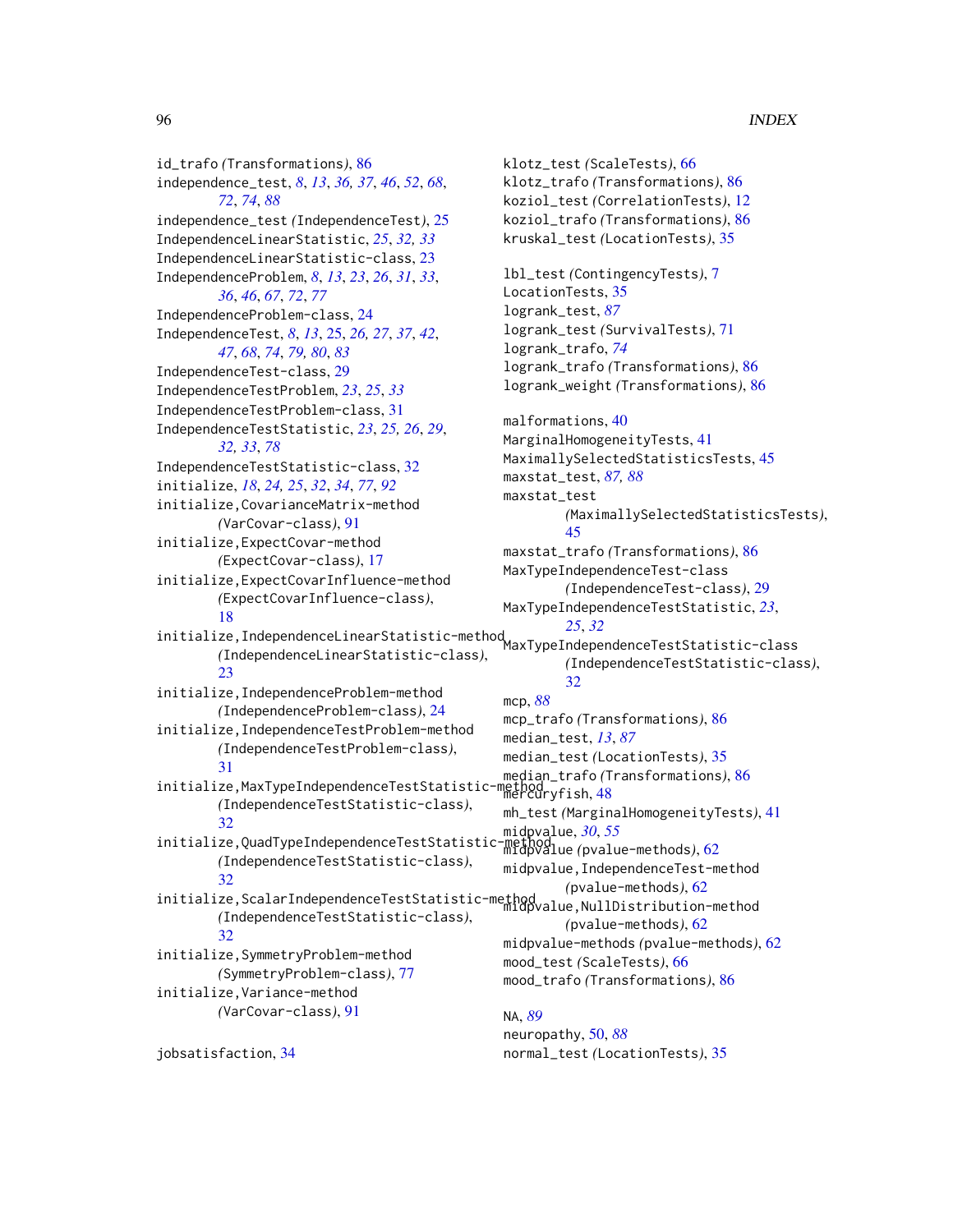# INDEX 97

normal\_trafo *(*Transformations*)*, [86](#page-85-1) NullDistribution, *[26](#page-25-0)*, [51,](#page-50-1) *[78](#page-77-1)* NullDistribution-class, [54](#page-53-1) NullDistribution-methods, [55](#page-54-0) ocarcinoma, [56](#page-55-0) of\_trafo *(*Transformations*)*, [86](#page-85-1) ofmaxstat\_trafo *(*Transformations*)*, [86](#page-85-1) oneway\_test *(*LocationTests*)*, [35](#page-34-1) PermutationDistribution-methods, [58](#page-57-0) photocar, [60](#page-59-0) pperm, *[30](#page-29-0)*, *[55](#page-54-0)* pperm *(*PermutationDistribution-methods*)*, [58](#page-57-0) pperm,IndependenceTest-method *(*PermutationDistribution-methods*)*, [58](#page-57-0) pperm,NullDistribution-method *(*PermutationDistribution-methods*)*, [58](#page-57-0) pperm-methods *(*PermutationDistribution-methods*)*, [58](#page-57-0) PValue, *[29](#page-28-1)*, *[55](#page-54-0)* pvalue, *[30](#page-29-0)*, *[55](#page-54-0)* pvalue *(*pvalue-methods*)*, [62](#page-61-0) pvalue,IndependenceTest-method *(*pvalue-methods*)*, [62](#page-61-0) pvalue,MaxTypeIndependenceTest-method *(*pvalue-methods*)*, [62](#page-61-0) pvalue,NullDistribution-method *(*pvalue-methods*)*, [62](#page-61-0) PValue-class, [61](#page-60-0) pvalue-methods, [62](#page-61-0) pvalue\_interval, *[30](#page-29-0)*, *[55](#page-54-0)* pvalue\_interval *(*pvalue-methods*)*, [62](#page-61-0) pvalue\_interval,IndependenceTest-method *(*pvalue-methods*)*, [62](#page-61-0) pvalue\_interval,NullDistribution-method *(*pvalue-methods*)*, [62](#page-61-0) pvalue\_interval-methods *(*pvalue-methods*)*, [62](#page-61-0) qperm, *[30](#page-29-0)*, *[55](#page-54-0)* qperm *(*PermutationDistribution-methods*)*,

[58](#page-57-0)

qperm,IndependenceTest-method *(*PermutationDistribution-methods*)*, [58](#page-57-0) qperm,NullDistribution-method *(*PermutationDistribution-methods*)*, [58](#page-57-0) qperm-methods *(*PermutationDistribution-methods*)*, [58](#page-57-0) quade\_test *(*SymmetryTests*)*, [81](#page-80-0) quadrant\_test *(*CorrelationTests*)*, [12](#page-11-0) QuadTypeIndependenceTest-class *(*IndependenceTest-class*)*, [29](#page-28-1) QuadTypeIndependenceTestStatistic, *[23](#page-22-0)*, *[25](#page-24-1)*, *[32](#page-31-1)* QuadTypeIndependenceTestStatistic-class *(*IndependenceTestStatistic-class*)*, [32](#page-31-1) rank\_trafo *(*Transformations*)*, [86](#page-85-1) rotarod, [65](#page-64-0) rperm, *[30](#page-29-0)*, *[55](#page-54-0)* rperm *(*PermutationDistribution-methods*)*, [58](#page-57-0) rperm,IndependenceTest-method *(*PermutationDistribution-methods*)*, [58](#page-57-0) rperm,NullDistribution-method *(*PermutationDistribution-methods*)*, [58](#page-57-0) rperm-methods *(*PermutationDistribution-methods*)*, [58](#page-57-0) savage\_test *(*LocationTests*)*, [35](#page-34-1) savage\_trafo *(*Transformations*)*, [86](#page-85-1) ScalarIndependenceTest-class *(*IndependenceTest-class*)*, [29](#page-28-1) ScalarIndependenceTestConfint-class *(*IndependenceTest-class*)*, [29](#page-28-1) ScalarIndependenceTestStatistic, *[23](#page-22-0)*, *[25](#page-24-1)*, *[32](#page-31-1)* ScalarIndependenceTestStatistic-class *(*IndependenceTestStatistic-class*)*, [32](#page-31-1) ScaleTests, [66](#page-65-0) setDefaultCluster, *[52](#page-51-0)*

show, *[30,](#page-29-0) [31](#page-30-0)*